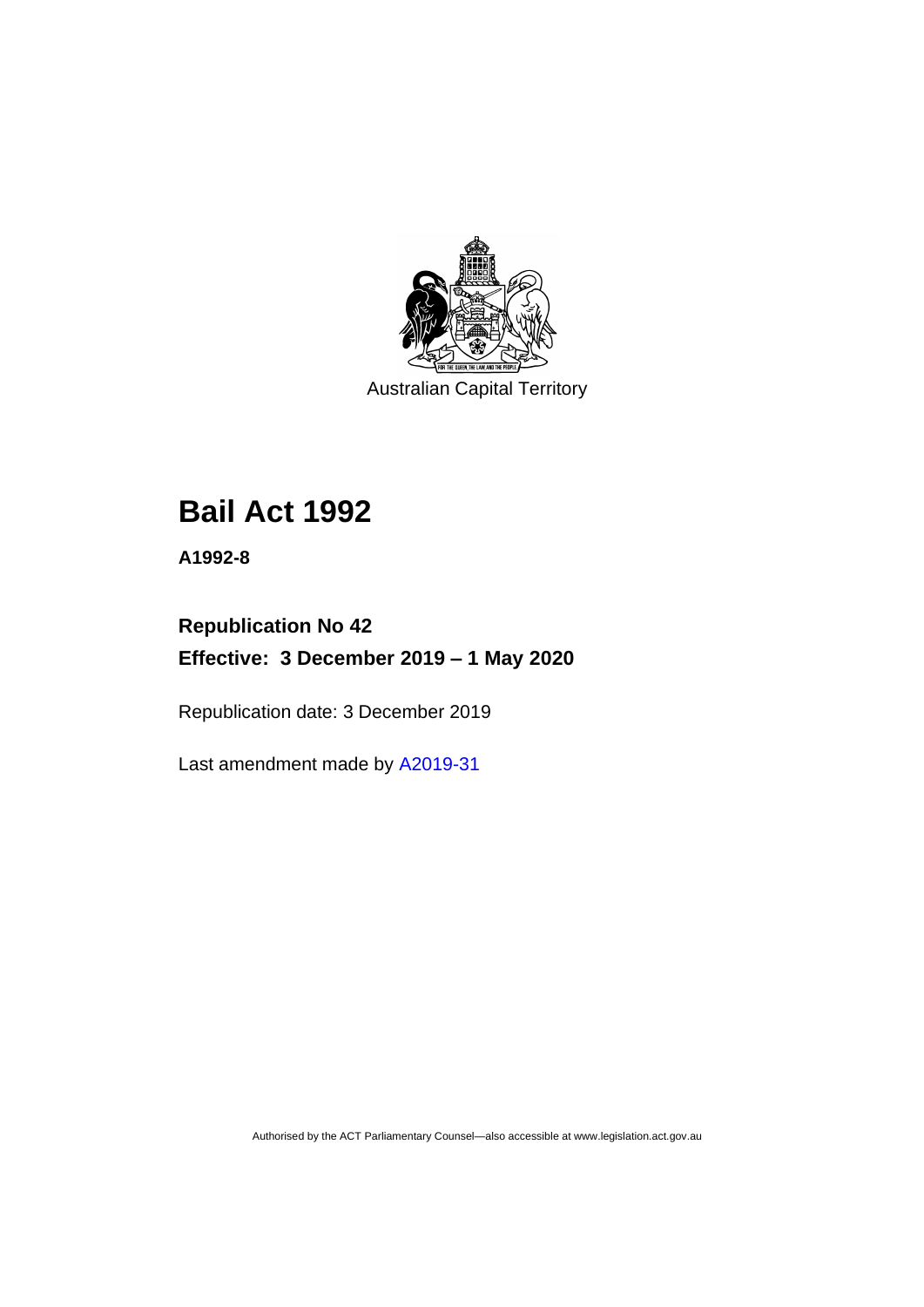#### **About this republication**

#### **The republished law**

This is a republication of the *Bail Act 1992* (including any amendment made under the *[Legislation](http://www.legislation.act.gov.au/a/2001-14)  [Act 2001](http://www.legislation.act.gov.au/a/2001-14)*, part 11.3 (Editorial changes)) as in force on 3 December 2019*.* It also includes any commencement, amendment, repeal or expiry affecting this republished law to 3 December 2019.

The legislation history and amendment history of the republished law are set out in endnotes 3 and 4.

#### **Kinds of republications**

The Parliamentary Counsel's Office prepares 2 kinds of republications of ACT laws (see the ACT legislation register at [www.legislation.act.gov.au\)](http://www.legislation.act.gov.au/):

- authorised republications to which the *[Legislation Act 2001](http://www.legislation.act.gov.au/a/2001-14)* applies
- unauthorised republications.

The status of this republication appears on the bottom of each page.

#### **Editorial changes**

The *[Legislation Act 2001](http://www.legislation.act.gov.au/a/2001-14)*, part 11.3 authorises the Parliamentary Counsel to make editorial amendments and other changes of a formal nature when preparing a law for republication. Editorial changes do not change the effect of the law, but have effect as if they had been made by an Act commencing on the republication date (see *[Legislation Act 2001](http://www.legislation.act.gov.au/a/2001-14)*, s 115 and s 117). The changes are made if the Parliamentary Counsel considers they are desirable to bring the law into line, or more closely into line, with current legislative drafting practice.

This republication includes amendments made under part 11.3 (see endnote 1).

#### **Uncommenced provisions and amendments**

If a provision of the republished law has not commenced, the symbol  $\mathbf{U}$  appears immediately before the provision heading. Any uncommenced amendments that affect this republished law are accessible on the ACT legislation register [\(www.legislation.act.gov.au\)](http://www.legislation.act.gov.au/). For more information, see the home page for this law on the register.

#### **Modifications**

If a provision of the republished law is affected by a current modification, the symbol  $\|\mathbf{M}\|$  appears immediately before the provision heading. The text of the modifying provision appears in the endnotes. For the legal status of modifications, see the *[Legislation](http://www.legislation.act.gov.au/a/2001-14)  Act [2001](http://www.legislation.act.gov.au/a/2001-14)*, section 95.

#### **Penalties**

At the republication date, the value of a penalty unit for an offence against this law is \$160 for an individual and \$810 for a corporation (see *[Legislation Act 2001](http://www.legislation.act.gov.au/a/2001-14)*, s 133).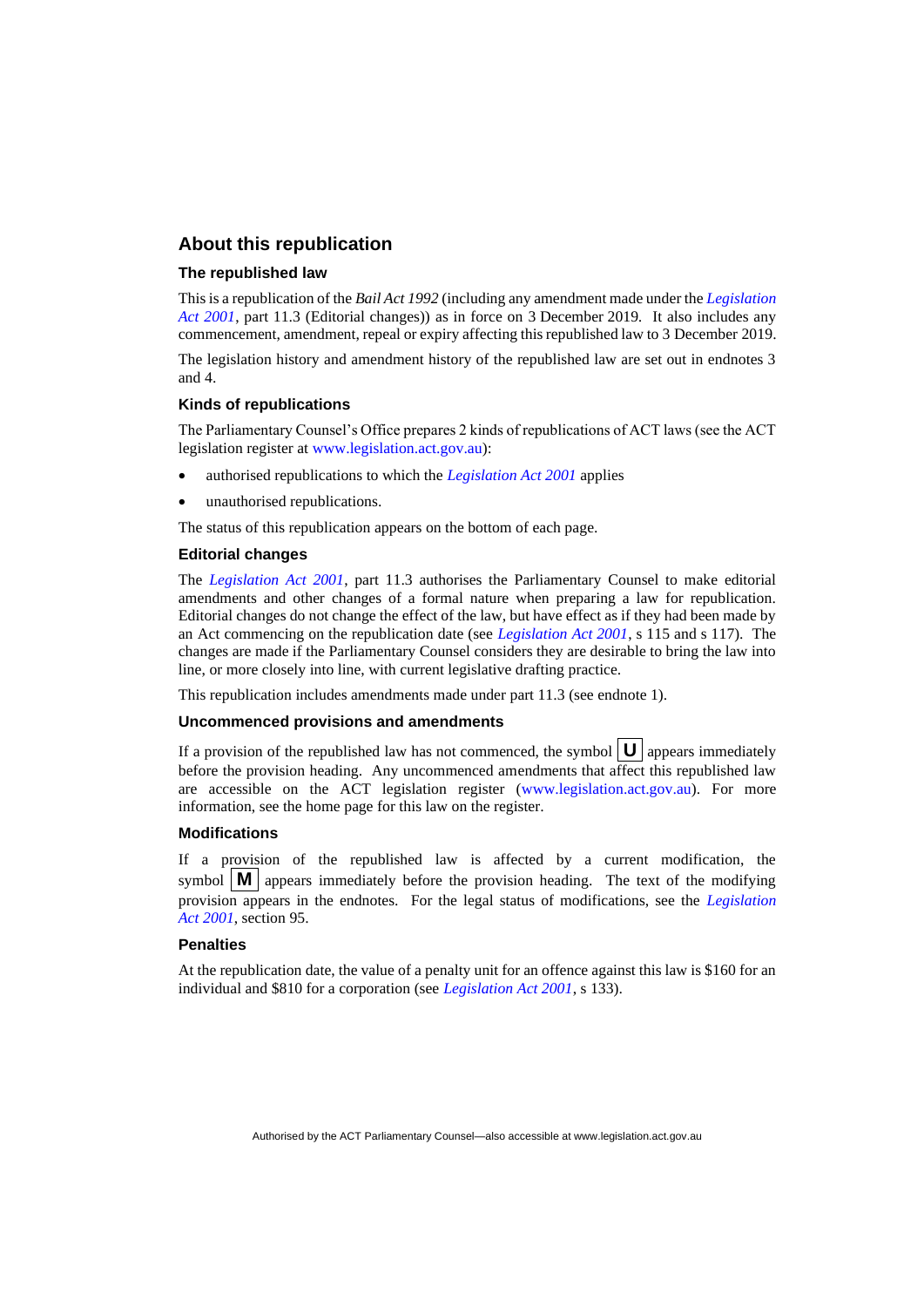

Australian Capital Territory

# **Bail Act 1992**

## **Contents**

|                     |                                                       | Page       |
|---------------------|-------------------------------------------------------|------------|
| Part 1              | <b>Preliminary</b>                                    |            |
| 1                   | Name of Act                                           | 2          |
| 2                   | Dictionary                                            | 2          |
| 3                   | <b>Notes</b>                                          | 2          |
| 3A                  | Offences against Act—application of Criminal Code etc | 3          |
| 4                   | Act applies to children                               | 3          |
| Part 2              | <b>Availability of bail</b>                           |            |
| <b>Division 2.1</b> | When bail may be granted and rights following         |            |
| 5                   | When may bail be granted?                             | 4          |
| 6                   | Rights following grant of bail                        | 4          |
| <b>Division 2.2</b> | <b>Presumption for bail</b>                           |            |
| 7                   | Div 2.2 subject to div 2.3 and div 2.4                | 5          |
| 8                   | Entitlement to bail—certain minor offences etc        | 5          |
| R42                 | Bail Act 1992                                         | contents 1 |
| 03/12/19            | Effective: 03/12/19-01/05/20                          |            |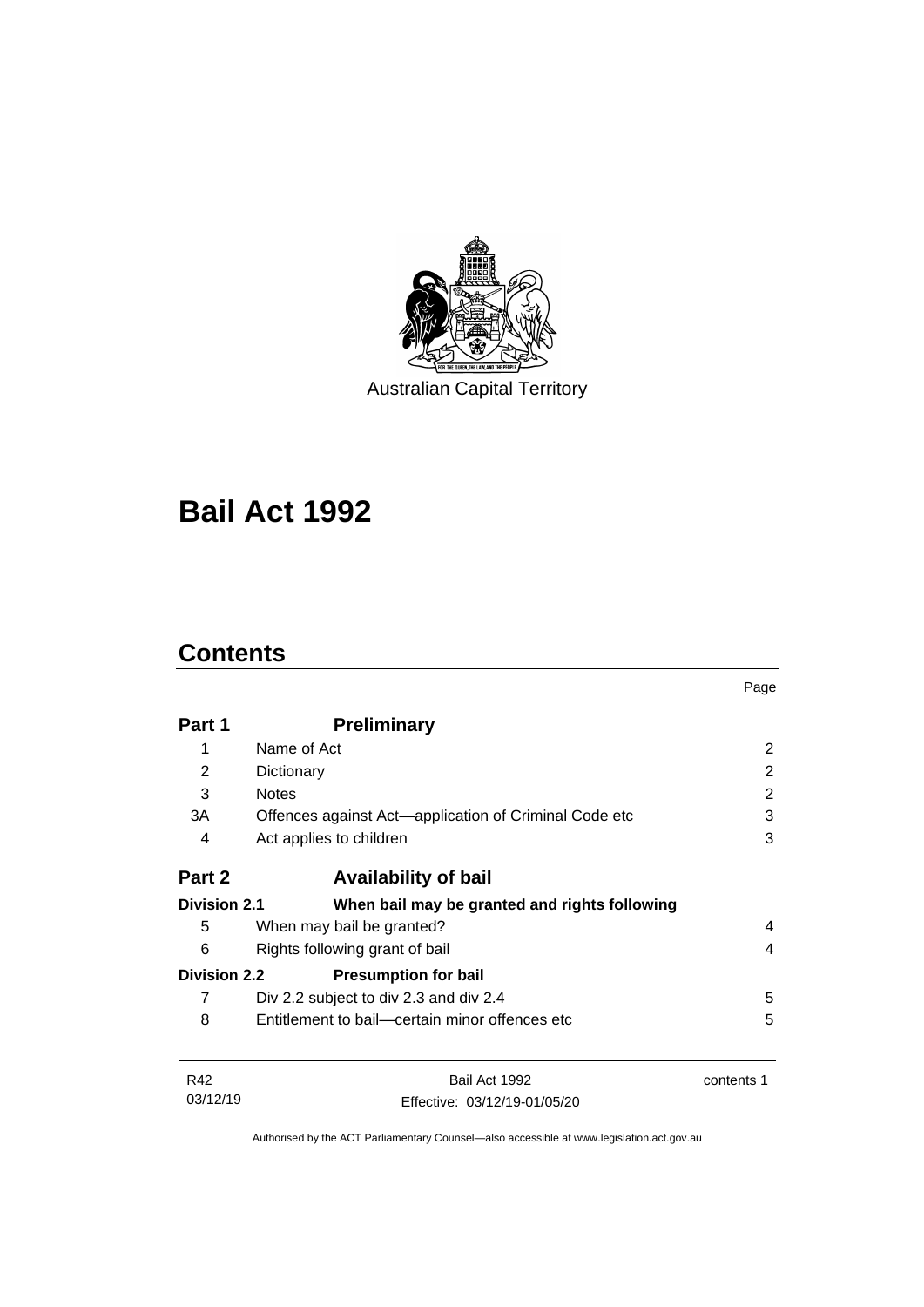| Contents |
|----------|
|----------|

| 8A                  | Entitlement to bail-breach of sentence obligations                                    | Page<br>6      |
|---------------------|---------------------------------------------------------------------------------------|----------------|
| 8B                  | Entitlement to bail-custody relating to sentence administration board                 |                |
|                     | hearings                                                                              | $\overline{7}$ |
| 9                   | Limitations on entitlement to bail                                                    | 8              |
| 9A                  | Entitlement to bail-offences other than minor offences                                | 8              |
| <b>Division 2.3</b> | No presumption for bail                                                               |                |
| 9B                  | Div 2.2 not to apply to certain offences                                              | 9              |
| <b>Division 2.4</b> | <b>Presumption against bail</b>                                                       |                |
| 9C                  | Bail for murder and certain serious drug offences                                     | 10             |
| 9D                  | Bail for serious offence committed while charge for another pending or<br>outstanding | 11             |
| 9E                  | Bail for person sentenced to imprisonment                                             | 14             |
| 9F                  | Family violence offence-bail by authorised officer                                    | 14             |
| 9G                  | Special or exceptional circumstances                                                  | 15             |
| Part 3              | <b>Dispensing with bail</b>                                                           |                |
| 10                  | Dispensing with bail                                                                  | 17             |
| 11                  | Effect of dispensing with bail                                                        | 17             |
| 12                  | Decision to dispense with bail                                                        | 18             |
| Part 4              | <b>Grant of bail</b>                                                                  |                |
| 12A                 | Meaning of bail order and bail review application-pt 4                                | 19             |
| 12B                 | When is a proceeding before the Supreme Court?-pt 4                                   | 19             |
| 13                  | Deciding bail after charge laid                                                       | 20             |
| 14                  | Grant of bail by authorised officers                                                  | 22             |
| 15                  | Deciding of questions of bail by authorised officers                                  | 22             |
| 16                  | Notification of decision of authorised officer                                        | 23             |
| 17                  | Charged people in custody to be brought before court                                  | 25             |
| 18                  | Facilities to be provided to accused people                                           | 25             |
| 19                  | Court bail-general                                                                    | 26             |
| 20                  | Power in relation to bail-Magistrates Court                                           | 27             |
| 20A                 | Repeat application for bail-Magistrates Court                                         | 27             |
| 20B                 | Power in relation to bail-Supreme Court                                               | 28             |
| 20C                 | Repeat application for bail-Supreme Court                                             | 28             |
| 21                  | Bail in relation to several offences                                                  | 29             |
|                     |                                                                                       |                |

contents 2 Bail Act 1992 Effective: 03/12/19-01/05/20

R42 03/12/19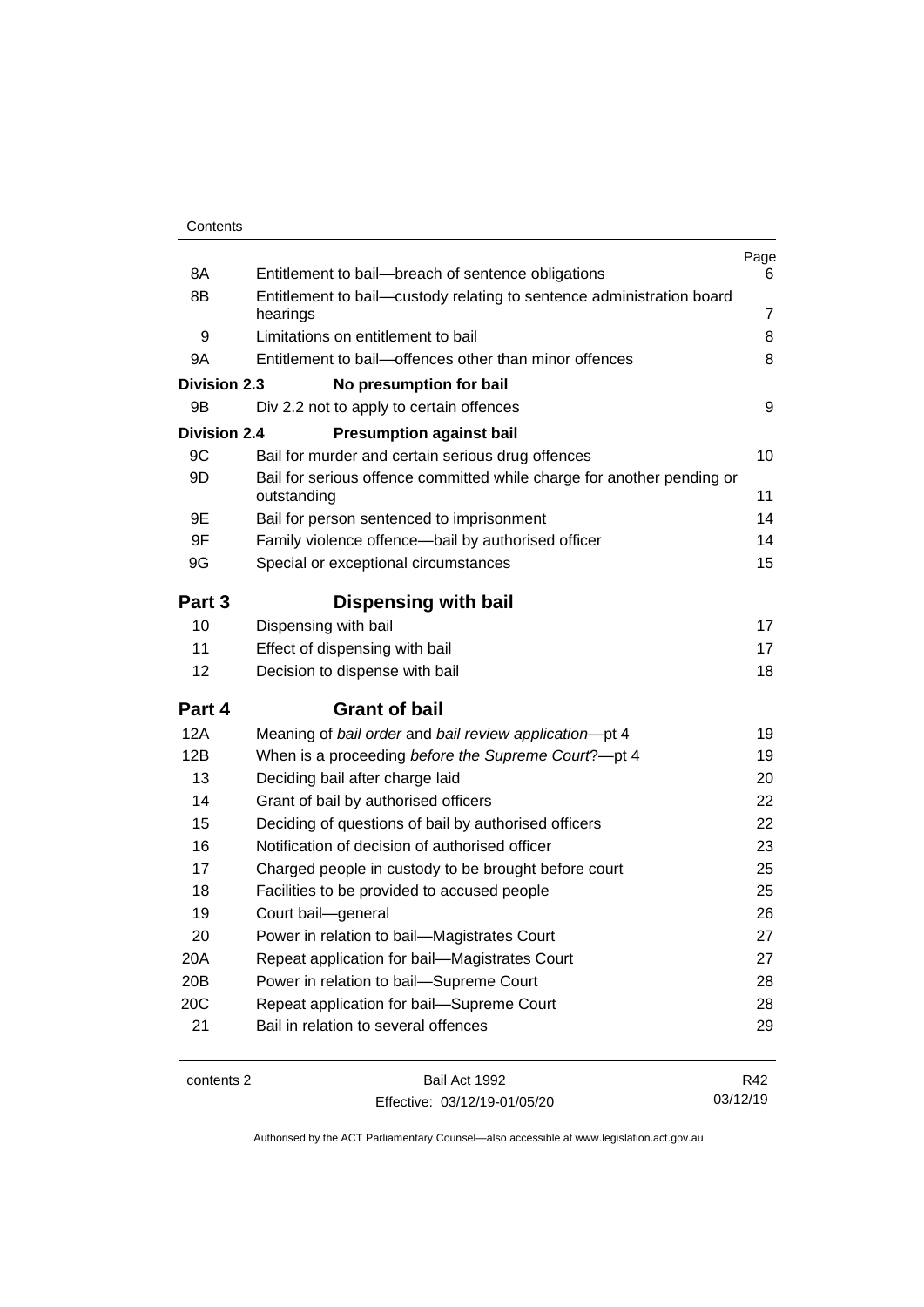| Contents |
|----------|
|----------|

| 22                  | Criteria for granting bail to adults                                               | Page<br>30 |
|---------------------|------------------------------------------------------------------------------------|------------|
| 23                  | Criteria for granting bail to children                                             | 31         |
| 23A                 | Victim's concern about need for protection                                         | 32         |
| Part 5              | Bail conditions and undertakings to appear                                         |            |
| 24                  | Conditions of bail                                                                 | 33         |
| 25                  | Conditions on which bail may be granted to adults                                  | 33         |
| 25A                 | Supervision condition when offence committed as young person                       | 37         |
| 26                  | Conditions on which bail may be granted to children                                | 38         |
| 27                  | Recording of certain bail decisions                                                | 40         |
| 28                  | Undertakings to appear                                                             | 41         |
| 30                  | Accused person may be excused from attendance before court                         | 42         |
| 31                  | Bail requirements                                                                  | 43         |
| 32                  | Acceptable people and security for bail                                            | 44         |
| 33                  | Continuation of bail and undertakings                                              | 44         |
| 34                  | Written notice of conditions of bail                                               | 46         |
| 36                  | Discharge of surety                                                                | 48         |
| 37                  | Payment of amounts to Territory                                                    | 49         |
| Part 6              | <b>Review of bail decisions</b>                                                    |            |
| <b>Division 6.1</b> | Review of decisions by authorised officers                                         |            |
| 38                  | Review by authorised officers                                                      | 51         |
| 39                  | Exercise of power to review                                                        | 51         |
| 40                  | Limitation on power of authorised officer to review                                | 52         |
| <b>Division 6.2</b> | <b>Review of decisions by courts</b>                                               |            |
| 41                  | Right of review of bail decisions                                                  | 52         |
| 41A                 | Court may review on its own initiative                                             | 52         |
| 42                  | Power of Magistrates Court to review-decision of authorised officer                | 53         |
| 42A                 | Power of Magistrates Court to review-decision of Magistrates Court                 | 53         |
| 43                  | Power of Supreme Court to review—decision of authorised officer                    | 54         |
| 43A                 | Power of Supreme Court to review-decision of Magistrates Court or<br>Supreme Court | 55         |
| 44                  | Right of review of bail decisions-prosecution                                      | 55         |
| 44A                 | Review of s 44                                                                     | 57         |
| 45                  | Exercise of power to review                                                        | 57         |

| R42      | Bail Act 1992                | contents 3 |
|----------|------------------------------|------------|
| 03/12/19 | Effective: 03/12/19-01/05/20 |            |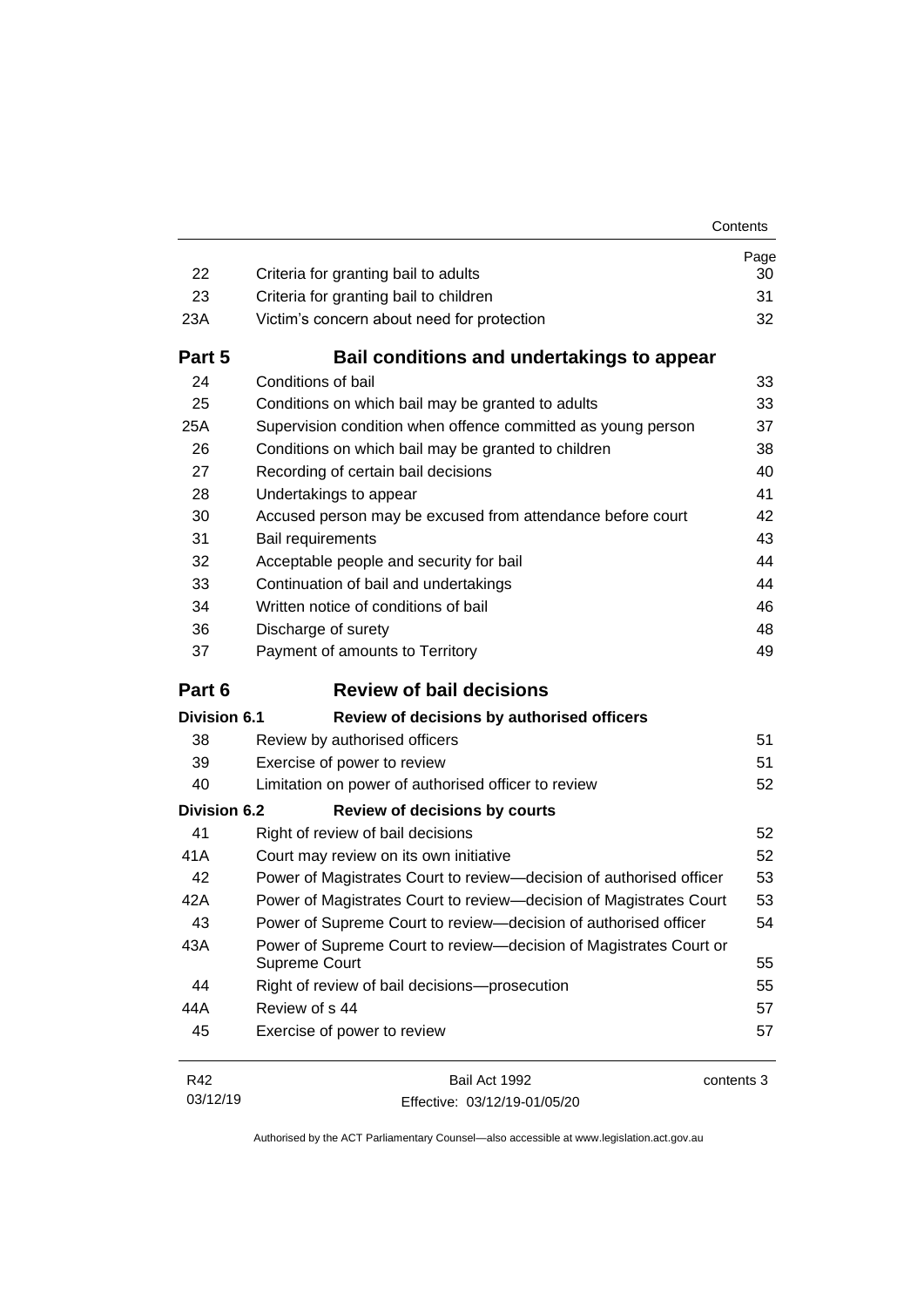#### **Contents**

| 46     | Review limited to bail conditions                                 | Page<br>59 |
|--------|-------------------------------------------------------------------|------------|
| Part 7 | <b>Miscellaneous</b>                                              |            |
| 47     | Giving information relating to bail                               | 60         |
| 47A    | Notice to victim of bail decisions                                | 60         |
| 48     | Notification to court that bail condition not satisfied           | 61         |
| 49     | Failure to answer bail                                            | 61         |
| 51     | Indemnification of sureties                                       | 62         |
| 52     | Contravention of Act by police officers                           | 62         |
| 55     | Civil standard of proof to apply for certain purposes             | 63         |
| 56     | No right of surety to arrest                                      | 63         |
| 56A    | Arrest for failure to comply with bail condition                  | 63         |
| 56AA   | Police power to enter premises to arrest                          | 64         |
| 56AB   | Police officer must announce entry before entering                | 65         |
| 56AC   | Police powers on arrest for failure to comply with bail condition | 65         |
| 56AD   | Arrested person to be brought before court                        | 66         |
| 56B    | Arrest for breach of condition by person outside ACT              | 67         |
| 57     | Act to prevail                                                    | 67         |
| 57AA   | Abolition of inherent power of bail                               | 68         |
| 58     | Approved forms                                                    | 68         |
| 59     | Regulation-making power                                           | 68         |

| <b>Schedule 1</b> | Offences to which presumption of bail does                 |    |
|-------------------|------------------------------------------------------------|----|
|                   | not apply                                                  | 69 |
| <b>Part 1.1</b>   | <b>Offences against Crimes Act 1900</b>                    | 69 |
| <b>Part 1.2</b>   | <b>Offences against Criminal Code</b>                      | 70 |
| <b>Part 1.3</b>   | <b>Offence against Drugs of Dependence Act 1989</b>        | 72 |
| <b>Part 1.4</b>   | <b>Offences against Medicines, Poisons and Therapeutic</b> |    |
|                   | Goods Act 2008                                             | 73 |
| <b>Part 1.5</b>   | Offences against Customs Act 1901 (Cwlth)                  | 74 |
| <b>Part 1.6</b>   | <b>Offences against Criminal Code (Cwlth)</b>              | 75 |
|                   |                                                            |    |

contents 4 Bail Act 1992 Effective: 03/12/19-01/05/20

R42 03/12/19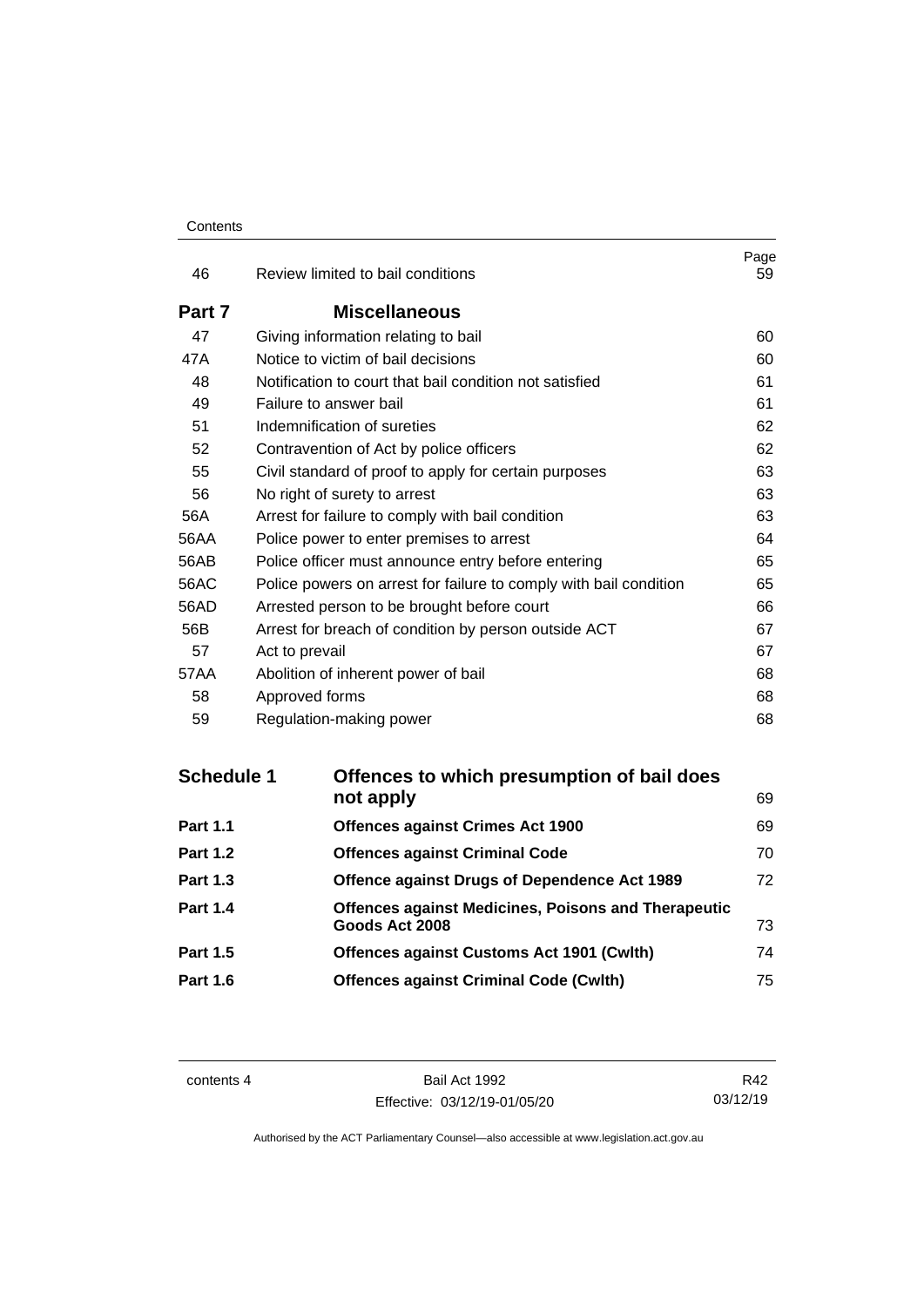|                   |                        | Contents |
|-------------------|------------------------|----------|
|                   |                        | Page     |
| <b>Dictionary</b> |                        | 76       |
|                   |                        |          |
| <b>Endnotes</b>   |                        |          |
| 1                 | About the endnotes     | 80       |
| 2                 | Abbreviation key       | 80       |
| 3                 | Legislation history    | 81       |
| 4                 | Amendment history      | 89       |
| 5                 | Earlier republications | 99       |

Bail Act 1992 Effective: 03/12/19-01/05/20 contents 5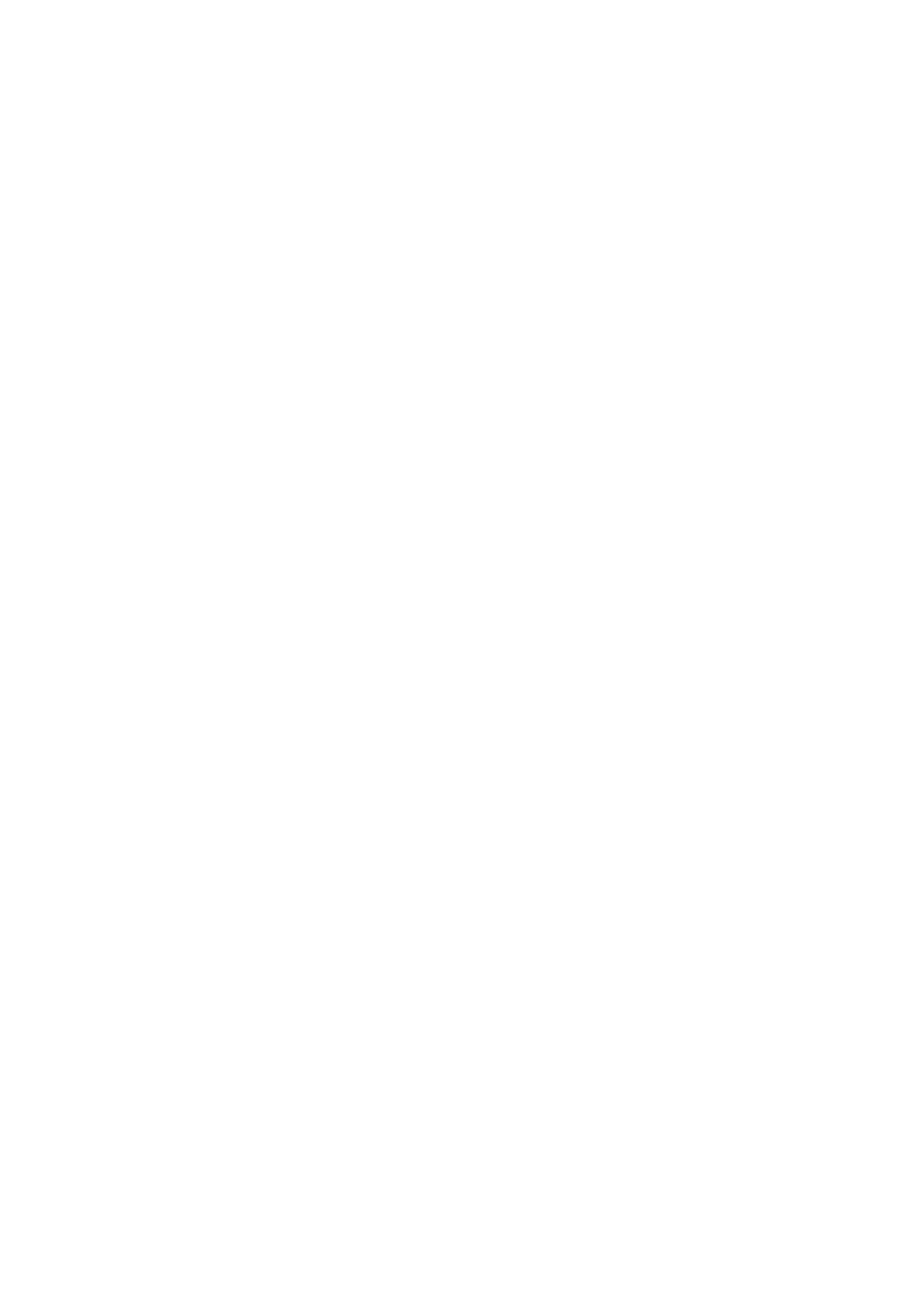

# **Bail Act 1992**

An Act relating to bail for accused people in connection with criminal proceedings

R42 03/12/19

ׅ֖֖֚֚֡֡֬֝֬

page 1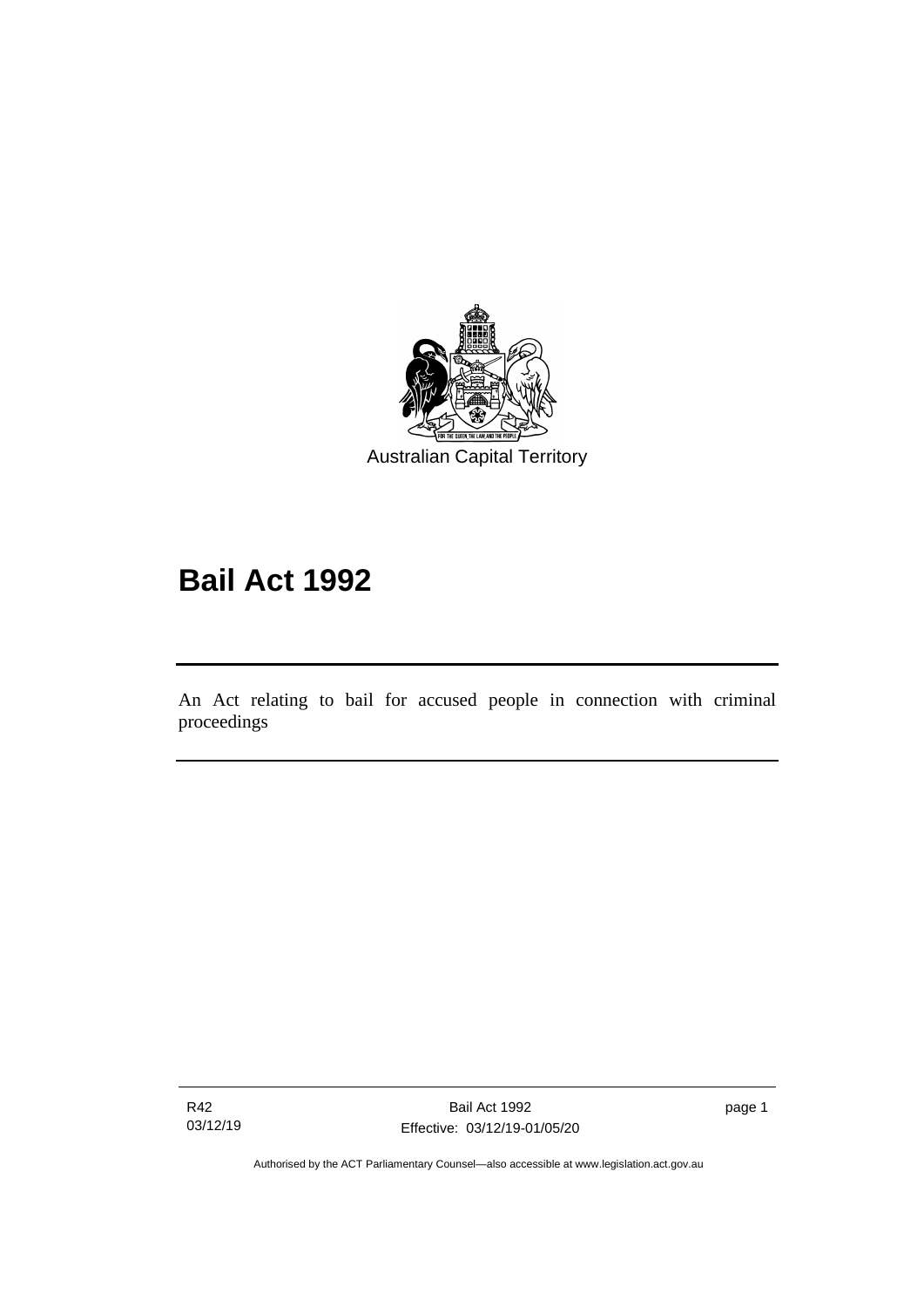#### Part 1 Preliminary

Section 1

## <span id="page-9-0"></span>**Part 1 Preliminary**

#### <span id="page-9-1"></span>**1 Name of Act**

This Act is the *Bail Act 1992*.

#### <span id="page-9-2"></span>**2 Dictionary**

The dictionary at the end of this Act is part of this Act.

*Note 1* The dictionary at the end of this Act defines certain terms used in this Act, and includes references (*signpost definitions*) to other terms defined elsewhere in this Act.

> For example, the signpost definition '*bail order*, for part 4 (Grant of bail)—see section 19 (1).' means that the term 'bail order' is defined in that section for part 4.

*Note 2* A definition in the dictionary (including a signpost definition) applies to the entire Act unless the definition, or another provision of the Act, provides otherwise or the contrary intention otherwise appears (see [Legislation Act,](http://www.legislation.act.gov.au/a/2001-14) s  $155$  and s  $156$  (1)).

#### <span id="page-9-3"></span>**3 Notes**

A note included in this Act is explanatory and is not part of this Act.

*Note* See the [Legislation Act,](http://www.legislation.act.gov.au/a/2001-14) s 127 (1), (4) and (5) for the legal status of notes.

Authorised by the ACT Parliamentary Counsel—also accessible at www.legislation.act.gov.au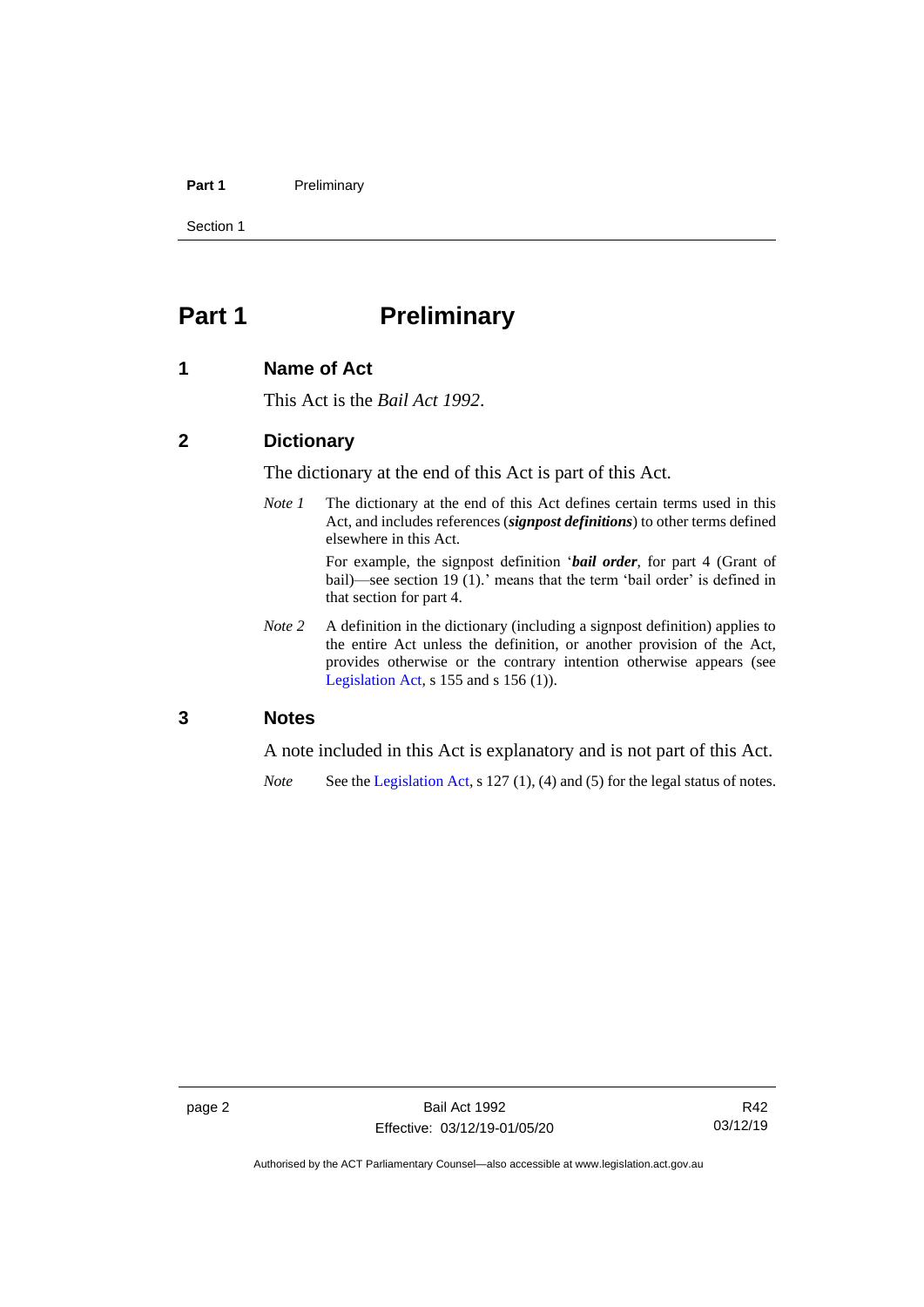#### <span id="page-10-0"></span>**3A Offences against Act—application of Criminal Code etc**

Other legislation applies in relation to offences against this Act.

*Note 1 Criminal Code* The [Criminal Code,](http://www.legislation.act.gov.au/a/2002-51) ch 2 applies to all offences against this Act (see Code, pt 2.1). The chapter sets out the general principles of criminal responsibility

(including burdens of proof and general defences), and defines terms used for offences to which the Code applies (eg *conduct*, *intention*, *recklessness* and *strict liability*).

*Note 2 Penalty units*

The [Legislation Act,](http://www.legislation.act.gov.au/a/2001-14) s 133 deals with the meaning of offence penalties that are expressed in penalty units.

### <span id="page-10-1"></span>**4 Act applies to children**

This Act applies to a person whether or not the person is an adult.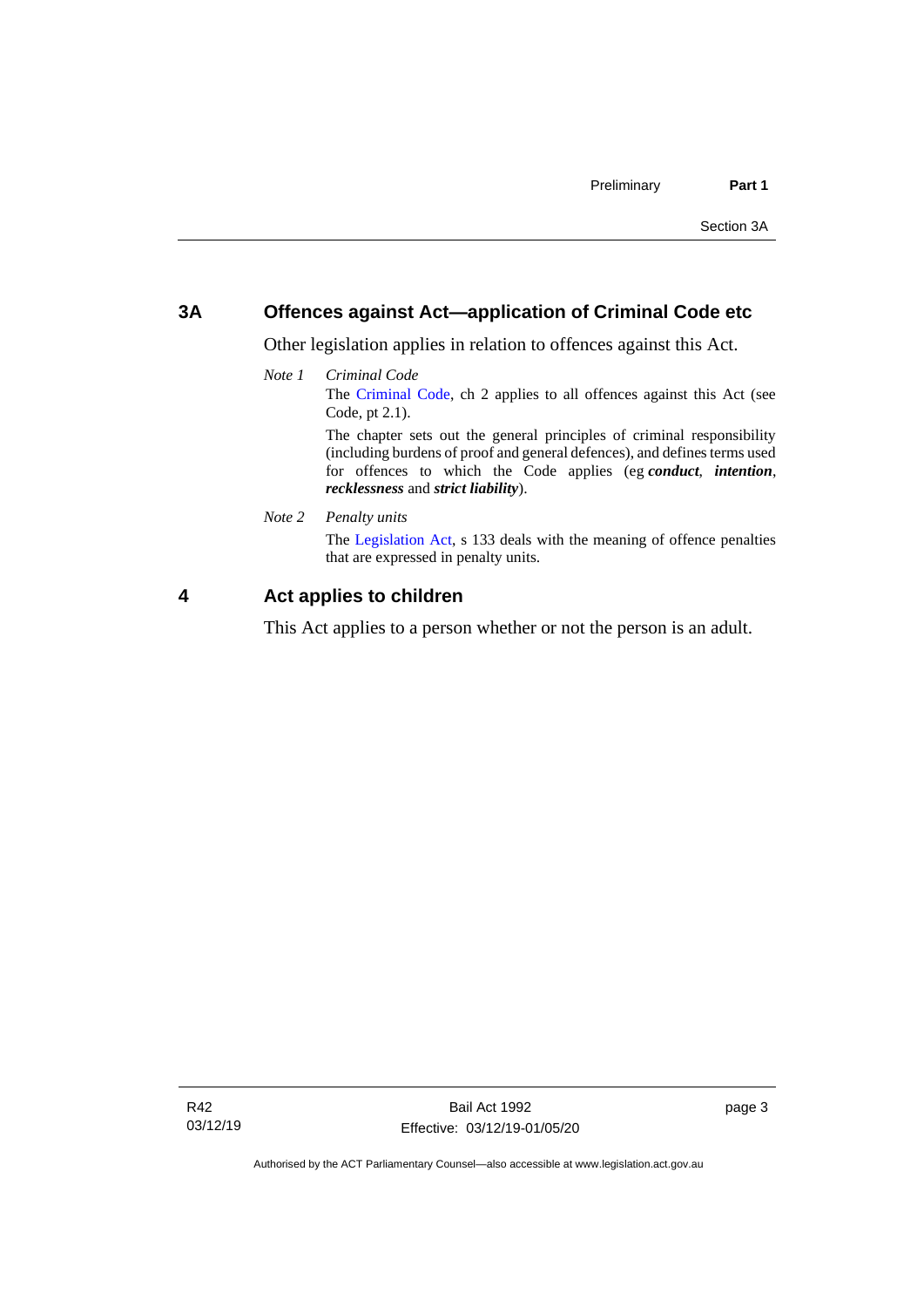## <span id="page-11-0"></span>**Part 2 Availability of bail**

## <span id="page-11-1"></span>**Division 2.1 When bail may be granted and rights following**

## <span id="page-11-2"></span>**5 When may bail be granted?**

- (1) An accused person may be granted bail in relation to any period when the person is not required to attend court in relation to the offence with which the person has been charged.
- (2) However, an accused person who is in custody in relation to an offence must not be granted bail in relation to any period when—
	- (a) the person is in custody for another offence or reason in relation to which the person is not entitled to be granted bail; or
	- (b) the person is serving a sentence of imprisonment.

## <span id="page-11-3"></span>**6 Rights following grant of bail**

- (1) This section applies if—
	- (a) bail is granted to an accused person in relation to an offence; and
	- (b) the person gives an undertaking to appear; and
	- (c) if a bail condition mentioned in section  $25(1)$  (b) (ii) or (c) is imposed—the security is given or the deposit made.
- (2) The person is entitled—
	- (a) if the person is in custody—to be released from custody; and
	- (b) to remain at liberty in relation to the offence until required to appear before a court in accordance with the undertaking.
- (3) This section is subject to section 56A (Arrest for failure to comply with bail condition).

R42 03/12/19

Authorised by the ACT Parliamentary Counsel—also accessible at www.legislation.act.gov.au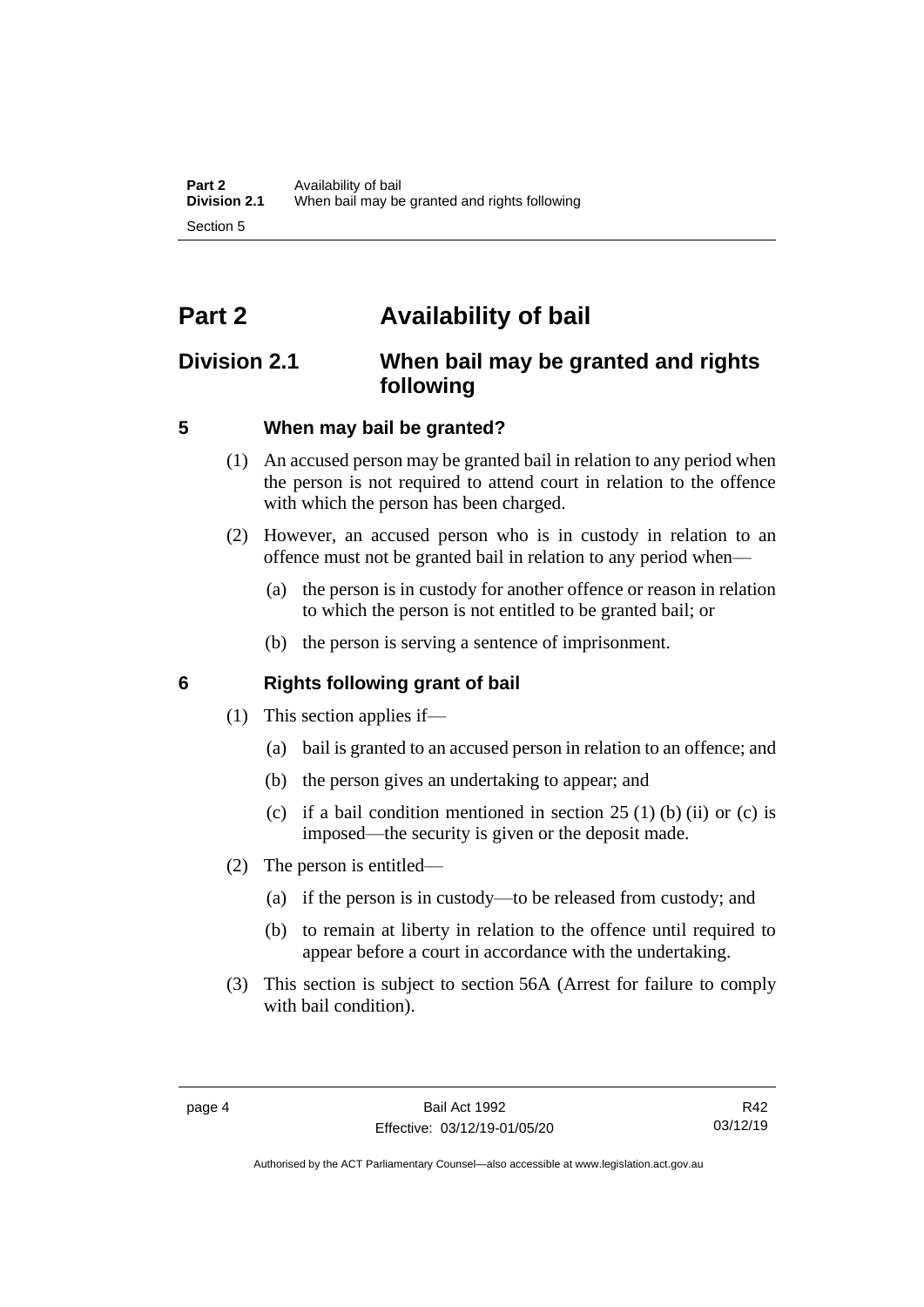## <span id="page-12-0"></span>**Division 2.2 Presumption for bail**

## <span id="page-12-1"></span>**7 Div 2.2 subject to div 2.3 and div 2.4**

This division is subject to division 2.3 (No presumption for bail) and division 2.4 (Presumption against bail).

## <span id="page-12-2"></span>**8 Entitlement to bail—certain minor offences etc**

- (1) This section applies to—
	- (a) a person charged with an offence not punishable by imprisonment (except in default of payment of a fine); and
	- (b) a person charged with an offence punishable by imprisonment for not longer than 6 months; and
	- (c) a person arrested for a breach of the peace or apprehended breach of the peace; and
	- (d) a person arrested under a warrant because of failure to comply with a summons or subpoena; and
	- (e) a person brought up to attend a trial or hearing following the issue of a habeas corpus order.
- (2) The person is entitled—
	- (a) to be granted bail; and
	- (b) if the person is in custody—to be released from custody as soon as the person gives an undertaking to appear.
- (3) However, if no further appearance is required for a person arrested for a breach of the peace or an apprehended breach of the peace, the person may be released from custody without giving an undertaking to appear.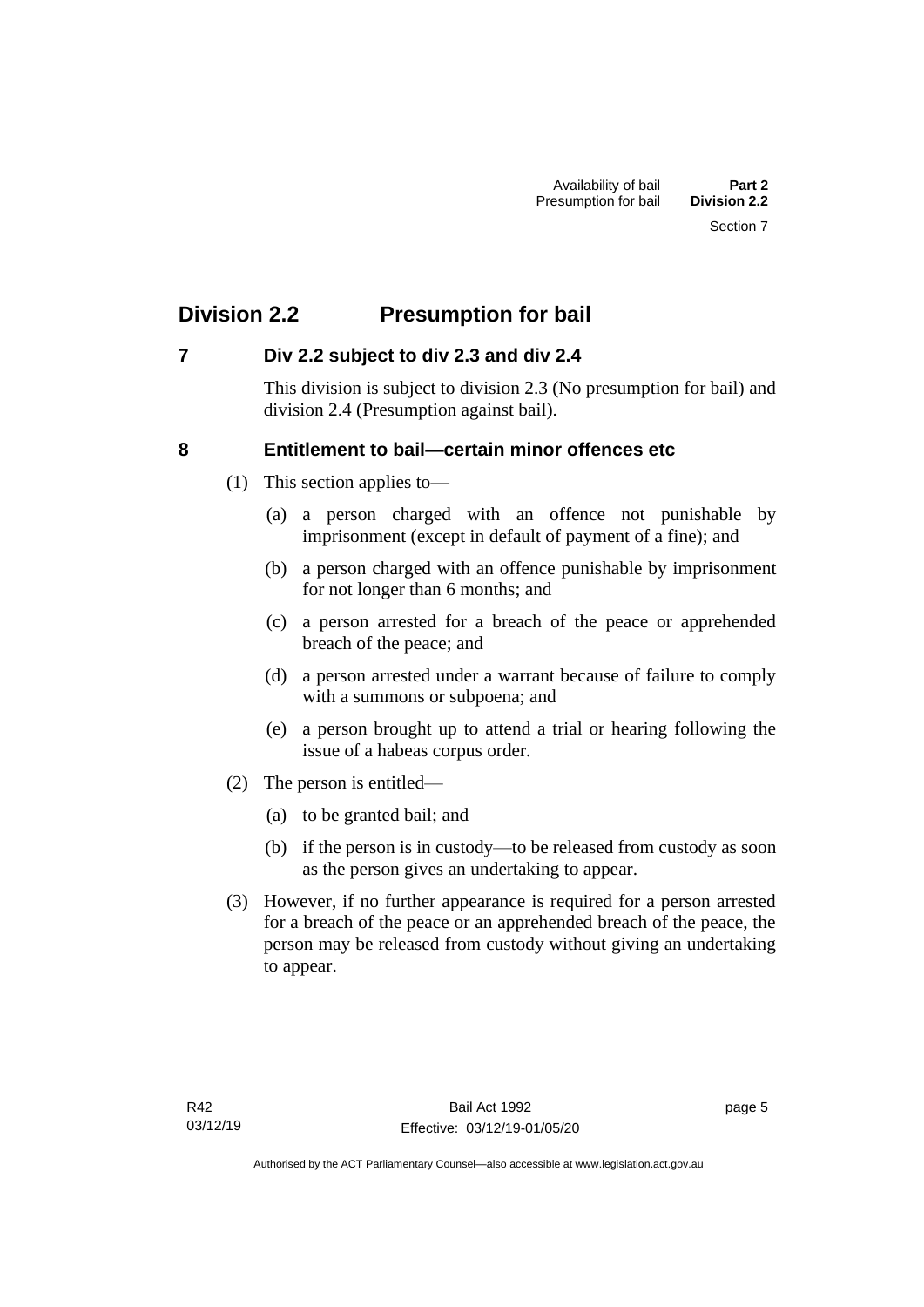- (4) A condition to keep the peace may be imposed on a grant of bail to a person arrested for a breach of the peace or an apprehended breach of the peace.
	- *Note* For other conditions that may be imposed on a grant of bail, see s 25 and s 26.

### <span id="page-13-0"></span>**8A Entitlement to bail—breach of sentence obligations**

- (1) This section applies to a person arrested, or otherwise brought before the court or a magistrate, in relation to a breach, or anticipated breach, of—
	- (a) a deferred sentence obligation under the *[Crimes \(Sentencing\)](http://www.legislation.act.gov.au/a/2005-58)  [Act 2005](http://www.legislation.act.gov.au/a/2005-58)*; or
	- (b) a treatment order obligation under the *[Crimes \(Sentencing\)](http://www.legislation.act.gov.au/a/2005-58)  Act [2005](http://www.legislation.act.gov.au/a/2005-58)*; or
	- (c) any of the following obligations under the *[Crimes \(Sentence](http://www.legislation.act.gov.au/a/2005-59)  [Administration\) Act 2005](http://www.legislation.act.gov.au/a/2005-59)*:
		- (i) an intensive correction order obligation;
		- (ii) a good behaviour obligation;
		- (iii) a parole obligation;
		- (iv) a release on licence obligation.

Authorised by the ACT Parliamentary Counsel—also accessible at www.legislation.act.gov.au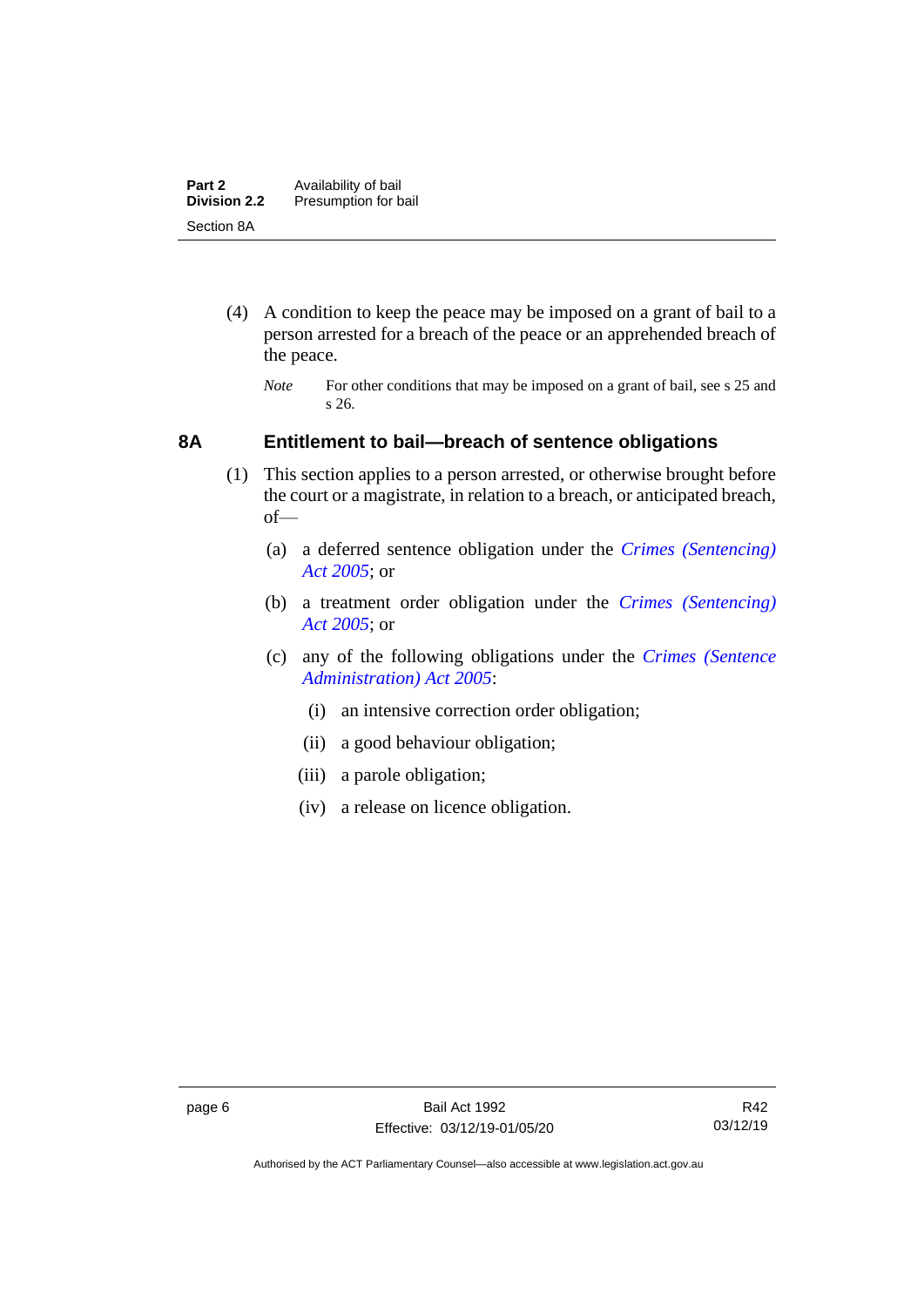(2) The person has the same entitlement to bail in relation to the breach, or anticipated breach, of the obligation as the person has under this part in relation to the offence to which the obligation relates.

#### **Example—bail entitlement**

Joe has been found guilty of threatening to kill. Joe had, 3 years before, been found guilty of an offence involving violence. A suspended sentence order under the *[Crimes \(Sentencing\) Act 2005](http://www.legislation.act.gov.au/a/2005-58)* is made as part of the sentence for the offence of threatening to kill and Joe is released under the order on signing an undertaking under a good behaviour order. However, Joe breaches the good behaviour order and is before the court on an application to cancel the order. There is no presumption in relation to bail because section 9B (b) applies to make the offence of threatening to kill an offence to which division 2.2 (Presumption for bail) does not apply.

## <span id="page-14-0"></span>**8B Entitlement to bail—custody relating to sentence administration board hearings**

- (1) This section applies if—
	- (a) a person is arrested under the *[Crimes \(Sentence Administration\)](http://www.legislation.act.gov.au/a/2005-59)  [Act 2005](http://www.legislation.act.gov.au/a/2005-59)*, section 206 (Arrest of offender for board hearing) and brought before a magistrate; or
	- (b) a person is remanded in custody under the *[Crimes \(Sentence](http://www.legislation.act.gov.au/a/2005-59)  [Administration\) Act 2005](http://www.legislation.act.gov.au/a/2005-59)*, section 210 (Custody of offender during board hearing adjournment) and an application for bail for the person is made to a court or magistrate.
- (2) The person has the same entitlement to bail as the person had for the offence to which the board hearing relates.

page 7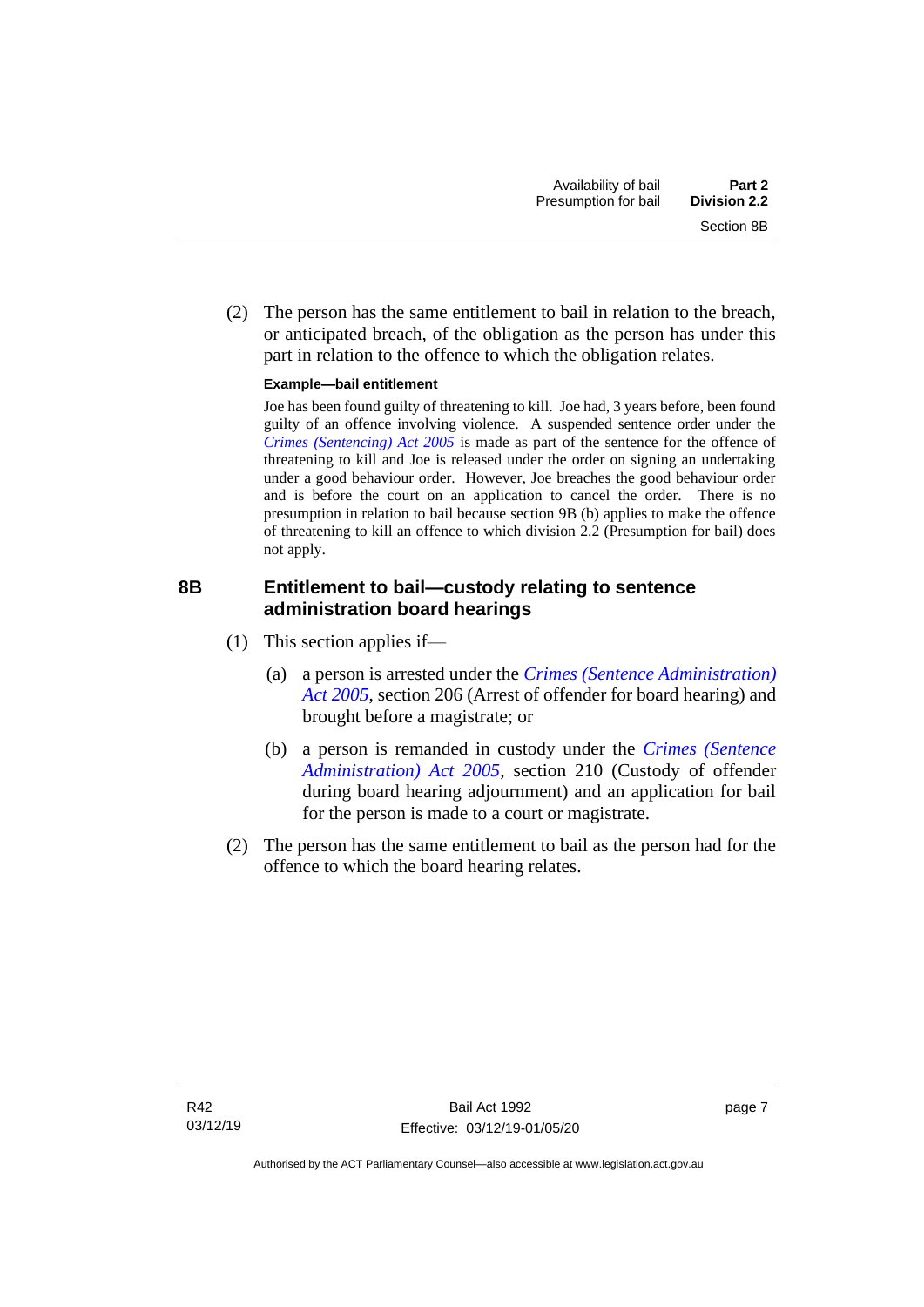### <span id="page-15-0"></span>**9 Limitations on entitlement to bail**

- (1) A person charged with an offence mentioned in section 8 (1) (a) or (b) is not entitled to be granted bail if—
	- (a) the person has previously failed to comply with an undertaking to appear, or a bail condition imposed, in relation to the same or a similar offence; or
	- (b) in the opinion of the court or authorised officer, the person is incapacitated by intoxication, injury or use of drugs or is otherwise in danger of physical injury or in need of physical protection.
- (2) A person arrested for a breach of the peace or apprehended breach of the peace is not entitled to be granted bail if the person has previously, without reasonable excuse, failed to comply with an undertaking to appear, or a bail condition imposed, in relation to a breach of the peace or apprehended breach of the peace.

## <span id="page-15-1"></span>**9A Entitlement to bail—offences other than minor offences**

- (1) This section applies to—
	- (a) a person in relation to an offence other than an offence mentioned in section 8 (1) (a) or (b) (Entitlement to bail certain minor offences etc); and
	- (b) a person who is not entitled to bail under section 8 (2) because of section 9 (1) or (2).
- (2) The person is entitled to be granted bail unless the court or authorised officer is satisfied that refusal is justified after considering—
	- (a) for an adult—the matters mentioned in section 22 (Criteria for granting bail to adults); or
	- (b) for a child—the matters mentioned in section 23 (Criteria for granting bail to children).

R42 03/12/19

Authorised by the ACT Parliamentary Counsel—also accessible at www.legislation.act.gov.au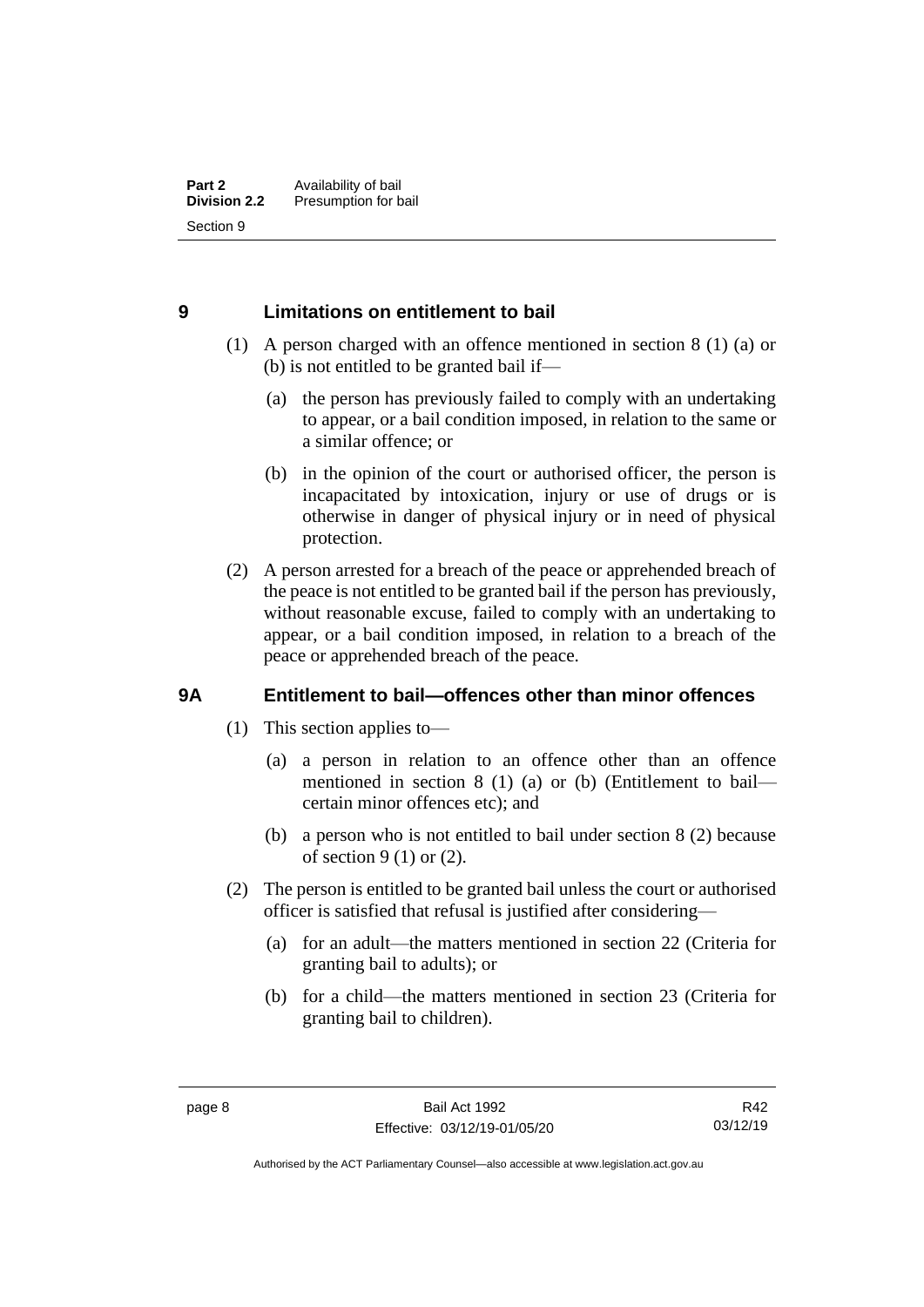## <span id="page-16-0"></span>**Division 2.3 No presumption for bail**

#### <span id="page-16-1"></span>**9B Div 2.2 not to apply to certain offences**

Division 2.2 (Presumption for bail) does not apply to the grant of bail—

- (a) to a person accused of an offence mentioned in schedule 1 (Offences to which presumption for bail does not apply); or
- (b) to a person accused of any of the following offences, if the person has in the previous 10 years been found guilty of an offence involving violence or the threat of violence:
	- (i) an offence against the *[Crimes Act 1900](http://www.legislation.act.gov.au/a/1900-40)*, section 30 (Threat to kill);
	- (ii) an offence against the *[Crimes Act 1900](http://www.legislation.act.gov.au/a/1900-40)*, section 31 (Threat to inflict grievous bodily harm);
	- (iii) an offence against the *[Crimes Act 1900](http://www.legislation.act.gov.au/a/1900-40)*, section 35 (Stalking);
	- (iv) an offence against the *[Domestic Violence and Protection](http://www.legislation.act.gov.au/a/2008-46)  [Orders Act 2008](http://www.legislation.act.gov.au/a/2008-46)* (repealed), section 90 (Offence for contravention of protection order);
	- (v) an offence against the *[Family Violence Act 2016](http://www.legislation.act.gov.au/a/2016-42)*, section 43 (Offence—contravention of family violence order);
	- (vi) an offence against the *[Personal Violence Act 2016](http://www.legislation.act.gov.au/a/2016-43)*, section 35 (Offence—contravention of protection order); or
- (c) to a person accused of an offence against the *[Criminal Code Act](http://www.comlaw.gov.au/Details/C2013C00138)  [1995](http://www.comlaw.gov.au/Details/C2013C00138)* (Cwlth), section 80.1 (Treason); or
- (d) to a person convicted of an indictable offence but not sentenced.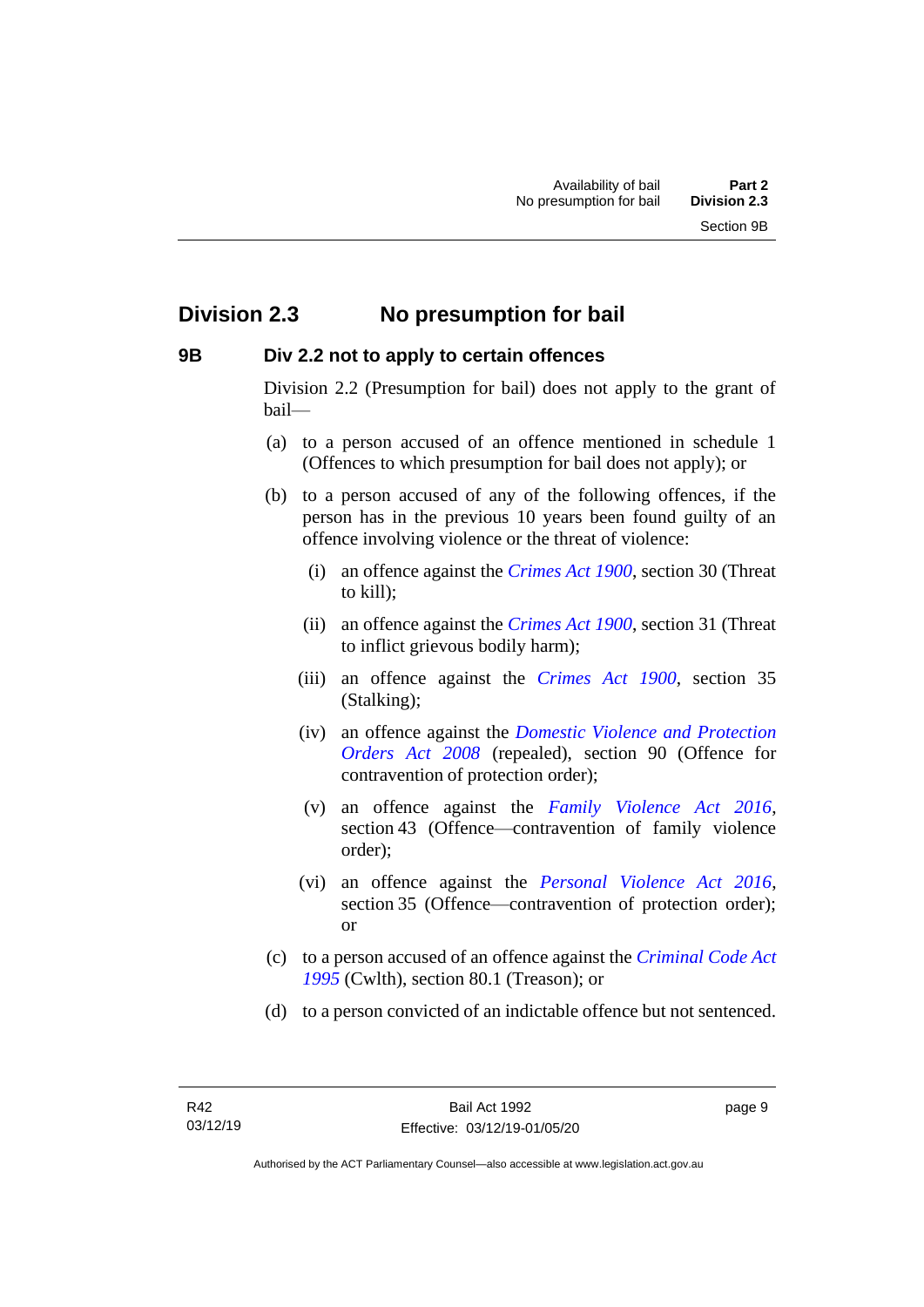## <span id="page-17-0"></span>**Division 2.4 Presumption against bail**

#### <span id="page-17-1"></span>**9C Bail for murder and certain serious drug offences**

- (1) This section applies to a person accused of—
	- (a) murder; or
	- (b) an offence against any of the following provisions of the [Criminal Code,](http://www.legislation.act.gov.au/a/2002-51) chapter 6 (Serious drug offences):
		- (i) section 603 (1) (which is about trafficking in a large commercial quantity of a controlled drug);
		- (ii) section 607 (1) (which is about manufacturing a large commercial quantity of a controlled drug for selling);
		- (iii) section 616 (1) (which is about cultivating a large commercial quantity of a controlled plant for selling);
		- (iv) section 619 (1) (which is about selling a large commercial quantity of a controlled plant);
		- (v) section 622 (1) (which is about supplying etc a commercial quantity of a controlled drug to a child for selling);
		- (vi) section 624 (1) (which is about procuring a child to traffic in a commercial quantity of a controlled drug).
	- *Note* A reference to an offence against a territory law includes a reference to a related ancillary offence, eg attempt (see [Legislation Act,](http://www.legislation.act.gov.au/a/2001-14) s 189).
- (2) A court or authorised officer must not grant bail to the person unless satisfied that special or exceptional circumstances exist favouring the grant of bail.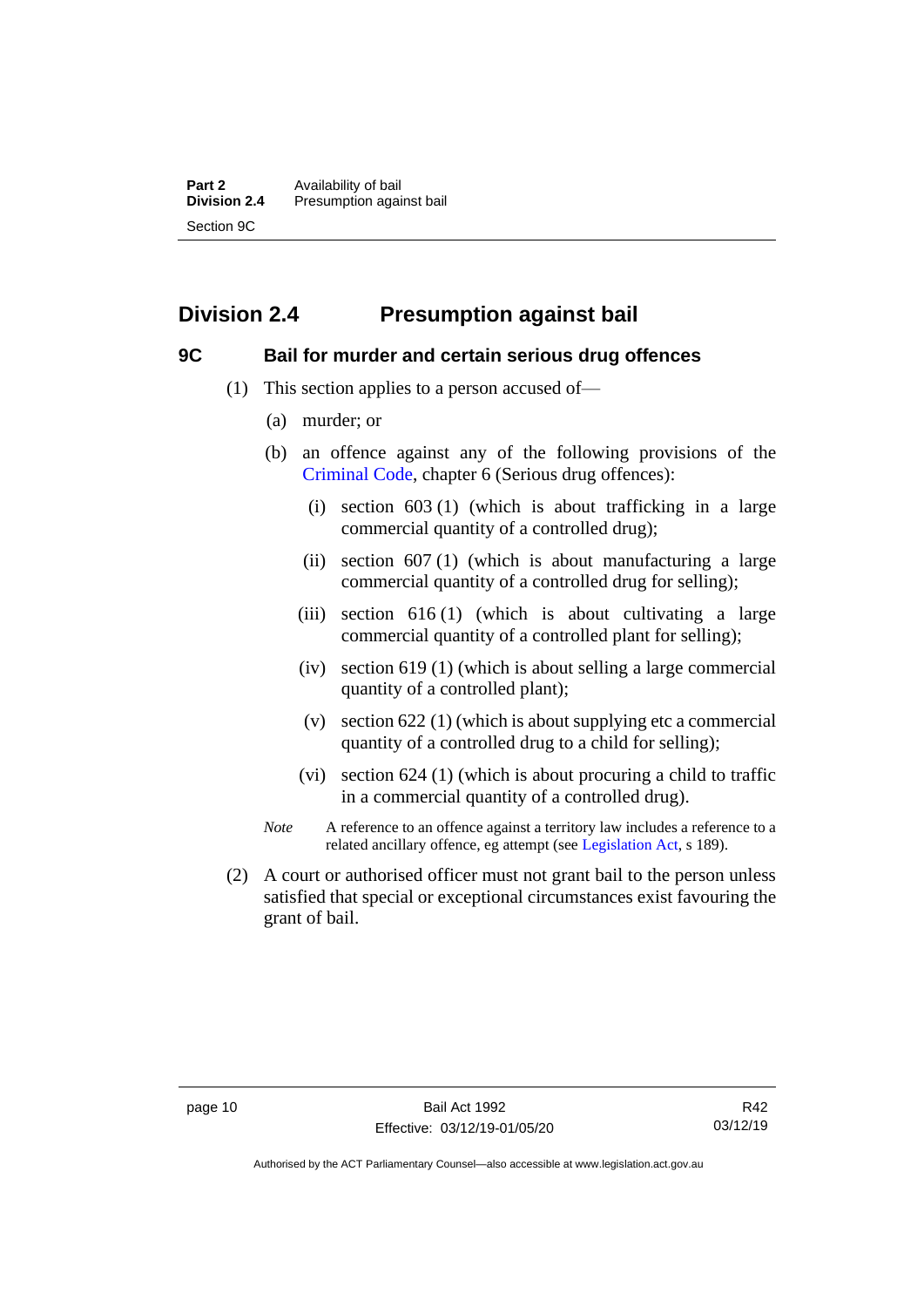- (3) However, even if special or exceptional circumstances are established, the court or officer must refuse bail if satisfied that refusal is justified after considering—
	- (a) for an adult—the matters mentioned in section 22 (Criteria for granting bail to adults); or
	- (b) for a child—the matters mentioned in section 23 (Criteria for granting bail to children).

## <span id="page-18-0"></span>**9D Bail for serious offence committed while charge for another pending or outstanding**

- (1) This section applies if—
	- (a) a person is accused of a serious offence; and
	- (b) the person is alleged to have committed the offence while a charge against the person for another serious offence is pending or outstanding.

#### **Example**

Claude is served with a summons to attend the Magistrates Court to answer a charge that he has committed the offence of taking a motor vehicle without consent (punishable by 5 years imprisonment under the [Criminal Code,](http://www.legislation.act.gov.au/a/2002-51) section 318 (1), and so a serious offence for this section). Before the court date, Claude is arrested and charged with having committed an aggravated robbery the day after being served with the summons (punishable by 25 years imprisonment under the [Criminal Code,](http://www.legislation.act.gov.au/a/2002-51) section 310, and so also a serious offence for this section). At the time of the alleged aggravated robbery, the charge of taking a motor vehicle without consent was still pending. This section will apply to any decision about the grant of bail to Claude in relation to the aggravated robbery charge.

(2) A court or an authorised officer must not grant bail to the accused person unless satisfied that special or exceptional circumstances exist favouring the grant of bail.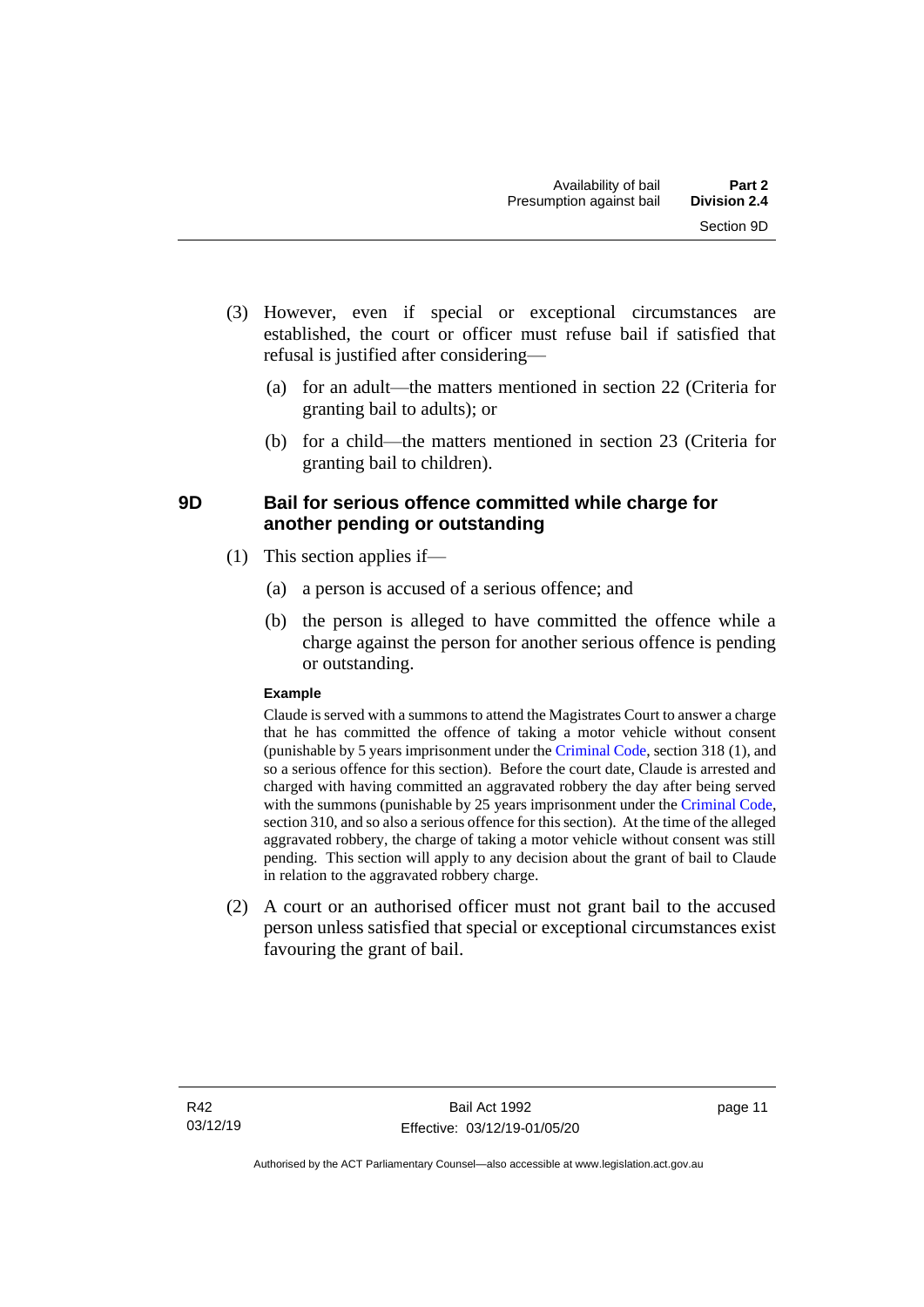- (3) However, even if special or exceptional circumstances are established, the court or officer must refuse bail if satisfied that refusal is justified after considering—
	- (a) for an adult—the matters mentioned in section 22 (Criteria for granting bail to adults); or
	- (b) for a child—the matters mentioned in section 23 (Criteria for granting bail to children).
- (4) Also, if the serious offence mentioned in subsection (1) (a) or (b) is a family violence offence, an authorised person must not grant bail to the accused person if satisfied that refusal of bail is required under section 9F (Family violence offence—bail by authorised officer).
- (5) This section does not affect the application of section 9F (4) and (5) to the accused person if—
	- (a) the serious offence mentioned in subsection (1) (a) or (b) is a family violence offence; and
	- (b) an authorised person grants bail to the accused person.
- (6) In this section:

*outstanding*—a charge against a person for an offence is *outstanding*—

- (a) until the charge is finally dealt with in any of the following ways:
	- (i) the charge is withdrawn;
	- (ii) the charge is dismissed by a court;
	- (iii) the person is discharged by the Magistrates Court following a committal hearing;
	- (iv) the person is acquitted or found guilty by a court of the offence; and

Authorised by the ACT Parliamentary Counsel—also accessible at www.legislation.act.gov.au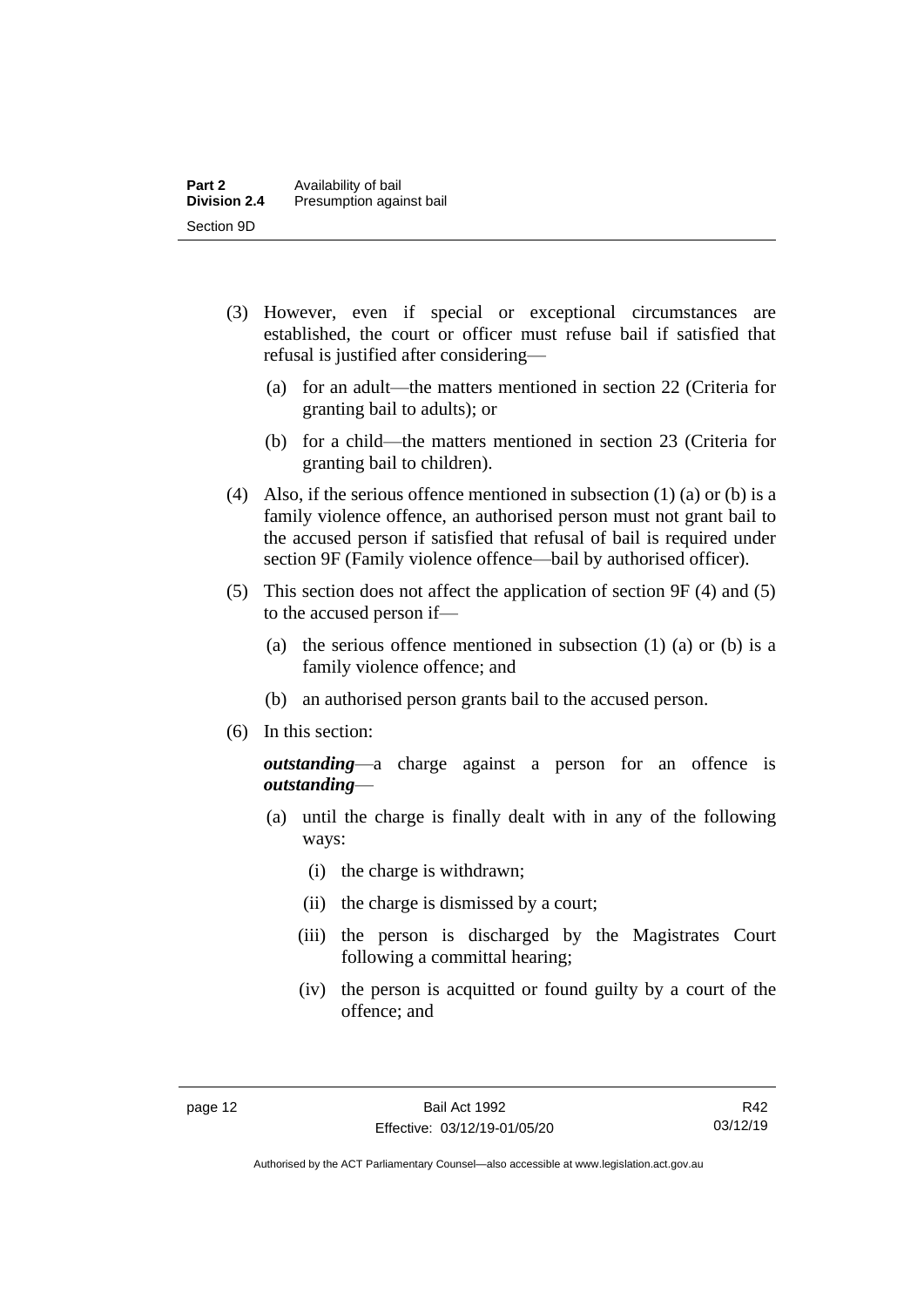- (b) if the person is acquitted or found guilty by a court of the offence charged, but a new trial on the charge (or a charge based on the same facts) is later ordered on appeal—from the date the new trial is ordered until the earliest of the following happens—
	- (i) the charge (or a charge based on the same facts) is finally dealt with as mentioned in paragraph  $(a)$   $(i)$ ,  $(ii)$  or  $(iv)$ ;
	- (ii) the order for the new trial is reversed on a further appeal.
- *Note Found guilty*, of an offence, includes—
	- having an order made for the offence under the *[Crimes \(Sentencing\)](http://www.legislation.act.gov.au/a/2005-58)  [Act 2005](http://www.legislation.act.gov.au/a/2005-58)*, s 17 (Non-conviction orders—general)
	- having the offence taken into account under the *[Crimes \(Sentencing\)](http://www.legislation.act.gov.au/a/2005-58)  [Act 2005](http://www.legislation.act.gov.au/a/2005-58)*, s 57 (Outstanding additional offences taken into account in sentencing)

(se[e Legislation Act,](http://www.legislation.act.gov.au/a/2001-14) dict, pt 1).

*pending*—a charge against a person for an serious offence is *pending*  if the person has not yet been charged with the offence, but the person has—

- (a) been arrested for the offence (unless the person is later released without being charged with a serious offence); or
- (b) been served with a summons to appear before a court to answer a charge for the offence; or
- (c) at the invitation of a police officer, signed an agreement to attend court to answer a charge for the offence.

*serious offence* means an offence punishable by imprisonment for 5 years or longer (other than an offence in relation to which an election for summary disposal has been made under the *[Crimes](http://www.legislation.act.gov.au/a/1900-40)  Act [1900](http://www.legislation.act.gov.au/a/1900-40)*, section 374 (Summary disposal of certain cases at prosecutor's election).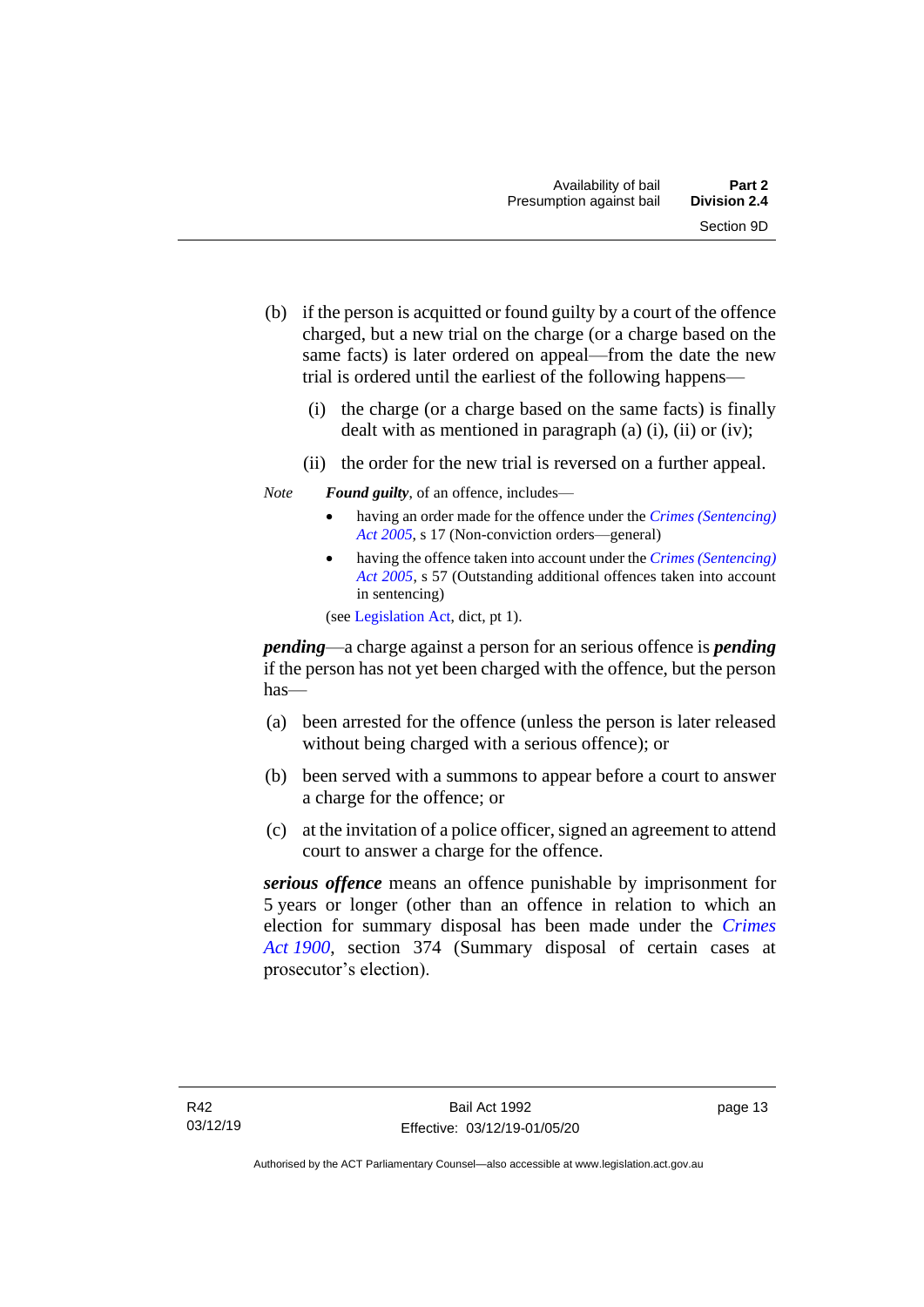#### <span id="page-21-0"></span>**9E Bail for person sentenced to imprisonment**

- (1) This section applies if—
	- (a) a person has been convicted of an offence by a court and sentenced to a period of imprisonment for the offence; and
	- (b) an appeal is pending in relation to the conviction or sentence.
- (2) A court must not grant bail to the person unless satisfied that special or exceptional circumstances exist favouring the grant of bail.
- (3) In this section:

*appeal* includes an appeal against a decision on appeal.

#### <span id="page-21-1"></span>**9F Family violence offence—bail by authorised officer**

- (1) This section applies to a person accused of a family violence offence.
- (2) An authorised officer must not grant bail to the person unless satisfied that the person poses no danger to a protected person while released on bail.
- (3) However, even if the authorised officer is satisfied under subsection (2), the officer must refuse bail if satisfied that the refusal is justified after considering—
	- (a) for an adult—the matters mentioned in section 22 (Criteria for granting bail to adults); or
	- (b) for a child—the matters mentioned in section 23 (Criteria for granting bail to children).
- (4) Also, the person must not be released on bail under this section unless the person gives an undertaking to appear within 48 hours of being released.
- (5) If the authorised officer grants bail to the person under this section, the officer must, in the record made under section 27 (Recording of certain bail decisions), state why the officer is satisfied that the person poses no danger to any protected person.

R42 03/12/19

Authorised by the ACT Parliamentary Counsel—also accessible at www.legislation.act.gov.au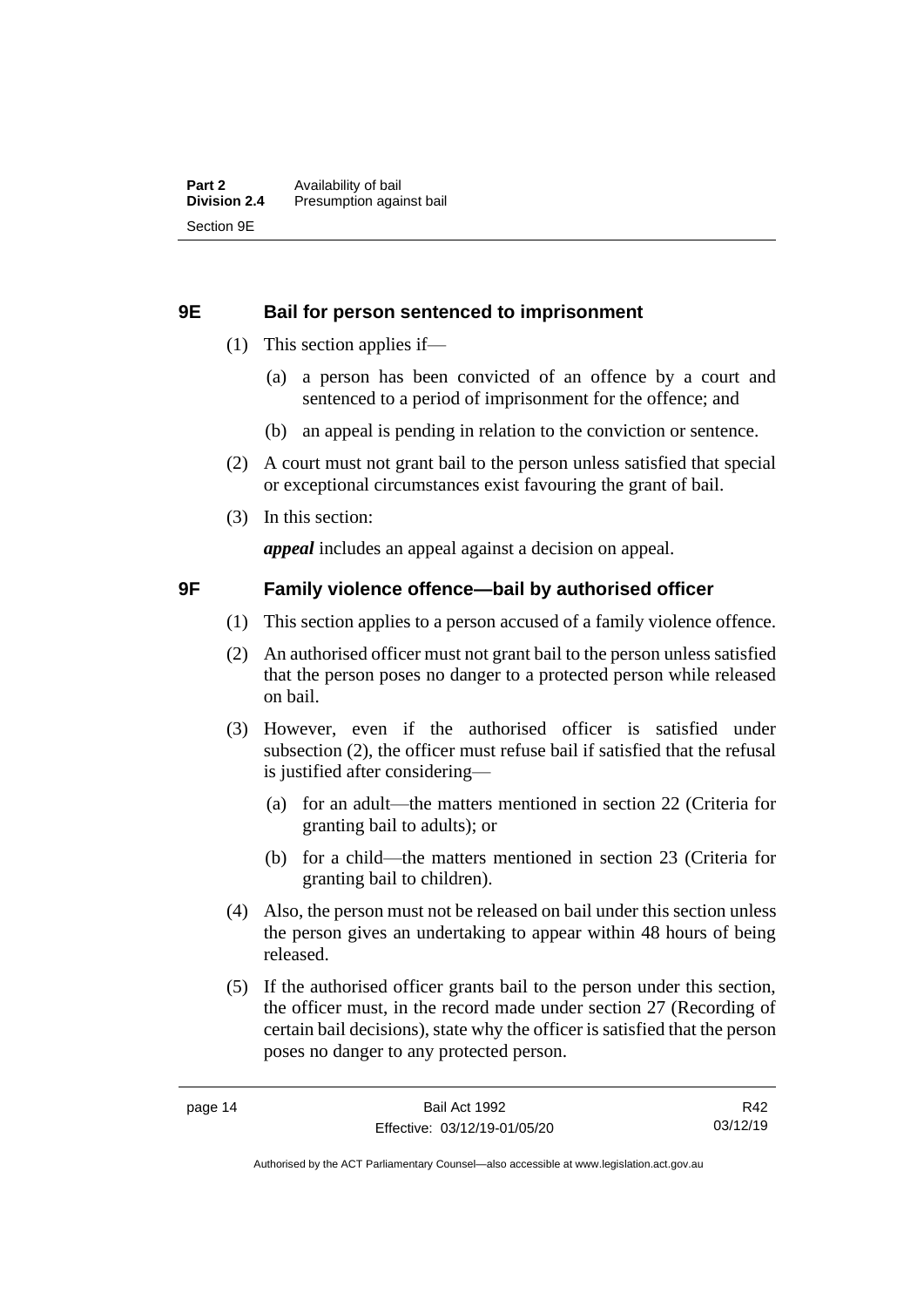(6) In this section:

*family member*, in relation to a person accused of a family violence offence—see the *[Family Violence Act 2016](http://www.legislation.act.gov.au/a/2016-42)*, section 9.

*protected person*, in relation to a person accused of a family violence offence—

- (a) means a person against whom the alleged conduct making up the offence was directed; and
- (b) includes any other family member in relation to the accused person.

#### <span id="page-22-0"></span>**9G Special or exceptional circumstances**

- (1) This section applies if a court or authorised officer is required under this part to be satisfied of the existence of special or exceptional circumstances favouring the grant of bail to a person.
- (2) A circumstance that would be an applicable bail criteria for the person is not a special or exceptional circumstance only because it is an applicable bail criteria.
- (3) Also, the court or authorised officer must consider the applicable bail criteria for the person only after the court or authorised officer is satisfied of the existence of the special or exceptional circumstances.

#### **Examples for s (3)**

1 Damien is before the court charged with having committed an aggravated robbery. He has earlier been charged with having committed aggravated robbery. Section 9D applies and there is a presumption against bail unless there are special or exceptional circumstances. Damien argues that there are special circumstances as he needs to support his child, he may lose his job and he may lose an opportunity to take up public housing. The court considers that the circumstances are not special or exceptional. Bail is not granted and the criteria in section 22 are not considered.

page 15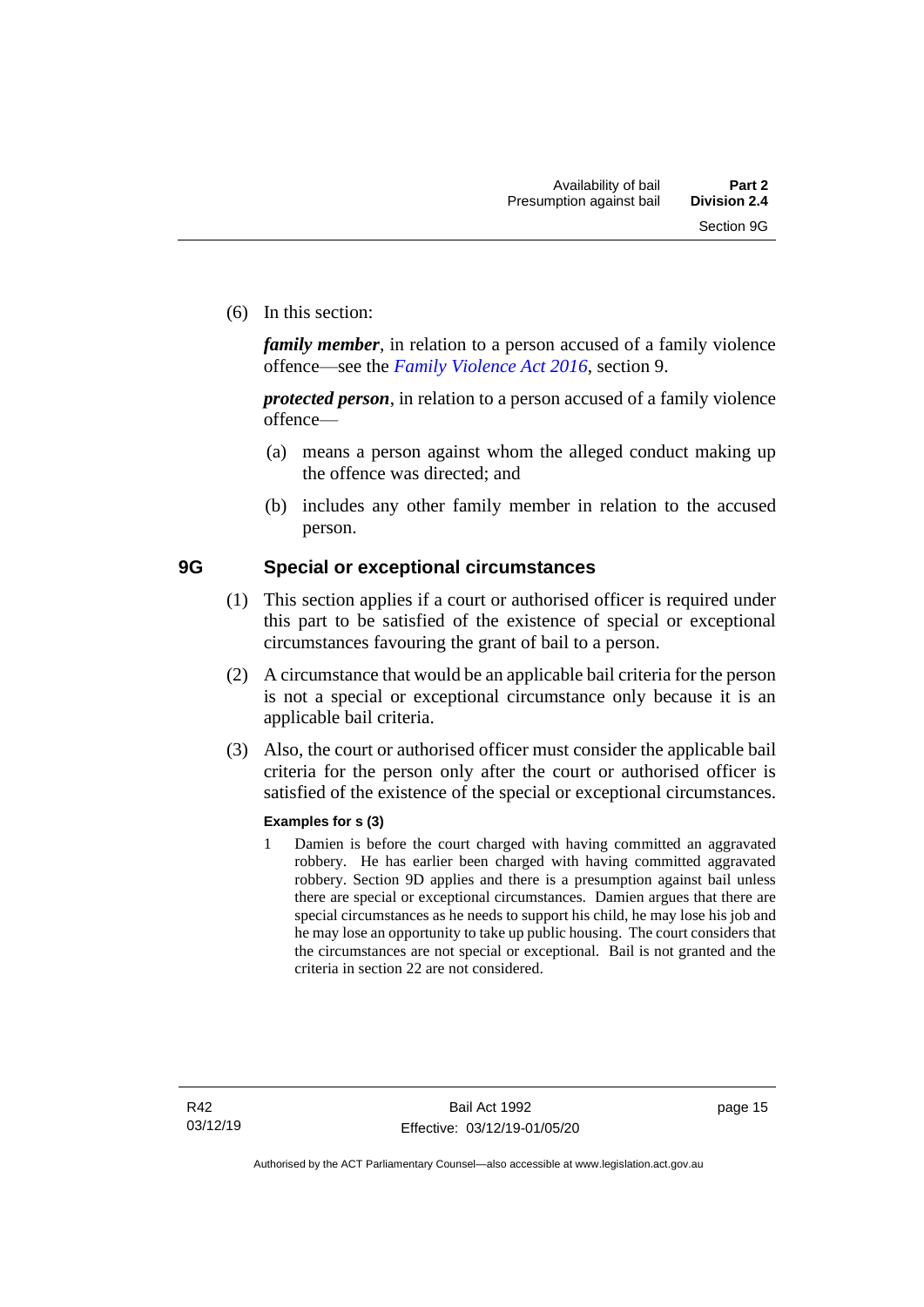| Part 2              | Availability of bail     |
|---------------------|--------------------------|
| <b>Division 2.4</b> | Presumption against bail |
| Section 9G          |                          |

2 Jason is facing similar charges. Jason has had a car accident before his arrest for the second offence. His kidneys are damaged requiring dialysis every 3 days. Jason argues that his need for regular treatment and his reduced mobility mean that he is highly unlikely to abscond. The court considers these circumstances are special or exceptional. The court then considers the criteria in section 22 in deciding whether to grant bail.

page 16 Bail Act 1992 Effective: 03/12/19-01/05/20

R42 03/12/19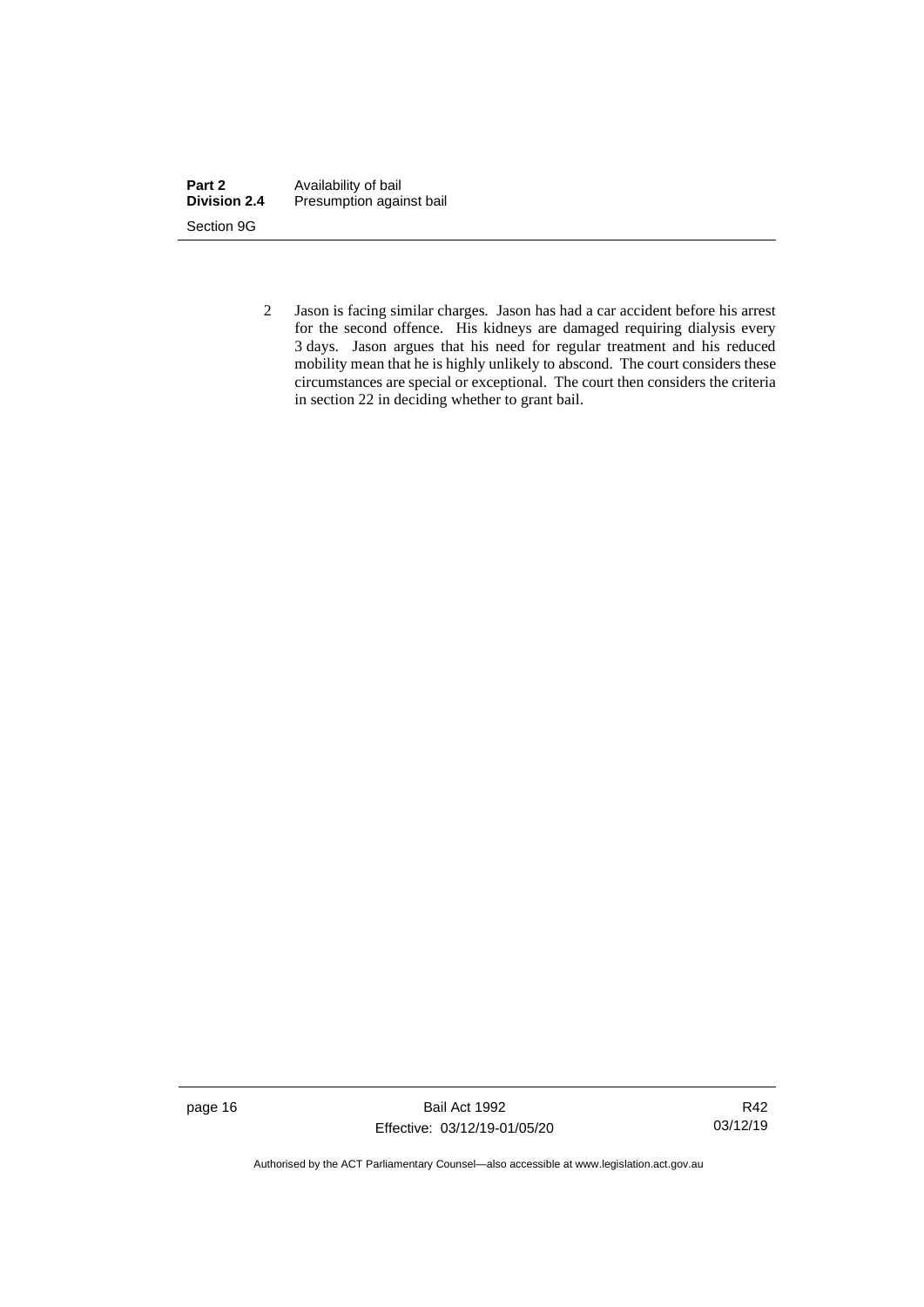## <span id="page-24-0"></span>**Part 3 Dispensing with bail**

## <span id="page-24-1"></span>**10 Dispensing with bail**

- (1) A court that may grant bail to an accused person may instead dispense with the requirement for bail.
- (2) In deciding whether to release an accused person from custody without requiring bail, a court may have regard to any information that appears to the court to be relevant and reliable.
- (3) If, during an appearance by an accused person before a court, no specific order or direction is made by the court in relation to bail, the court is taken to have dispensed with the requirement for bail.
- (4) Subsection (3) does not apply if, under section 33 (3), the court is taken to have continued bail.
- (5) A court must not dispense with the requirement for bail for an accused person to whom either of the following sections apply unless satisfied that special or exceptional circumstances exist justifying dispensing with the requirement:
	- (a) section 9D (Bail for serious offence committed while charge for another pending or outstanding);
	- (b) section 9E (Bail for person sentenced to imprisonment).

## <span id="page-24-2"></span>**11 Effect of dispensing with bail**

- (1) While the requirement for bail is dispensed with under this Act in relation to a person accused of an offence, the person is entitled to be and to remain at liberty in relation to the offence until the person is required to appear before a court in relation to the offence.
- (2) Subsection (1) does not apply to an accused person while the person is in custody for another offence or reason in relation to which the person is not entitled to be at liberty, whether under this Act or otherwise.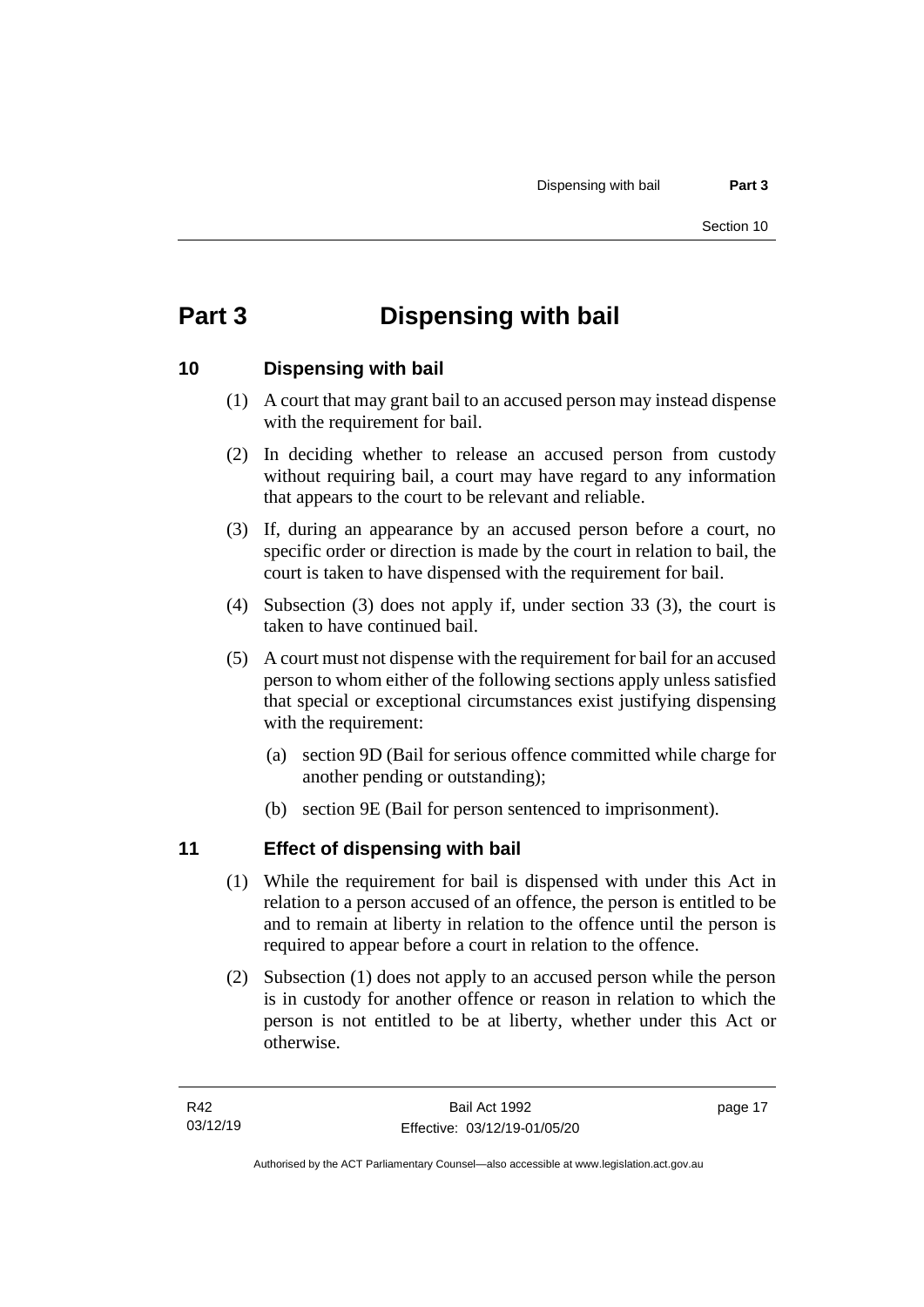#### **Part 3** Dispensing with bail

Section 12

## <span id="page-25-0"></span>**12 Decision to dispense with bail**

For part 6, if a court dispenses with the requirement for bail, the court is taken to have made a decision in relation to bail.

page 18 Bail Act 1992 Effective: 03/12/19-01/05/20

R42 03/12/19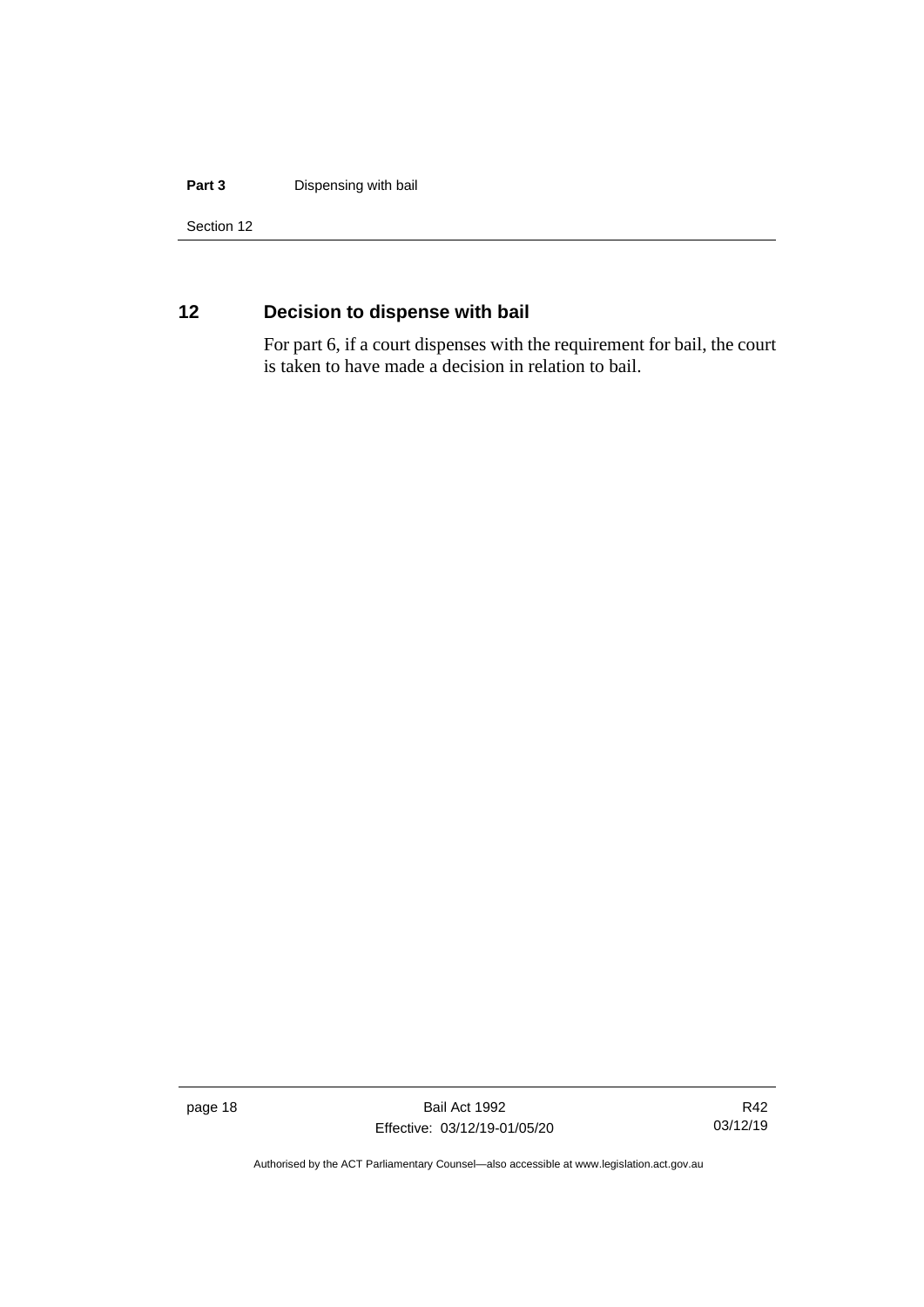## <span id="page-26-0"></span>**Part 4 Grant of bail**

#### <span id="page-26-1"></span>**12A Meaning of** *bail order* **and** *bail review application***—pt 4**

In this part:

*bail order*—see section 19 (1).

*bail review application* means an application in relation to bail made under section 41 (Right of review of bail decisions).

### <span id="page-26-2"></span>**12B When is a proceeding** *before the Supreme Court***?—pt 4**

For this part, a proceeding for an offence is *before the Supreme Court* if the court has jurisdiction in the proceeding because the accused person to whom the proceeding relates—

- (a) has been committed to the court for trial or sentence; or
- (b) is an accused in a prosecution on indictment instituted by the director of public prosecutions under the *[Director of Public](http://www.legislation.act.gov.au/a/1990-22)  [Prosecutions Act 1990](http://www.legislation.act.gov.au/a/1990-22)*, section 7; or
- (c) has lodged an appeal to the court against a conviction, order or sentence imposed on the person by the Magistrates Court.

page 19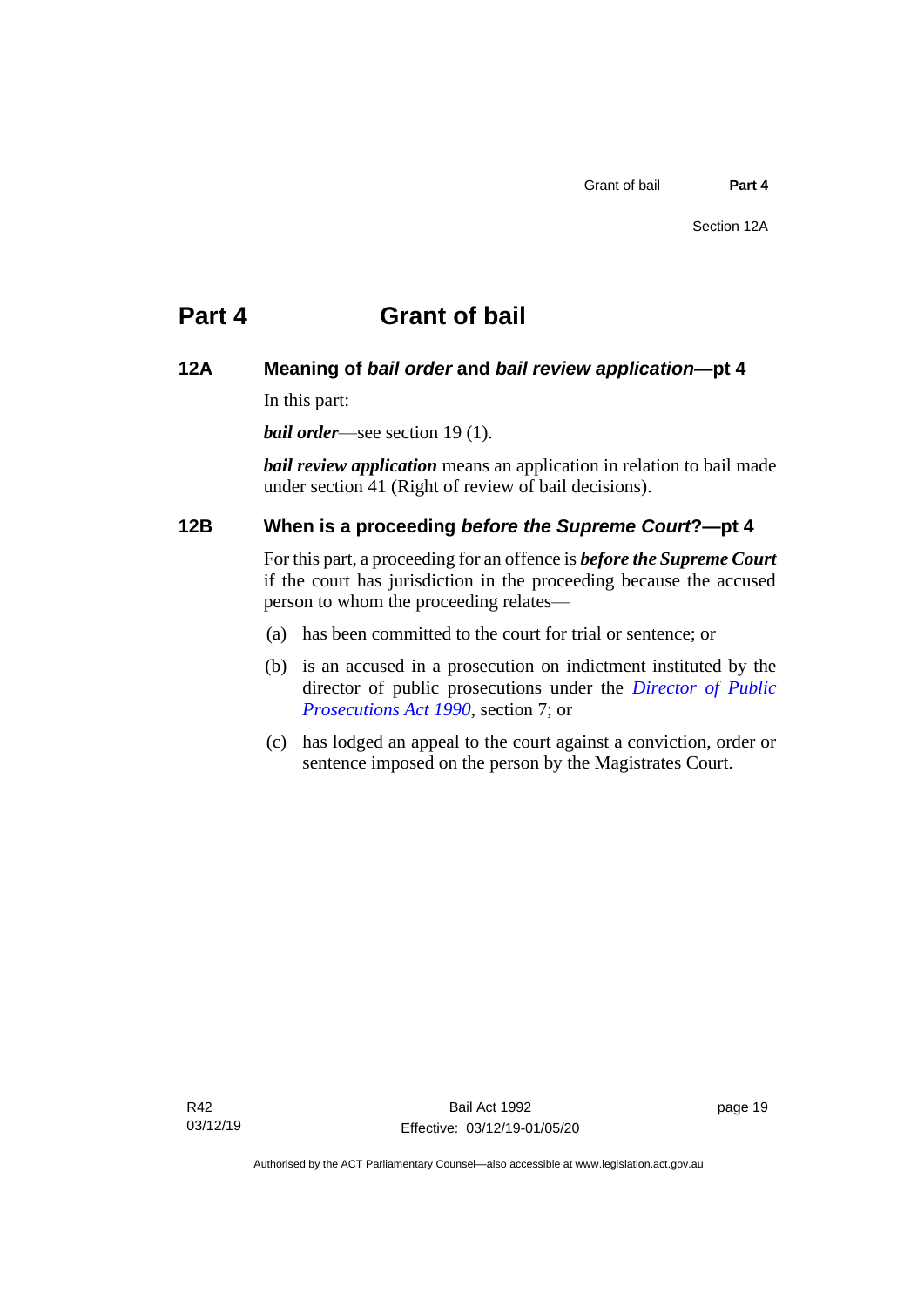#### **Part 4** Grant of bail

Section 13

#### <span id="page-27-0"></span>**13 Deciding bail after charge laid**

- $(1)$  If—
	- (a) a person who has been taken into custody by a police officer is charged with an offence but is not to be brought before a court immediately after being charged; or
	- (b) it is not practicable to bring immediately before a court a person arrested under a warrant (being a warrant which does not expressly preclude the granting of bail) issued under the *[Magistrates Court Act 1930](http://www.legislation.act.gov.au/a/1930-21)*, section 42 (2) (Issue of warrant and summons) in relation to an offence punishable by a fine or by imprisonment for a period not exceeding 2 years;

the police officer who charges or arrests the person—

- (c) must tell the person that the person may—
	- (i) apply for bail; and
	- (ii) communicate with a lawyer of the person's choice in relation to the making of an application for bail; and
	- (iii) if the person cannot speak or understand the English language—have recourse to the services of a competent interpreter; and
	- (iv) communicate with someone else of the person's choice who may reasonably be expected to assist the person in relation to the provision of bail; and

if the person asks for facilities to do so, must provide the person with reasonable facilities to enable the person to communicate with a lawyer, an interpreter or someone else; and

- (d) must tell the person about—
	- (i) the applicable bail criteria; and
	- (ii) the conditions subject to which the person may be released on bail; and

R42 03/12/19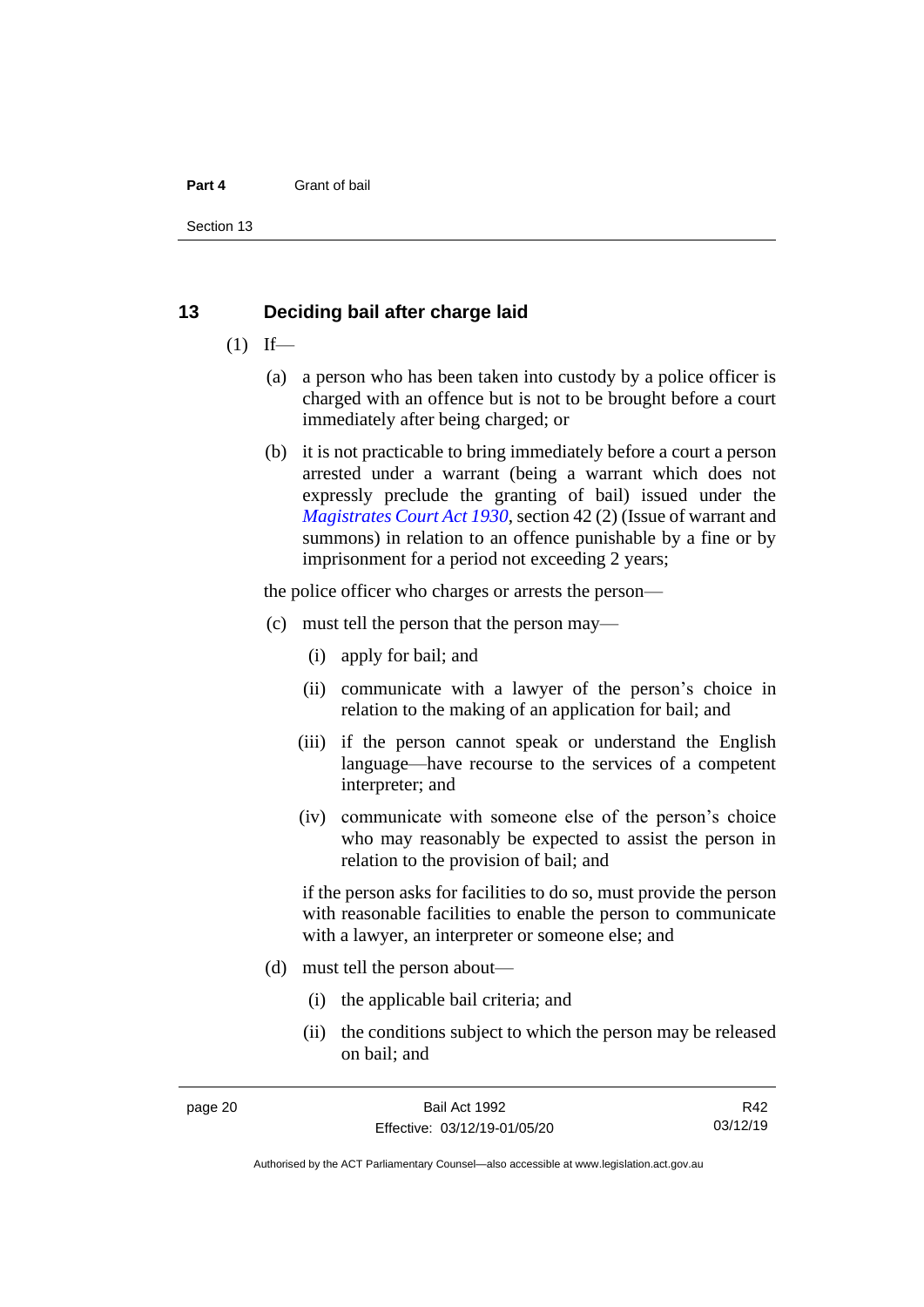- (e) if the person applies for bail—
	- (i) if the police officer is authorised to grant bail to the person—must consider whether the person should be granted bail; or
	- (ii) in any other case—must bring the person before an authorised officer.
- (2) If a person is brought before an authorised officer under subsection  $(1)$  (e)  $(ii)$ , the authorised officer must consider whether the person should be granted bail.
- (3) If, before subsection (1) has been fully complied with in relation to an accused person, an authorised officer is satisfied that it is appropriate to release the person on bail subject only to the person giving an undertaking to appear, the authorised officer may so release the person.
- (4) A police officer who charges or arrests a person need not comply with subsection (1) (c) (ii), (iii) or (iv) if the police officer believes on reasonable grounds that non-compliance is necessary to prevent—
	- (a) the escape of an accomplice of the accused person; or
	- (b) the loss, destruction or falsification of evidence relating to the offence.
- (5) If a police officer who charges or arrests a person does not comply with subsection  $(1)$   $(c)$   $(ii)$ ,  $(iii)$  or  $(iv)$  for a reason mentioned in subsection (4), the police officer must record the reason.

page 21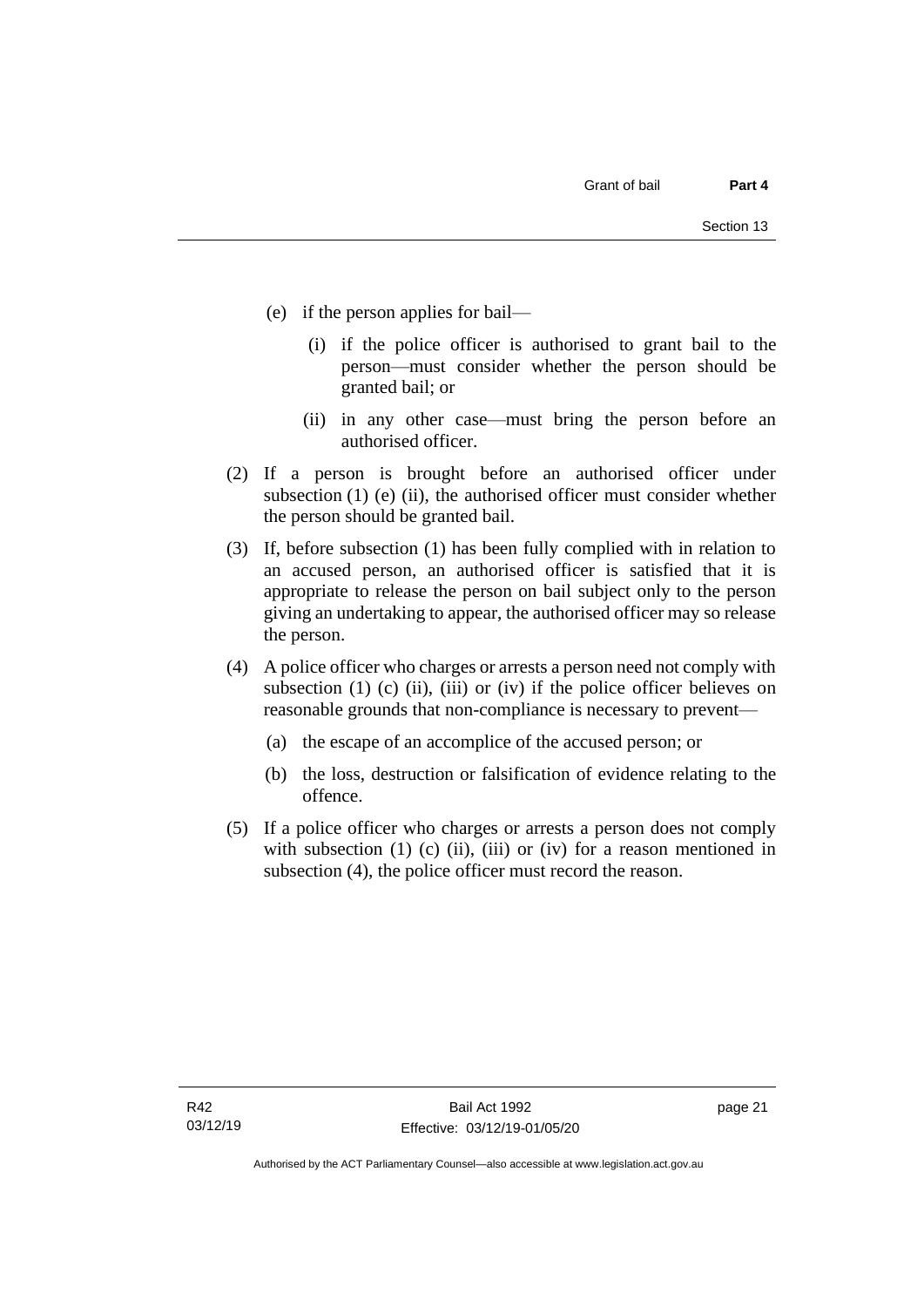#### **Part 4** Grant of bail

Section 14

#### <span id="page-29-0"></span>**14 Grant of bail by authorised officers**

- (1) Subject to subsection (2), an authorised officer may grant bail in accordance with this Act to an accused person who is present at a police station.
- (2) An authorised officer must not grant bail to a person accused of an offence if—
	- (a) a decision about bail in relation to the offence has been made by a court; or
	- (b) the offence is a family violence offence of murder.
	- *Note* A reference to an offence against a territory law includes a reference to a related ancillary offence, eg attempt (see [Legislation Act,](http://www.legislation.act.gov.au/a/2001-14) s 189).

#### <span id="page-29-1"></span>**15 Deciding of questions of bail by authorised officers**

- (1) An authorised officer who is required to consider whether to grant bail to an accused person must as soon as reasonably practicable—
	- (a) give—
		- (i) the accused person or a lawyer representing the accused person; and
		- (ii) any police officer involved in the investigation of the offence with which the accused person is charged;

an opportunity to make submissions to the authorised officer about the conditions to which any grant of bail to the accused person should be made subject; and

(b) having regard to those submissions, to the applicable bail criteria and to any other available information that the authorised officer considers relevant and reliable, decide whether the person should be granted bail.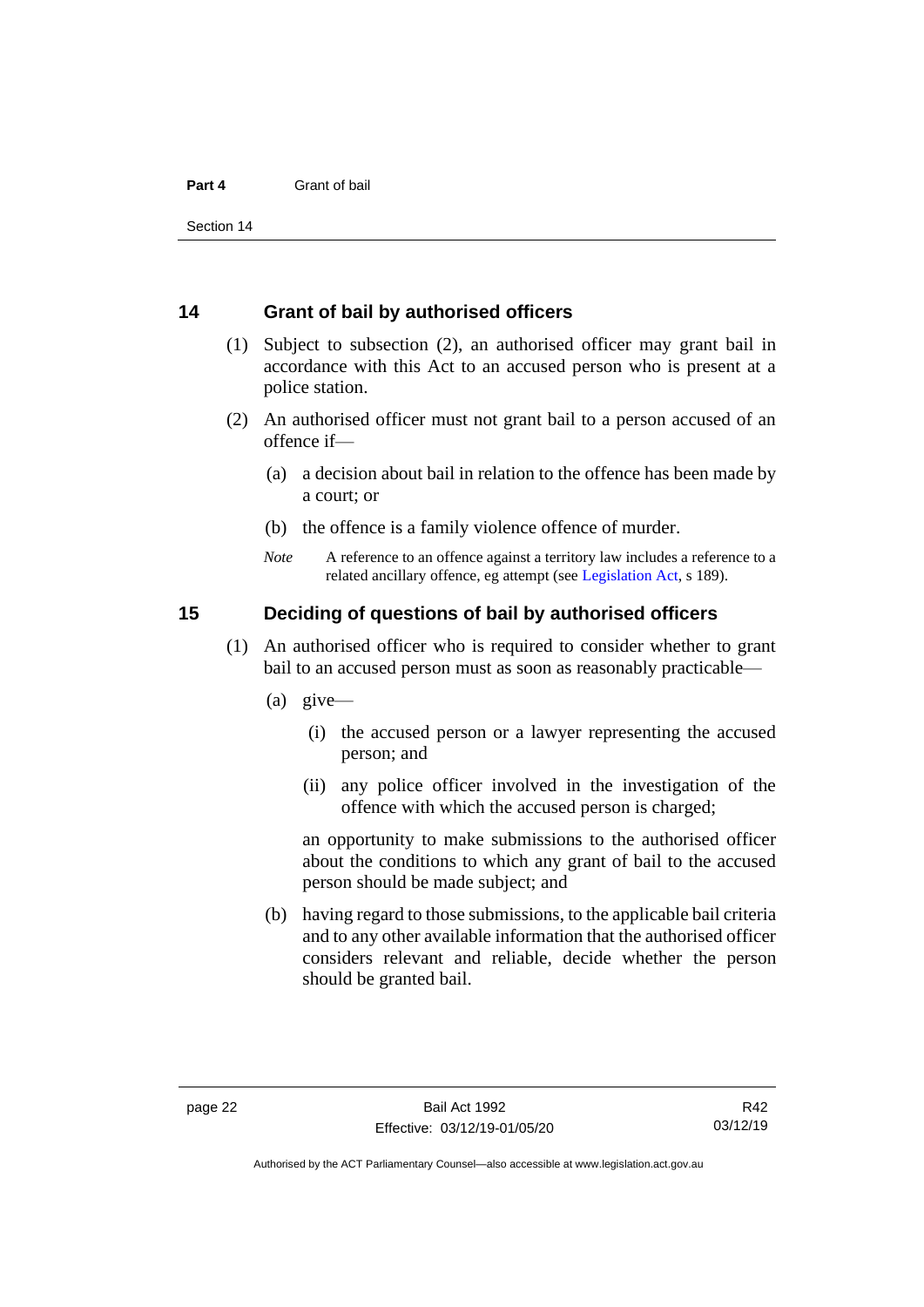- (2) If the authorised officer is satisfied, having regard to the applicable bail criteria, that—
	- (a) it is appropriate to release the person on the person giving an undertaking to appear; and
	- (b) it is not necessary to impose a bail condition;

the authorised officer must release the person on the person giving that undertaking.

- (3) If the authorised officer is satisfied, having regard to the applicable bail criteria, that it is not appropriate to grant bail to the accused person without imposing a condition, the authorised officer must, having regard to—
	- (a) the conditions that may be imposed in granting bail to a person; and
	- (b) the extent to which the imposition of 1 or more bail conditions would be appropriate having regard to the matters mentioned in whichever of section 9F (2), section 22 or section 23 applies to the making of a decision regarding the granting of bail to the accused person;

decide whether to grant bail to the accused person.

#### <span id="page-30-0"></span>**16 Notification of decision of authorised officer**

- (1) If an authorised officer decides—
	- (a) to refuse to grant bail to an accused person; or
	- (b) to grant bail to an accused person subject to 1 or more bail conditions;

the authorised officer must inform the accused person—

- (c) of his or her decision; and
- (d) the right of the accused person to request a review of the decision under section 38; and

page 23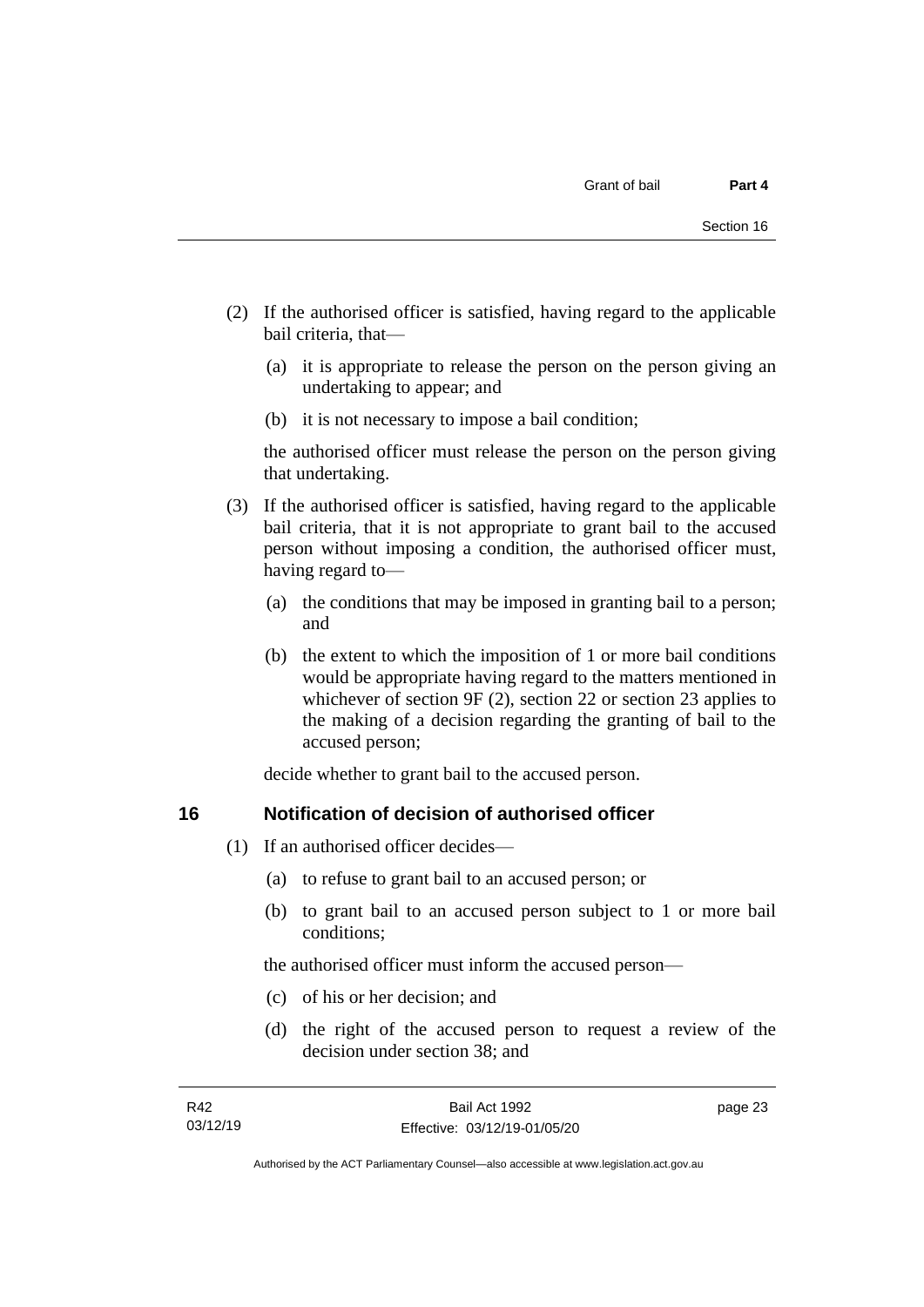- (e) if bail is refused—that the person is entitled to communicate with a lawyer; and
- (f) if the person would be granted bail subject to 1 or more bail conditions and that bail condition, or those bail conditions, are such that the person is unable or unwilling to comply, or to arrange for compliance, with them—that the person is entitled to communicate with a lawyer.
- (2) An authorised officer must, on being requested to do so by an accused person in relation to whom the authorised officer has made a decision of the kind referred to in subsection (1) (a) or (b), provide the person with reasonable facilities to communicate with a lawyer.
- (3) An authorised officer who refuses to grant bail to an accused person need not comply with subsection (1) (e) or (f) and subsection (2) if the authorised officer believes on reasonable grounds that non-compliance is necessary to prevent—
	- (a) the escape of an accomplice of the accused person; or
	- (b) the loss, destruction or falsification of evidence relating to the offence.
- (4) If an authorised officer does not comply with subsection (1) (e) or (f) and subsection (2) for a reason mentioned in subsection (3), the authorised officer must record the reason.
- (5) If an authorised officer decides to grant bail to an accused person, or is notified that bail has been granted to an accused person, in relation to a family violence offence, the officer must take reasonable steps to tell each protected person, as soon as practicable, about the decision and, if the accused person is granted bail subject to a bail condition, about the condition.
- (6) If an authorised officer decides not to grant bail to an accused person in relation to a family violence offence, the officer must tell each protected person about the decision.

R42 03/12/19

Authorised by the ACT Parliamentary Counsel—also accessible at www.legislation.act.gov.au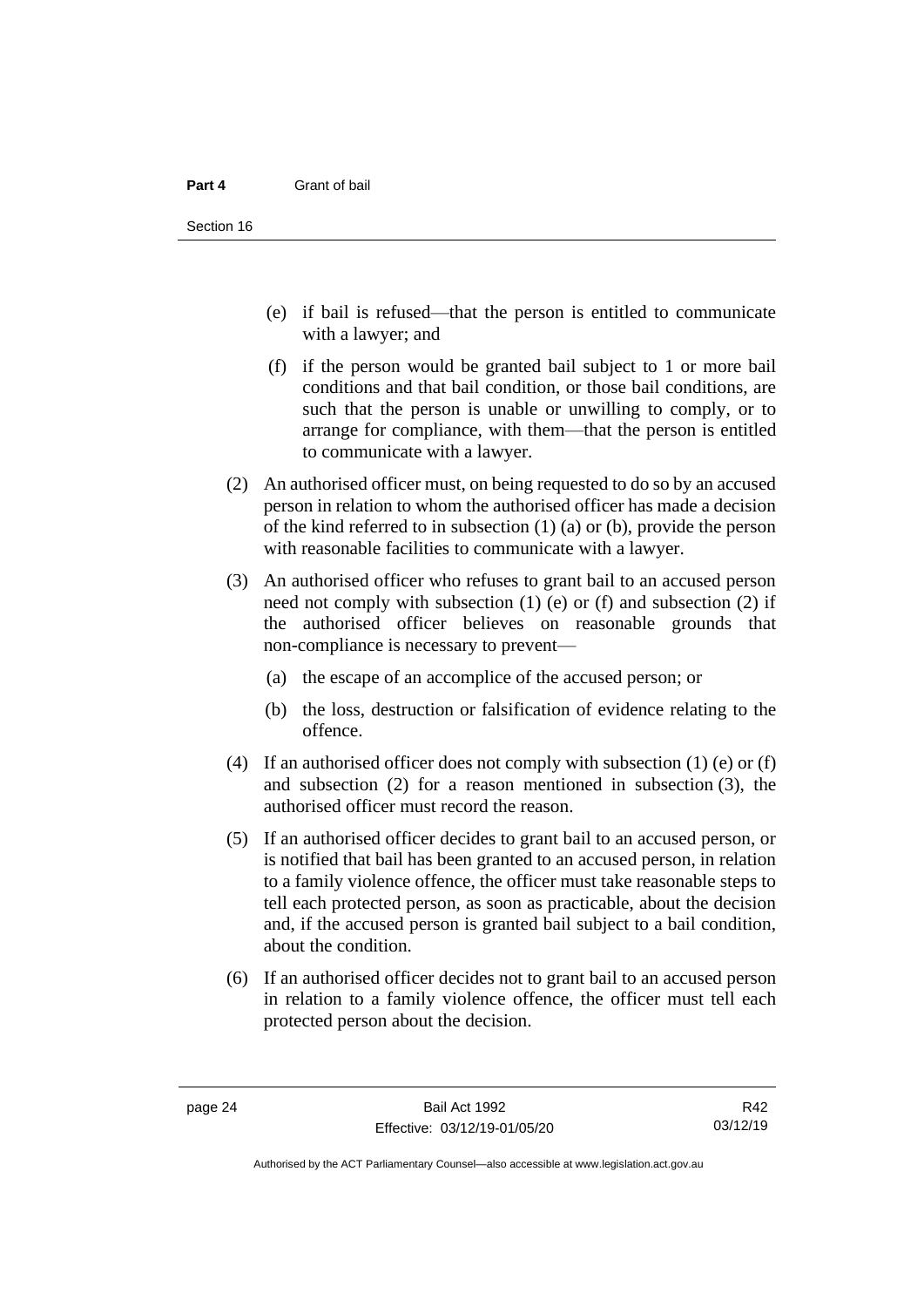(7) In this section:

*protected person*, in relation to a family violence offence, means—

- (a) if the conduct making up the offence was directed at a child—a person with parental responsibility for the child; or
- (b) if the conduct making up the offence was directed at someone else—the person at whom the conduct was directed.

### <span id="page-32-0"></span>**17 Charged people in custody to be brought before court**

An accused person who—

- (a) has been taken into custody and charged with an offence; and
- (b) is refused bail by an authorised officer or is not released on bail granted by an authorised officer;

must be brought before a court as soon as practicable after the person has been taken into custody and, in any case, within 48 hours after having been taken into custody.

## <span id="page-32-1"></span>**18 Facilities to be provided to accused people**

- (1) If an accused person in police custody is to be brought, for the first time in relation to the offence, before a court more than 4 hours after the person came into custody—
	- (a) the police officer for the time being in charge of the police station where the person is in custody; or
	- (b) if the person is not in custody at a police station—the police officer who has custody of the person;

must, if it is reasonably practicable to do so, provide the person with, and allow the person to use—

(c) facilities to enable the accused person to wash, shower or bathe and (if appropriate) to shave; and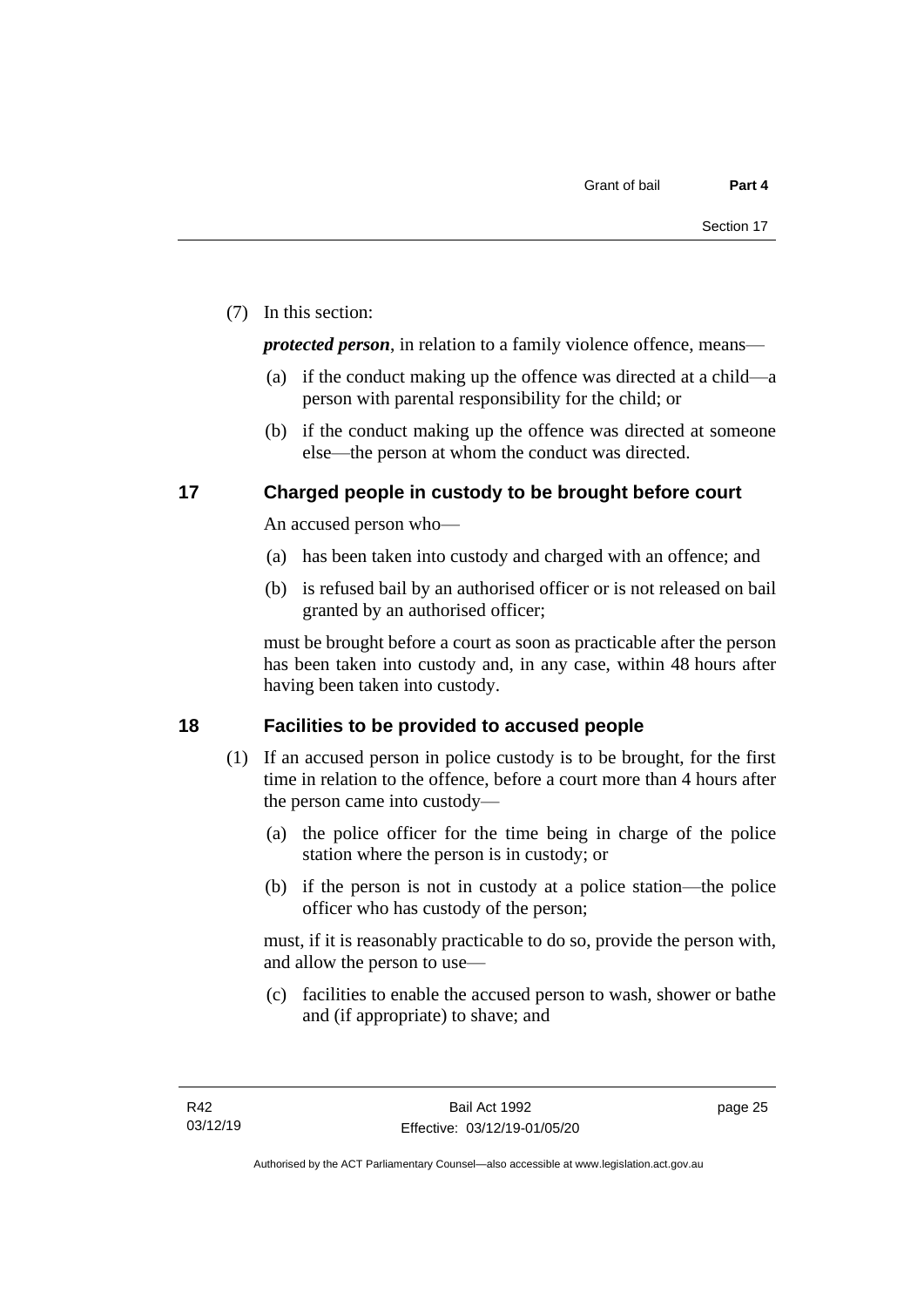#### **Part 4** Grant of bail

- (d) facilities to enable the accused person to change his or her clothing.
- (2) Nothing in subsection (1) requires a police officer, the Territory or the Commonwealth to provide clothing for the accused person unless the clothing is brought to the police station or other place where the accused person is in custody by a member of the accused person's family or some other person.

#### <span id="page-33-0"></span>**19 Court bail—general**

- (1) A court may, in accordance with this part, make any of the following orders in relation to bail (a *bail order*):
	- (a) an order granting bail to an accused person who is being held in custody in relation to an offence with which the person has been charged;
	- (b) an order enlarging, varying or revoking bail granted to the person.
- (2) In deciding whether to make a bail order in relation to an accused person, a court may have regard to any information it considers relevant and reliable.
- (3) This Act does not limit the number of applications in relation to bail that an accused person may make to a court in accordance with this Act.
- (4) A court must deal with an application in relation to bail as soon as reasonably practicable.
- (5) However, a court may decide not to hear an application in relation to bail if the application is frivolous or vexatious.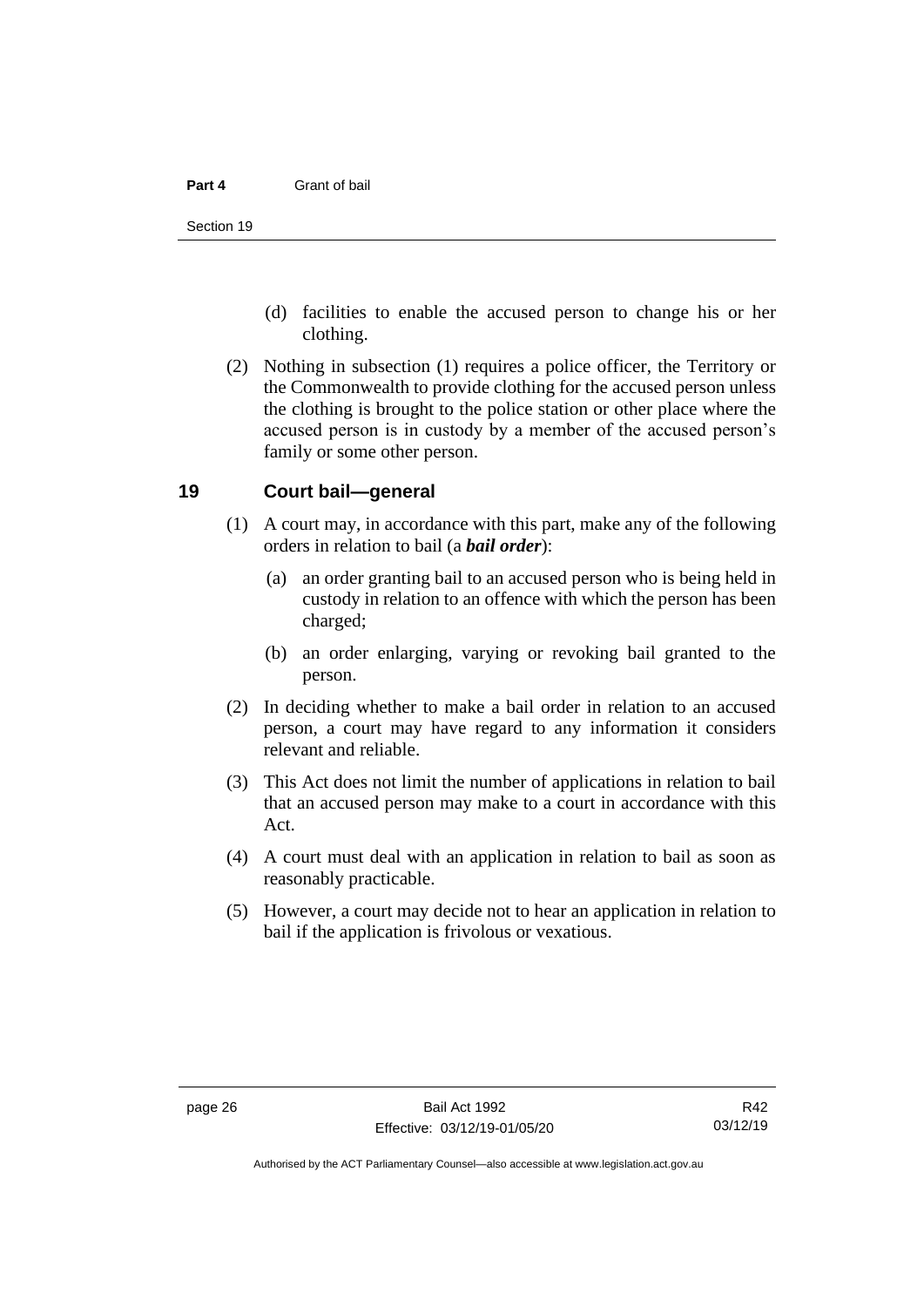### <span id="page-34-0"></span>**20 Power in relation to bail—Magistrates Court**

- (1) The Magistrates Court has power to make a bail order in relation to an accused person only if a proceeding for an offence with which the person is charged—
	- (a) is, or is about to be brought, before the Magistrates Court; or
	- (b) is before the Supreme Court, and the following apply:
		- (i) the Magistrates Court or the Supreme Court has granted bail to the person in the proceeding;
		- (ii) the person is in custody because the person has been arrested under section 56A (Arrest for failure to comply with bail condition) and has not been brought before the Supreme Court in relation to the reason for the arrest;
		- (iii) the day on which the application for bail is made is not a Supreme Court sitting day, and is a day on which a magistrate is sitting in relation to another proceeding before the Magistrates Court.
- (2) In this section:

*Supreme Court sitting day* means a day other than a Saturday, a Sunday or a public holiday.

#### <span id="page-34-1"></span>**20A Repeat application for bail—Magistrates Court**

- (1) This section applies to an application for bail (other than a bail review application) by an accused person in a proceeding if—
	- (a) the proceeding is one in which the Magistrates Court has power to make a bail order under section 20 (1) (a); and
	- (b) the accused person has made 2 applications in the Magistrates Court for bail in the proceeding.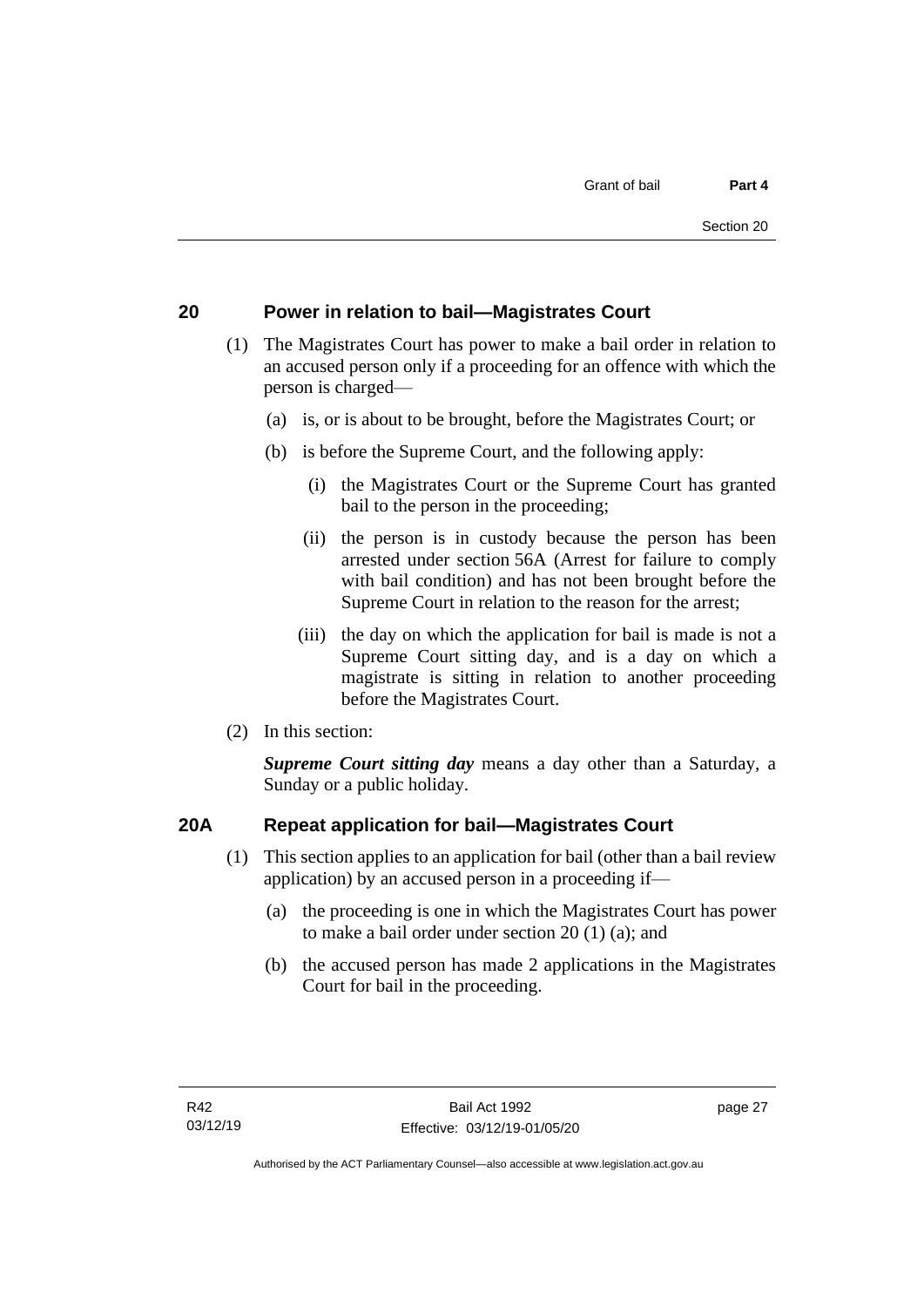#### **Part 4** Grant of bail

- (2) The court may only consider a third or subsequent application for bail by the person in the proceeding if the court is satisfied—
	- (a) that since the last application for bail there has been a change in circumstances relevant to the granting of bail; or
	- (b) that there is fresh evidence or information of relevance to the granting of bail that was unavailable at the last application for bail.

#### <span id="page-35-0"></span>**20B Power in relation to bail—Supreme Court**

The Supreme Court has power to make a bail order in relation to an accused person only if —

- (a) a proceeding for an offence with which the person is charged is before the Supreme Court; or
- (b) if the proceeding is not before the Supreme Court—section 43 (Power of Supreme Court to review—decision of authorised officer) or section 43A (Power of Supreme Court to review decision of Magistrates Court or Supreme Court) apply.

#### <span id="page-35-1"></span>**20C Repeat application for bail—Supreme Court**

- (1) This section applies to an application for bail (other than a bail review application) by an accused person in a proceeding if—
	- (a) the proceeding is one in which the Supreme Court has power to make a bail order under section 20B (a); and
	- (b) the accused person has—
		- (i) made 2 or more applications for bail in the Magistrates Court when the proceeding was before that court; or
		- (ii) if subparagraph (i) does not apply—made 1 application in the Supreme Court for bail in the proceeding.

Authorised by the ACT Parliamentary Counsel—also accessible at www.legislation.act.gov.au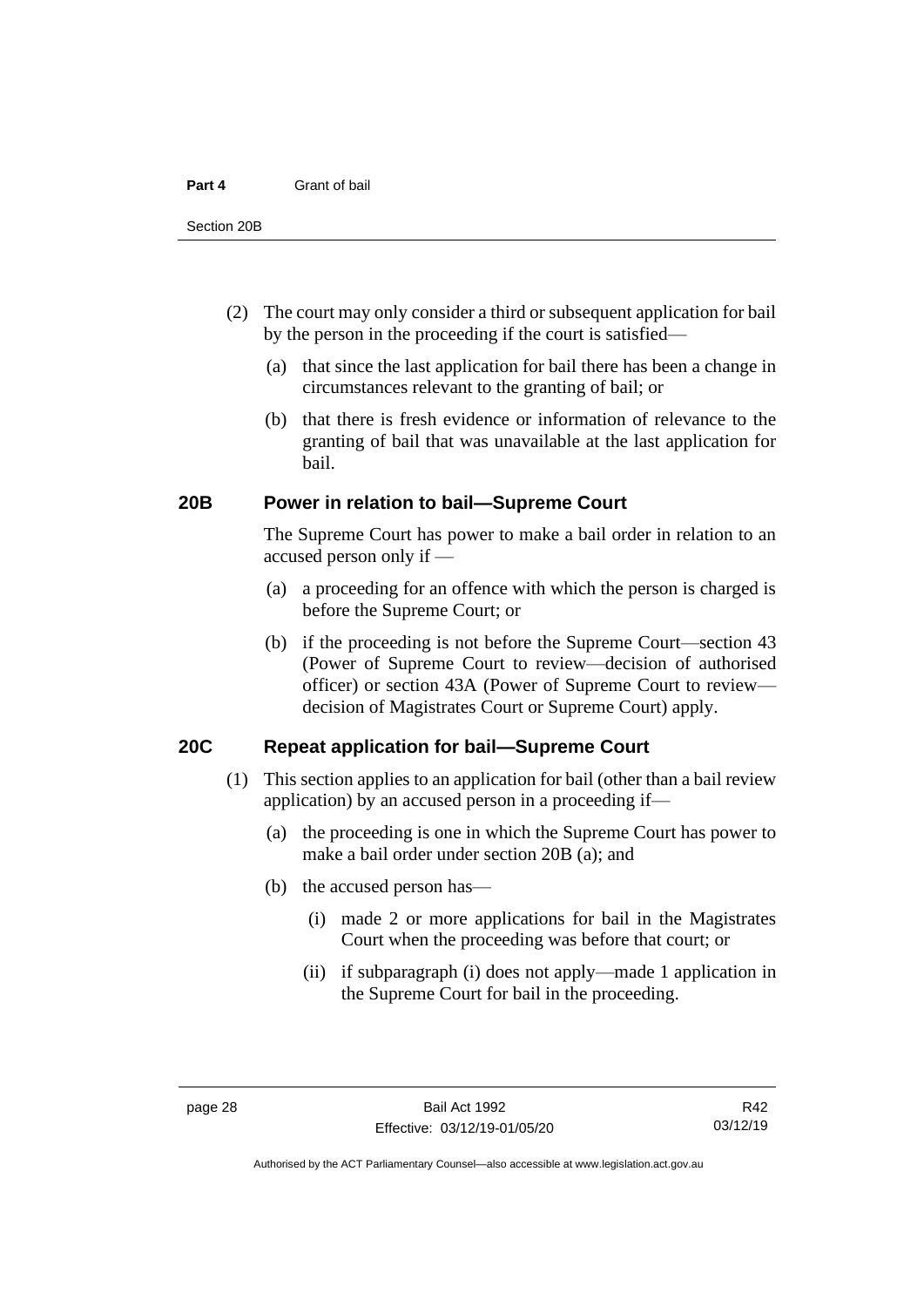- (2) The court may only consider a further application for bail (other than a bail review application) by the person in the proceeding if the court is satisfied—
	- (a) that since the last application for bail there has been a change in circumstances relevant to the granting of bail; or
	- (b) that there is fresh evidence or information of relevance to the granting of bail that was unavailable at the last application for bail.

#### **Examples**

- 1 An accused person has made only 1 application for bail in the Magistrates Court in a criminal proceeding. The person is committed for trial in the Supreme Court in relation to the proceeding. If the accused makes an application for bail in the Supreme Court in the proceeding, subsection (2) will not apply to the court's consideration of the application because the person did not make 2 or more applications for bail in the Magistrates Court when the proceeding was before that court.
- 2 An accused person has made 3 applications for bail in the Magistrates Court in a criminal proceeding. The person is committed for trial in the Supreme Court in relation to the proceeding. If the accused makes an application for bail in the Supreme Court in the proceeding, subsection (2) will apply to the court's consideration of the application.

## **21 Bail in relation to several offences**

If an accused person has been charged with 2 or more offences for which bail may be granted and is being held in custody in relation to those offences—

- (a) a court or an authorised officer must, in considering whether to grant bail to the accused person, have regard to all the offences with which the person stands charged; and
- (b) if the court or authorised officer decides that the accused person should be granted bail—
	- (i) the accused person must be granted bail in relation to all the offences with which the person has been charged for which bail may be granted; and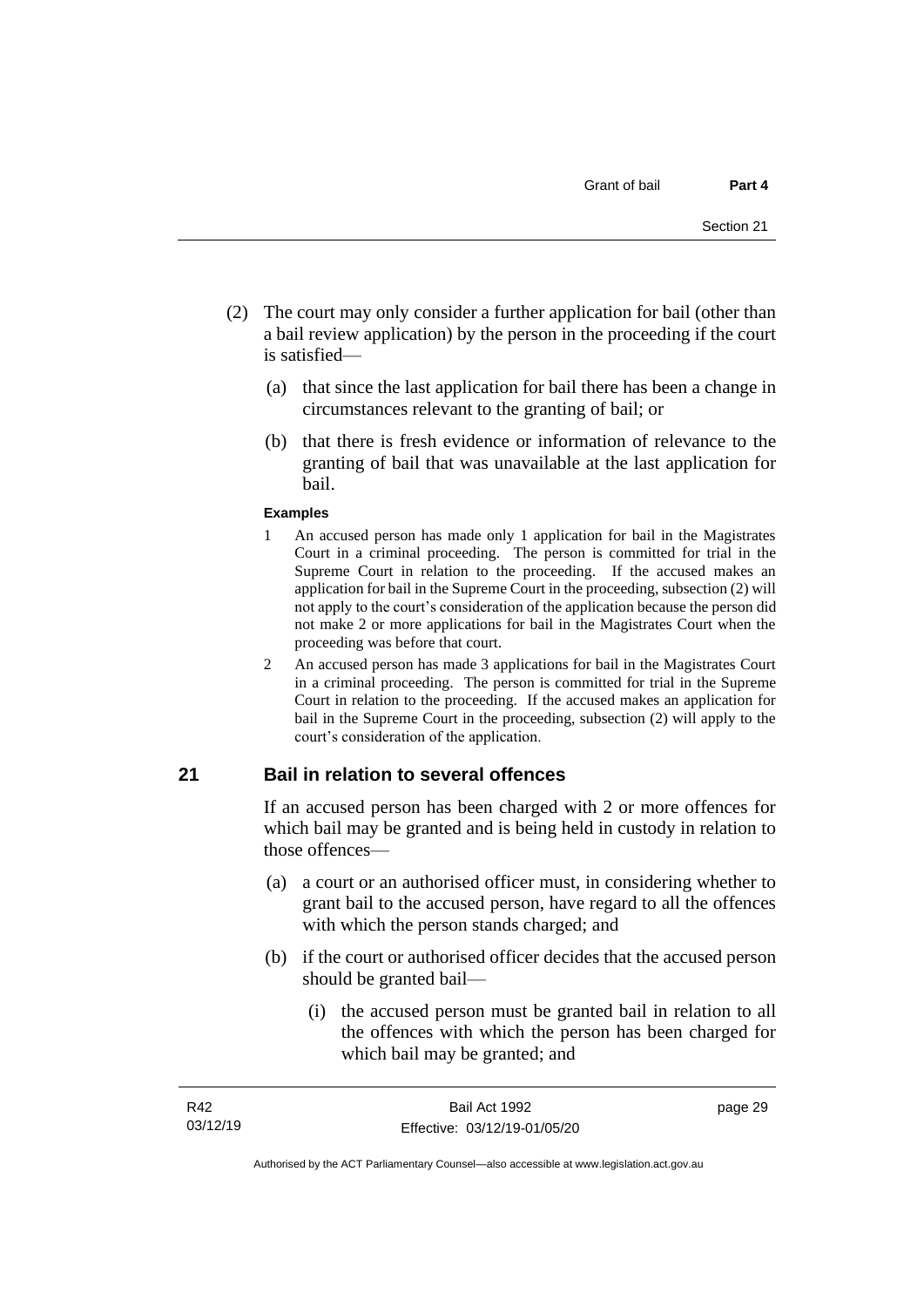#### **Part 4** Grant of bail

- (ii) the accused person need give only 1 undertaking to appear in relation to all the offences with which the person has been charged for which bail may be granted; and
- (iii) if the accused person is granted bail subject to conditions the conditions apply in relation to each offence with which the accused person is charged for which bail may be granted.

## **22 Criteria for granting bail to adults**

- (1) In making a decision about the grant of bail to an adult in relation to an offence, a court or authorised officer must consider—
	- (a) the likelihood of the person appearing in court in relation to the offence; and
	- (b) the likelihood of the person, while released on bail—
		- (i) committing an offence; or
		- (ii) harassing or endangering the safety or welfare of anyone; or
		- (iii) interfering with evidence, intimidating a witness, or otherwise obstructing the course of justice, in relation to the person or anyone else; and
	- (c) the interests of the person.

#### **Examples for par (c)**

- 1 the need of the person for physical protection
- 2 the period that the person may be held in custody if bail is refused and the conditions under which the person would be held
- (2) Also, if the person is convicted of an indictable offence, or the elements of an indictable offence are proven in relation to the person, but the person has not been sentenced, a court must consider the likelihood of the person being given a sentence of imprisonment.

R42 03/12/19

Authorised by the ACT Parliamentary Counsel—also accessible at www.legislation.act.gov.au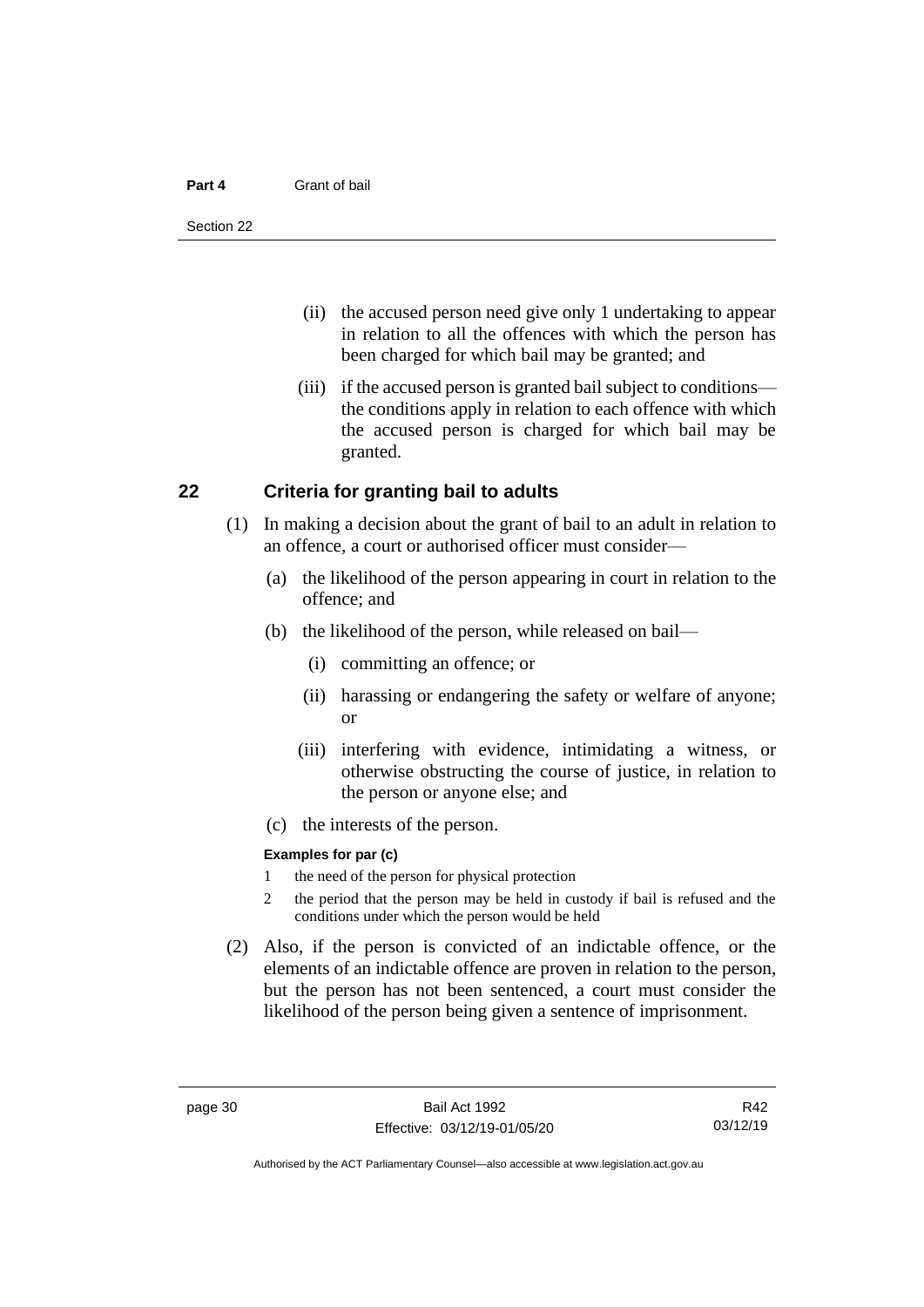- (3) In considering the matters mentioned in subsection (1) or (2), the court or authorised officer may have regard to any relevant matter, including—
	- (a) the nature and seriousness of the offence; or
	- (b) the person's character, background and community ties; or
	- (c) the likely effect of a refusal of bail on the person's family or dependants; or
	- (d) any previous grants of bail to the person; or
	- (e) the strength of the evidence against the person.

#### **Example**

In considering under subsection (1) the likelihood of the person appearing in court in relation to the offence, the court or authorised officer may have regard to whether the person failed to comply with a bail condition previously.

(4) The reference in subsection (1) (b) (i) to an *offence* includes a reference to an offence against a law of the Commonwealth, a State or another Territory (including an external territory).

## **23 Criteria for granting bail to children**

- (1) In making a decision about the grant of bail to a child in relation to an offence, a court or authorised officer must consider—
	- (a) the matters mentioned in section 22 (1) (a) and (b), (2) and (3); and
	- (b) the principles in the *[Children and Young People Act 2008](http://www.legislation.act.gov.au/a/2008-19)*, section 94 (Youth justice principles); and
	- (c) if the decision is being made by a court and a report has been given to the court under the *[Court Procedures Act 2004](http://www.legislation.act.gov.au/a/2004-59)*, section 74D (Court may order report about young person) in relation to the child—the report.
- (2) In addition, the court or authorised officer must consider, as a primary consideration, the best interests of the child.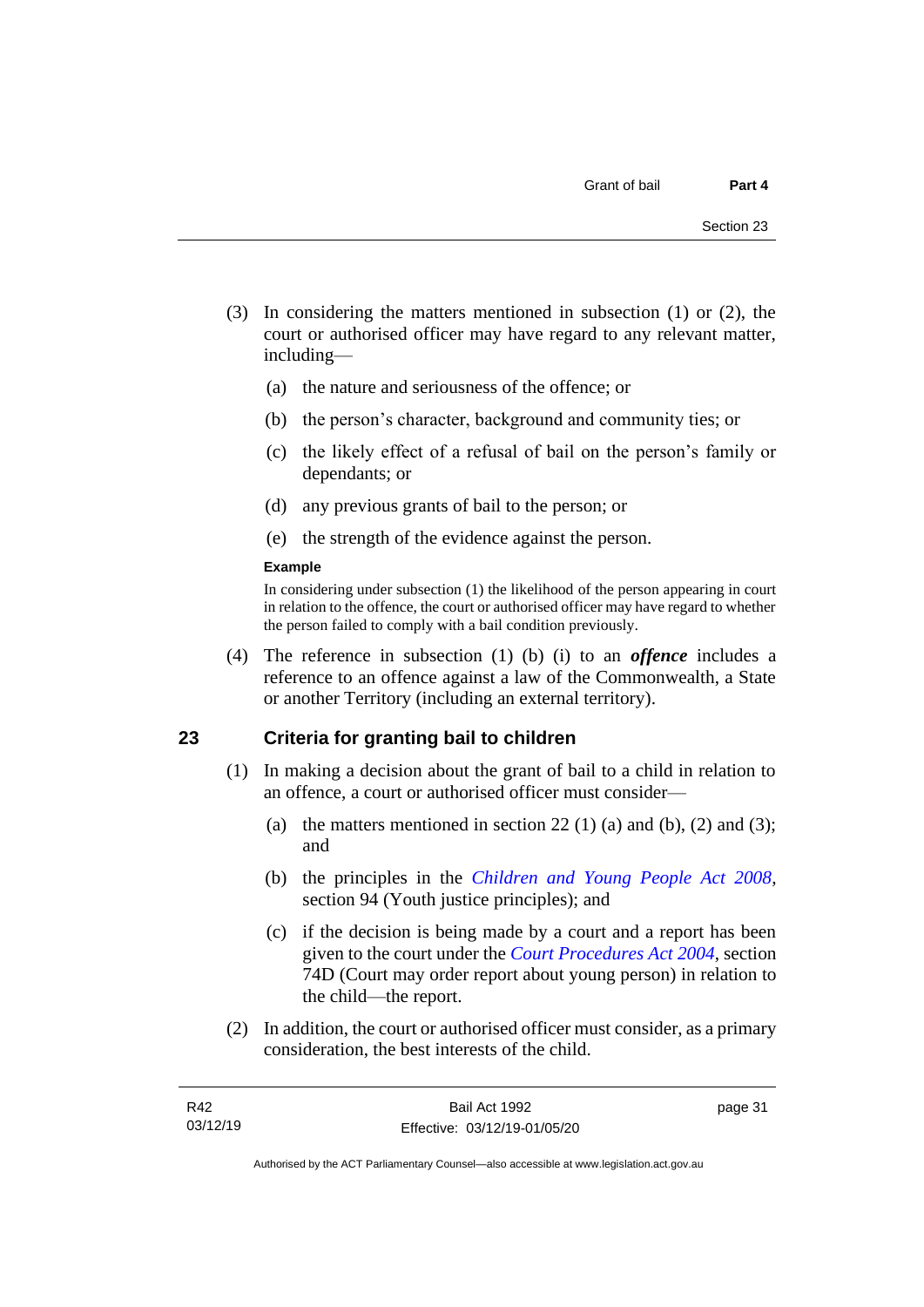#### **Part 4** Grant of bail

Section 23A

#### **23A Victim's concern about need for protection**

- (1) If a court is making a decision about the grant of bail to an accused person—
	- (a) the prosecutor must tell the court about any concern of which the prosecutor is aware expressed by a victim about the need for protection from violence or harassment by the accused person; and
	- (b) the court must receive any submission in relation to the concern and consider it in the context of the matter mentioned in section  $22(1)$  (b).
- (2) If an authorised officer who is making a decision about the grant of bail to an accused person is aware that a victim has expressed concern about the need for protection from violence or harassment by the accused person, the authorised officer must consider that concern in the context of the matters mentioned in section 9F (Family violence offence—bail by authorised officer) and section 22 (1) (b).

Authorised by the ACT Parliamentary Counsel—also accessible at www.legislation.act.gov.au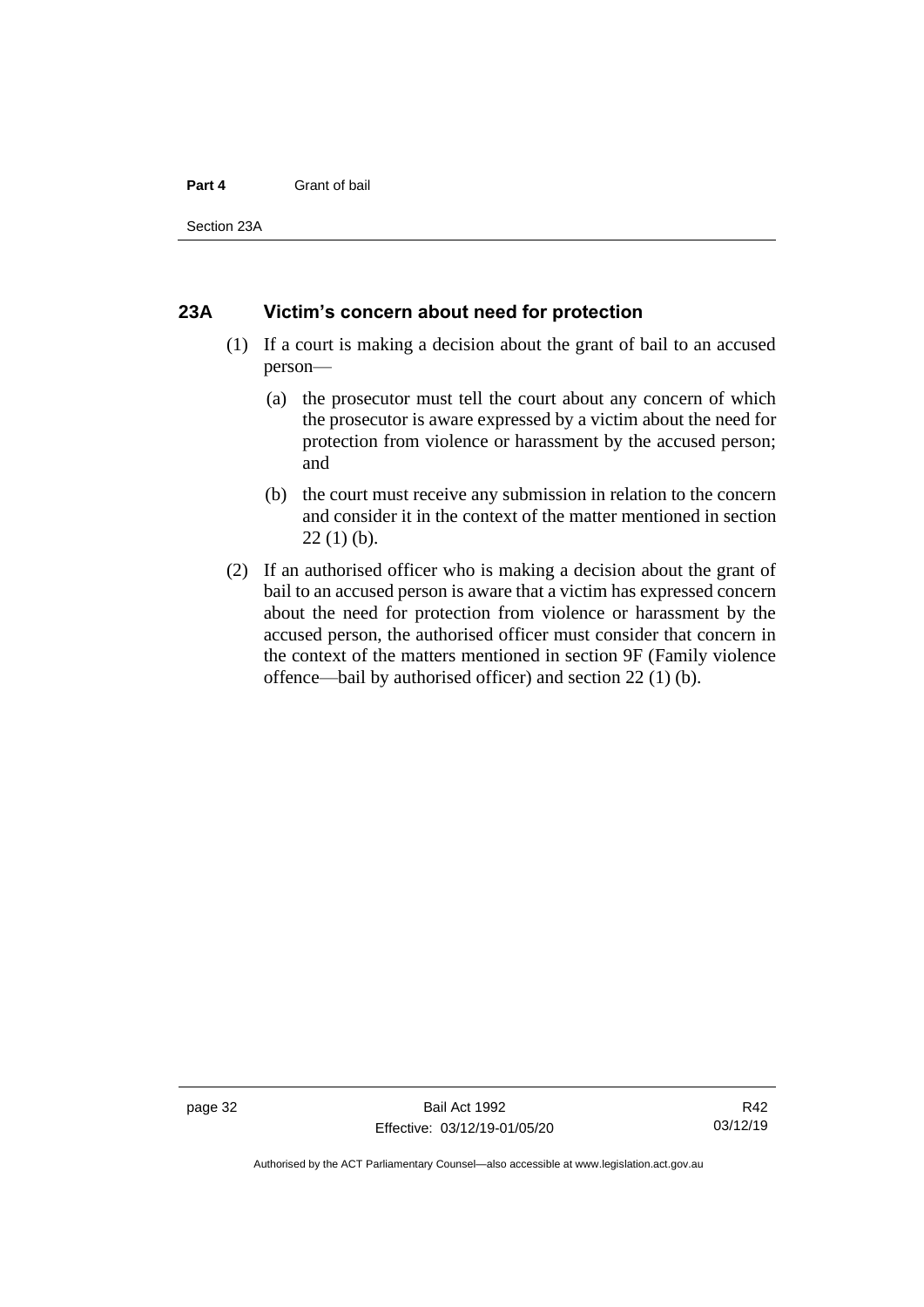# **Part 5 Bail conditions and undertakings to appear**

## **24 Conditions of bail**

A court or an authorised officer may grant bail without imposing conditions or subject to bail conditions imposed—

- (a) for a court—by order; or
- (b) for an authorised officer—in writing.

## **25 Conditions on which bail may be granted to adults**

- (1) The following conditions may be imposed on a grant of bail to an adult:
	- (a) conditions about the person's conduct while released on bail;
	- (b) a condition that the person, an acceptable person or each of a number of acceptable people—
		- (i) pays to the Territory a stated amount if the person fails to appear in court in accordance with his or her undertaking; or
		- (ii) gives acceptable security for the payment to the Territory of a stated amount if the person fails to appear in court in accordance with his or her undertaking;

*Note* For acceptable people and acceptable security, see s 32.

- (c) a condition that the person, an acceptable person or each of a number of acceptable people—
	- (i) deposits a stated amount with a court or authorised officer; and
	- (ii) forfeits the amount if the person fails to appear in court in accordance with his or her undertaking.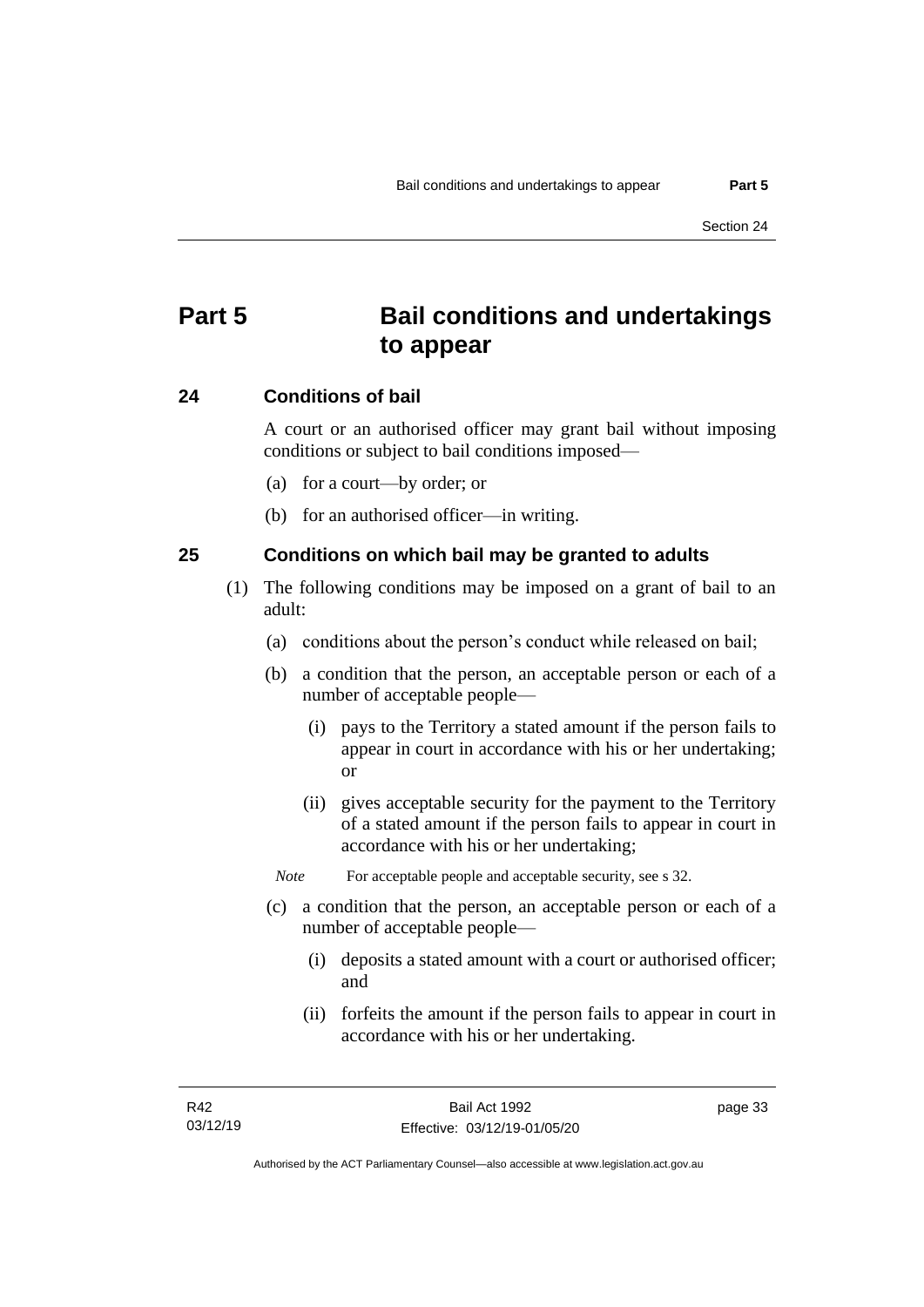Section 25

- (2) With the consent of a person who makes a deposit or gives security under subsection  $(1)$  (b)  $(ii)$  or  $(c)$ , it may be a condition of bail that the deposit or security continues to apply if bail is continued.
- (3) It must not be a condition of bail that a person gives consent under subsection (2).
- (4) Without limiting subsection (1) (a), the requirements that an accused person may be required to observe relating to his or her conduct while released on bail include—
	- (a) a requirement that the accused person report periodically, or at specified times, at a stated place; and
	- (b) a requirement that the accused person reside at a stated place; and
	- (c) a requirement that the person undergo psychiatric treatment or other medical treatment; and
	- (d) a requirement that the accused person participate in a program of personal development, training or rehabilitation; and
	- (e) a requirement that the person—
		- (i) accept supervision by the director-general; and
		- (ii) comply with any reasonable direction of the director-general; and

#### **Examples of directions**

- 1 a direction to attend a program
- 2 a direction to comply with a mental health assessment or treatment order made by the ACAT
- 3 a direction to attend drug or alcohol counselling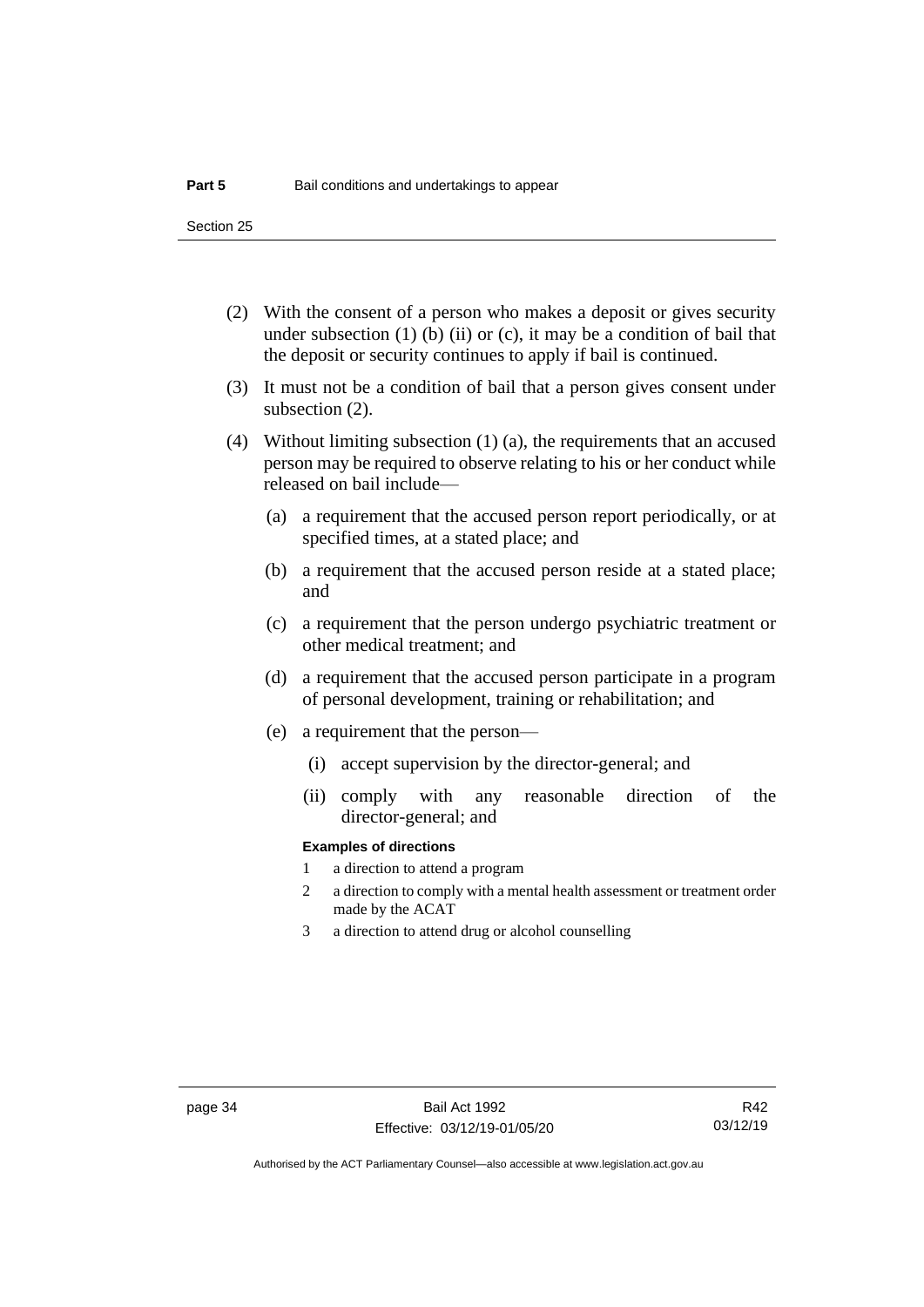- (f) for a person (the *accused person*) charged with a family violence offence—
	- (i) a requirement that the accused person not contact, harass, threaten or intimidate, or cause someone else to contact, harass, threaten or intimidate, a stated person or engage in any other behaviour mentioned in the *[Family Violence Act](http://www.legislation.act.gov.au/a/2016-42)  [2016](http://www.legislation.act.gov.au/a/2016-42)*, section 8 (1), definition of *family violence*, paragraph (a), in relation to the stated person; or
	- (ii) a requirement that the accused person not be on premises where a stated person lives or works; or
	- (iii) a requirement that the accused person not be on or near premises where a stated person is likely to be; or
	- (iv) a requirement that the accused person not be in a stated place; or
	- (v) a requirement that the accused person not be within a stated distance of a stated person; or
	- (vi) if the accused person lives with someone—a requirement that the accused person not enter or remain at the home if the accused person is under the influence of alcohol or another drug.
- (5) A court or an authorised officer must, in considering conditions for the release on bail of an accused person who is an adult, consider the conditions for the release of that person in the sequence in which they appear in subsection (1).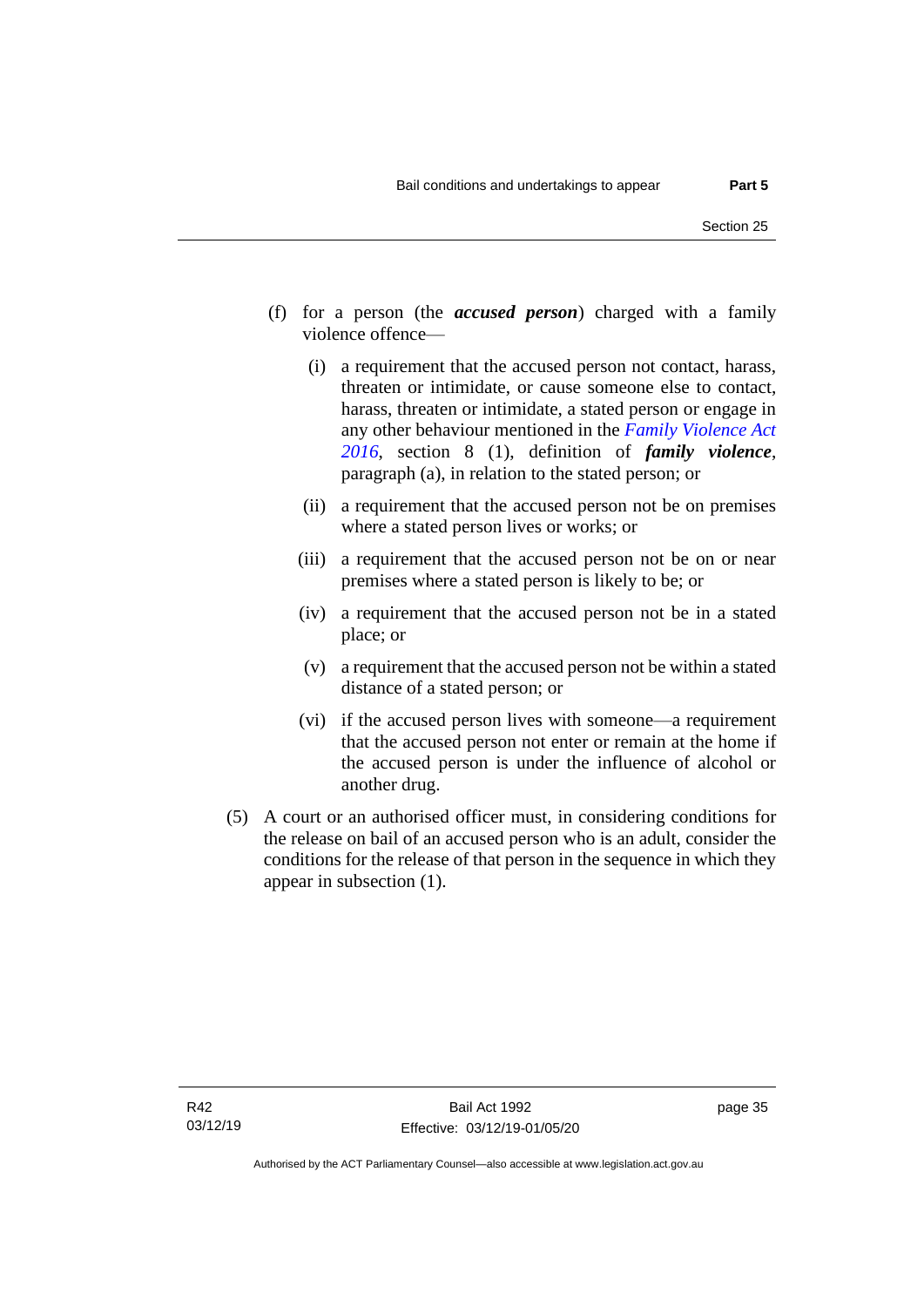Section 25

- (6) A court or an authorised officer, in granting bail to an accused person who is an adult—
	- (a) must not impose a condition mentioned in subsection (1) unless the court or authorised officer is of the opinion that the imposition of the condition is necessary to secure 1 or more of the following purposes:
		- (i) the attendance of the person before a court from time to time as required in relation to the offence in relation to which bail is being granted;
		- (ii) the protection from harm of the accused person or any other person;
		- (iii) the prevention of the accused person from committing an offence while at liberty on bail;
		- (iv) the prevention of the accused person from interfering with evidence, intimidating witnesses or otherwise obstructing the course of justice whether in relation to himself or herself or anyone else; and
	- (b) must not, except at the request of the accused person, impose a condition, or a combination of conditions, that impose obligations that are more onerous than necessary to secure the purposes referred to in paragraph (a) for which the condition or combination of conditions is imposed.
- (7) A court or an authorised officer, in granting bail to an accused person on a condition referred to in subsection (1) (b) or (c) must not require the accused person to give an acceptable security for a stated sum, or to deposit a stated sum with the court or authorised officer, if the court or authorised officer has reasonable grounds for believing that the accused person does not have the means to provide such a security or make the deposit, as the case may be.

R42 03/12/19

Authorised by the ACT Parliamentary Counsel—also accessible at www.legislation.act.gov.au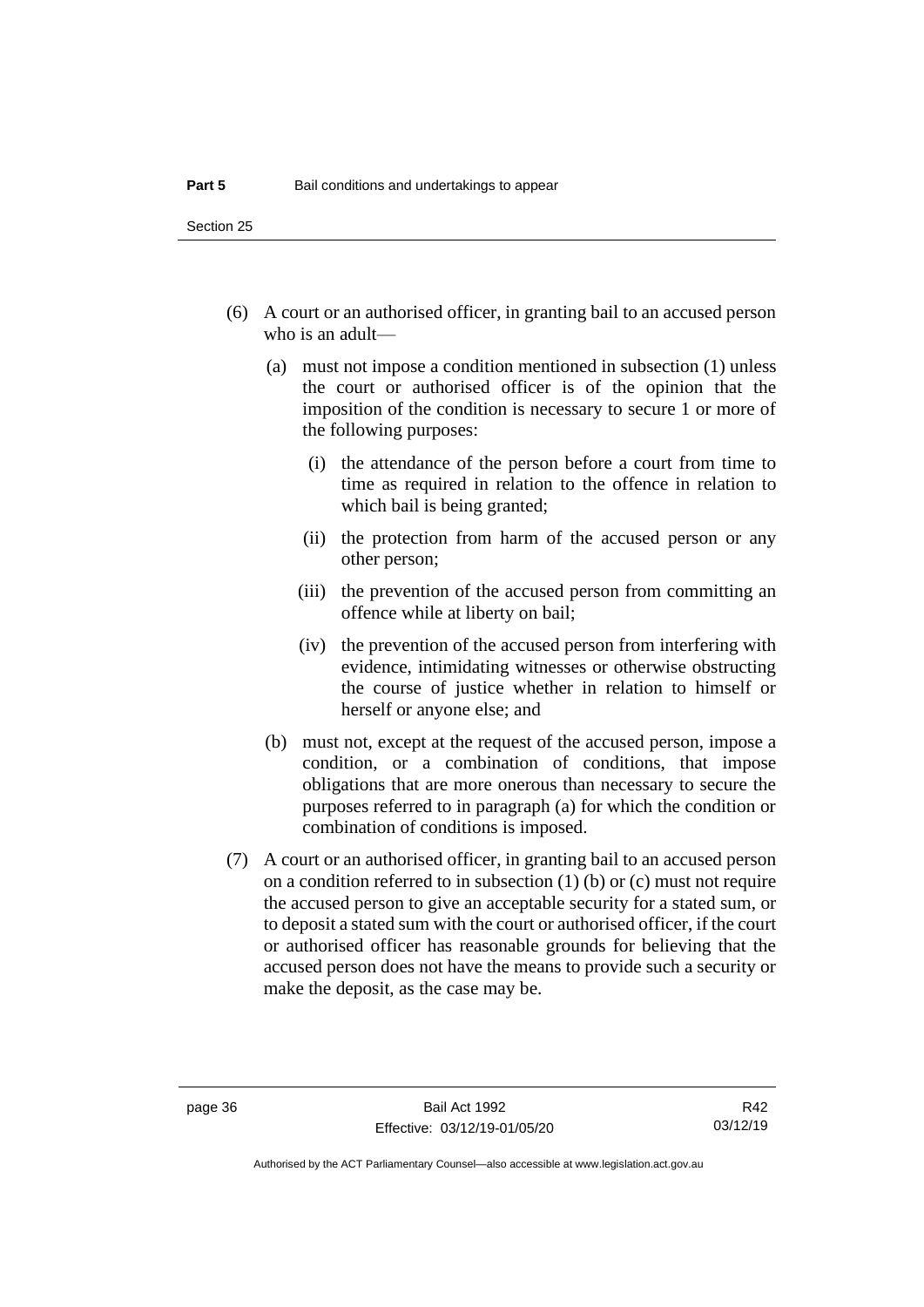- (8) If a court or an authorised officer grants bail to an accused person on a condition mentioned in subsection (1) and the accused person satisfies the court or authorised officer that the person is unable to comply with that condition, the court or authorised officer must—
	- (a) refuse bail; or
	- (b) grant the accused person bail subject to such other condition mentioned in subsection (1) as the authorised officer or the court believes the accused person will be able to comply with and will secure the purposes mentioned in subsection (6) (a).
- (9) In this section:

## *director-general* means—

- (a) if section 25A applies in relation to the accused person—the responsible director-general decided under that section; or
- (b) in any other case—the director-general responsible for this Act.

*premises* includes—

- (a) any land; and
- (b) any structure, building, vehicle, vessel or place (whether built on or not); and
- (c) any part of such a structure, building, vehicle, vessel or place.

## **25A Supervision condition when offence committed as young person**

- (1) This section applies if—
	- (a) a condition is imposed on the grant of bail to an accused person under section 25 (4) (e); and
	- (b) the accused person is at least 18 years old but less than 21 years old; and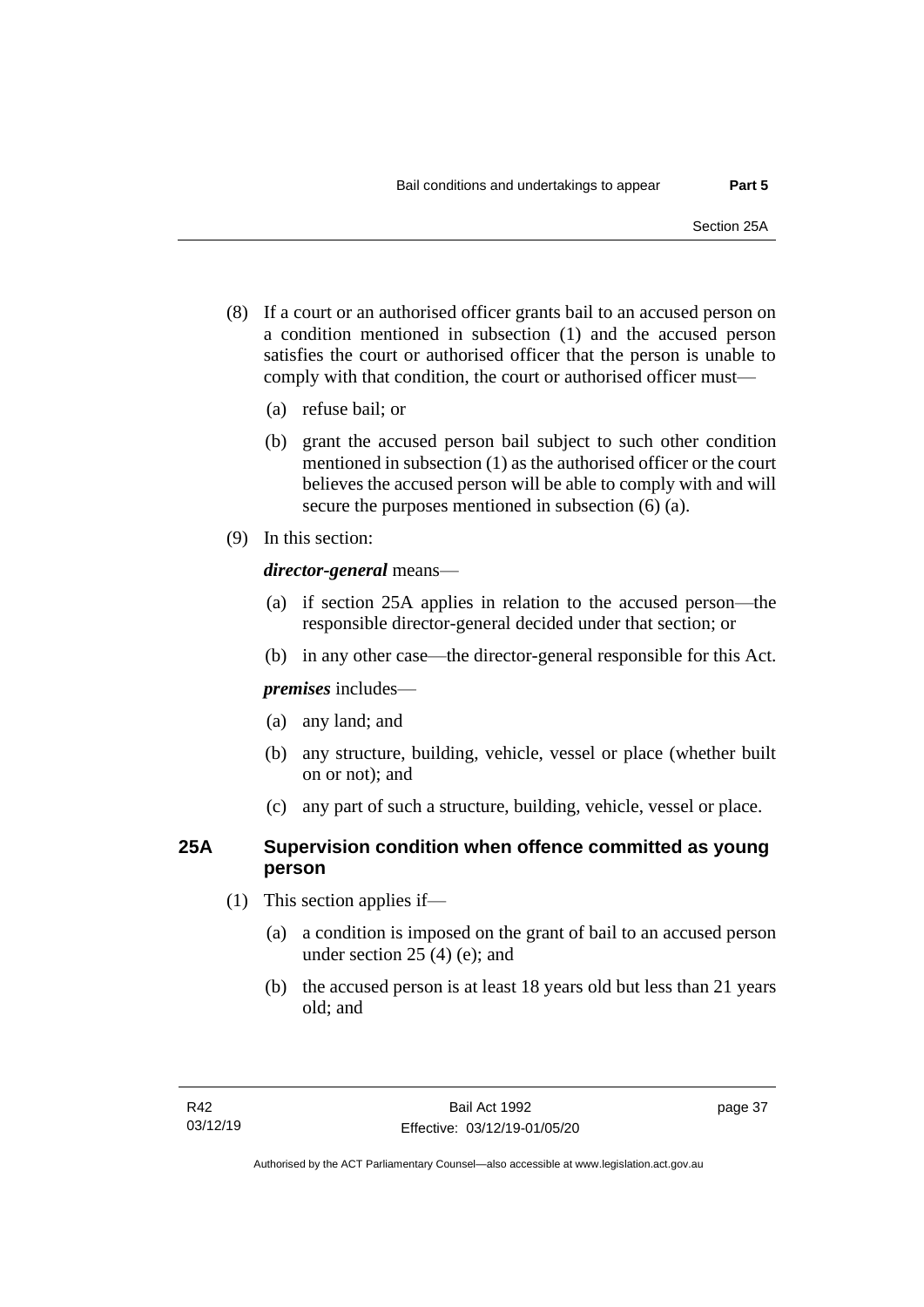- (c) the accused person was under 18 years old when the offence to which the grant of bail relates was committed.
- (2) The director-general responsible for this Act and the director-general responsible for the *[Children and Young People Act 2008](http://www.legislation.act.gov.au/a/2008-19)* must decide which of them is to be the responsible director-general for matters relating to the supervision of the accused person.
- (3) If the responsible director-general for matters relating to the supervision of an accused person is the director-general responsible for the *[Children and Young People Act 2008](http://www.legislation.act.gov.au/a/2008-19)*, the accused person must be supervised as a person under 18 years old.
- (4) If the responsible director-general for matters relating to the supervision of an accused person is the director-general responsible for this Act, the accused person must be supervised as an adult.

## **26 Conditions on which bail may be granted to children**

- (1) The following conditions may be imposed on the grant of bail to a child—
	- (a) the conditions mentioned in section 25 (1) (other than a requirement mentioned in section 25 (4) (e)); and
	- (b) any other conditions that the court or authorised officer considers appropriate—
		- (i) having regard to the principles in the *[Children and Young](http://www.legislation.act.gov.au/a/2008-19)  [People Act 2008](http://www.legislation.act.gov.au/a/2008-19)*, section 94; and
		- (ii) considering, as a primary consideration, the best interests of the child.
- (2) Without limiting section 25 (1), the requirements that a child may be required to comply with about his or her conduct while released on bail include a requirement that the child—
	- (a) accept supervision by the director-general under the *[Children](http://www.legislation.act.gov.au/a/2008-19)  [and Young People Act 2008](http://www.legislation.act.gov.au/a/2008-19)*; and

R42 03/12/19

Authorised by the ACT Parliamentary Counsel—also accessible at www.legislation.act.gov.au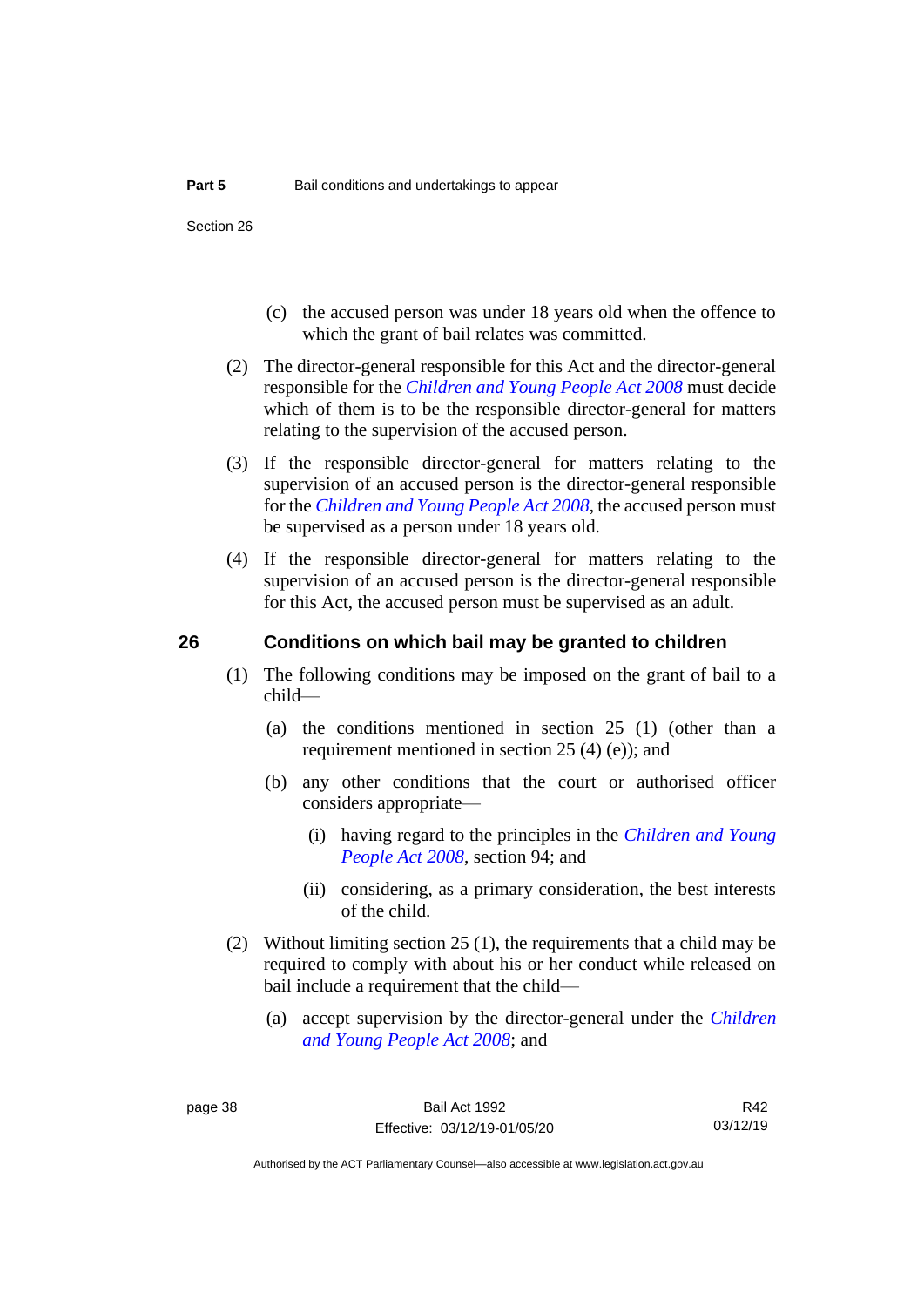#### (b) comply with any reasonable direction of the director-general.

#### **Examples of directions**

- 1 a direction to attend a program
- 2 a direction to comply with a mental health assessment or treatment order made by the ACAT
- 3 a direction to attend drug or alcohol counselling.
- (3) A court or an authorised officer must, in considering the release on bail of an accused person who is a child, consider the conditions for the release of the person that are mentioned in section 25 (1) in the sequence in which they are mentioned in that subsection.
- (4) A court or an authorised officer, in granting bail to an accused person who is a child—
	- (a) may not impose a condition referred to in section 25 (1) unless the court or the authorised officer is of the opinion that the imposition of the condition is—
		- (i) necessary to secure 1 or more of the purposes mentioned in section 25 (6) (a) (i), (ii), (iii) and (iv) (the *relevant purposes*); or
		- (ii) in accordance with the principles under the *[Children and](http://www.legislation.act.gov.au/a/2008-19)  [Young People Act 2008](http://www.legislation.act.gov.au/a/2008-19)*, section 94 (Youth justice principles); and
	- (b) may not, except at the request of the accused person, impose a condition, or a combination of conditions, that puts a greater obligation on the accused than is—
		- (i) necessary to secure the relevant purposes; or
		- (ii) in accordance with the relevant principles.
- (5) Section 25 (7) applies in relation to a grant of bail under this section.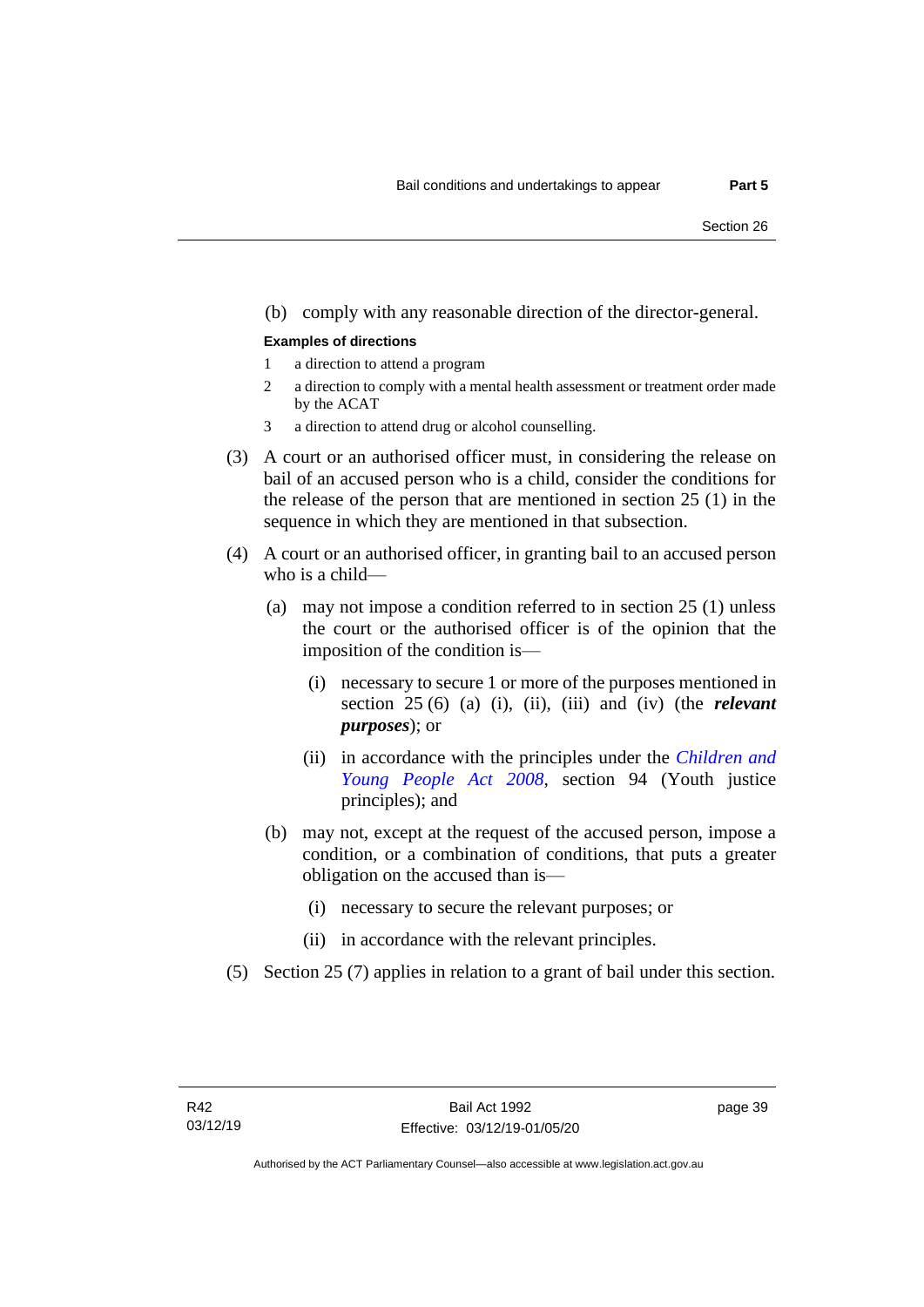Section 27

- (6) If a court or an authorised officer grants bail to an accused person who is a child on a condition referred to in section 25 (1) and the accused person satisfies the court or authorised officer that the person is unable to comply with that condition, the court or authorised officer must—
	- (a) refuse bail; or
	- (b) grant the accused person bail subject to the other conditions referred to in subsection (1) that the court or authorised officer believes the accused person will be able to comply with and will secure the purposes mentioned in subsection (4) (a) (i) and (ii).

## **27 Recording of certain bail decisions**

- $(1)$  If—
	- (a) a judge or magistrate hears an application by an accused person for bail, or release from custody without bail; or
	- (b) an authorised officer is required to consider whether to grant bail to an accused person, or to release an accused person from custody without bail;

he or she must record, or cause to be recorded, his or her reasons for the decision.

- (2) If a judge, a magistrate or an authorised officer decides to grant bail to an accused person subject to a condition mentioned in section 25 (1) otherwise than in accordance with a request of an accused person that bail be granted on that condition, or on conditions that include that condition, the judge, magistrate or authorised officer must record, or cause to be recorded, his or her reasons for deciding—
	- (a) that the imposition of a condition mentioned in that subsection was necessary to secure the purposes of whichever of section 25 (6) (a) and section 26 (4) (a) applies to the accused person; and

R42 03/12/19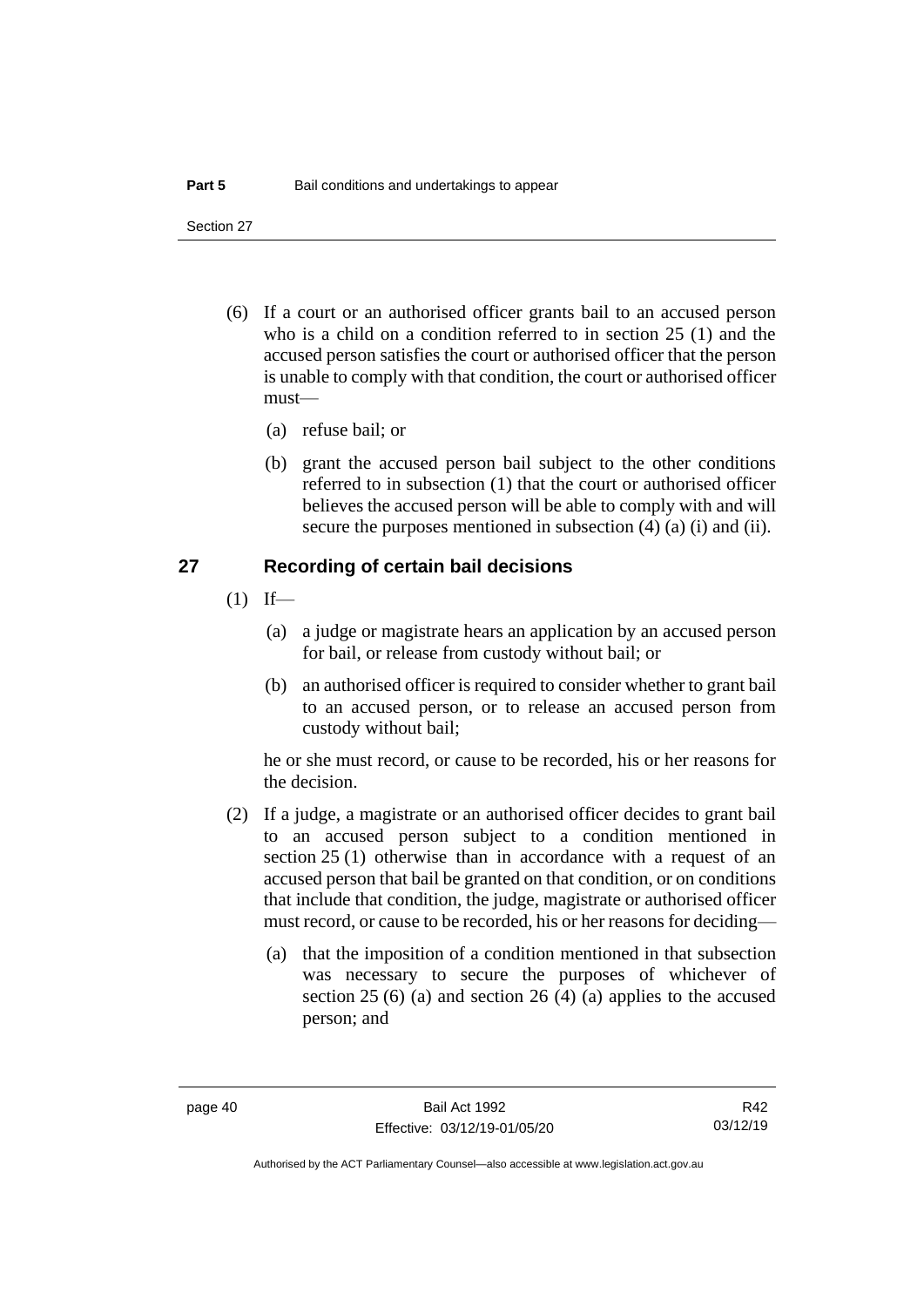(b) if the condition is a condition referred to in section 25 (1) (other than a condition mentioned in section 25 (1) (a))—that the imposition of a condition under the earlier paragraph or paragraphs of that subsection would be unlikely to secure the purposes of whichever of section 25 (6) (a) and section 26 (4) (a) applies to the accused person.

## **28 Undertakings to appear**

- (1) A person may be released on bail only if the person gives a written undertaking—
	- (a) to appear before a stated court at the place, date and time—
		- (i) stated in the undertaking; or
		- (ii) notified to the person by a police officer; and
	- (b) to comply with the bail conditions (if any).
	- *Note* If a form is approved under s 58 for an undertaking, the form must be used.
- (2) For a continuation of bail, the person may undertake to appear at any time when, and at any place where, proceedings in relation to the offence with which the person has been charged may be continued.
- (3) An undertaking may be given in relation to more than 1 offence.
- (4) A court must accept an undertaking given under this section as proof of the matters stated in it if there is no evidence to the contrary.
- (5) Subsection (1) (a) does not apply to a person in relation to a breach of the peace or apprehended breach of the peace if no further appearance is required.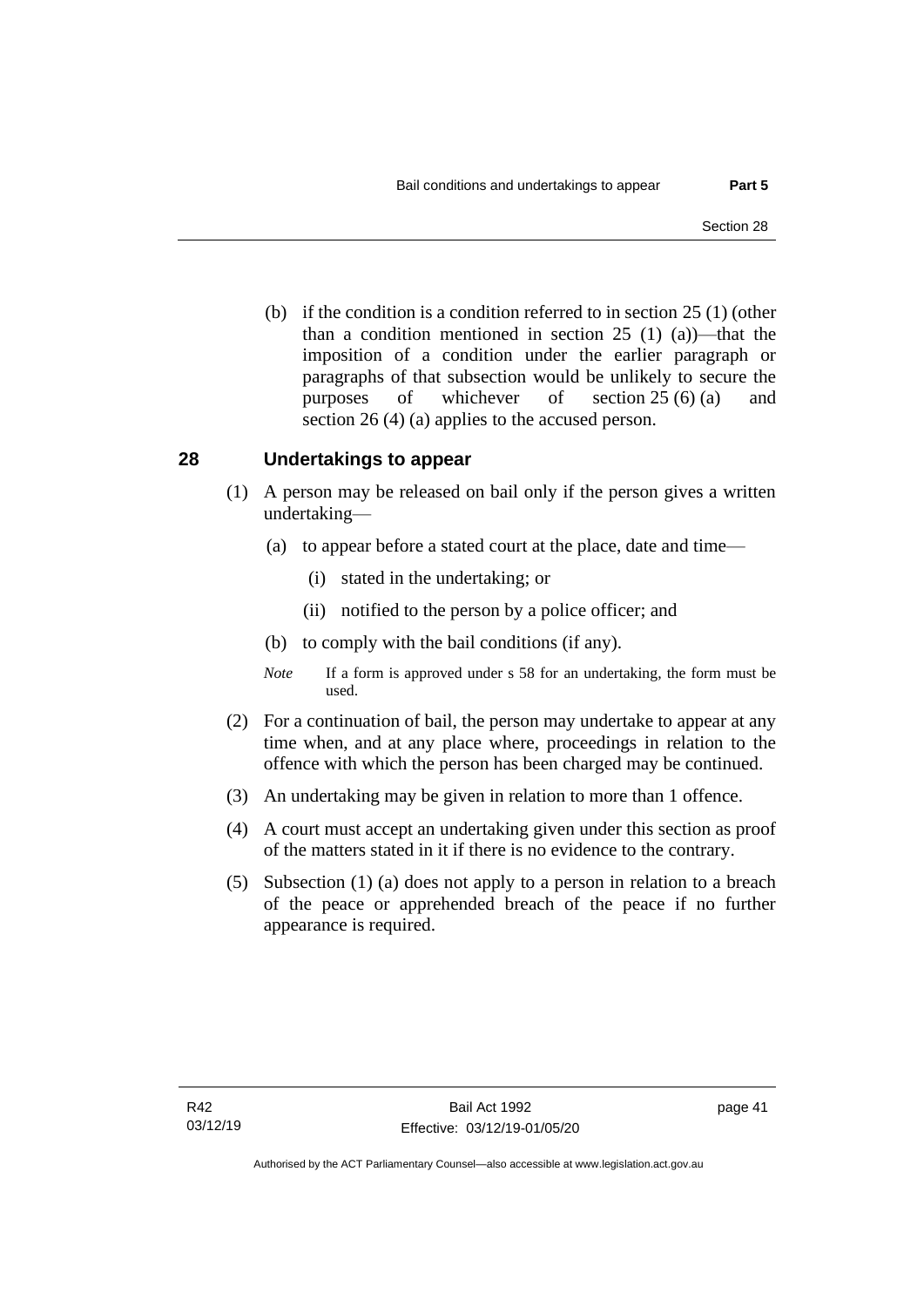## **30 Accused person may be excused from attendance before court**

- (1) If a person has given an undertaking to appear before a court under section 28 (1), the court may, on application made by or on behalf of that person, by order excuse the person from attendance before the court to answer the charge in relation to which bail has been granted or for any other purpose in relation to the proceedings relating to the charge.
- (2) An order under subsection (1) may be made—
	- (a) whether or not any evidence has been given in the proceedings; and
	- (b) whether or not the applicant for the order is before the court or has attended before the court in relation to the proceedings.
- (3) A court must not make an order under subsection (1) unless it has been informed, by or on behalf of the applicant, that the applicant is represented by a lawyer for the purposes of the proceedings.
- (4) A court may, at any time during proceedings in relation to which an order has been made in relation to a person under subsection (1), direct the informant or the registrar of the court to serve the person in relation to whom the order has been made with a written notice requiring him or her to attend before the court, for the purposes of those proceedings, on a day and at a time and place stated by the court.

*Note 1* For how documents may be served, see th[e Legislation Act,](http://www.legislation.act.gov.au/a/2001-14) pt 19.5.

*Note 2* If a form is approved under s 58 for a notice, the form must be used.

(5) If a person on whom a notice under subsection (4) has been served does not attend before the court in accordance with the requirements of the notice, the court may issue a warrant for the arrest of the person and for bringing the person before the court at the time and place specified in the warrant.

Authorised by the ACT Parliamentary Counsel—also accessible at www.legislation.act.gov.au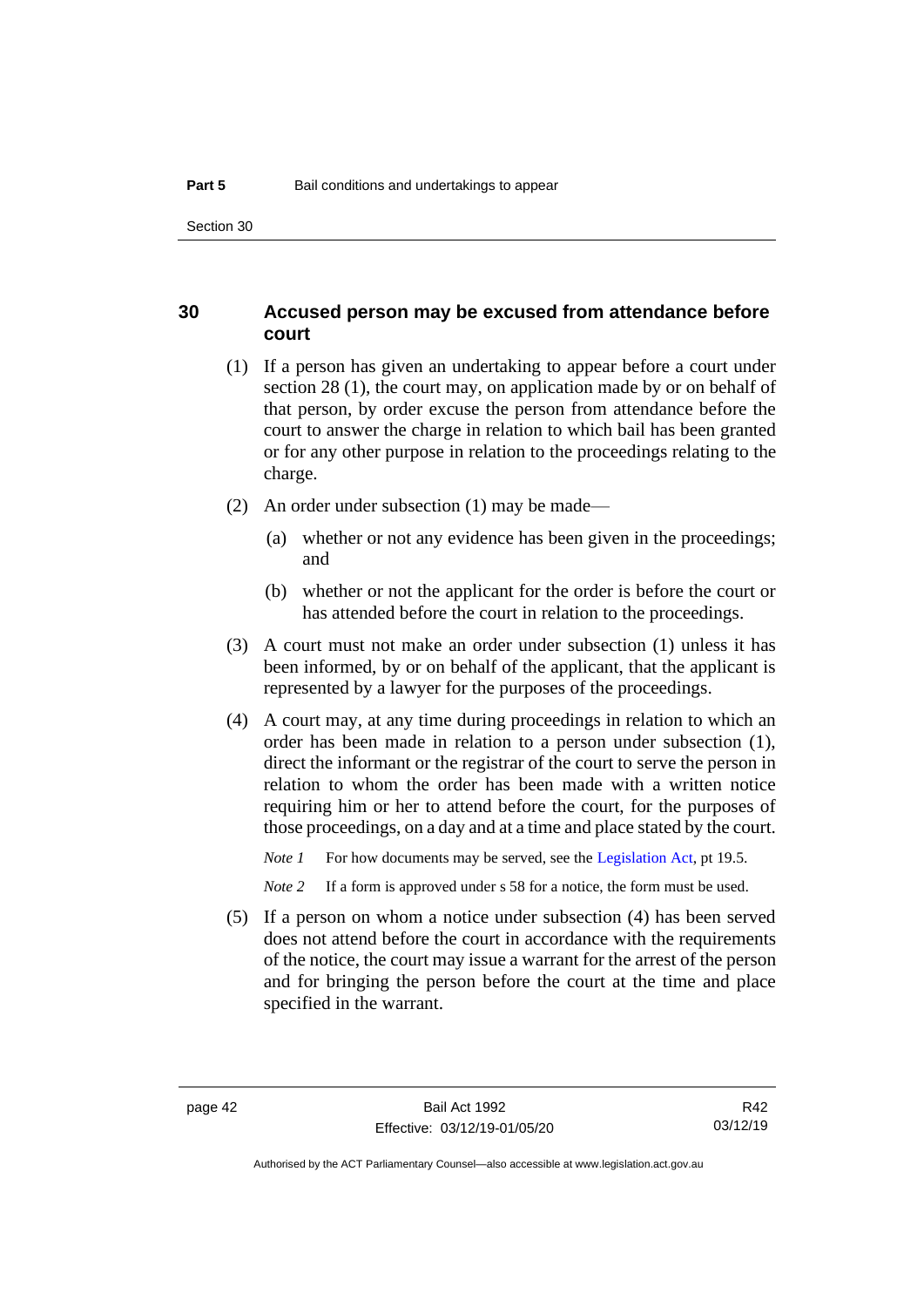- $(6)$  If—
	- (a) a person has been discharged from custody on bail; and
	- (b) an order is made under subsection (1) excusing the person from attendance before the court in accordance with his or her undertaking to appear; and
	- (c) the person does not appear before the court at the place, date and time required under that undertaking;

the person is not taken to have failed to comply with a condition of his or her bail only because the person did not so attend before the court and bail continues subject to any condition other than a condition requiring the person to attend before the court.

## **31 Bail requirements**

- (1) An undertaking to appear may be given to—
	- (a) a court; or
	- (b) a registrar or deputy registrar; or
	- (c) an authorised officer; or
	- (d) for an accused person who is at a correctional centre or a NSW correctional centre—the person in charge of the centre.
- (2) An amount may be deposited, or security given, in accordance with a bail condition, to—
	- (a) a court; or
	- (b) registrar or deputy registrar; or
	- (c) an authorised officer.
- (3) In this section:

*deposit* includes a payment by cash or electronic funds transaction. *security* includes security given by way of bond or bank guarantee.

Authorised by the ACT Parliamentary Counsel—also accessible at www.legislation.act.gov.au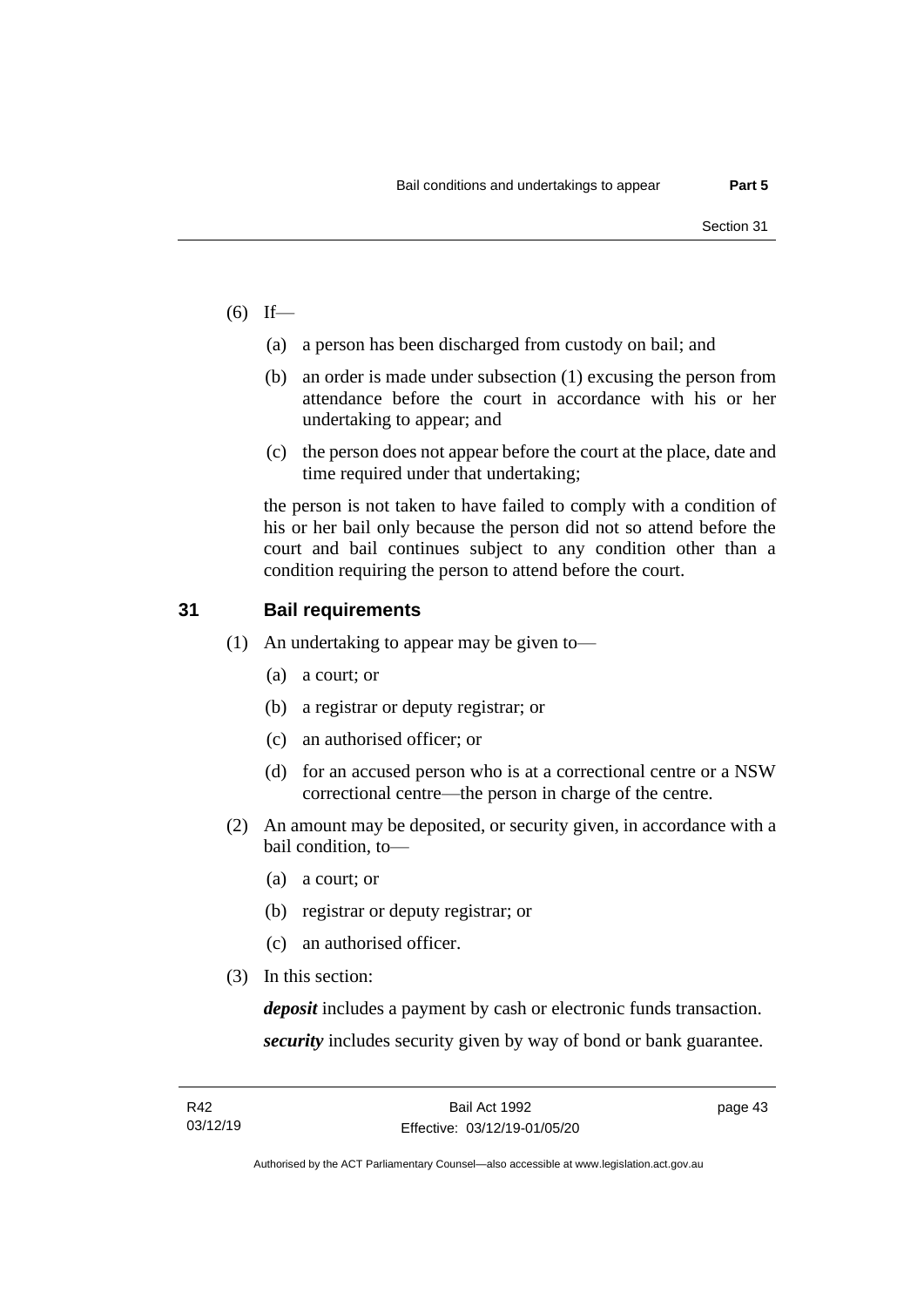Section 32

## **32 Acceptable people and security for bail**

- (1) A court or authorised officer imposing a condition on bail may decide—
	- (a) the person, people or class of people who are acceptable people for a condition mentioned in section 25 (1) (b) or (c); and
	- (b) the number of people required for the condition; and
	- (c) the security acceptable for a condition mentioned in section 25 (1) (b) (ii).
- (2) If a decision has not been made when the undertaking to appear is given, the court or person to whom the undertaking to appear is given may decide.
- (3) Without limiting subsections (1) and (2), an acceptable person for a condition includes an entity prescribed by regulation for this subsection.

## **33 Continuation of bail and undertakings**

- (1) If an accused person has given an undertaking to appear at a place, date and time at which proceedings in relation to the offence may be continued, whether on any adjournment, postponement or other deferment of the proceedings, or by way of committal, a court may continue the bail already granted in relation to the offence, whether or not the accused person is present in court.
- (2) If bail is continued under subsection (1), the undertaking to appear and the bail conditions continue to apply, except to the extent that the undertaking or condition otherwise provides or the court otherwise orders.
	- *Note* A court continuing bail must give notice of the continuation, bail conditions and place, date and time to which the proceedings are adjourned, postponed or deferred (see s 34 (4)).

R42 03/12/19

Authorised by the ACT Parliamentary Counsel—also accessible at www.legislation.act.gov.au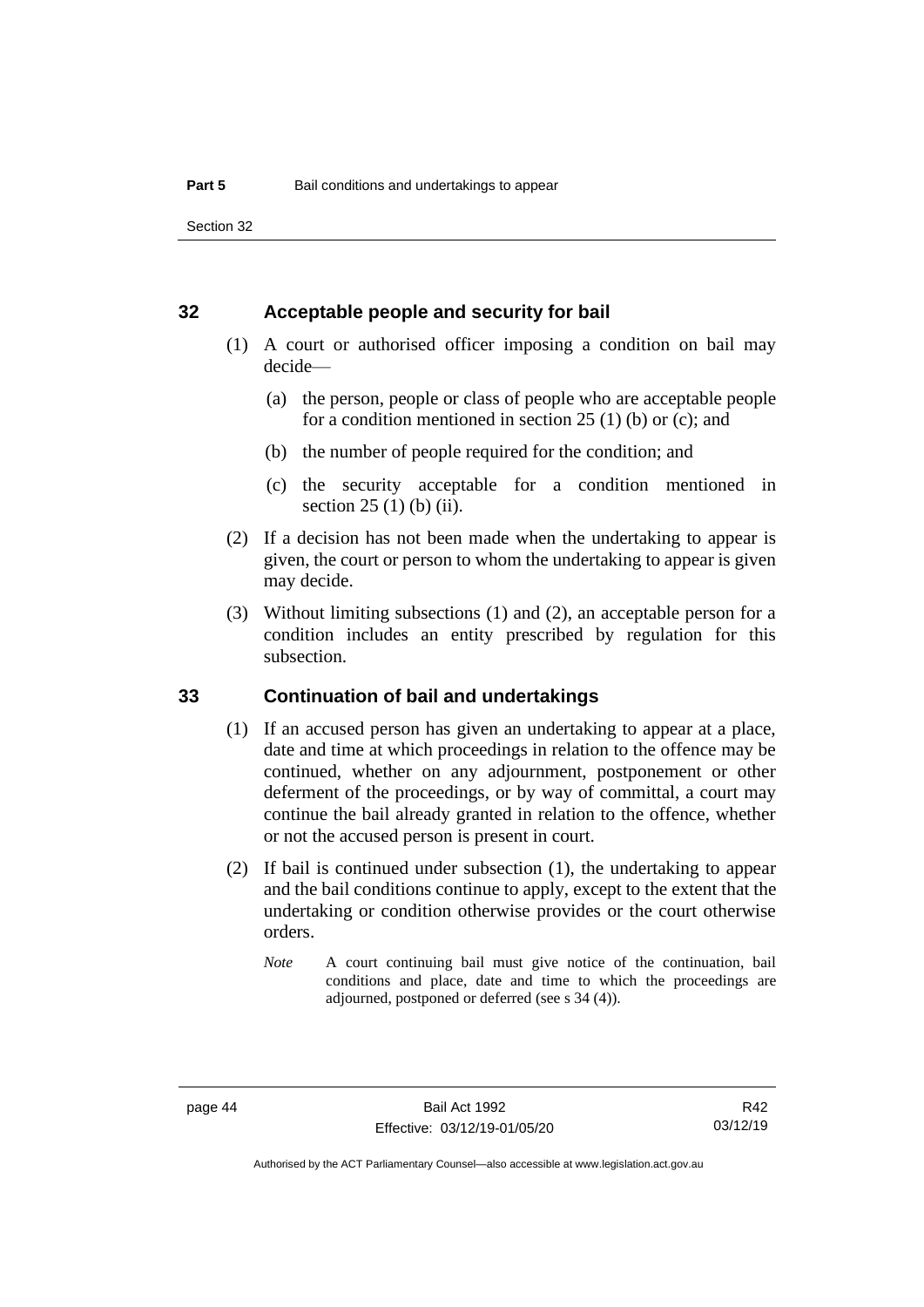- (3) If no direction is made by the court in relation to bail, whether or not the accused person appears in accordance with the undertaking—
	- (a) the court is taken to have continued bail; and
	- (b) the undertaking to appear and any bail conditions continue to apply.
- (4) If the hearing of a charge against an accused person is adjourned or postponed, the court may—
	- (a) continue the person's bail; or
	- (b) make another order about bail.
- (5) However, if a deposit has been made, or security given, by a surety in accordance with a bail condition, the court must not continue bail without the surety's consent unless it is a condition of bail that the deposit or security continues to apply if bail is continued.
- (6) If bail is continued—
	- (a) the undertaking to appear is taken to be an undertaking to appear at any time when, and at any place where, proceedings in relation to the offence with which the person has been charged may be continued; and
	- (b) any bail conditions continue to apply.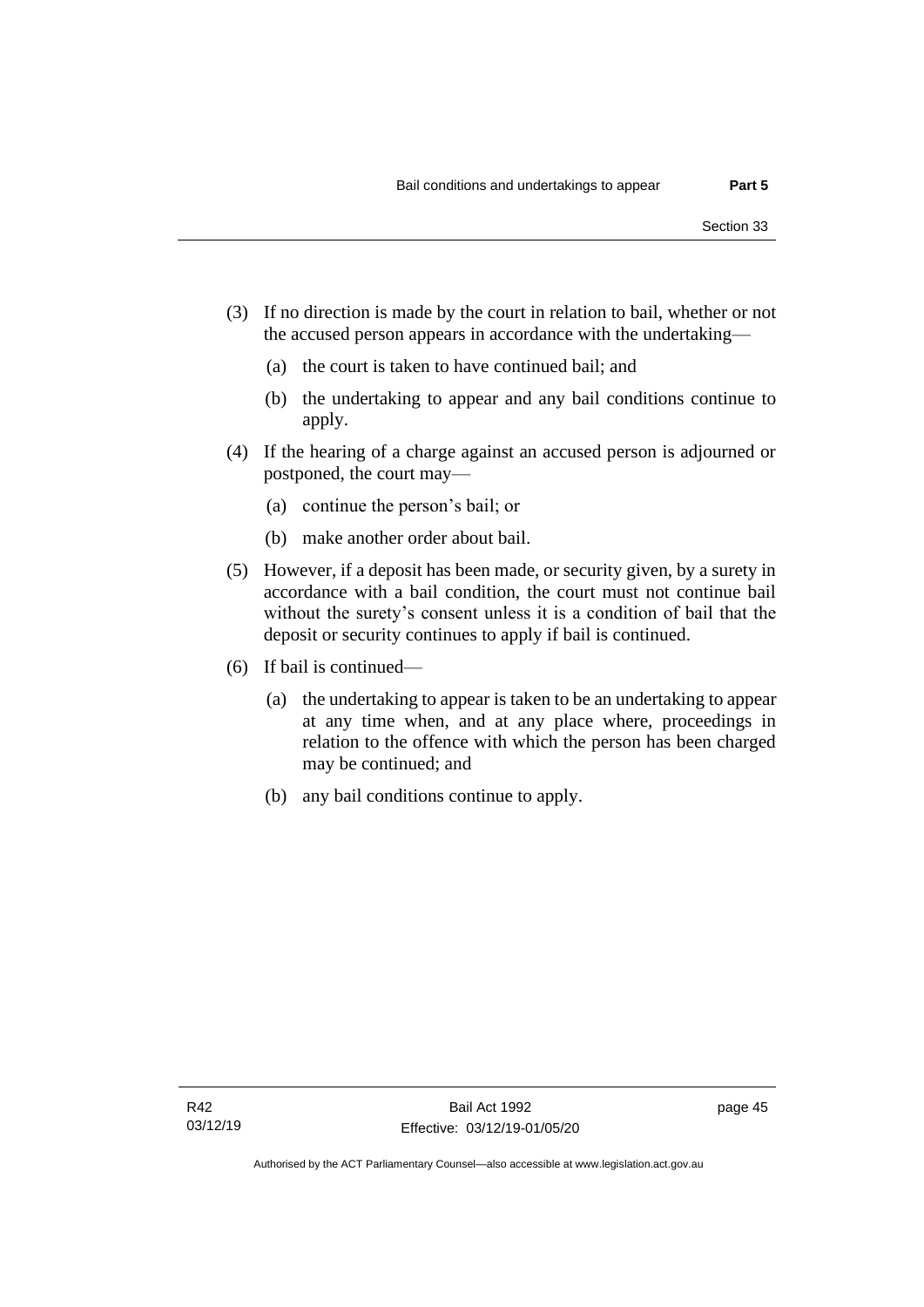(7) If an accused person has been released on bail and the court is satisfied that the accused person is because of illness or accident or other sufficient cause unable to appear personally before the court on the day when the person is required to appear, the court may, in the absence of the accused person, order the person to be further remanded to the place, date and time that the court considers appropriate and may order that the undertaking to appear given by the accused person and any agreement entered into under a condition of the grant of bail be continued so as to require the appearance of the accused person at every place, date and time to which the accused person is remanded or the hearing adjourned, postponed or otherwise deferred.

#### **34 Written notice of conditions of bail**

- (1) A court or authorised officer granting bail to an accused person—
	- (a) must give the accused person a written notice setting out—
		- (i) the person's obligations under the person's bail conditions; and
		- (ii) the consequences of any failure by the person to comply with the conditions; and
	- (b) must be satisfied, before releasing the accused person, that the person will comply with the conditions.
	- *Note* If a form is approved under s 58 for a notice under this section, the form must be used.
- (2) A court or authorised officer granting bail to an accused person with a surety for the accused person's appearance to answer the charges against the person —
	- (a) must give the surety written notice of—
		- (i) the accused person's obligations under the person's bail conditions; and

R42 03/12/19

Authorised by the ACT Parliamentary Counsel—also accessible at www.legislation.act.gov.au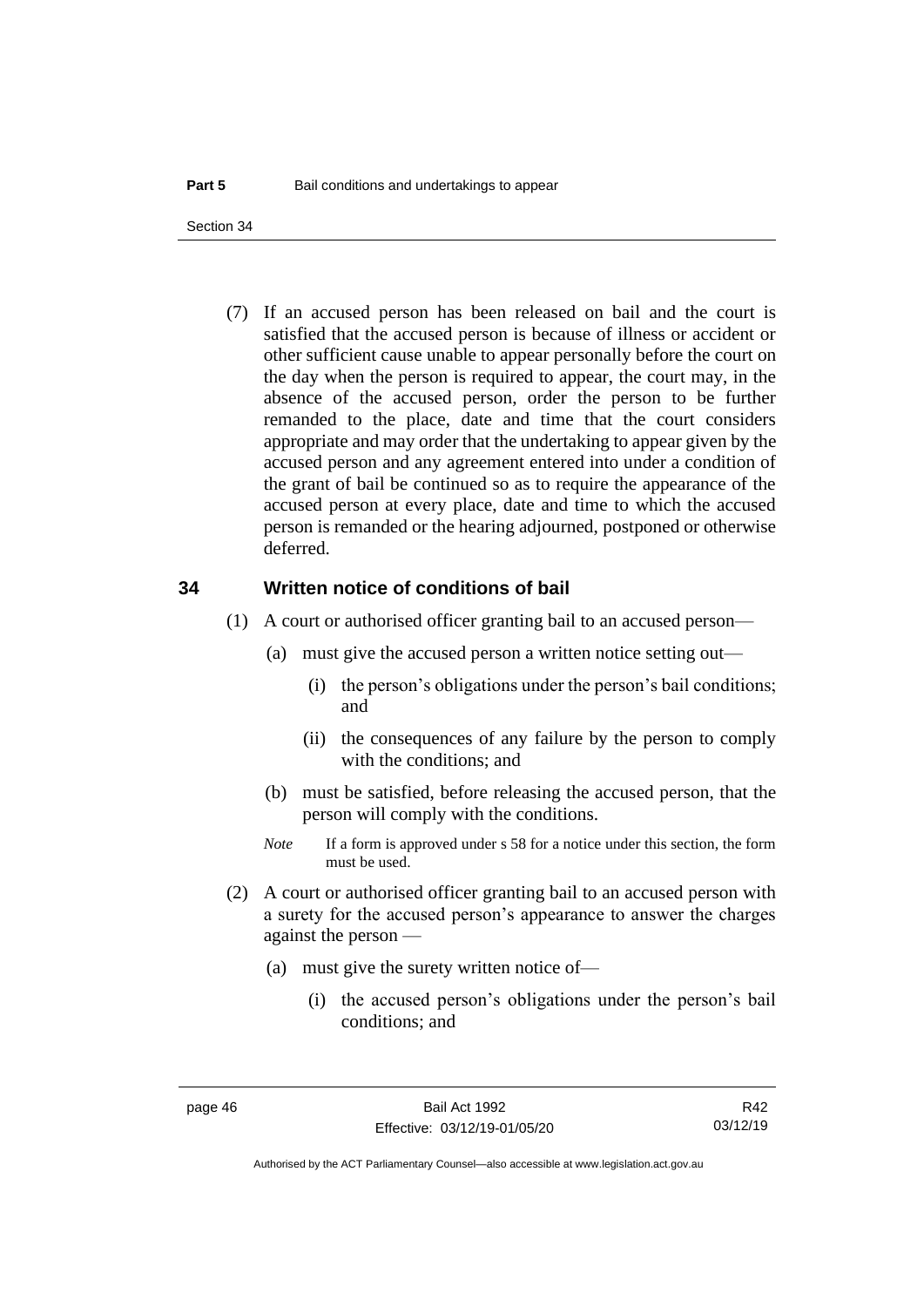- (ii) the consequences of any failure by the person to comply with the conditions; and
- (b) must be satisfied, before releasing the accused person, that the surety understands—
	- (i) the nature and extent of the accused person's obligations under the person's bail conditions; and
	- (ii) the consequences of any failure by the person to comply with the conditions.
- (3) If a bail condition is imposed or varied on a review under part 6 of a decision made in relation to bail, the court or authorised officer imposing or varying the condition—
	- (a) must give the accused person a written notice setting out—
		- (i) the person's obligations under the condition; and
		- (ii) the consequences of any failure by the person to comply with the condition; and
	- (b) must be satisfied that the accused person will comply with the condition; and
	- (c) if there is a surety for the appearance of the accused person to answer the charges against the accused person—
		- (i) must give the surety a written notice setting out—
			- (A) the accused person's obligations under the condition; and
			- (B) the consequences of any failure by the person to comply with the condition; and
		- (ii) must be satisfied that the surety understands—
			- (A) the nature and extent of the accused person's obligations under the condition; and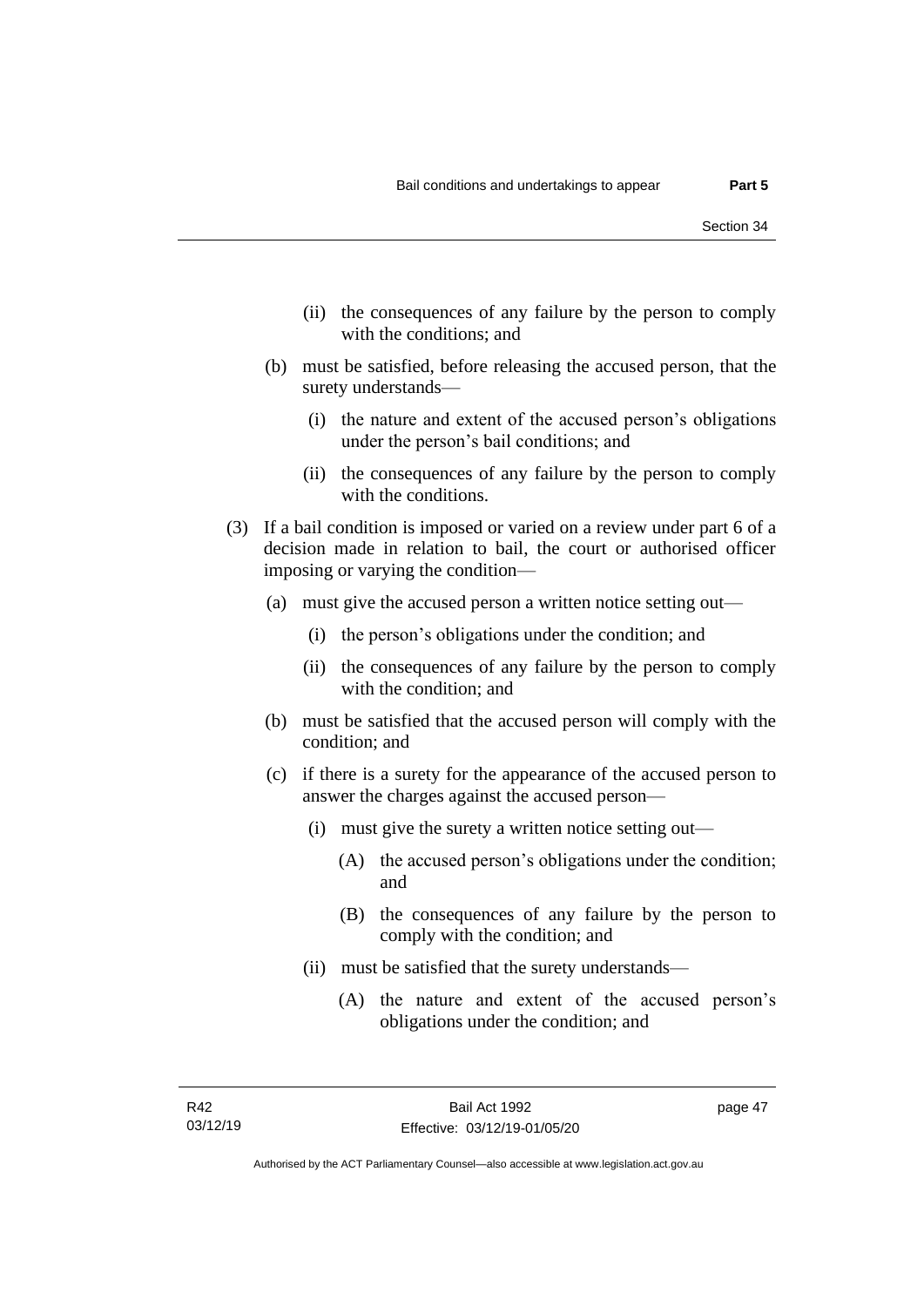Section 36

- (B) the consequences of any failure by the person to comply with the condition.
- (4) A court continuing bail on an adjournment or a postponement of proceedings must immediately give, or cause to be given, to the accused person a written notice that—
	- (a) states that bail is continued until the hearing is resumed or stated; and
	- (b) states the conditions on which bail is presently allowed; and
	- (c) states the place, date and time to which the proceedings are adjourned or postponed or states that the proceedings are adjourned or postponed to a place, date and time that are from time to time stated in a notice given or sent to the accused person as prescribed by regulation.

## **36 Discharge of surety**

- (1) A surety may, at any time apply to be discharged from his or her liability under a bail condition—
	- (a) if bail has been granted by a court—
		- (i) to the court that granted bail; or
		- (ii) to the court of appearance; or
	- (b) if bail has been granted by an authorised officer—to the court of appearance.
- (2) However, an application may not be made if the person granted bail has failed to comply with a bail condition or undertaking to appear.
- (3) If the person granted bail is not in custody or before the court when the application is made, the court must—
	- (a) issue a warrant to apprehend the person and bring the person before the court; or
	- (b) issue a summons for the person's appearance before the court.

R42 03/12/19

Authorised by the ACT Parliamentary Counsel—also accessible at www.legislation.act.gov.au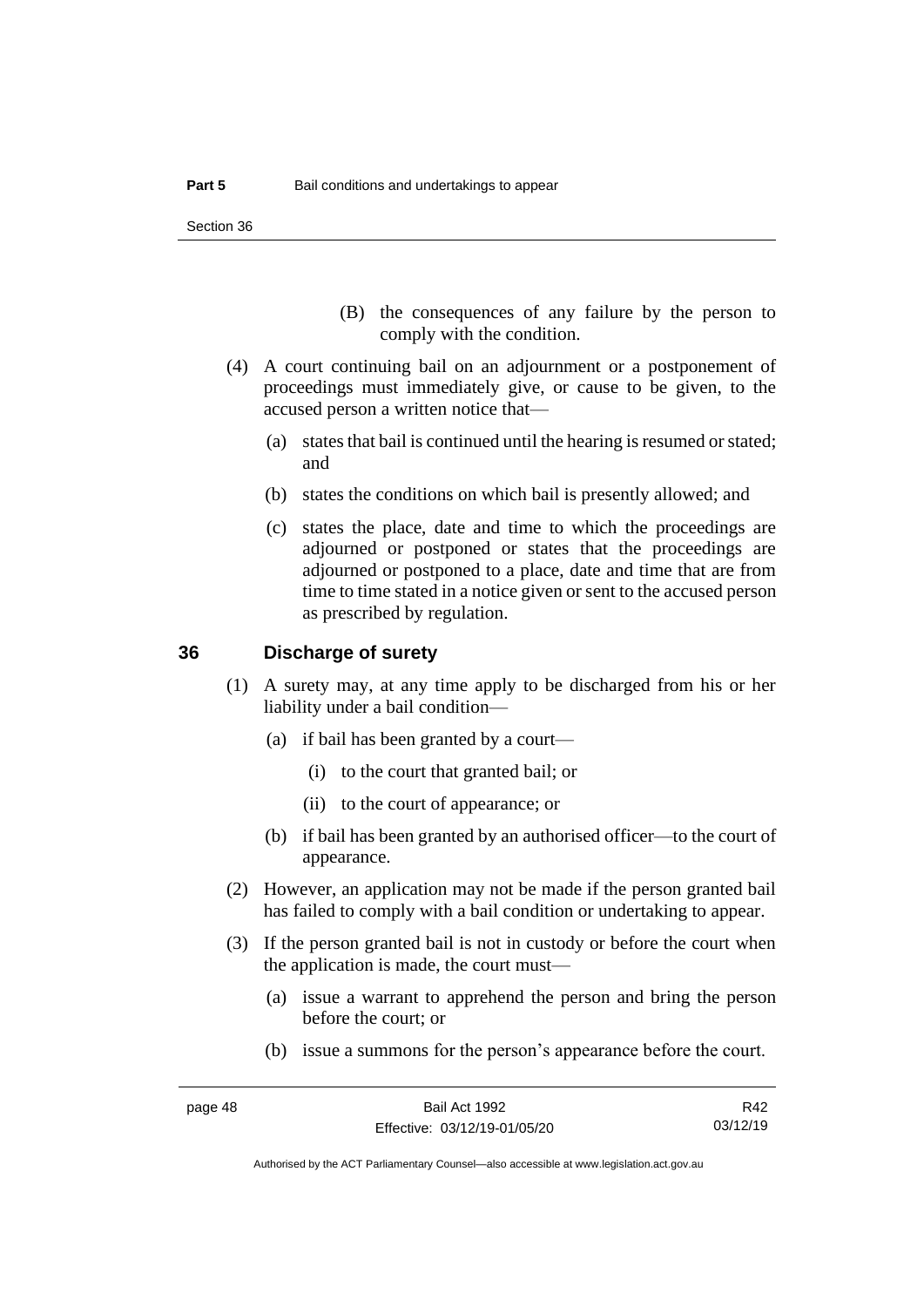- (4) On the person's appearance before the court, the court must, unless the court considers it would be unjust to do so—
	- (a) direct that the applicant be discharged from his or her liability; and
	- (b) release the security or deposit.
- (5) If the court discharges the applicant from liability, the court may—
	- (a) impose further bail conditions; and
	- (b) remand the person granted bail into custody until the further conditions are satisfied.
- (6) In this section:

*court of appearance* means the court before which the accused person is required to appear in accordance with his or her undertaking to appear.

## **37 Payment of amounts to Territory**

- (1) This section applies if—
	- (a) a person granted bail fails to appear in court in accordance with his or her undertaking; and
	- (b) a bail condition mentioned in section 25 (1) (b) or (c) requires the person or someone else (the *person required to pay*) to pay, or forfeit, an amount to the Territory if the person fails to appear.
- (2) If the amount has been deposited in accordance with a condition mentioned in section 25 (1) (c), the amount is forfeited to the Territory.
- (3) If the amount has not been deposited, the court may order the person required to pay to pay the amount to the Territory.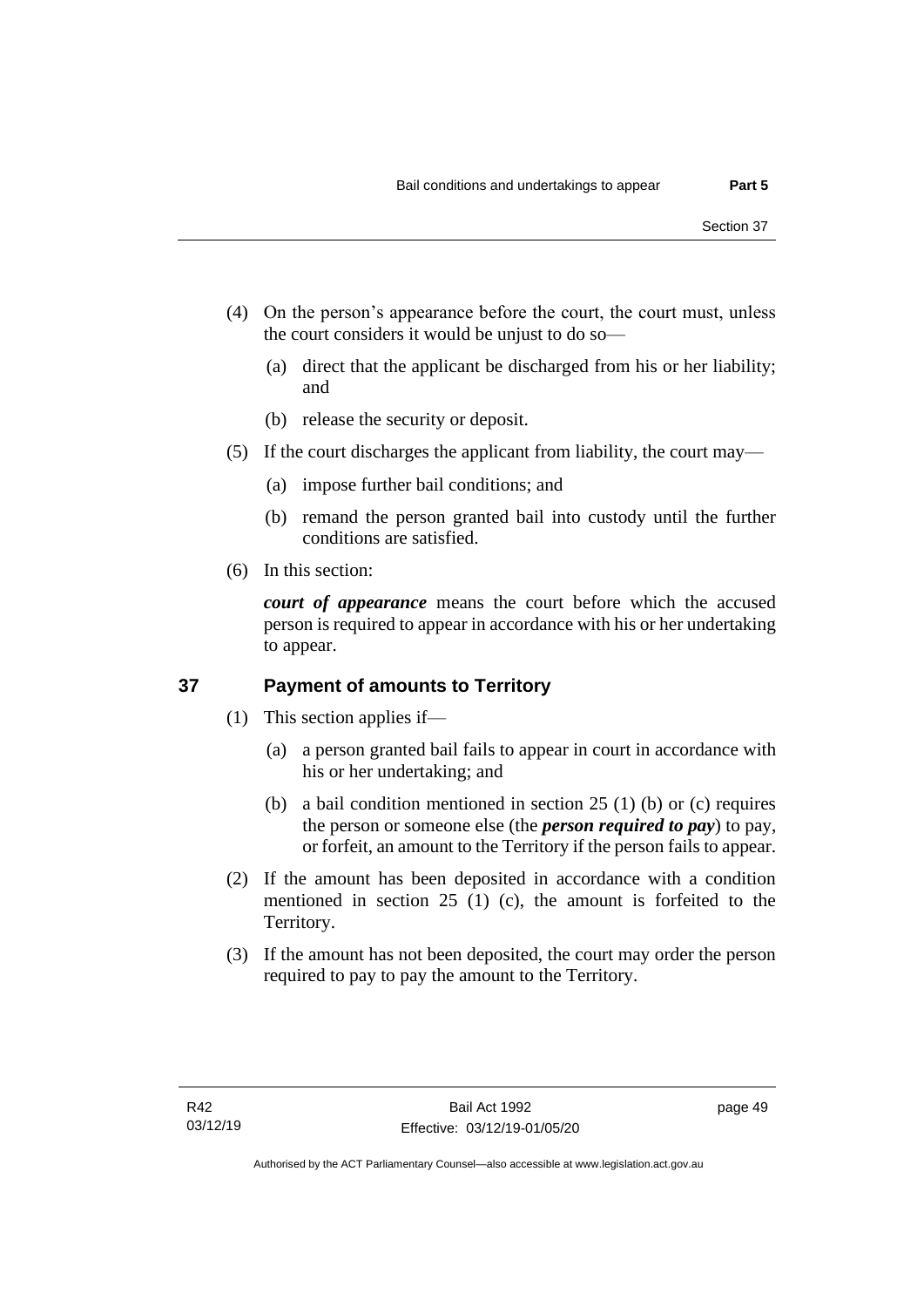Section 37

(4) Notice of the order must be given to the person required to pay as soon as practicable.

*Note* For how documents may be served, see th[e Legislation Act,](http://www.legislation.act.gov.au/a/2001-14) pt 19.5.

- (5) If, after the end of 28 days after the day the notice is given, the amount has not been paid the amount may be recovered under the *[Crimes](http://www.legislation.act.gov.au/a/2005-59)  [\(Sentence Administration\) Act 2005](http://www.legislation.act.gov.au/a/2005-59)*, chapter 6A (Court imposed fines) as if it were a fine within the meaning of that chapter.
- (6) Subsection (5) applies to an amount even if the amount exceeds \$50 000.

page 50 Bail Act 1992 Effective: 03/12/19-01/05/20

R42 03/12/19

Authorised by the ACT Parliamentary Counsel—also accessible at www.legislation.act.gov.au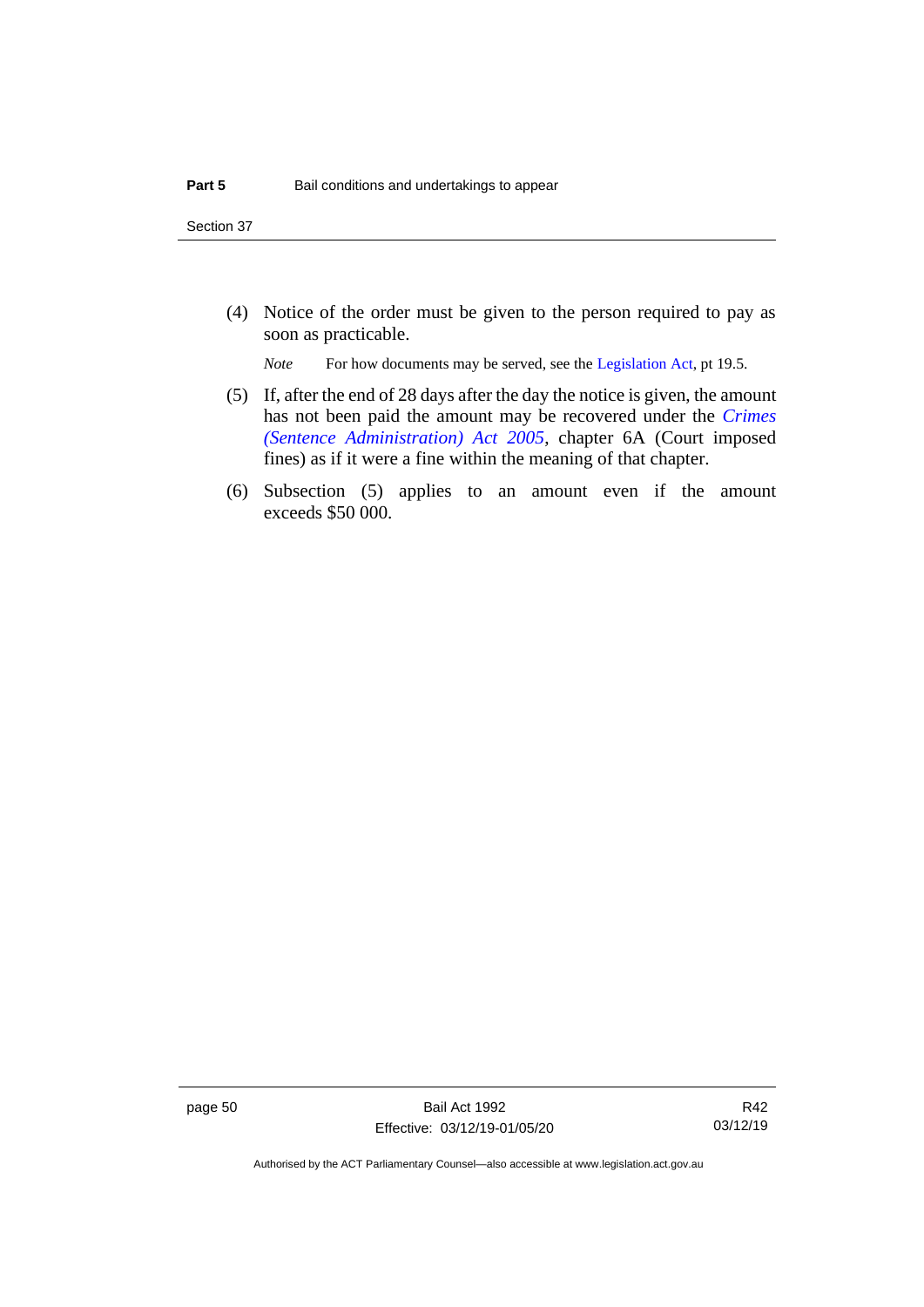# **Part 6 Review of bail decisions**

# **Division 6.1 Review of decisions by authorised officers**

# **38 Review by authorised officers**

- (1) If an authorised officer makes a decision under part 4 in relation to bail for an accused person that is—
	- (a) a decision to refuse to grant bail to the accused person; or
	- (b) a decision to grant bail to the accused person subject to 1 or more bail conditions;

the accused person may request a review of that decision by the authorised officer who made the decision or any other authorised officer.

(2) If an application for a review of a bail decision is made to an authorised officer under subsection (1), the authorised officer must as soon as possible conduct a review of the decision.

# **39 Exercise of power to review**

- (1) The power to review a decision under this division includes a power to confirm or vary a decision or to substitute another decision.
- (2) A decision as varied or substituted must be in conformity with this Act.
- (3) If, on a review of a decision under this division, the authorised officer varies the decision or substitutes another decision, section 27 applies in relation to the decision as varied or substituted as if the decision had been made by the authorised officer under part 4.
- (4) An authorised officer may refuse to entertain a request to review a decision under this division if the authorised officer is satisfied that the request is frivolous or vexatious.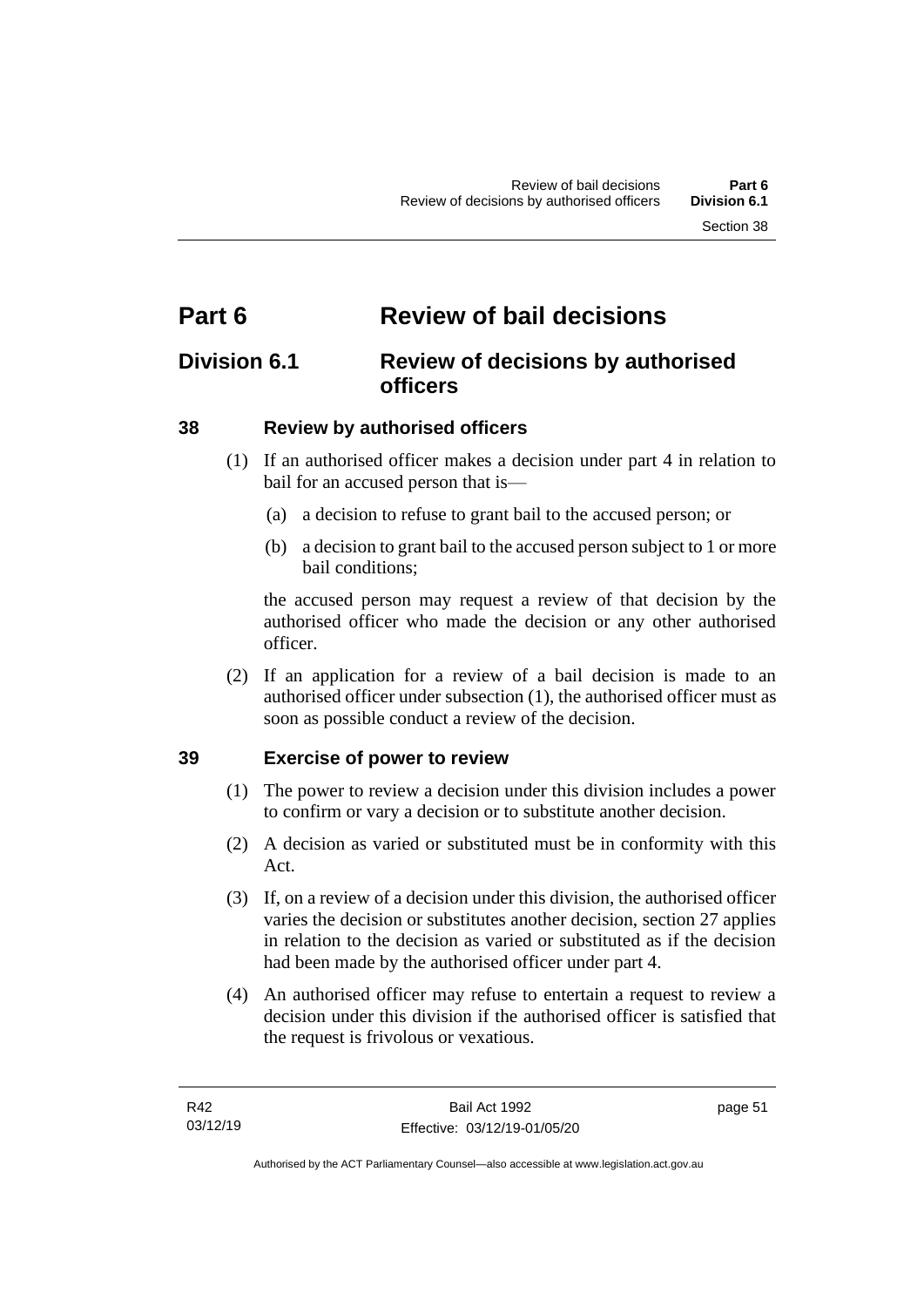- (5) A regulation may—
	- (a) prescribe the way of making a request for the review of a decision under this division; and
	- (b) prescribe procedures for the conduct of a review under this division; and
	- (c) limit the time within which, and the circumstances in which, an accused person may apply for a review of a decision under this division; and
	- (d) limit the number of applications that may be made for the review of a bail decision under this division.

## **40 Limitation on power of authorised officer to review**

An authorised officer may not, under this division—

- (a) review a decision in circumstances if, had the decision not been made, the authorised officer would be prohibited from making a decision in relation to the grant of bail; or
- (b) review a decision that has been reviewed by a court.

# **Division 6.2 Review of decisions by courts**

# **41 Right of review of bail decisions**

An accused person or the informant may apply under this division for review of any decision by a court or an authorised officer in relation to bail.

# **41A Court may review on its own initiative**

(1) A court that has made a decision in relation to bail may review the decision on its own initiative if the court considers it is in the interests of justice to do so.

Authorised by the ACT Parliamentary Counsel—also accessible at www.legislation.act.gov.au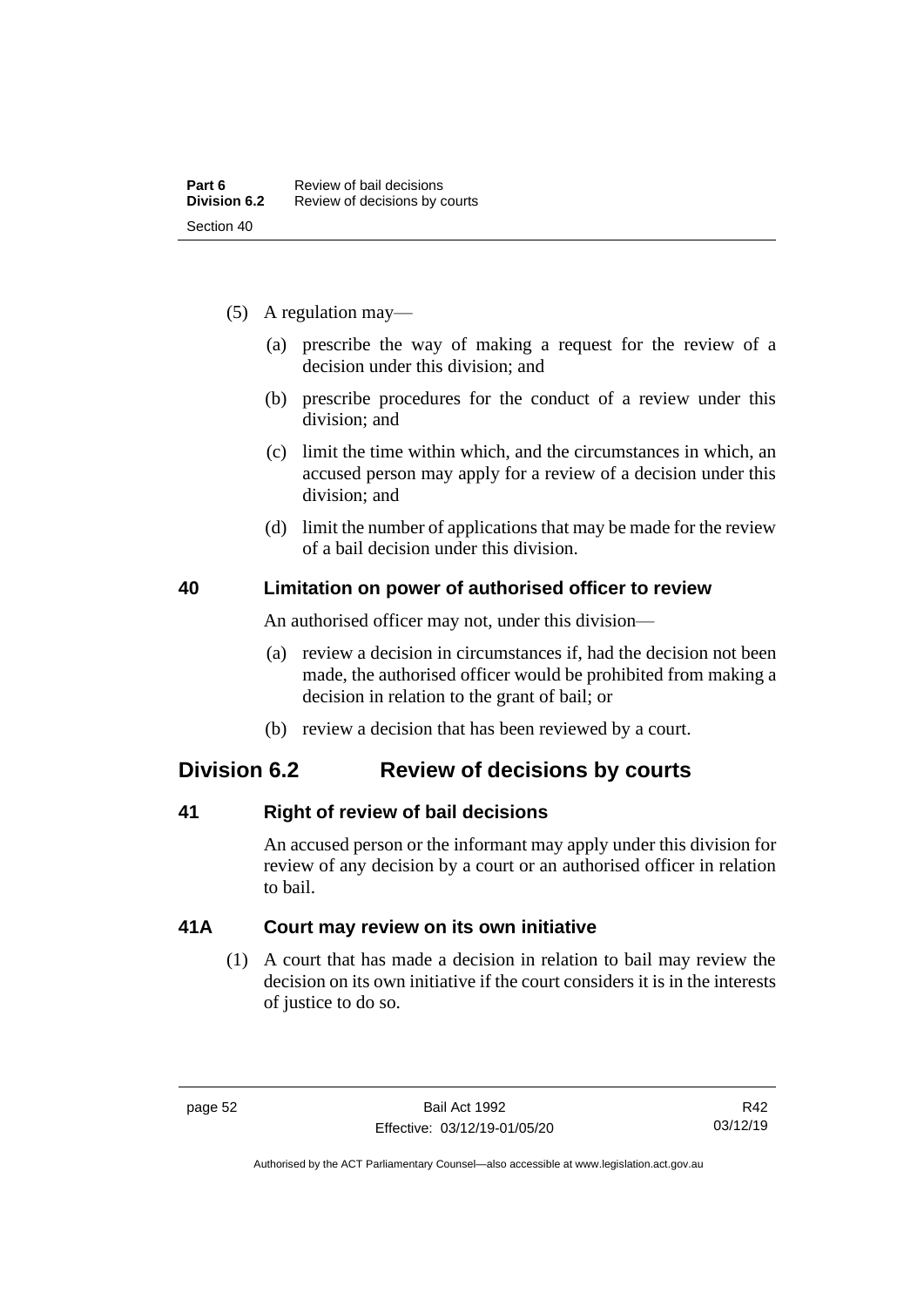(2) The court may issue a warrant for the arrest of the person and for bringing the person before the court at the time and place stated in the warrant.

# **42 Power of Magistrates Court to review—decision of authorised officer**

- (1) The Magistrates Court may, on application under this division (other than under section 44 (Right of review of bail decisions prosecution)), review any decision of an authorised officer in relation to bail for an accused person, only if—
	- (a) the court has power to make a bail order under section  $20(1)(a)$ (Power in relation to bail—Magistrates Court); and
	- (b) the court is satisfied that the applicant has shown—
		- (i) a change in circumstances relevant to the granting of bail since the authorised officer's decision; or
		- (ii) the availability of fresh evidence or information relevant to the granting of bail to the accused person that was unavailable when the authorised officer made the decision.
- (2) The power of the Magistrates Court to review a decision under this section may be exercised whether or not any power to review the decision under section 38 (Review by authorised officers) has been exercised or been sought to be exercised.

# **42A Power of Magistrates Court to review—decision of Magistrates Court**

The Magistrates Court may, on application under this division (other than under section 44 (Right of review of bail decisions prosecution)), review any decision of the court (however constituted) in relation to bail for an accused person, only if—

(a) the court has power to make a bail order under section 20 (1) (a) (Power in relation to bail—Magistrates Court); and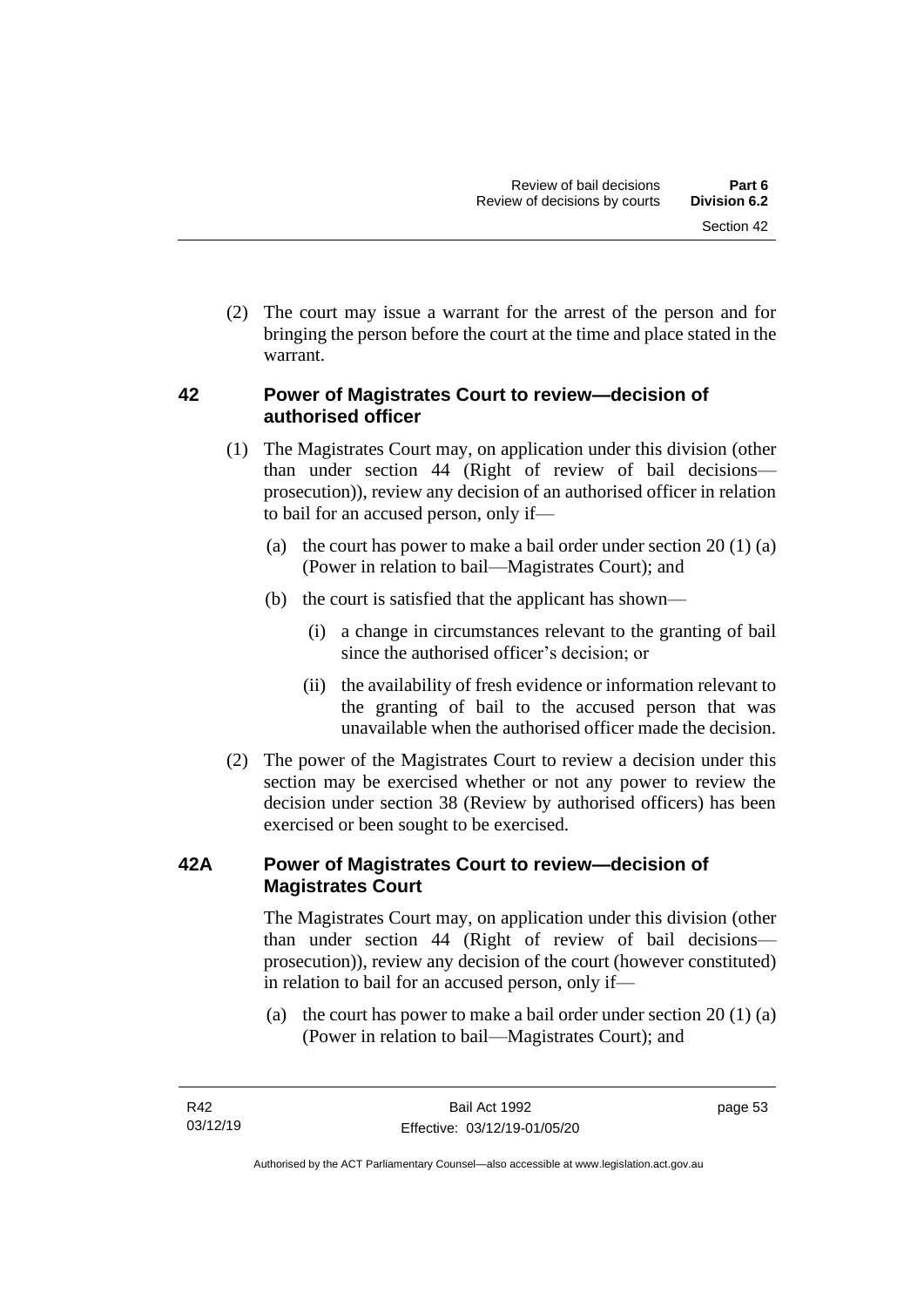- (b) the court is satisfied that the applicant has shown—
	- (i) a change in circumstances relevant to the granting of bail since the court's decision; or
	- (ii) the availability of fresh evidence or information relevant to the granting of bail to the accused person that was unavailable when the court made the decision; and
- (c) for an application made by the accused person—the person has made 2 applications for bail in the Magistrates Court in the proceeding to which the bail relates.

## **43 Power of Supreme Court to review—decision of authorised officer**

- (1) This section applies if, in relation to a decision of an authorised officer in relation to bail for an accused person, the Magistrates Court—
	- (a) does not have power to hear an application for review of the decision; or
	- (b) has heard an application for review of the decision.
- (2) The Supreme Court may, on application under this division (other than under section 44 (Right of review of bail decisions prosecution)), review the decision of the authorised officer, only if the court is satisfied that the applicant has shown—
	- (a) a change in circumstances relevant to the granting of bail since the authorised officer's decision; or
	- (b) the availability of fresh evidence or information relevant to the granting of bail to the accused person that was unavailable when the authorised officer made the decision.

Authorised by the ACT Parliamentary Counsel—also accessible at www.legislation.act.gov.au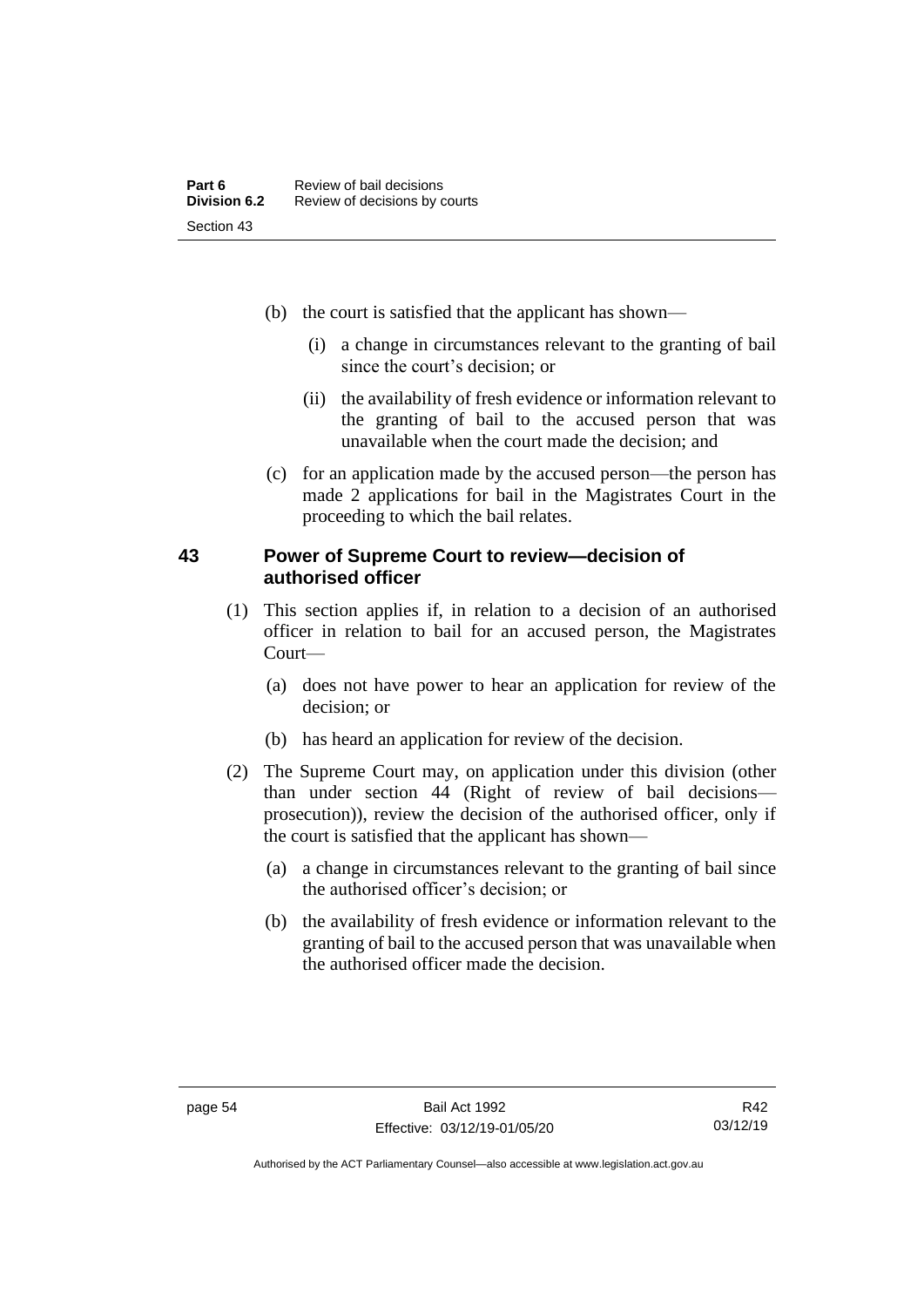(3) The power of the Supreme Court to review a decision under this section may be exercised whether or not any power to review the decision under section 38 (Review by authorised officers) has been exercised or been sought to be exercised.

# **43A Power of Supreme Court to review—decision of Magistrates Court or Supreme Court**

- (1) This section applies if a decision in relation to bail for an accused person has been made by—
	- (a) the Magistrates Court in accordance with section 42A (Power of Magistrates Court to review—decision of Magistrates Court); or
	- (b) the Supreme Court.
- (2) The Supreme Court may, on application under this division (other than under section 44 (Right of review of bail decisions prosecution)), review the decision of the court, only if the court is satisfied that the applicant has shown—
	- (a) a change in circumstances relevant to the granting of bail since the court's decision; or
	- (b) the availability of fresh evidence or information relevant to the granting of bail to the accused person that was unavailable when the court made the decision.

# **44 Right of review of bail decisions—prosecution**

- (1) This section applies to a decision by a court in relation to bail for an accused person charged with a family violence offence or a serious offence.
- (2) The director of public prosecutions may apply to the Supreme Court for review of the decision if the director of public prosecutions considers that exceptional circumstances exist and that it is in the public interest to make the application.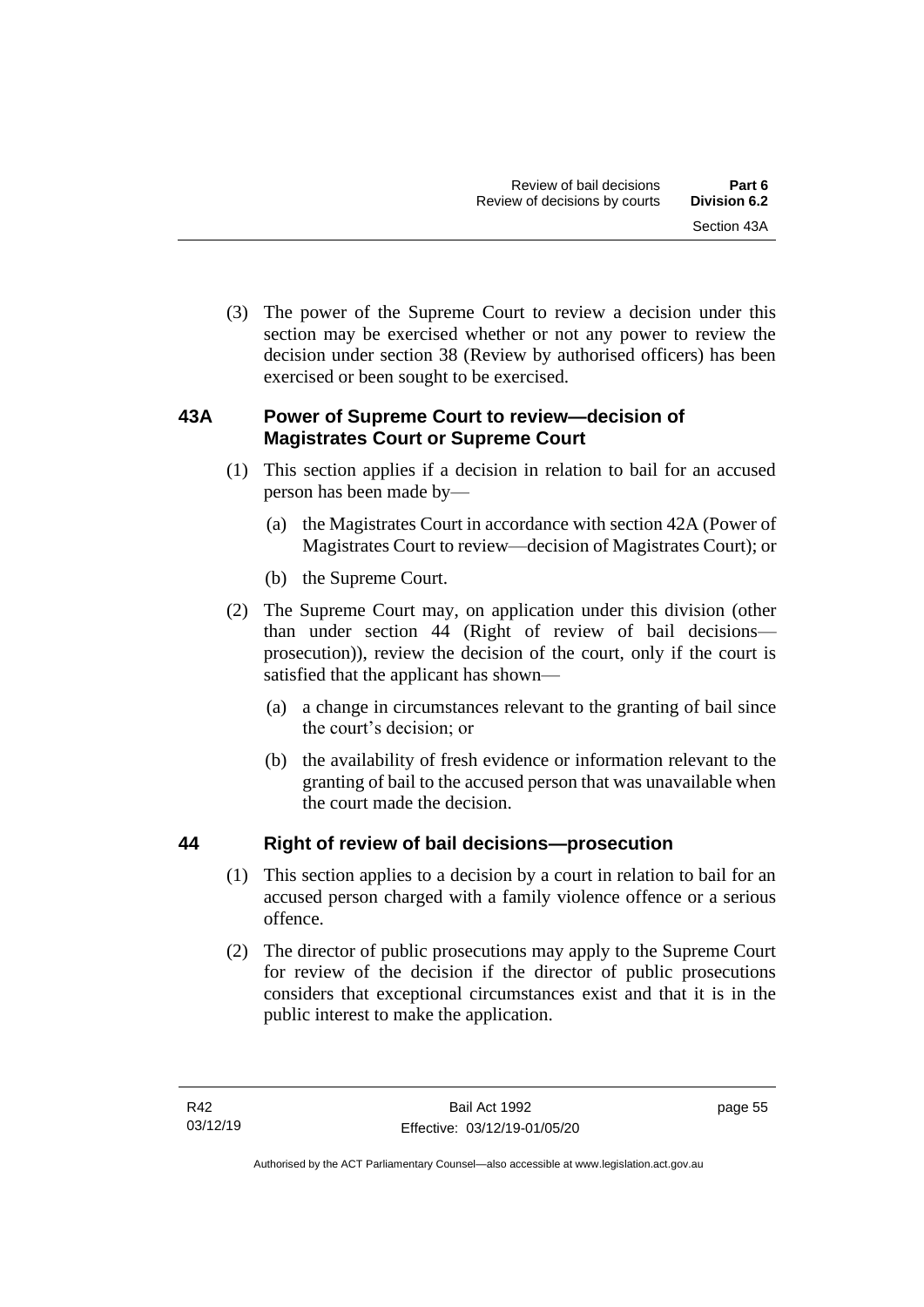- (3) An application must be made, and written notice of the application given to the accused person—
	- (a) within 2 hours after the decision is made; or
	- (b) if the decision is made between 4pm on a day and 8am the next day (*day 2*)—by 10am on day 2 (whether or not it is a working day).
- (4) However, an application may only be made if the director of public prosecutions gives the court that made the decision oral notice of the proposed application immediately after the decision is made.
- (5) On giving notice under subsection (4), the operation of the decision is stayed until the first of the following happens:
	- (a) the director of public prosecutions tells the court that made the decision that an application will not be made;
	- (b) 24 hours have passed since notice was given under subsection (4) and the director of public prosecutions has not—
		- (i) made an application; and
		- (ii) given written notice of the application to the accused person;
	- (c) the Supreme Court makes a decision on the application;
	- (d) 48 hours have passed since notice was given under subsection (4) and the Supreme Court has not made a decision on the application.

Authorised by the ACT Parliamentary Counsel—also accessible at www.legislation.act.gov.au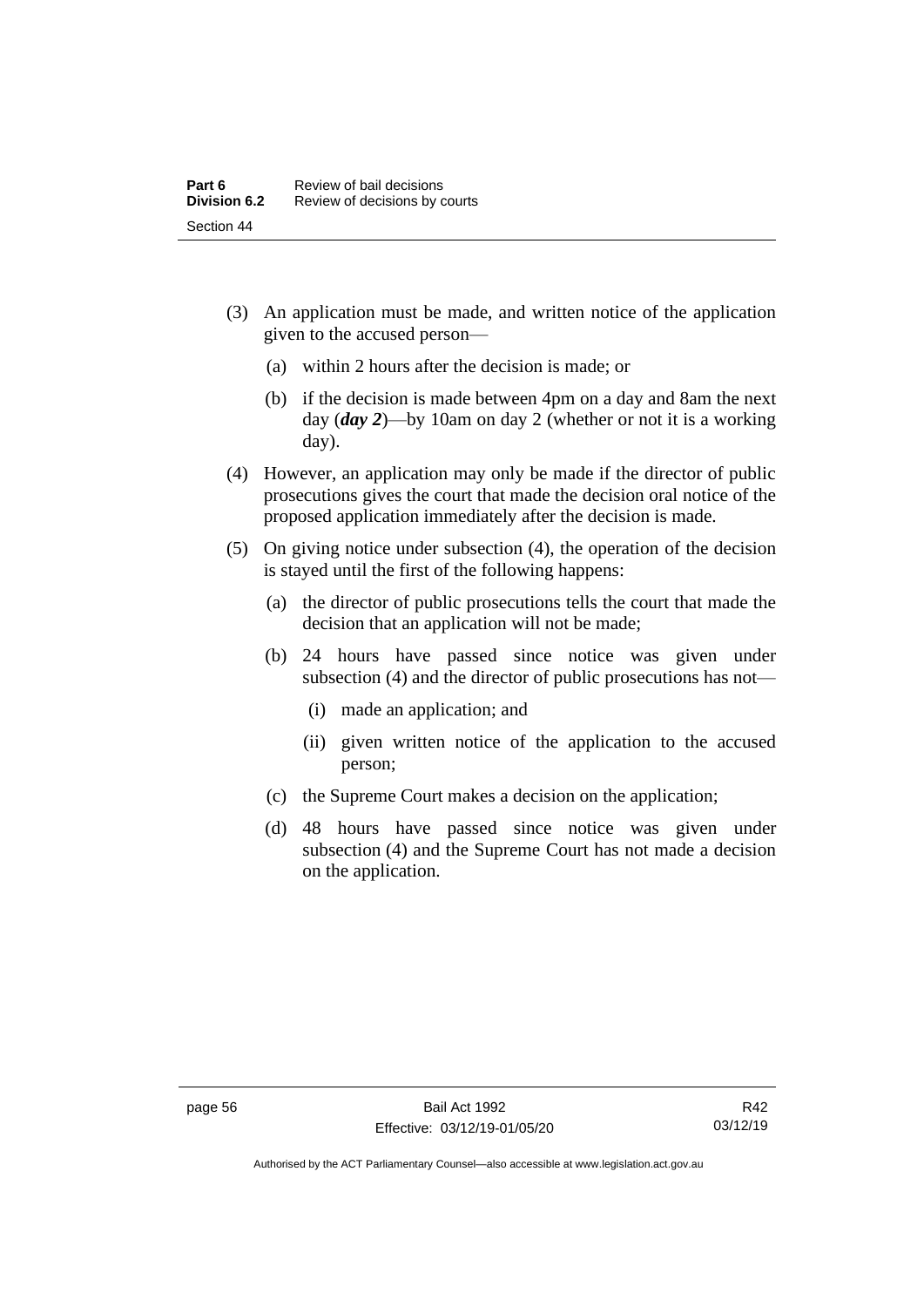(6) In this section:

*family violence offence*—see the *[Family Violence Act 2016](http://www.legislation.act.gov.au/a/2016-42)*, dictionary.

*serious offence* means—

- (a) an offence that involves causing harm, or threatening to cause harm, to anyone, punishable by imprisonment for more than 10 years; or
- (b) an offence under the [Criminal Code,](http://www.legislation.act.gov.au/a/2002-51) chapter 3 (Theft, fraud, bribery and related offences), punishable by imprisonment for more than 10 years; or
- (c) an offence under the [Criminal Code,](http://www.legislation.act.gov.au/a/2002-51) part 4.1 (Property damage offences), punishable by imprisonment for more than 14 years; or
- (d) an offence under the [Criminal Code,](http://www.legislation.act.gov.au/a/2002-51) chapter 6 (Serious drug offences), punishable by imprisonment for more than 10 years.

# **44A Review of s 44**

- (1) The Minister must review the operation of section 44 as soon as practicable after the end of its 2nd year of operation.
- (2) The Minister must present a report of the review to the Legislative Assembly within 6 months after the day the review is started.
- (3) This section expires 3 years after the day it commences.

# **45 Exercise of power to review**

- (1) The power to review a decision under this division includes a power to confirm or vary the decision or to substitute another decision.
- (2) A decision as varied or substituted must be in conformity with this Act.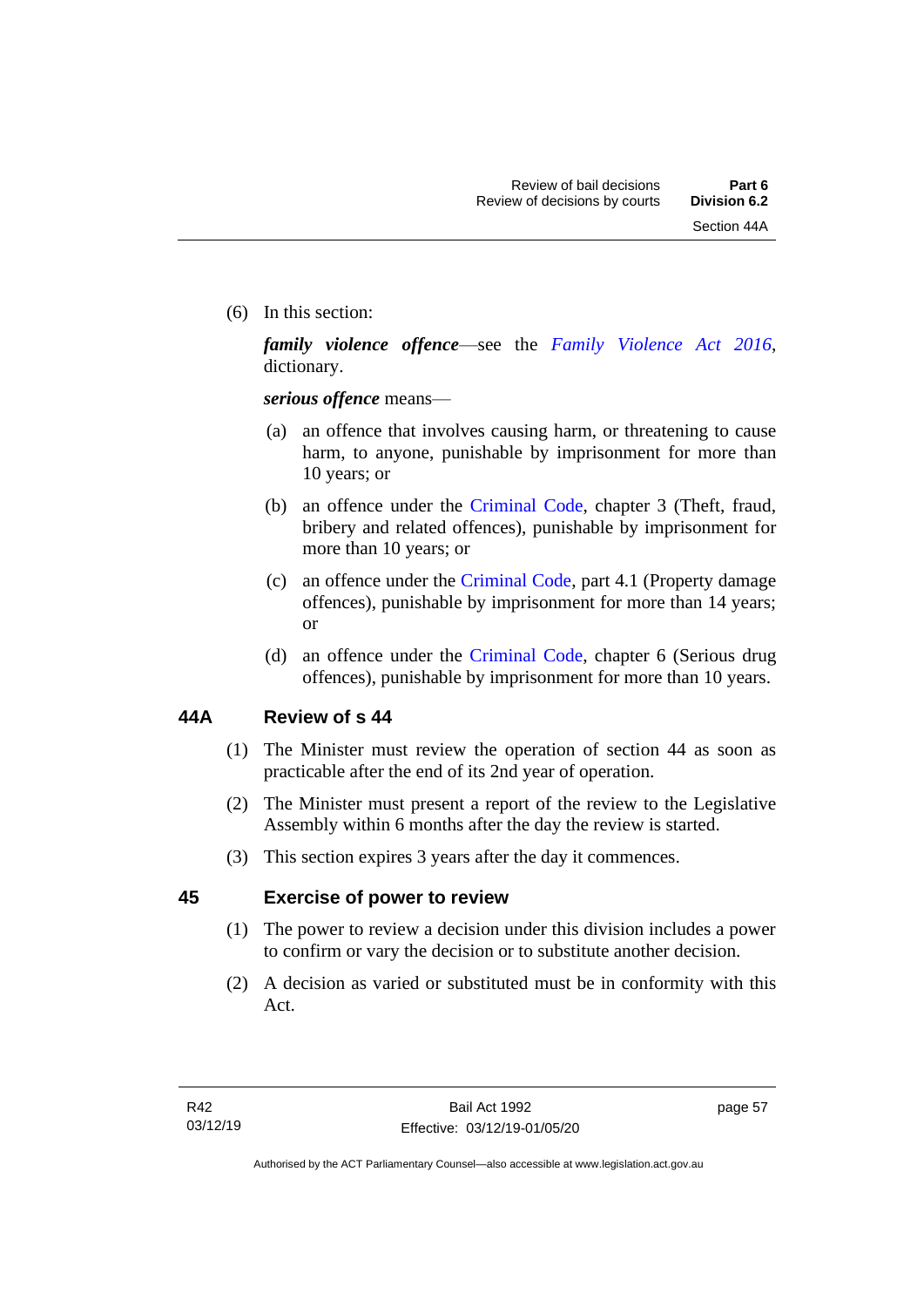- (3) The review of a decision must be by way of rehearing and evidence or information in addition to, or in substitution for, the evidence or information given or obtained on the making of the decision may be given or obtained on the review.
- (4) If, on a review of a decision under this division the court varies the decision or substitutes another decision, section 27 applies in relation to the decision as varied or substituted as if that decision had been given by the court in relation to an application for bail.
- (5) If, on a review of a decision under this division, bail for an accused person is revoked, the court may, by warrant, commit the person into custody.
- (6) If, on a review of a decision under this division—
	- (a) bail is granted without any condition being imposed but the accused person has not given an undertaking to appear; or
	- (b) bail is granted subject to a condition;

the court may by warrant commit the person into custody until the person gives the undertaking to appear or satisfies the condition.

- (7) A court may refuse to entertain a request to review a decision under this division if the court is satisfied that the request is frivolous or vexatious.
- (8) A regulation may make provision in relation to—
	- (a) the way of making a request for the review of a decision under this division; and
	- (b) the giving or sending to people of notices relating to the proposed exercise of power to review a decision under this division.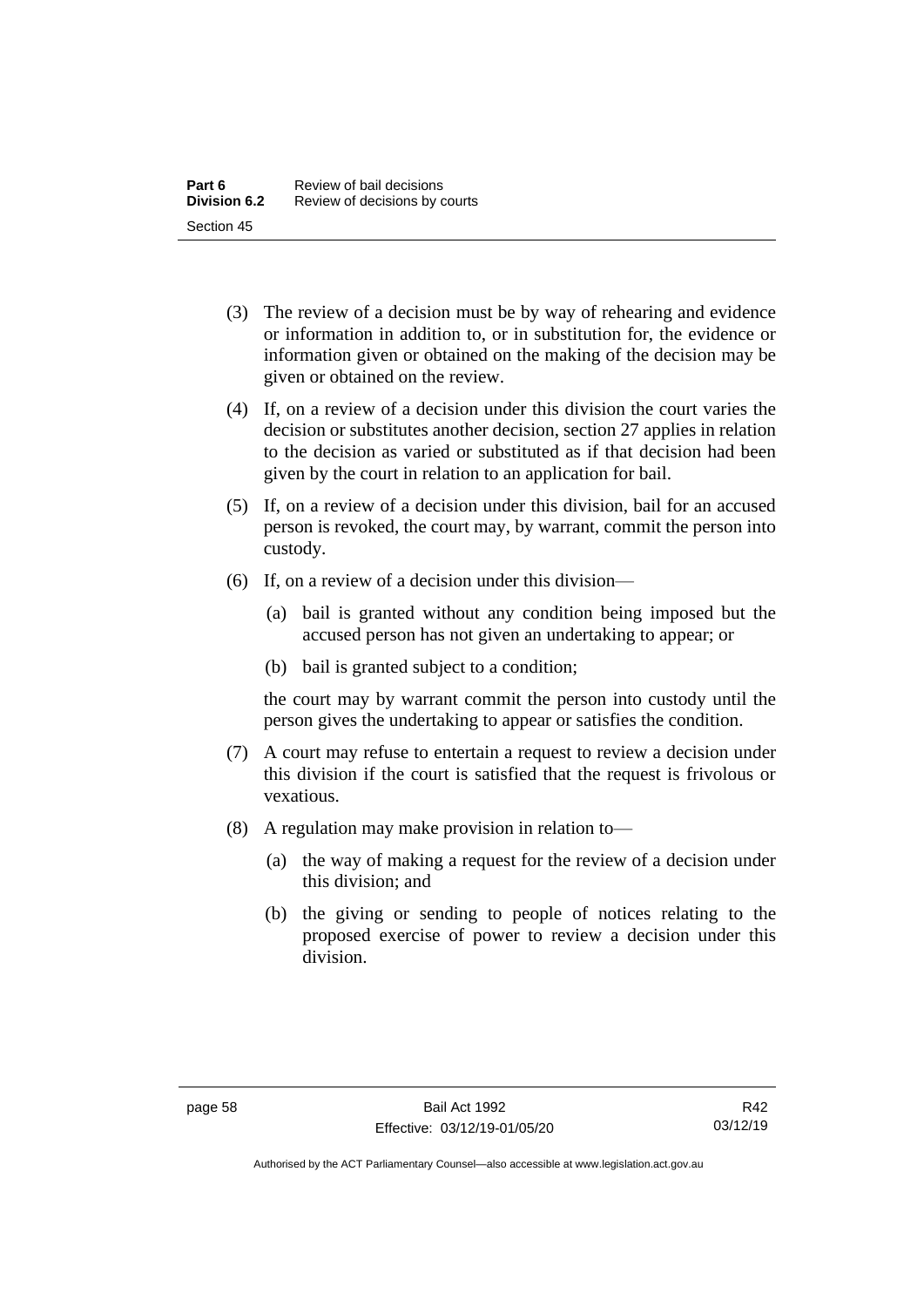## **46 Review limited to bail conditions**

- (1) If an accused person has remained in custody after being granted bail by a court because any condition of the bail has not been complied with, the decision in relation to bail may be reviewed by the court that granted bail—
	- (a) at the request of the accused person; or
	- (b) at the request of a police officer; or
	- (c) on the court's own initiative.
- (2) A review under this section of a decision in relation to bail is limited to a review of the conditions on which bail has been granted.
- (3) A review requested under this section by a police officer must not be conducted unless the court is satisfied that the request was made—
	- (a) for the purpose of benefiting the accused person; and
	- (b) with the consent of the accused person.
- (4) On a review of a bail decision under this section, a court may—
	- (a) confirm the decision about the conditions of bail; or
	- (b) vary the decision by removing or imposing bail conditions; or
	- (c) grant bail without imposing any bail condition.
- (5) Notwithstanding section 43, section 43A or section 44, the Supreme Court is empowered to conduct a review of a bail decision under this section only in relation to bail granted by the Supreme Court (however constituted).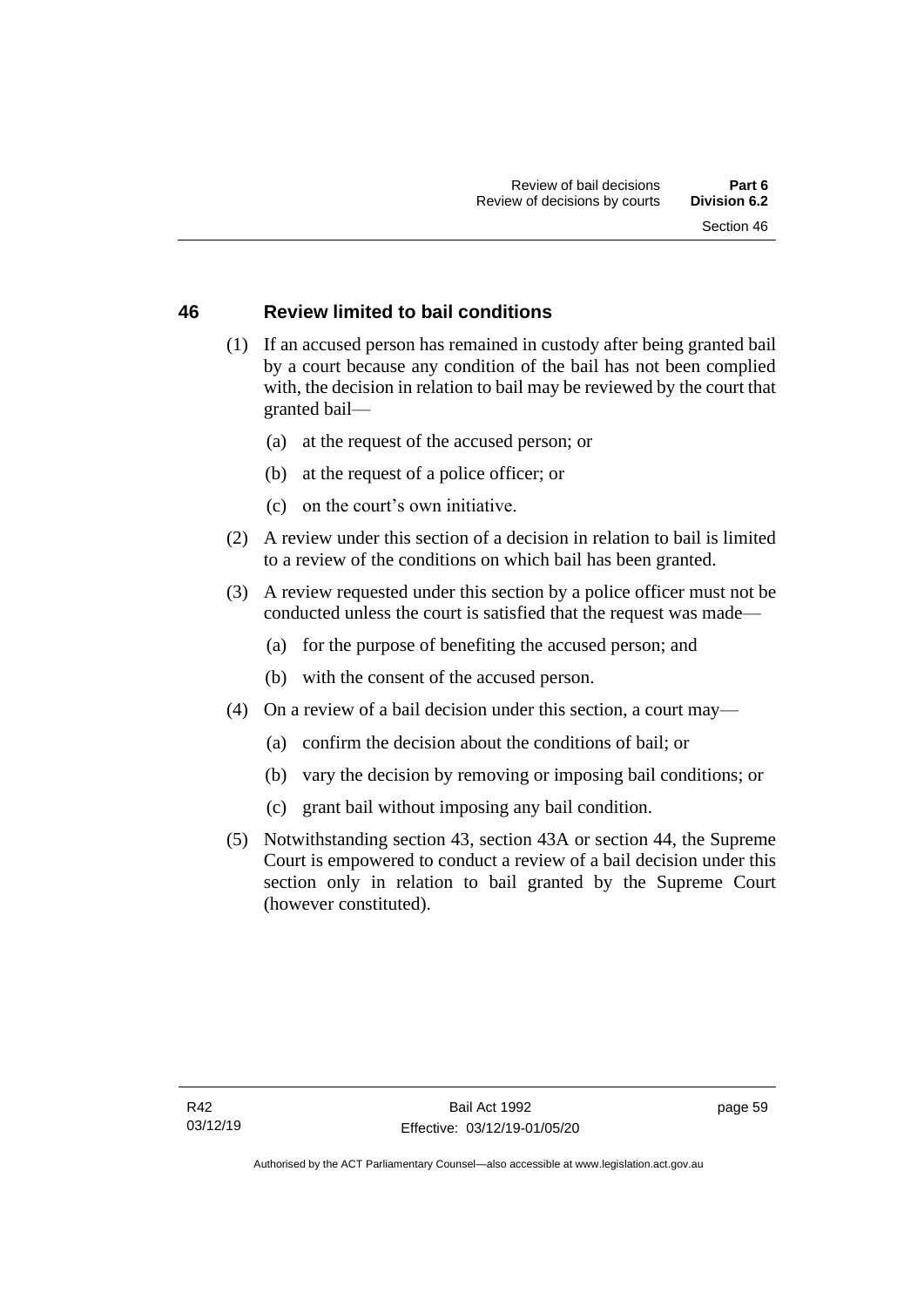#### **Part 7** Miscellaneous

Section 47

# **Part 7 Miscellaneous**

## **47 Giving information relating to bail**

(1) If a person is charged by a police officer with an offence and the person charged is being held in custody in relation to the offence, the police officer must, as soon as is reasonably practicable after the person is charged, give to the person, by written notice, information relating to his or her entitlement to, or eligibility for, bail and to his or her entitlement to the review of decisions under this Act.

(2) If an accused person is being held in custody in relation to an offence at the time of his or her first appearance in court in relation to that offence, the court must, during that appearance, or as soon as is reasonably practicable, give to the person, by written notice, information relating to his or her entitlement to, or eligibility for, bail.

## **47A Notice to victim of bail decisions**

- (1) This section applies if—
	- (a) a court or authorised officer makes a decision about a grant of bail, or reviews a bail decision, in relation to a person; and
	- (b) the informant is aware that a victim has expressed concern about the need for protection from violence or harassment by the person.
- (2) The informant must tell a police officer assigned to liaise with victims of crime (a *victim liaison officer*) that the victim has expressed the concern.
- (3) If a victim liaison officer is told about a victim's concern, the victim liaison officer must take all reasonable steps to tell the victim (or, if the victim is a child, a person who has parental responsibility for the child) about the bail decision as soon as practicable.

R42 03/12/19

*Note* If a form is approved under s 58 for a notice under this section, the form must be used.

Authorised by the ACT Parliamentary Counsel—also accessible at www.legislation.act.gov.au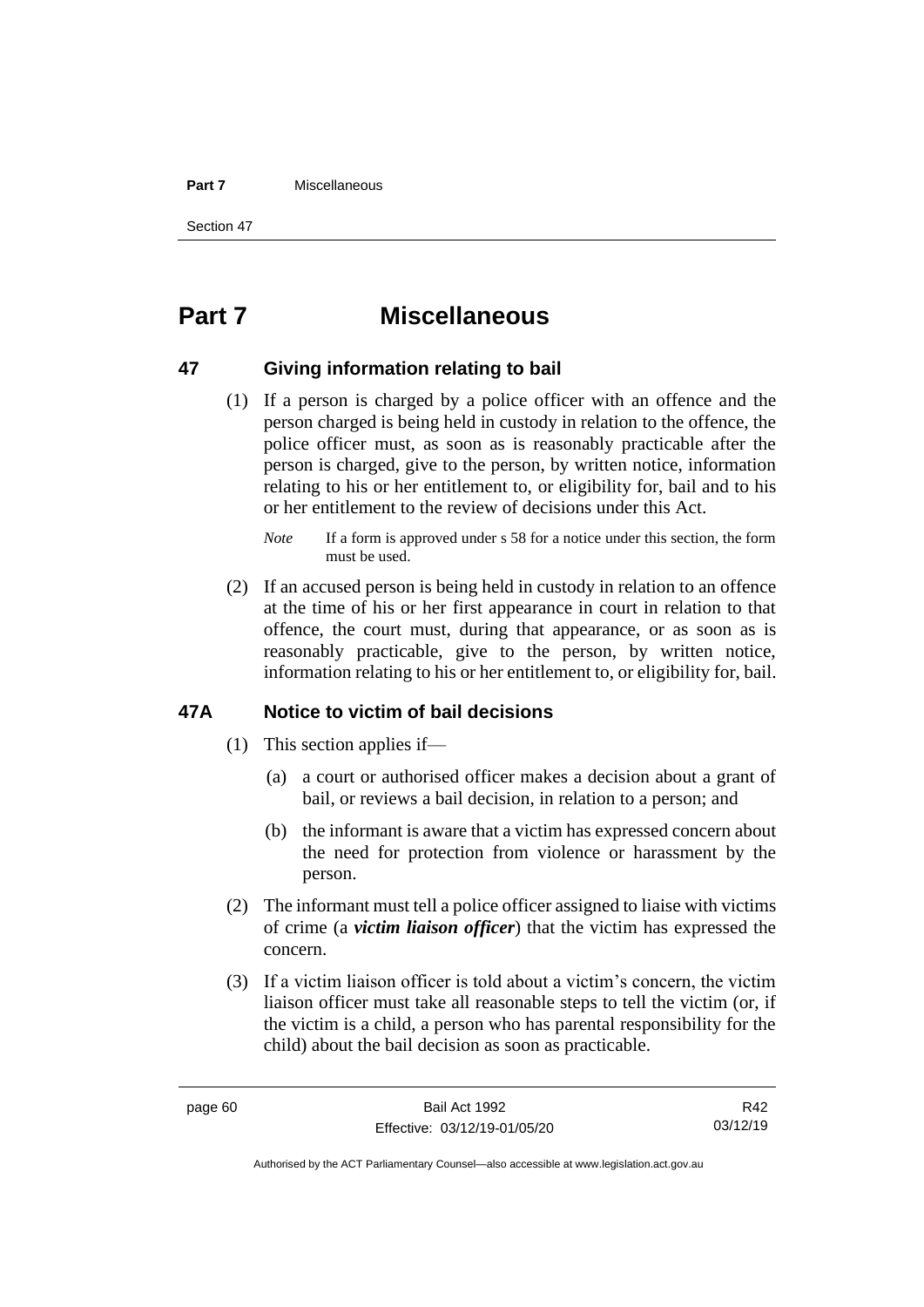## **48 Notification to court that bail condition not satisfied**

- (1) This section applies to a person who has been granted bail by a court but who has remained in custody since bail was granted because a condition of the bail has not been complied with.
- (2) The person in charge of the correctional centre or other place where the person is in custody must give the court written notice that the person remains in custody because of the failure to comply with a bail condition.

*Note* If a form is approved under s 58 for a notice, the form must be used.

- (3) The notice must be given to the court not later than 7 days after the day the person is received into custody.
- (4) To remove any doubt, the court to which a notice is given under subsection (2) may, on its own initiative, conduct a review under section 46 of the condition on which bail was granted.
- (5) A notice under this section is required to be given only once in relation to any particular grant of bail.
- (6) A regulation may prescribe information that is to be given to a court with a notice under this section.

#### **49 Failure to answer bail**

- (1) A person commits an offence if the person—
	- (a) gives an undertaking to appear before a court; and
	- (b) fails to carry out the undertaking.

Maximum penalty: 200 penalty units, imprisonment for 2 years or both.

- (2) The court may issue a warrant to arrest the person and to bring the person before the court.
- (3) Subsection (1) does not apply if the person has a reasonable excuse for failing to carry out the undertaking.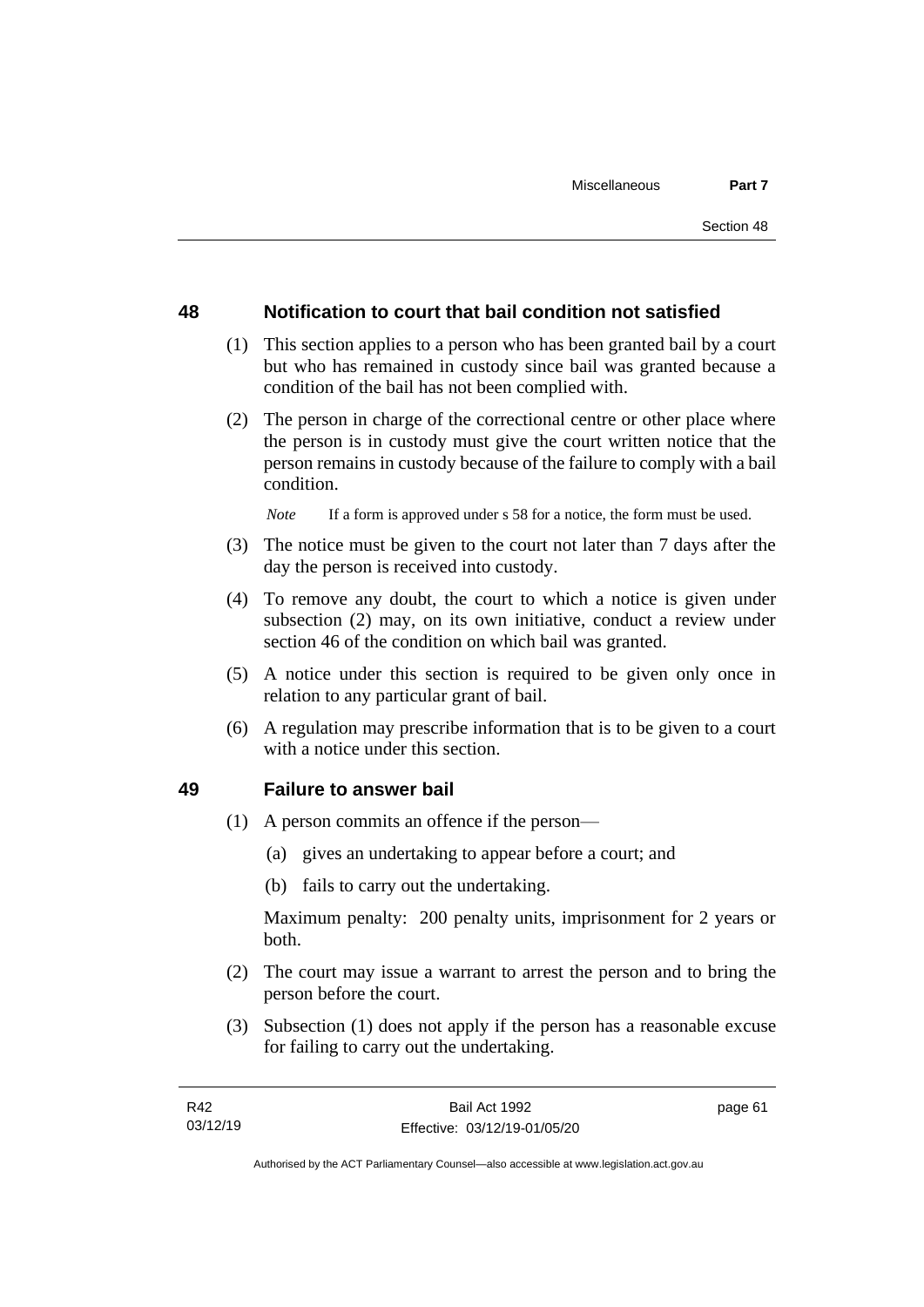#### **Part 7** Miscellaneous

Section 51

## **51 Indemnification of sureties**

(1) A person commits an offence if the person indemnifies, or agrees to indemnify, anyone else against a liability the other person incurs or may incur as surety for an accused person.

Maximum penalty: 200 penalty units, imprisonment for 2 years or both.

(2) A person commits an offence if the person is indemnified, or agrees to be indemnified, by someone else against a liability the person incurs or may incur as surety for an accused person.

Maximum penalty: 200 penalty units, imprisonment for 2 years or both.

- (3) For this section, it does not matter whether—
	- (a) the agreement is for compensation in money or anything else; or
	- (b) the agreement is made before or after the person indemnified, or agreed to be indemnified, becomes a surety; or
	- (c) the person indemnified, or agreed to be indemnified, becomes a surety.

## **52 Contravention of Act by police officers**

- (1) If a police officer contravenes a provision of this Act that is applicable to him or her as a police officer or as an authorised officer, the contravention is not punishable as an offence unless a penalty is expressly provided by this Act in relation to the contravention.
- (2) Subsection (1) does not apply to prevent a contravention of a provision of this Act by a police officer from—
	- (a) being dealt with under the—
		- (i) *[Australian Federal Police Act 1979](http://www.comlaw.gov.au/Series/C2004A02068)* (Cwlth), part 5; or
		- (ii) *[Law Enforcement Integrity Commissioner Act 2006](http://www.comlaw.gov.au/Series/C2006A00085)* (Cwlth); or

R42 03/12/19

Authorised by the ACT Parliamentary Counsel—also accessible at www.legislation.act.gov.au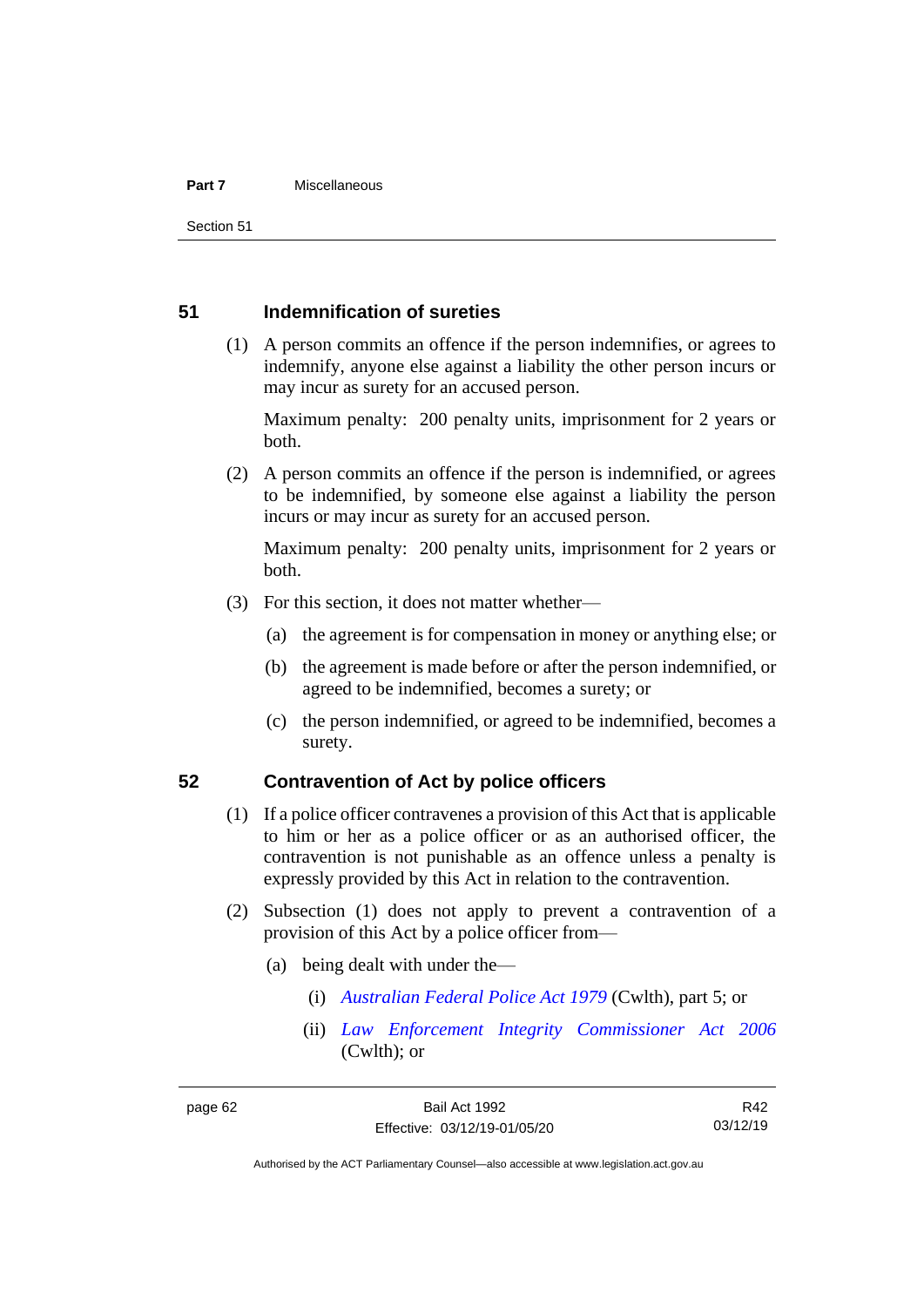- (iii) *[Ombudsman Act 1976](http://www.comlaw.gov.au/Series/C2004A01611)* (Cwlth); or
- (b) constituting grounds for the institution of civil proceedings.

## **55 Civil standard of proof to apply for certain purposes**

If a court or an authorised officer, in making a decision in relation to bail (other than a decision in proceedings for an offence committed in relation to bail), is to be, or may be, satisfied as to any matter, it is sufficient if the court or authorised officer is satisfied on the balance of probabilities.

## **56 No right of surety to arrest**

A surety for an accused person does not have the right to arrest the accused person because the surety is a surety for the accused person.

## **56A Arrest for failure to comply with bail condition**

- (1) This section applies if—
	- (a) a person has been granted bail in the ACT or a State; and
		- *Note State* includes the Northern Territory (see [Legislation Act,](http://www.legislation.act.gov.au/a/2001-14) dict, pt 1).
	- (b) a police officer believes on reasonable grounds that the person—
		- (i) has failed to comply with a bail condition; or
		- (ii) will not comply with a bail condition.
- (2) A police officer may, without a warrant, arrest the person.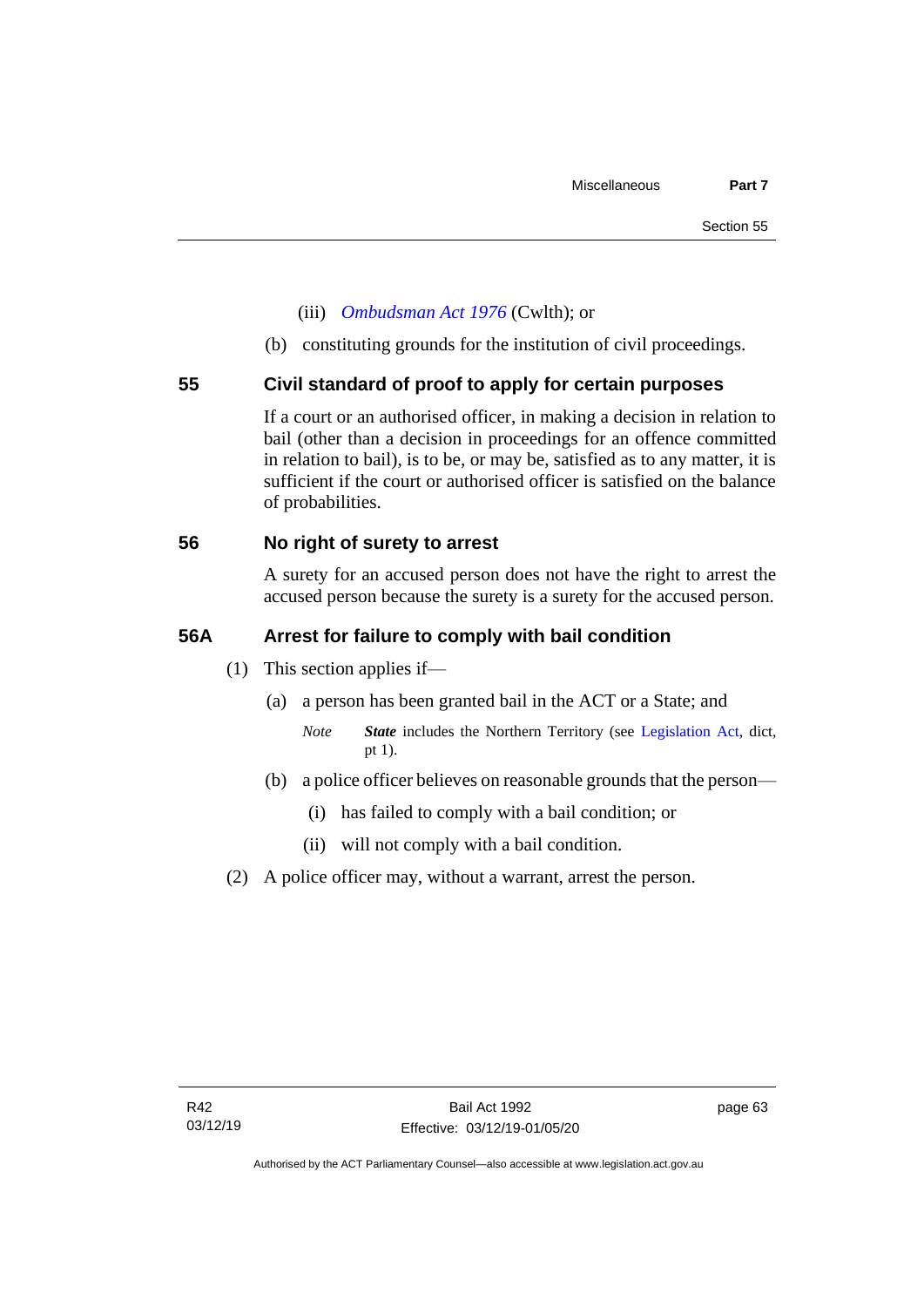#### **Part 7** Miscellaneous

Section 56AA

## **56AA Police power to enter premises to arrest**

- (1) This section applies if—
	- (a) a police officer has power under section 56A to arrest a person without a warrant; and
	- (b) the offence for which the person has been granted bail is a relevant offence; and
	- (c) the police officer believes on reasonable grounds that the person is on premises that are not a public place.
- (2) The police officer may enter the premises to search the premises for the person or to arrest the person, using the force that is necessary and reasonable in the circumstances.
- (3) However, the police officer must not enter a dwelling house under this section unless the police officer believes on reasonable grounds that—
	- (a) it is necessary having regard to the circumstances of the person's failure to comply, or expected failure to comply, with the bail condition; and
	- (b) it would not be reasonable to arrest the person somewhere else; and
	- (c) for entry before 6 am or after 9 pm on any day—
		- (i) it is necessary to do so to prevent the concealment, loss or destruction of evidence of a matter relating to whether the person has failed to comply, or will not comply, with a bail condition; or
		- (ii) it would not be practicable to arrest the person at another time.

Authorised by the ACT Parliamentary Counsel—also accessible at www.legislation.act.gov.au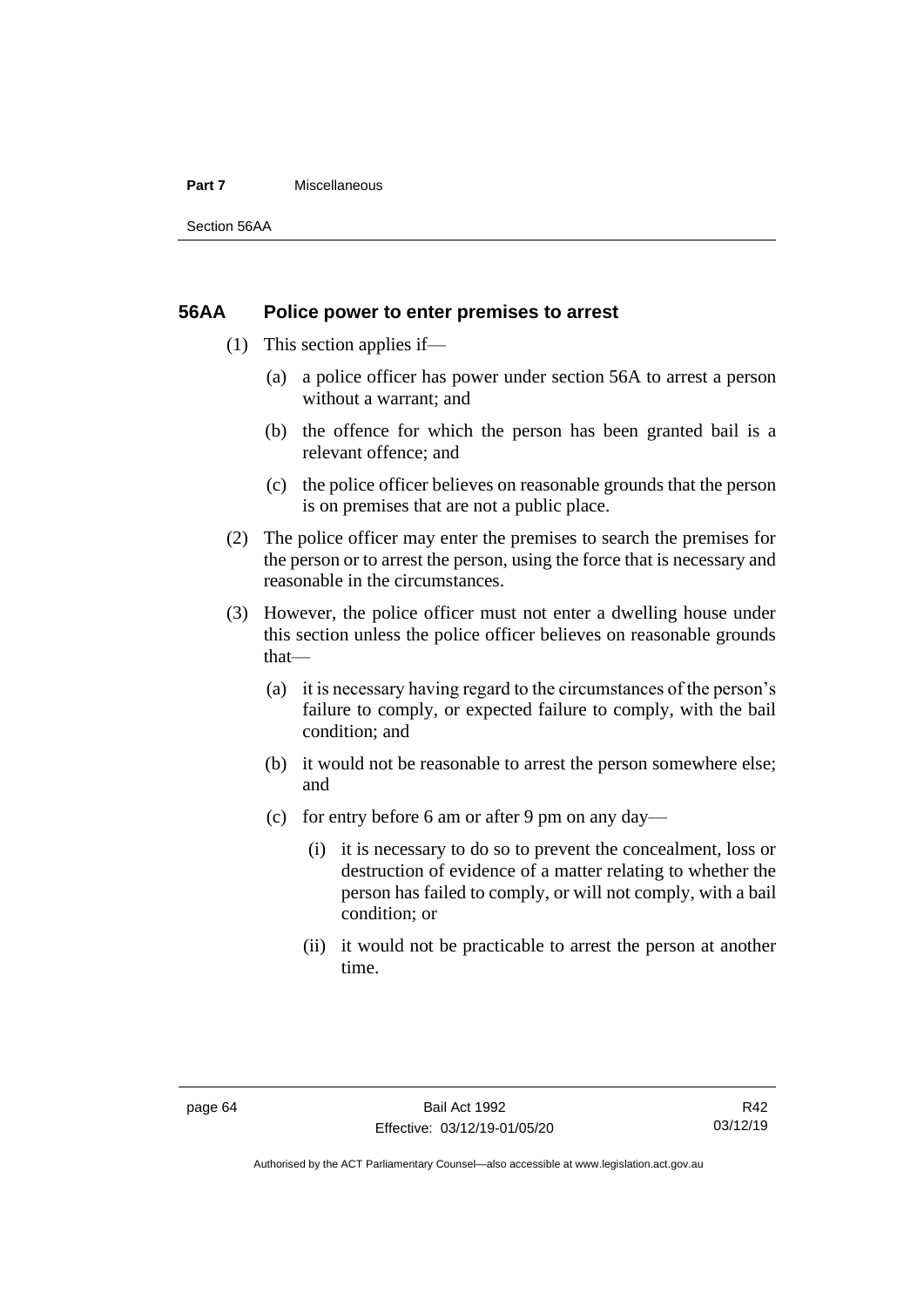(4) In this section:

*dwelling house*—see the *[Crimes Act](http://www.legislation.act.gov.au/a/1900-40) 1900*, section 220 (4).

*premises*—see the *[Crimes Act](http://www.legislation.act.gov.au/a/1900-40) 1900*, section 185.

*public place*—see the *[Crimes Act](http://www.legislation.act.gov.au/a/1900-40) 1900*, section 174.

*relevant offence*—see the *[Crimes Act 1900](http://www.legislation.act.gov.au/a/1900-40)*, section 220 (4).

# **56AB Police officer must announce entry before entering**

- (1) A police officer must, before entering premises under section 56AA (2)-
	- (a) announce that the police officer is authorised to enter the premises; and
	- (b) give any person at the premises an opportunity to allow entry to the premises.
- (2) A police officer is not required to comply with subsection (1) if they believe on reasonable grounds that immediate entry to the premises is required to ensure—
	- (a) the safety of a person (including a police officer); or
	- (b) that the arrest is not frustrated.

# **56AC Police powers on arrest for failure to comply with bail condition**

The following sections of the *[Crimes Act](http://www.legislation.act.gov.au/a/1900-40) 1900* apply in relation to the arrest of a person under section 56A as if the person were arrested for an offence:

- (a) section 221 (Use of force in making arrest);
- (b) section 222 (Persons to be informed of grounds of arrest);
- (c) section 223 (Power to conduct frisk search of arrested person);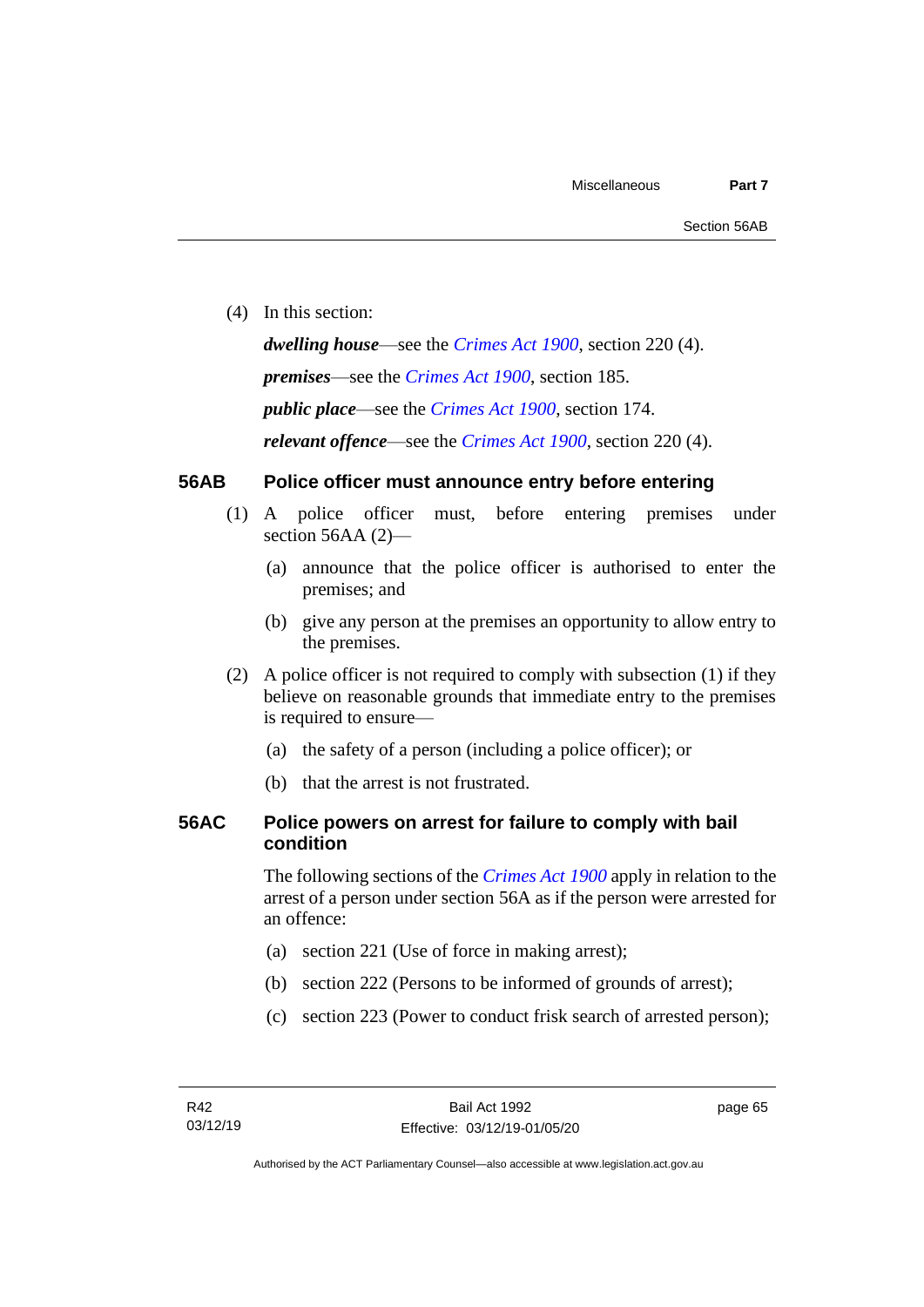## **Part 7** Miscellaneous

Section 56AD

- (d) section 224 (Power to conduct ordinary search of arrested person);
- (e) section 225 (Power to conduct search of arrested person's premises);
- (f) section 226 (Power to conduct search at police station);
- (g) section 227 (Power to conduct strip search);
- (h) section 228 (Rules for conduct of strip search);
- (i) section 229 (Safekeeping of things seized).

# **56AD Arrested person to be brought before court**

- (1) If a police officer arrests a person under section 56A, the police officer must bring the person before a court as soon as practicable.
- (2) The court may—
	- (a) for a person granted bail in the ACT—exercise the same powers in relation to bail as it has in relation to any other accused person in custody; or
	- (b) for a person granted bail in a State—
		- (i) release the person unconditionally; or
		- (ii) grant the person bail subject to the conditions that the court considers appropriate; or
		- (iii) remand the person in custody for a reasonable time while a warrant for the person's arrest is obtained from the State.
- (3) A release mentioned in subsection (2) (b) (i) does not affect the grant of bail in the State.

*Note State* includes the Northern Territory (see [Legislation Act,](http://www.legislation.act.gov.au/a/2001-14) dict, pt 1).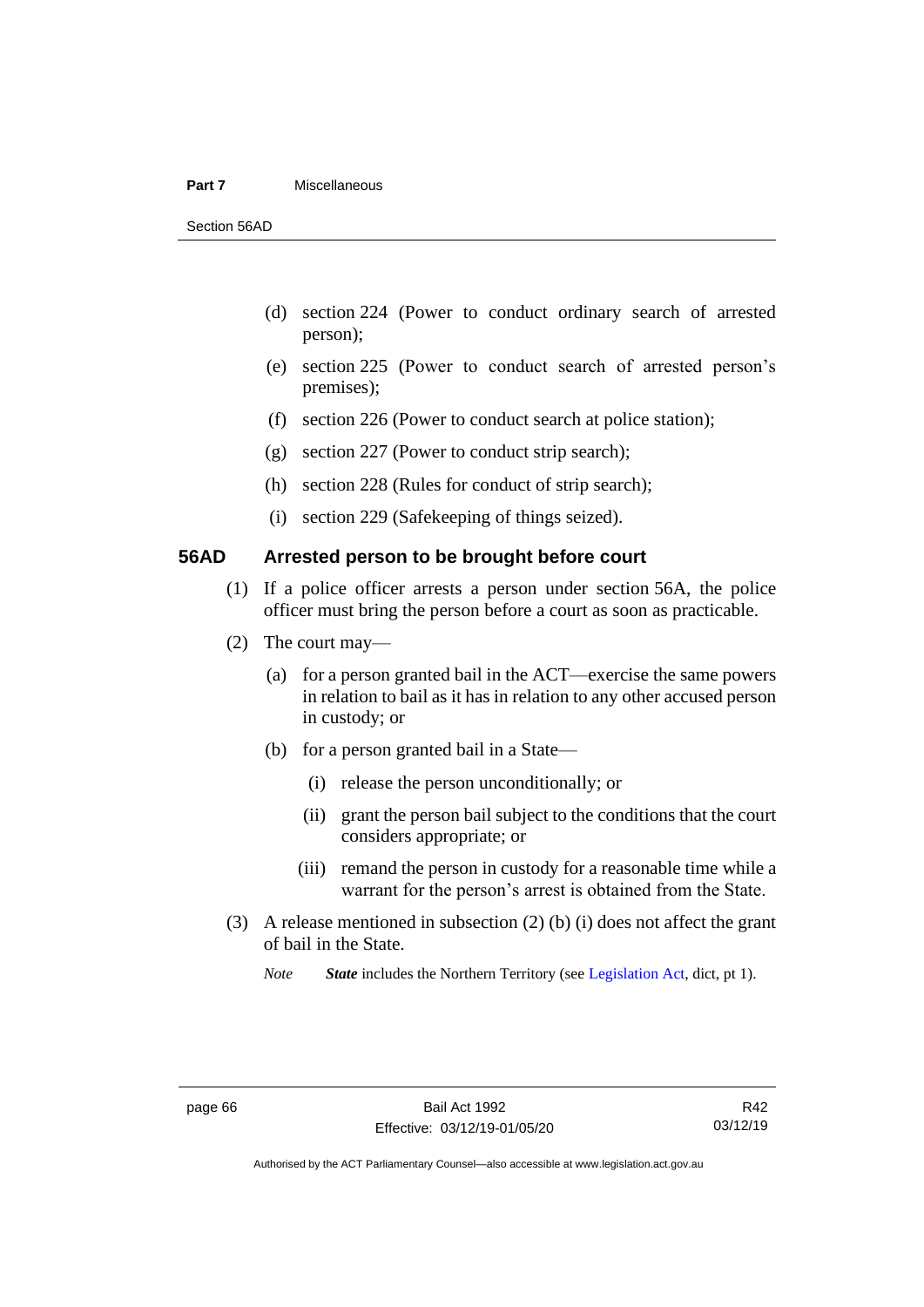# **56B Arrest for breach of condition by person outside ACT**

- (1) This section applies if a police officer reasonably believes that—
	- (a) a person who has been granted bail in the ACT has failed to comply with a bail condition; and
	- (b) the person is in a State or another Territory.
- (2) An issuing officer may, on the information of a police officer—
	- (a) issue a warrant to arrest the person in the State or other Territory and bring the person before a court; or
	- (b) issue a summons for the person's appearance before a court.
- (3) In this section

*issuing officer*, for a warrant, means—

- (a) a judge, the registrar or a deputy registrar of the Supreme Court; or
- (b) a magistrate; or
- (c) if authorised by the Chief Magistrate to issue a warrant—the registrar or deputy registrar of the Magistrates Court.

# **57 Act to prevail**

- (1) Except if otherwise expressly provided by this Act, this Act applies in relation to the grant of bail to accused people to the exclusion of any other law in force immediately before the commencement of this Act so far as any other such law makes provision for or in relation to bail for accused people.
- (2) This Act does not affect the *[Bill of Rights 1688](http://www.legislation.act.gov.au/a/db_1792/default.asp)* 1 Will and Mary sess 2 c 2.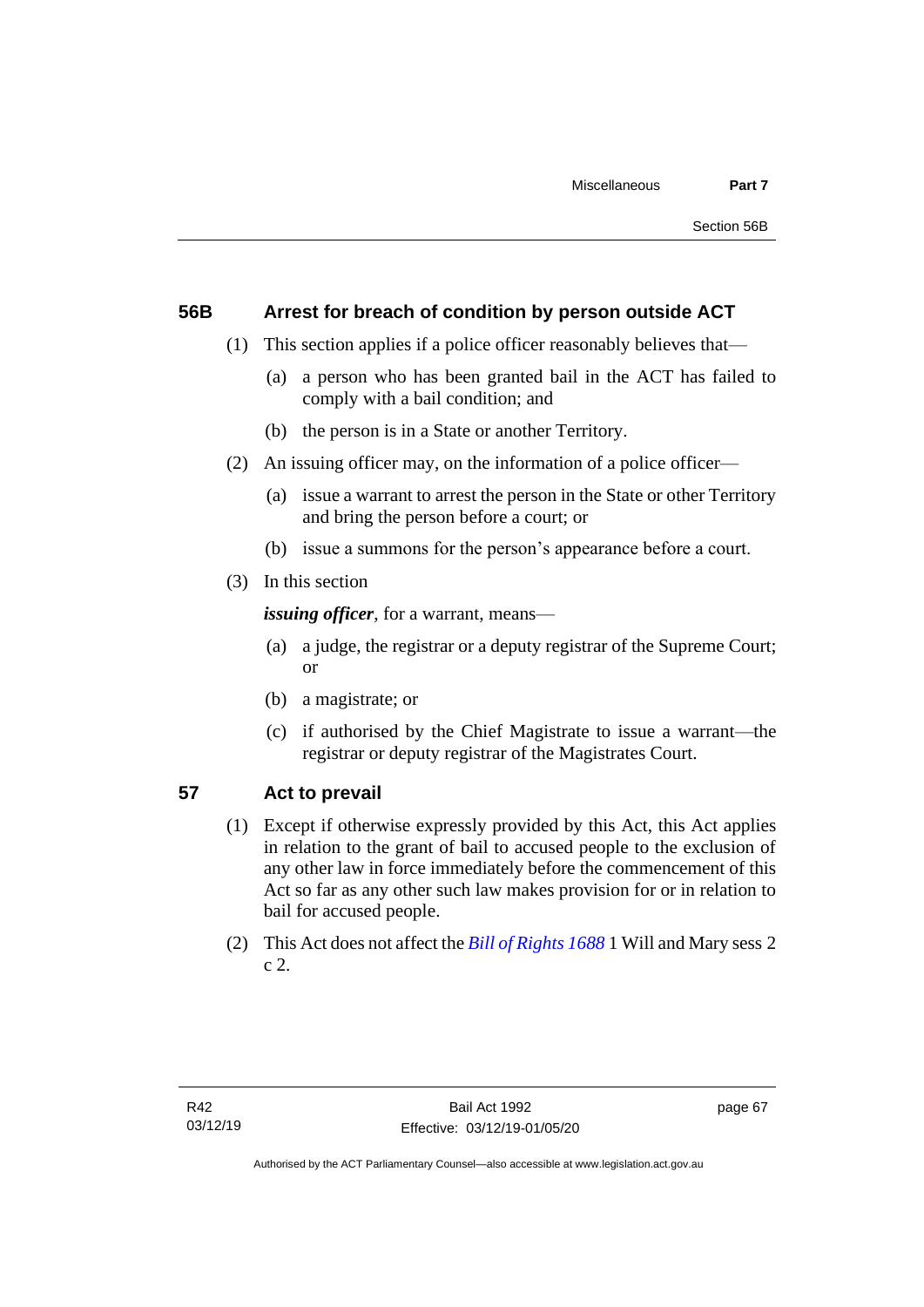## **Part 7** Miscellaneous

Section 57AA

# **57AA Abolition of inherent power of bail**

Any inherent power of the Supreme Court to grant bail is abolished.

# **58 Approved forms**

- (1) The Minister may approve forms for this Act.
- (2) If the Minister approves a form for a particular purpose, the approved form must be used for that purpose.
- (3) A form approved for section 28 (1), 30 (4), 34, 47 or 48 (2) is a disallowable instrument.

(4) Any other approved form is a notifiable instrument.

*Note* A notifiable instrument must be notified under the [Legislation Act.](http://www.legislation.act.gov.au/a/2001-14)

(5) If there is no approved form for an instrument under this Act, the instrument must be in a form acceptable to the registrar.

# **59 Regulation-making power**

- (1) The Executive may make regulations for this Act.
	- *Note* A regulation must be notified, and presented to the Legislative Assembly, under the [Legislation Act.](http://www.legislation.act.gov.au/a/2001-14)
- (2) Without limiting subsection (1), a regulation may make provision in relation to the management (including the investment) of an amount deposited in accordance with a condition mentioned in section 25 (1) (c).

*Note* A disallowable instrument must be notified, and presented to the Legislative Assembly, under the [Legislation Act.](http://www.legislation.act.gov.au/a/2001-14)

Authorised by the ACT Parliamentary Counsel—also accessible at www.legislation.act.gov.au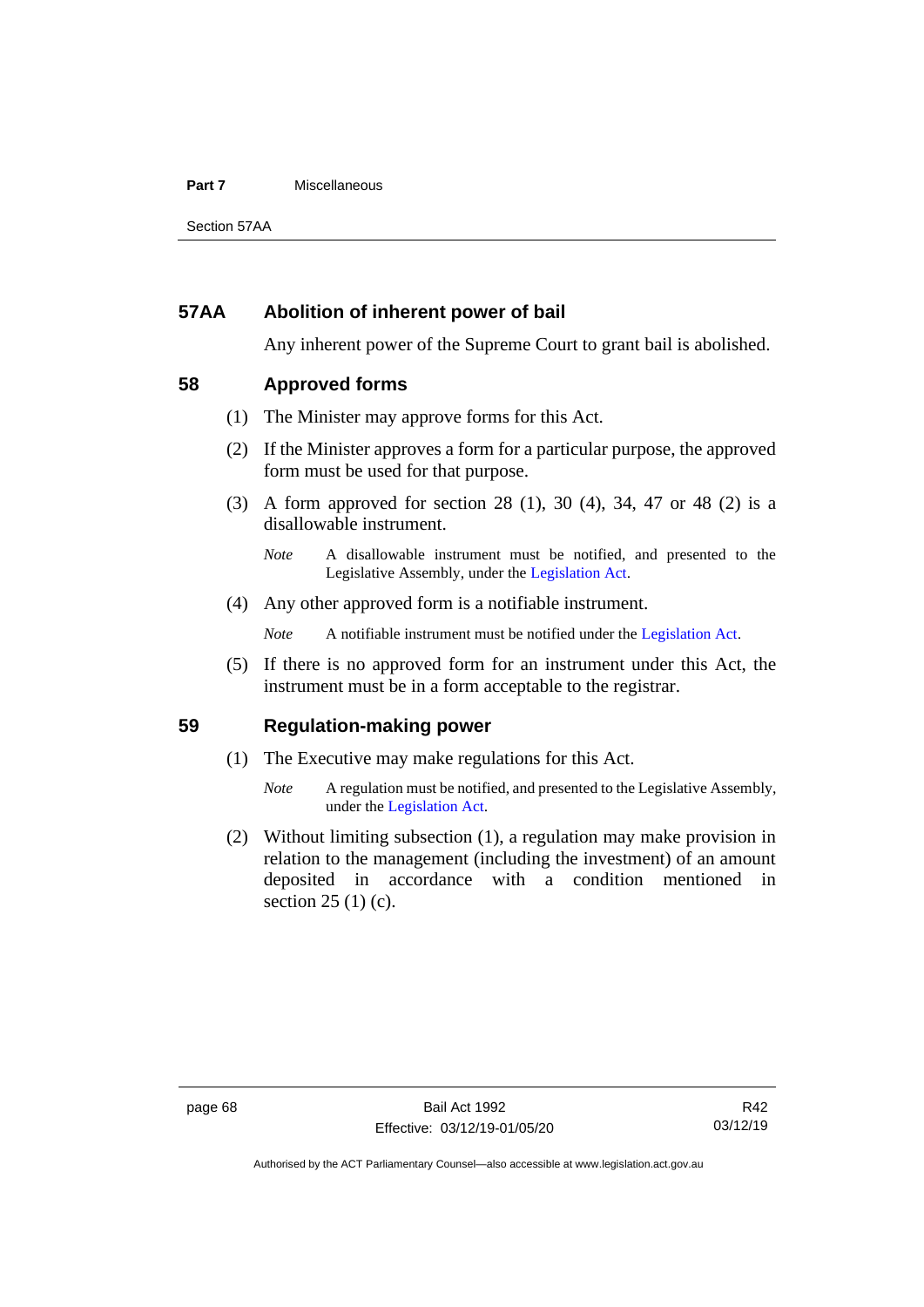# **Schedule 1 Offences to which presumption of bail does not apply**

(see s 9B (a))

# **Part 1.1 Offences against Crimes Act 1900**

| column 1<br>item | column 2<br>provision | column 3<br>description of offence                         |
|------------------|-----------------------|------------------------------------------------------------|
|                  | 15                    | manslaughter                                               |
| 2                | 19                    | intentionally inflicting grievous bodily harm              |
| 3                | 49C                   | industrial manslaughter (employer offence)                 |
| 4                | 49D                   | industrial manslaughter (senior officer offence)           |
| 5                | 51                    | sexual assault in the first degree                         |
| 6                | 52                    | sexual assault in the second degree                        |
|                  | 54                    | sexual intercourse without consent                         |
| 8                | 55(1)                 | sexual intercourse with young person under<br>10 years old |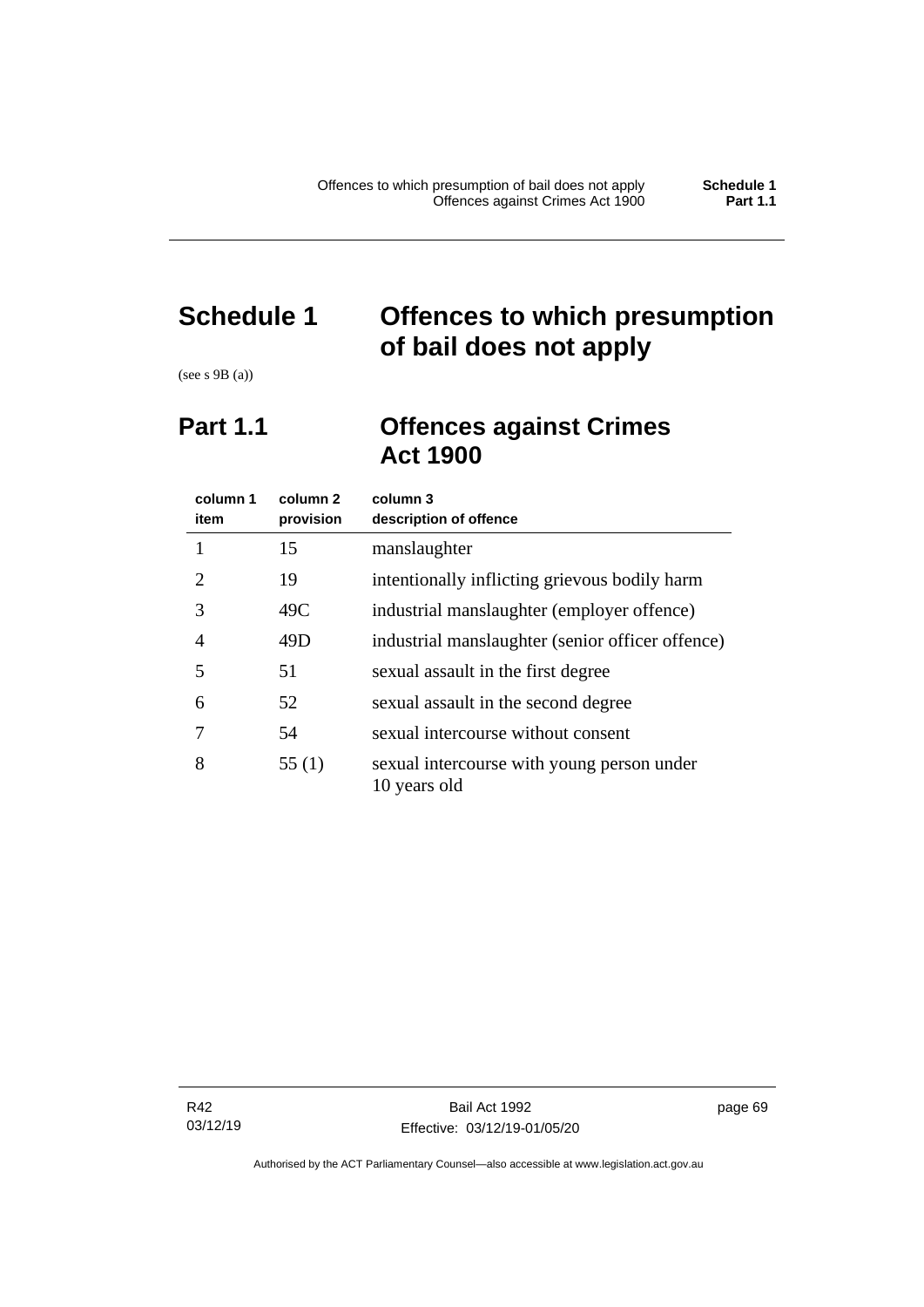# **Part 1.2 Offences against Criminal Code**

| column 1<br>item | column <sub>2</sub><br>provision | column 3<br>description of offence                                                                       |
|------------------|----------------------------------|----------------------------------------------------------------------------------------------------------|
| $\mathbf{1}$     | 310                              | aggravated robbery                                                                                       |
| $\overline{2}$   | 312                              | aggravated burglary                                                                                      |
| 3                | 603(3)                           | trafficking in commercial quantity of<br>controlled drug                                                 |
| 4                | 603(5)                           | trafficking in trafficable quantity of cannabis                                                          |
| 5                | 603(7)                           | trafficking in controlled drug other than<br>cannabis                                                    |
| 6                | 607(3)                           | manufacturing commercial quantity of<br>controlled drug for selling                                      |
| 7                | 607(5)                           | manufacturing controlled drug for selling                                                                |
| 8                | 610(1)                           | selling large commercial quantity of controlled<br>precursor for manufacture of controlled drug          |
| 9                | 610(3)                           | selling commercial quantity of controlled<br>precursor for manufacture of controlled drug                |
| 10               | 611(1)                           | manufacturing large commercial quantity of<br>controlled precursor for manufacture of<br>controlled drug |
| 11               | 611(3)                           | manufacturing large commercial quantity of<br>controlled precursor for selling                           |
| 12               | 611(5)                           | manufacturing commercial quantity of<br>controlled precursor for manufacture of<br>controlled drug       |

Authorised by the ACT Parliamentary Counsel—also accessible at www.legislation.act.gov.au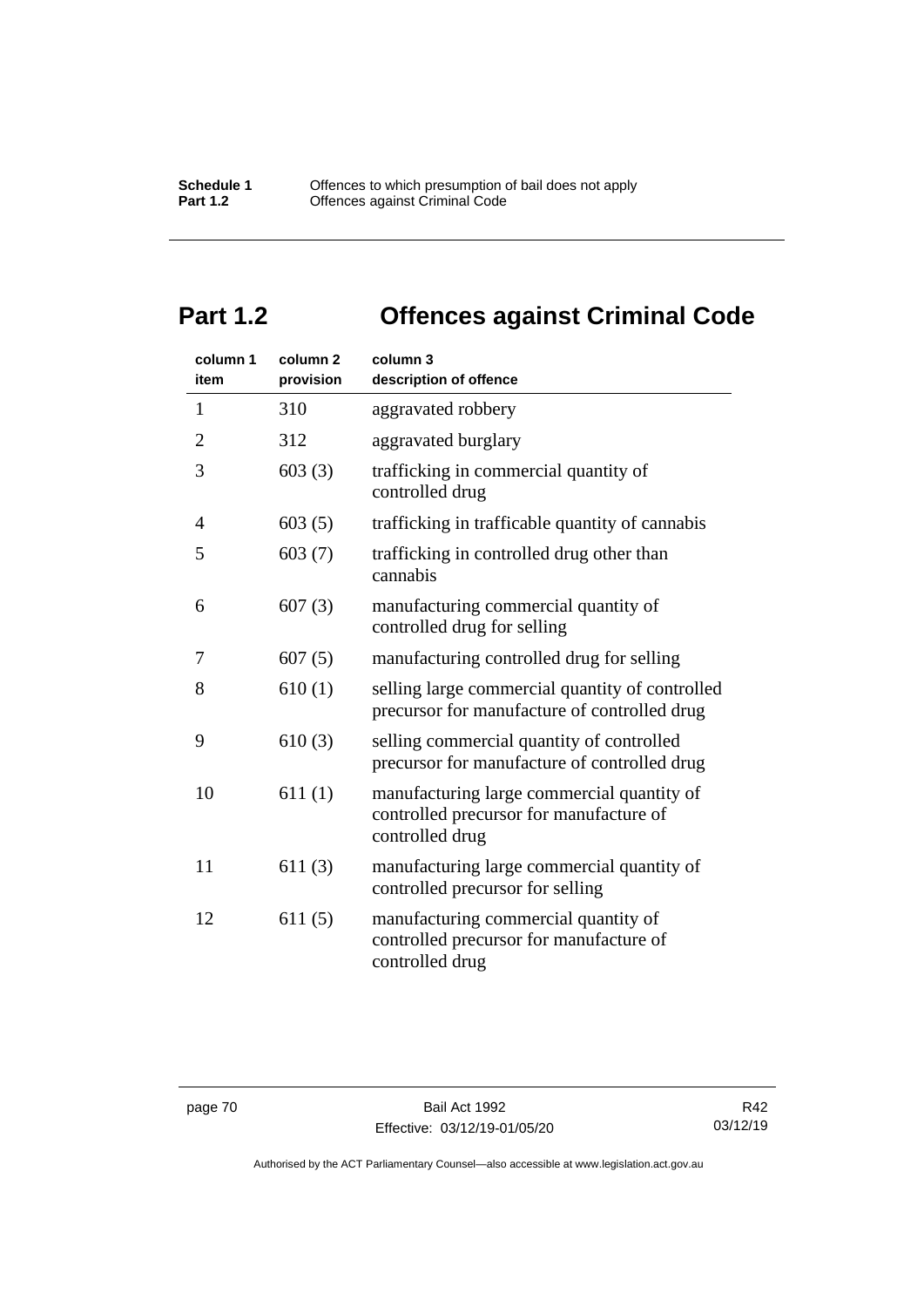| column 1<br>item | column <sub>2</sub><br>provision | column 3<br>description of offence                                       |
|------------------|----------------------------------|--------------------------------------------------------------------------|
| 13               | 611(7)                           | manufacturing commercial quantity of<br>controlled precursor for selling |
| 14               | 612(1)                           | possessing large commercial quantity of<br>controlled precursor          |
| 15               | 612(3)                           | possessing commercial quantity of controlled<br>precursor                |
| 16               | 616(3)                           | cultivating commercial quantity of controlled<br>plant                   |
| 17               | 619(3)                           | selling commercial quantity of controlled plant                          |
| 18               | 622(3)                           | supplying etc controlled drug to child for<br>selling                    |
| 19               | 624(4)                           | procuring child to traffic in controlled drug                            |
| 20               | 625(1)                           | supplying etc controlled drug (other than<br>cannabis) to child          |
| 21               | 639                              | concealing etc property derived from drug<br>offence                     |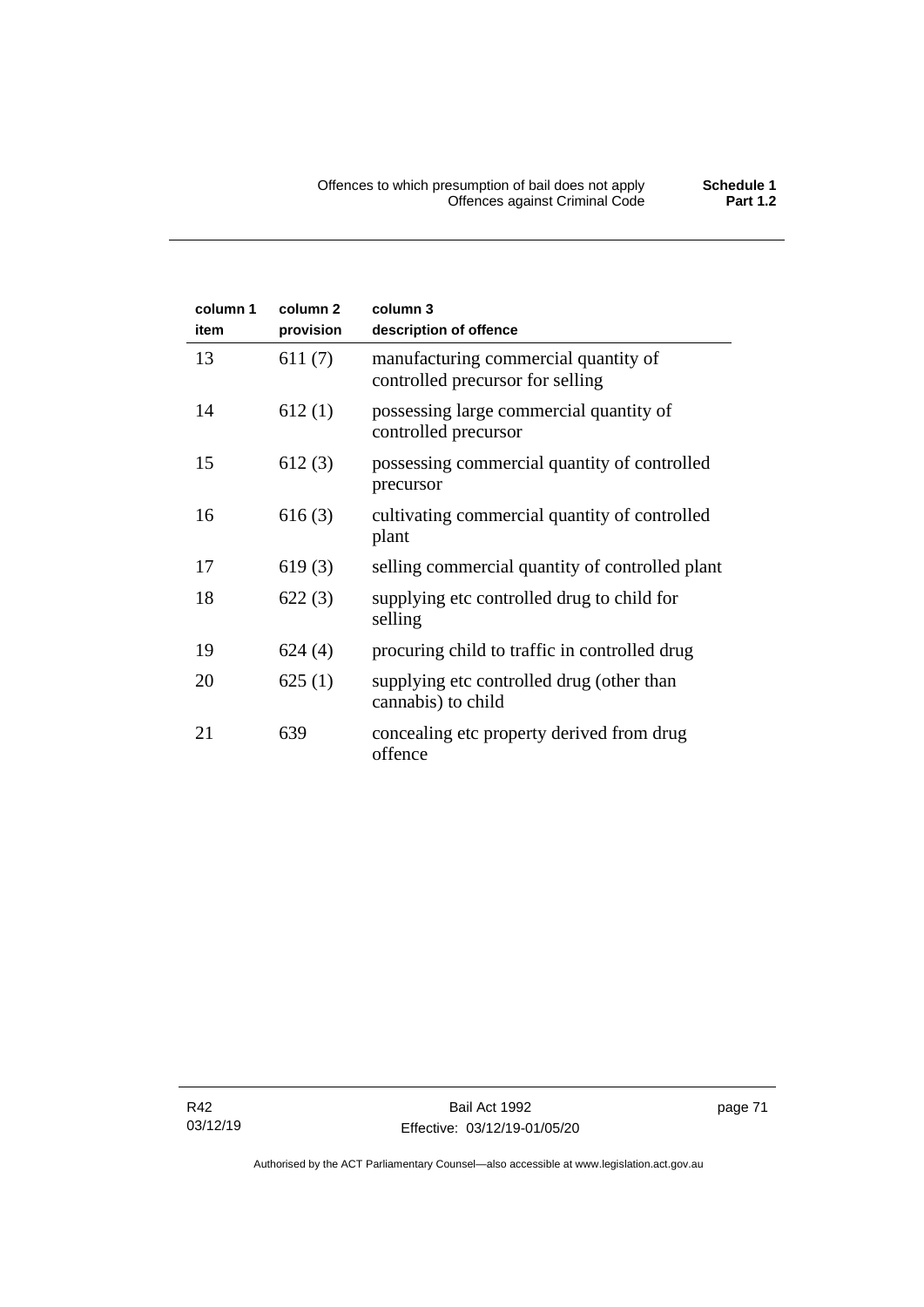# **Part 1.3 Offence against Drugs of Dependence Act 1989**

| column 1 | column 2  | column 3                                                          |
|----------|-----------|-------------------------------------------------------------------|
| item     | provision | description of offence                                            |
|          | 164       | sale, supply etc of drug of dependence or<br>prohibited substance |

page 72 Bail Act 1992 Effective: 03/12/19-01/05/20

R42 03/12/19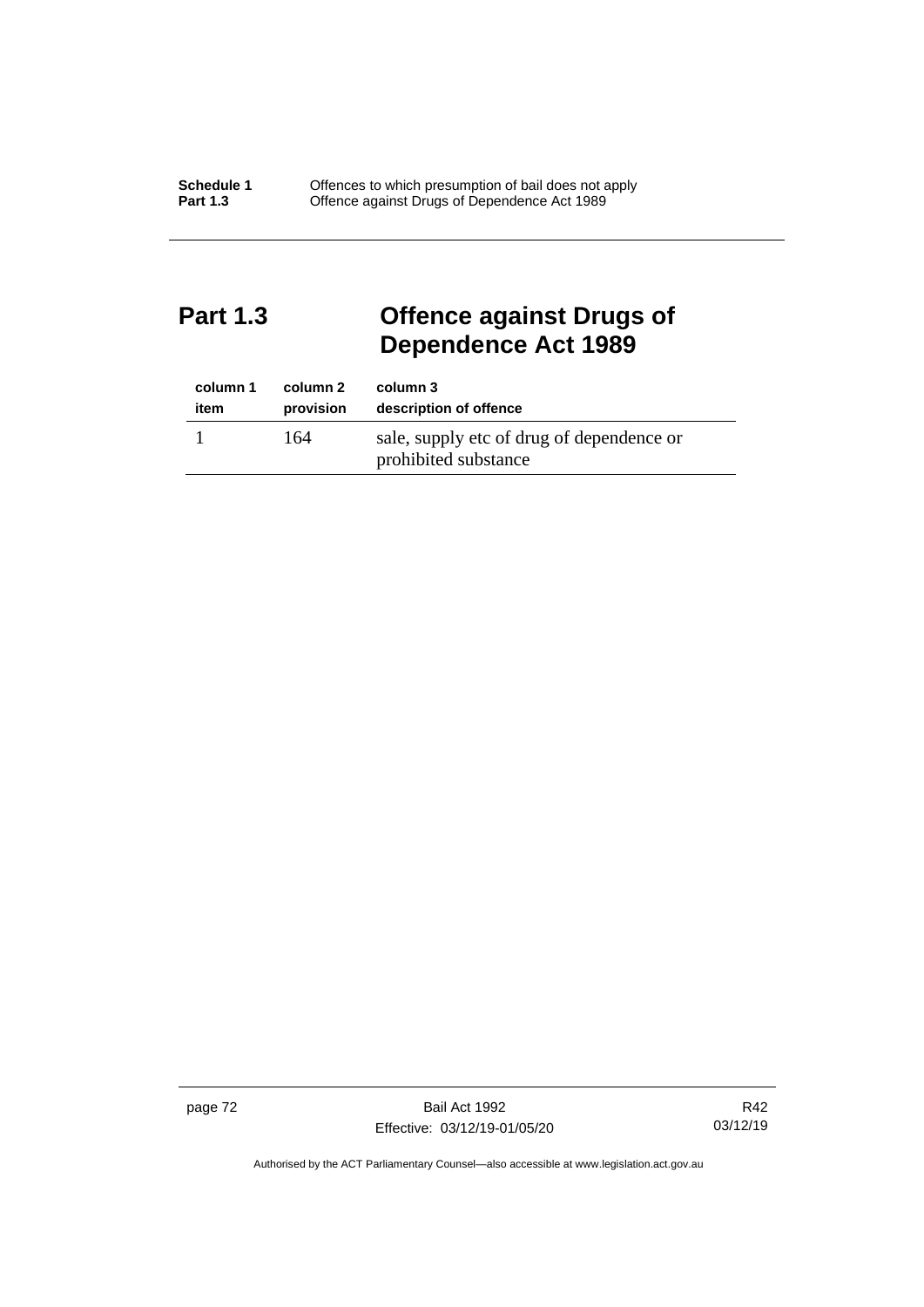# **Part 1.4 Offences against Medicines, Poisons and Therapeutic Goods Act 2008**

| column 1<br>item | column 2<br>provision | column 3<br>description of offence                            |
|------------------|-----------------------|---------------------------------------------------------------|
|                  | 26                    | supply of controlled medicine or prohibited<br>substance      |
|                  | 33                    | manufacture of controlled medicine or<br>prohibited substance |

R42 03/12/19 page 73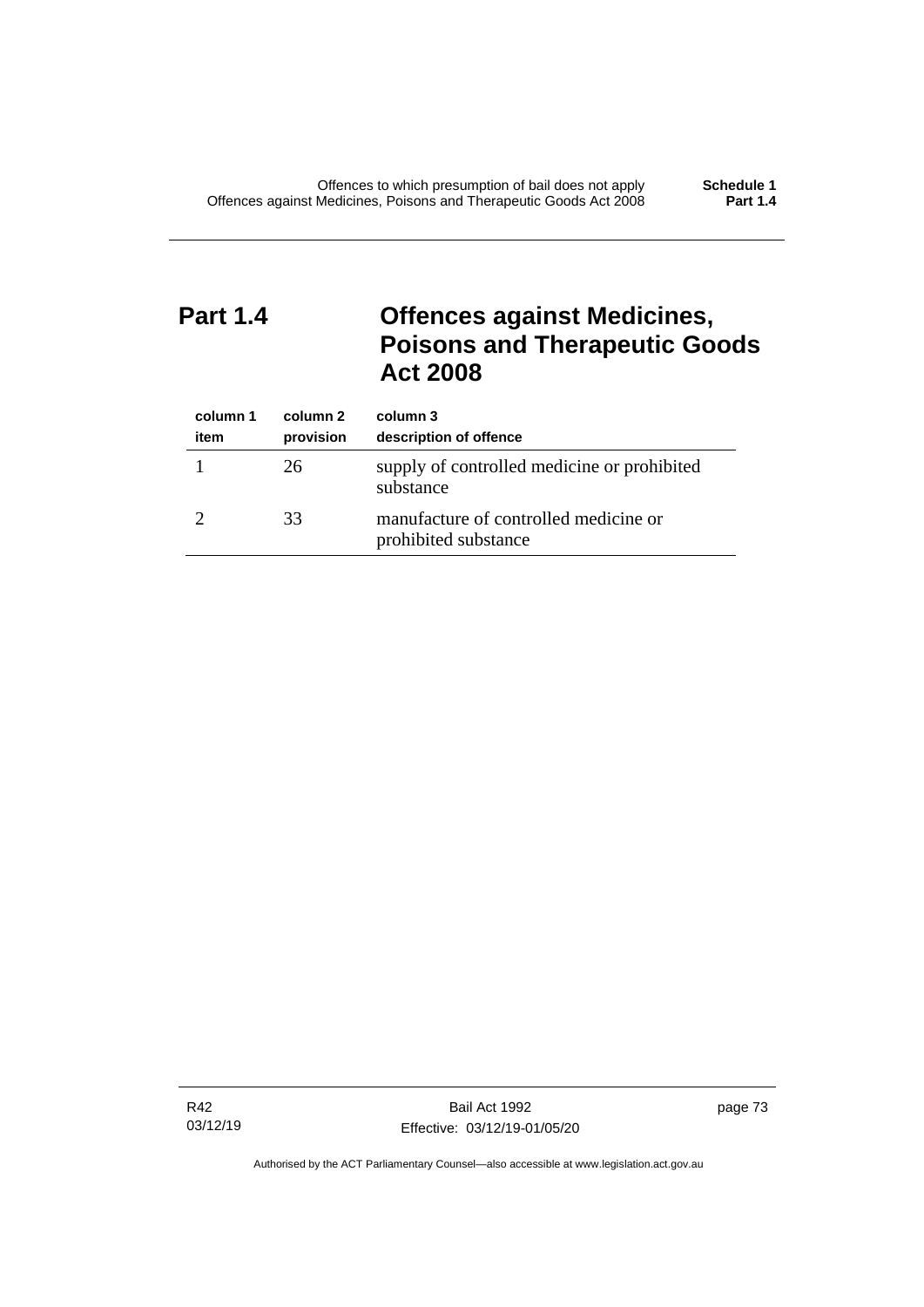# **Part 1.5 Offences against Customs Act 1901 (Cwlth)**

| column 1<br>item | column 2<br>provision | column 3<br>description of offence                               |
|------------------|-----------------------|------------------------------------------------------------------|
|                  | 231(1)                | assembly for unlawful purposes                                   |
|                  | 233AC                 | master allowing use of ship for smuggling etc.<br>narcotic goods |

page 74 Bail Act 1992 Effective: 03/12/19-01/05/20

R42 03/12/19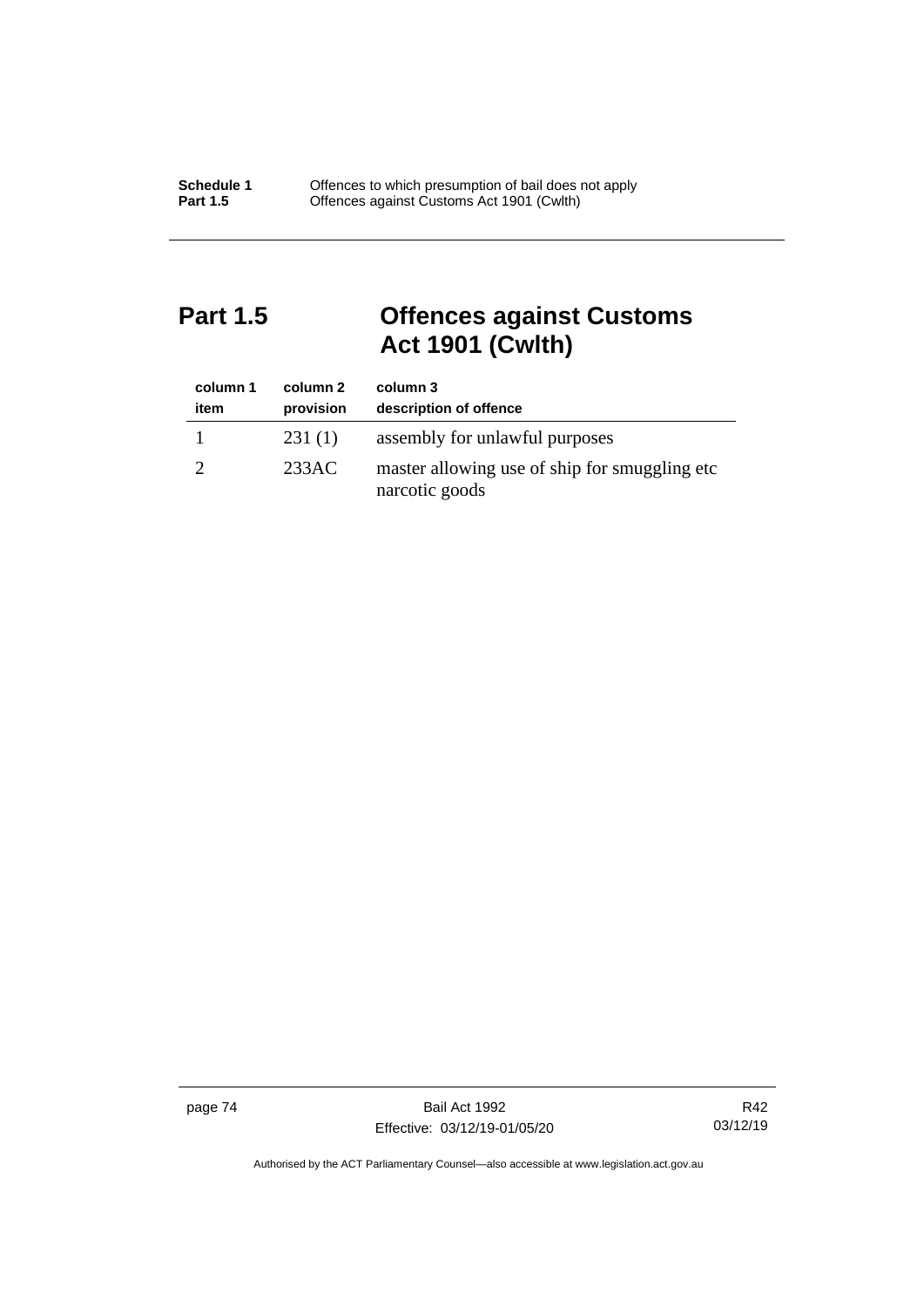# **Part 1.6 Offences against Criminal Code (Cwlth)**

| column 1       | column <sub>2</sub> | column 3                                                                                                                                              |
|----------------|---------------------|-------------------------------------------------------------------------------------------------------------------------------------------------------|
| item           | provision           | description of offence                                                                                                                                |
| 1              | 307.1               | importing and exporting commercial quantities of<br>border controlled drugs or border controlled plants                                               |
| $\overline{2}$ | 307.2               | importing and exporting marketable quantities of<br>border controlled drugs or border controlled plants                                               |
| 3              | 307.3               | importing and exporting border controlled drugs or<br>border controlled plants                                                                        |
| 4              | 307.5               | possessing commercial quantities of unlawfully<br>imported border controlled drugs or border controlled<br>plants                                     |
| 5              | 307.6               | possessing marketable quantities of unlawfully<br>imported border controlled drugs or border controlled<br>plants                                     |
| 6              | 307.8               | possessing commercial quantities of border controlled<br>drugs or border controlled plants reasonably suspected<br>of having been unlawfully imported |
| 7              | 307.9               | possessing marketable quantities of border controlled<br>drugs or border controlled plants reasonably suspected<br>of having been unlawfully imported |
| 8              | 307.11              | importing and exporting commercial quantities of<br>border controlled precursors                                                                      |
| 9              | 307.12              | importing and exporting marketable quantities of<br>border controlled precursors                                                                      |
| 10             | 307.13              | importing and exporting border controlled precursors                                                                                                  |

R42 03/12/19 page 75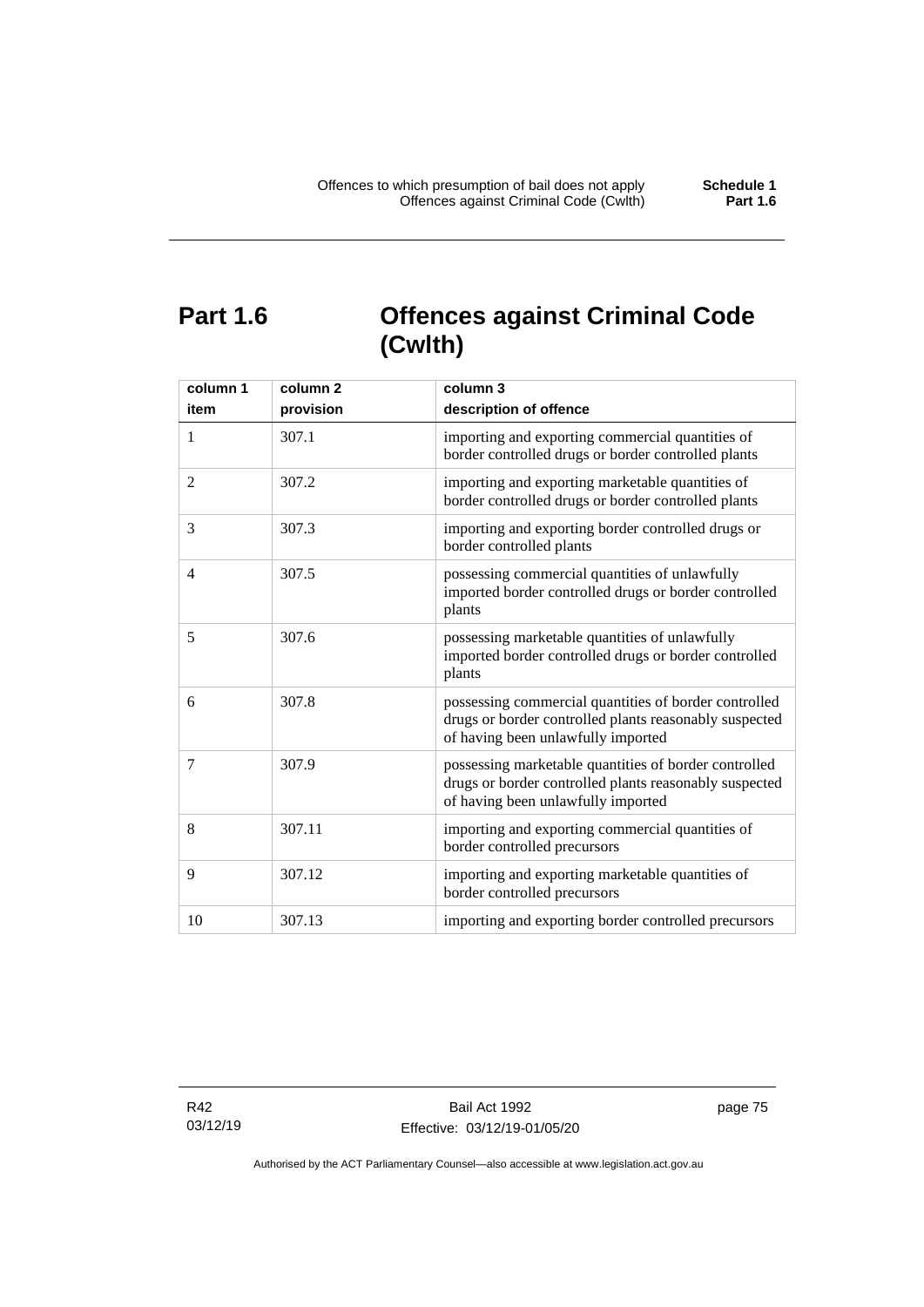**Dictionary** 

# **Dictionary**

(see s 3)

*Note 1* The [Legislation Act](http://www.legislation.act.gov.au/a/2001-14) contains definitions and other provisions relevant to this Act.

*Note 2* For example, the [Legislation Act,](http://www.legislation.act.gov.au/a/2001-14) dict, pt 1, defines the following terms:

- ACAT
- Act (see s 7)
- adult
- child
- Chief Magistrate
- chief police officer
- correctional centre
- director-general (see s 163)
- domestic partner (see s 169 (1))
- found guilty
- indictable offence (see s 190 (1))
- judge
- magistrate
- Magistrates Court
- penalty unit (see s 133)
- police officer
- **State**
- Supreme Court
- the Territory.

# *accused person* includes—

- (a) a person charged with, convicted of, or found guilty of, an offence; and
- (b) a person mentioned in section  $8(1)(c)$ , (d) or (e); and
- (c) a person whose conviction for an offence is stayed; and
- (d) a person subject to an order under the *[Crimes \(Sentencing\)](http://www.legislation.act.gov.au/a/2005-58)  Act [2005](http://www.legislation.act.gov.au/a/2005-58)*, section 17 (Non-conviction orders—general); and

| page 76 | Bail Act 1992                | R42      |
|---------|------------------------------|----------|
|         | Effective: 03/12/19-01/05/20 | 03/12/19 |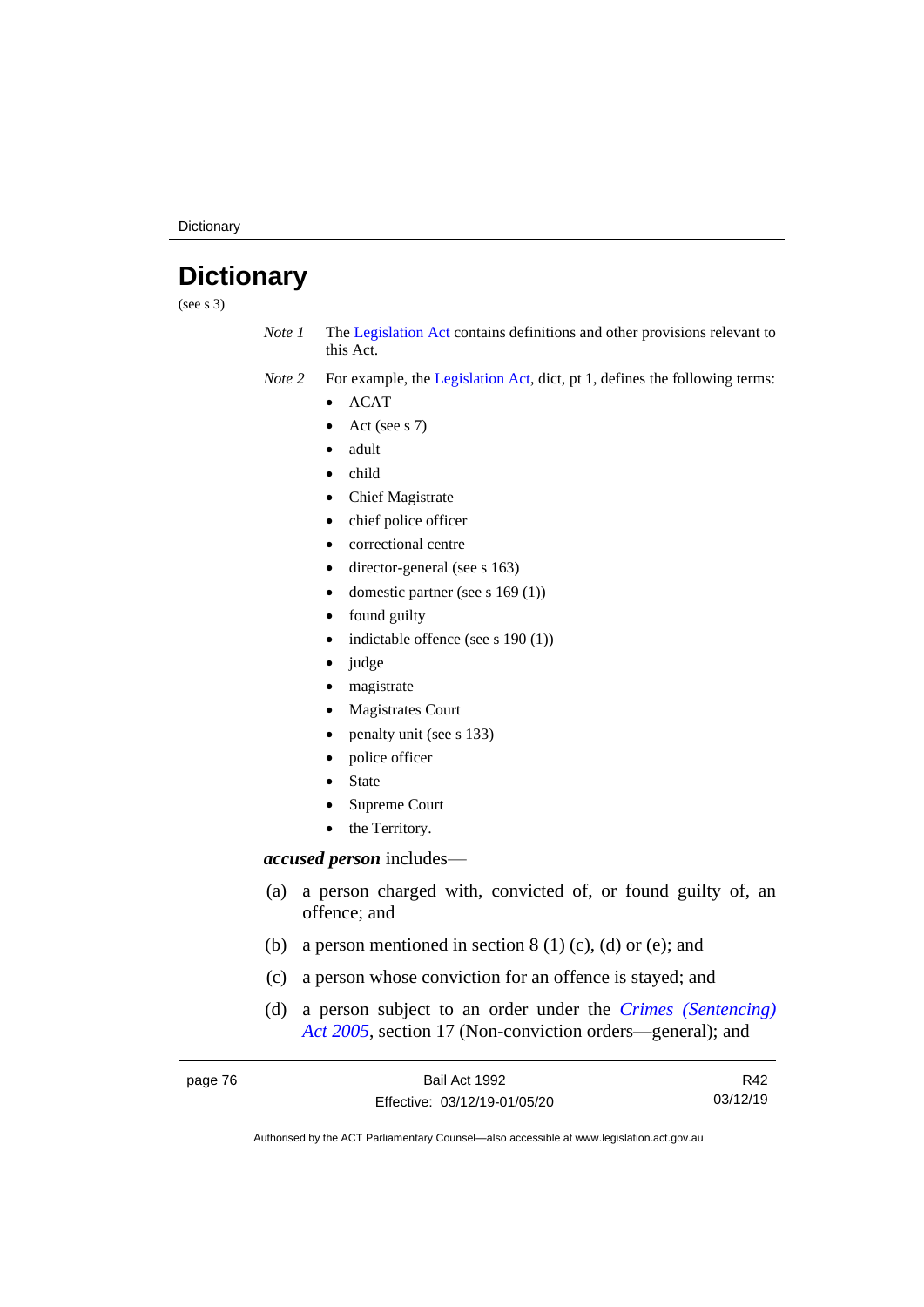- (e) a person in relation to whom an appeal relating to an offence is pending; and
- (f) a person in relation to whom a new trial has been ordered to be held for an offence.

*appeal* includes an application for leave to appeal and an appeal proceeding.

*applicable bail criteria*, for a decision about bail, means criteria under any of the following provisions applying to the decision:

- (a) section 9D (Bail for serious offence committed while charge for another is pending or outstanding);
- (b) section 9F (Family violence offence—bail by authorised officer);
- (c) section 22 (Criteria for granting bail to adults);
- (d) section 23 (Criteria for granting bail to children).

*authorised officer* means—

- (a) the chief police officer; or
- (b) a police officer exercising the functions of a superintendent or sergeant; or
- (c) another police officer authorised in writing by the chief police officer.

*bail* means an authorisation granted to a person under this Act to be at liberty.

*bail condition* means a condition on which bail is granted.

*bail order*, for part 4 (Grant of bail)—see section 19 (1).

*bail review application*, for part 4 (Grant of bail)—see section 12A.

page 77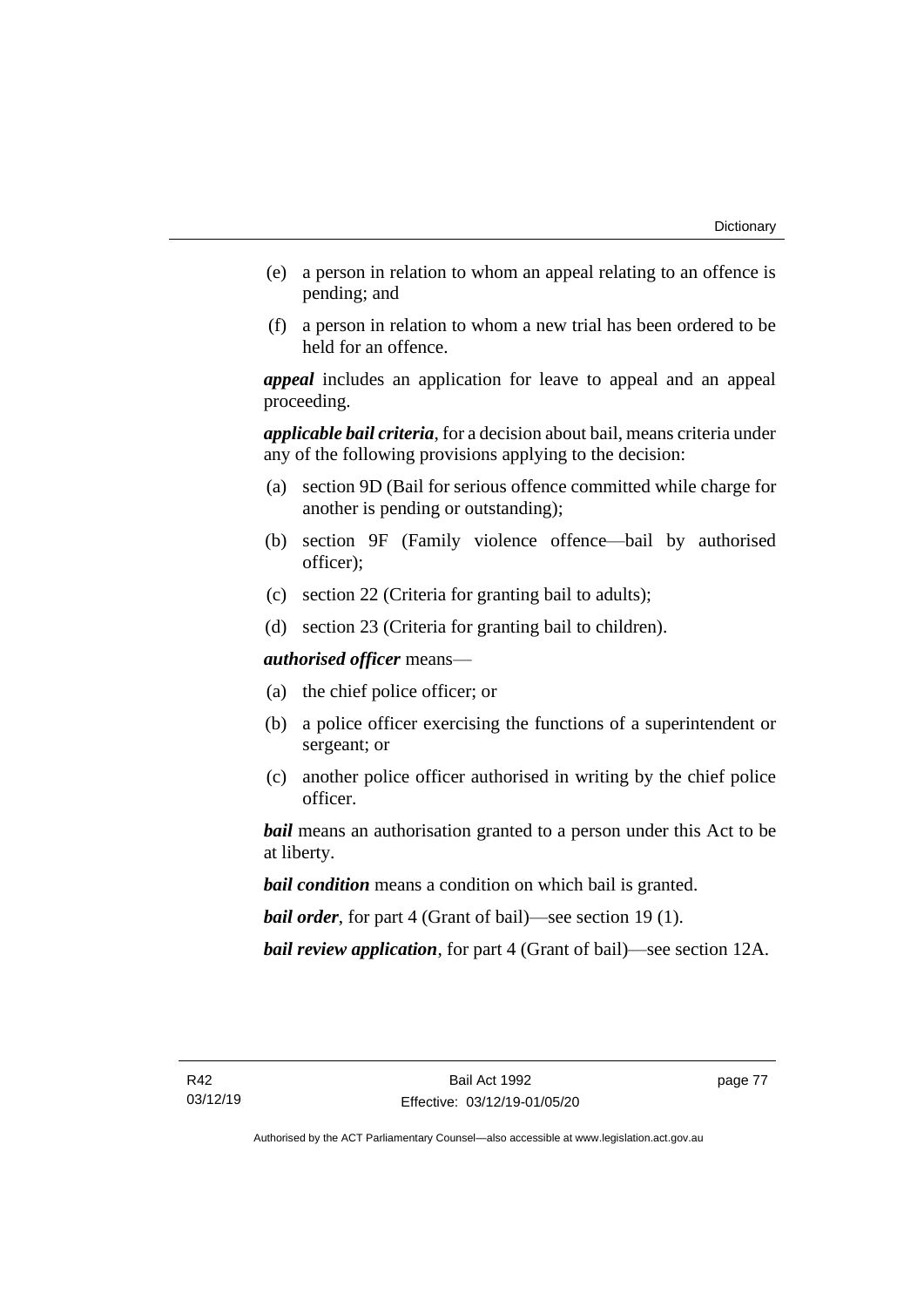*child*, of a person, includes a child—

- (a) who normally or regularly lives with the person; or
- (b) of whom the person is a guardian.

*court* means the Supreme Court or Magistrates Court.

*family violence offence*—see the *Family [Violence Act 2016](http://www.legislation.act.gov.au/a/2016-42)*, dictionary.

*grant*, in relation to bail (other than in section 22 (Criteria for granting bail to adults) or section 23 (Criteria for granting bail to children)), includes continue.

*offence* includes—

- (a) an alleged offence; and
- (b) except for section  $8(1)(a)$  and section  $9(1)$ 
	- (i) a breach of the peace or an apprehended breach of the peace; and
	- (ii) a breach of an obligation mentioned in section 8A (Entitlement to bail—breach of sentence obligations).

*parental responsibility*—a person has *parental responsibility* for a child or young person if the person has parental responsibility for the child or young person under the *[Children and Young People](http://www.legislation.act.gov.au/a/2008-19)  Act [2008](http://www.legislation.act.gov.au/a/2008-19)*.

*Note* Parental responsibility is dealt with in the *[Children and Young People Act](http://www.legislation.act.gov.au/a/2008-19)  [2008](http://www.legislation.act.gov.au/a/2008-19)*, div 1.3.2.

*surety*, in relation to an accused person, means a person other than the accused person who is subject to a liability under a bail condition mentioned in section 25 (1).

*undertaking to appear* means an undertaking given under section 28 (1).

R42 03/12/19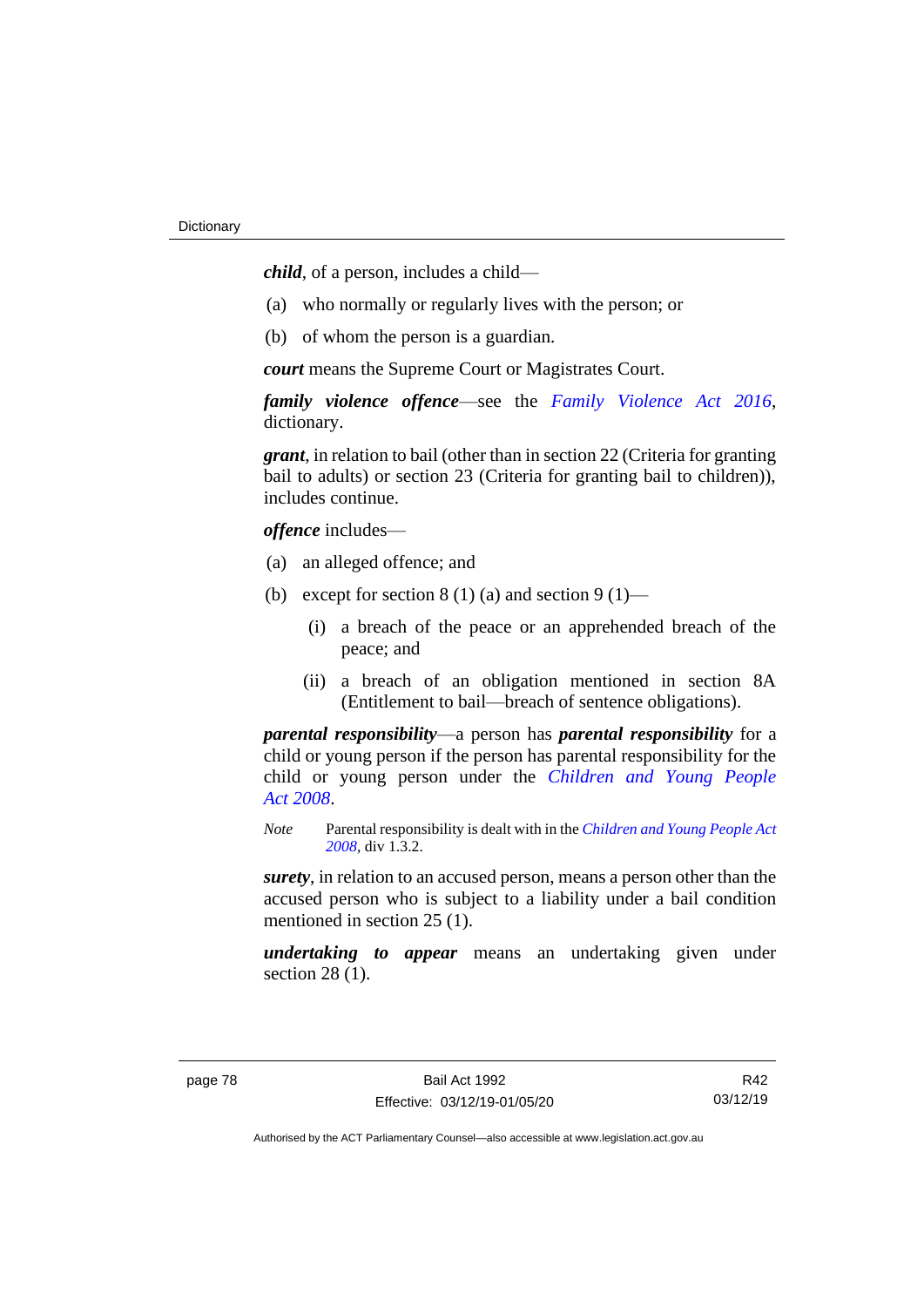*victim* in relation to an accused person, means—

- (a) a person (the *primary victim*) who suffers harm—
	- (i) in the course of, or because of, the commission of an offence of which the accused person is accused; or
	- (ii) in the course of assisting a police officer in the exercise of the officer's power to arrest the accused person or to take action to prevent the commission of an offence of which the accused person is accused; or
- (b) if a primary victim dies because of the commission of an offence of which the accused person is accused—anyone who was financially or psychologically dependent on the primary victim immediately before his or her death.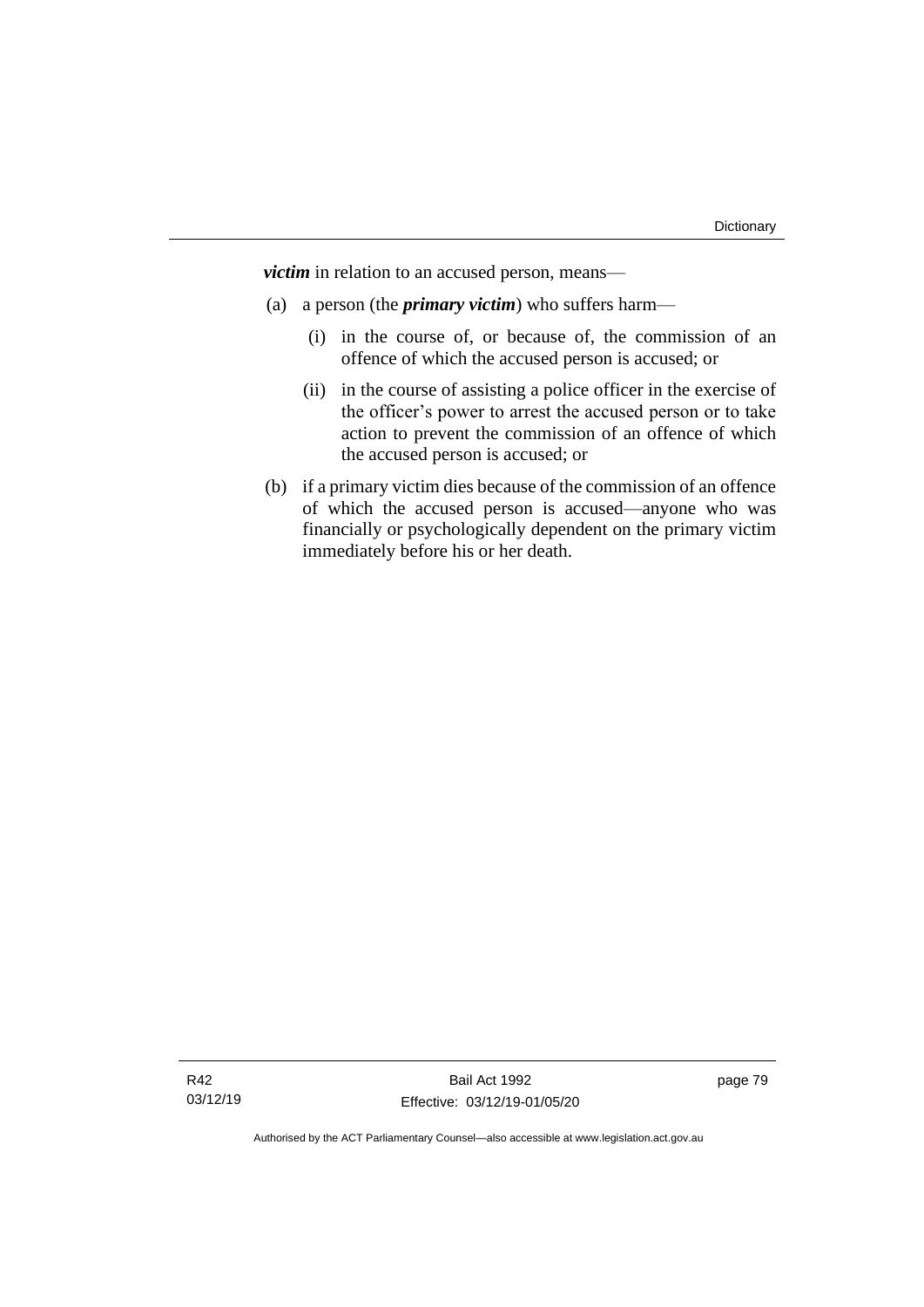1 About the endnotes

# **Endnotes**

# **1 About the endnotes**

Amending and modifying laws are annotated in the legislation history and the amendment history. Current modifications are not included in the republished law but are set out in the endnotes.

Not all editorial amendments made under the *[Legislation Act 2001](http://www.legislation.act.gov.au/a/2001-14)*, part 11.3 are annotated in the amendment history. Full details of any amendments can be obtained from the Parliamentary Counsel's Office.

Uncommenced amending laws are not included in the republished law. The details of these laws are underlined in the legislation history. Uncommenced expiries are underlined in the legislation history and amendment history.

If all the provisions of the law have been renumbered, a table of renumbered provisions gives details of previous and current numbering.

The endnotes also include a table of earlier republications.

| $A = Act$<br>$AF =$ Approved form<br>$am = amended$<br>$amdt = amendment$<br>$AR = Assembly$ resolution | $NI =$ Notifiable instrument<br>$o = order$<br>$om = omitted/repealed$<br>$ord = ordinance$<br>$orig = original$ |
|---------------------------------------------------------------------------------------------------------|------------------------------------------------------------------------------------------------------------------|
| $ch = chapter$                                                                                          | par = paragraph/subparagraph                                                                                     |
| $CN =$ Commencement notice                                                                              | $pres = present$                                                                                                 |
| $def = definition$                                                                                      | prev = previous                                                                                                  |
| $DI = Disallowable instrument$                                                                          | $(\text{prev}) = \text{previously}$                                                                              |
| $dict = dictionary$                                                                                     | $pt = part$                                                                                                      |
| disallowed = disallowed by the Legislative                                                              | $r = rule/subrule$                                                                                               |
| Assembly                                                                                                | $reloc = relocated$                                                                                              |
| $div = division$                                                                                        | $remum = renumbered$                                                                                             |
| $exp = expires/expired$                                                                                 | $R[X]$ = Republication No                                                                                        |
| $Gaz = gazette$                                                                                         | $RI =$ reissue                                                                                                   |
| $hdg =$ heading                                                                                         | s = section/subsection                                                                                           |
| $IA = Interpretation Act 1967$                                                                          | $sch = schedule$                                                                                                 |
| $ins = inserted/added$                                                                                  | $sdiv = subdivision$                                                                                             |
| $LA =$ Legislation Act 2001                                                                             | $SL = Subordinate$ law                                                                                           |
| $LR =$ legislation register                                                                             | $sub =$ substituted                                                                                              |
| $LRA =$ Legislation (Republication) Act 1996<br>$mod = modified/modification$                           | $underlining = whole or part not commenced$<br>or to be expired                                                  |

# **2 Abbreviation key**

page 80 Bail Act 1992 Effective: 03/12/19-01/05/20

R42 03/12/19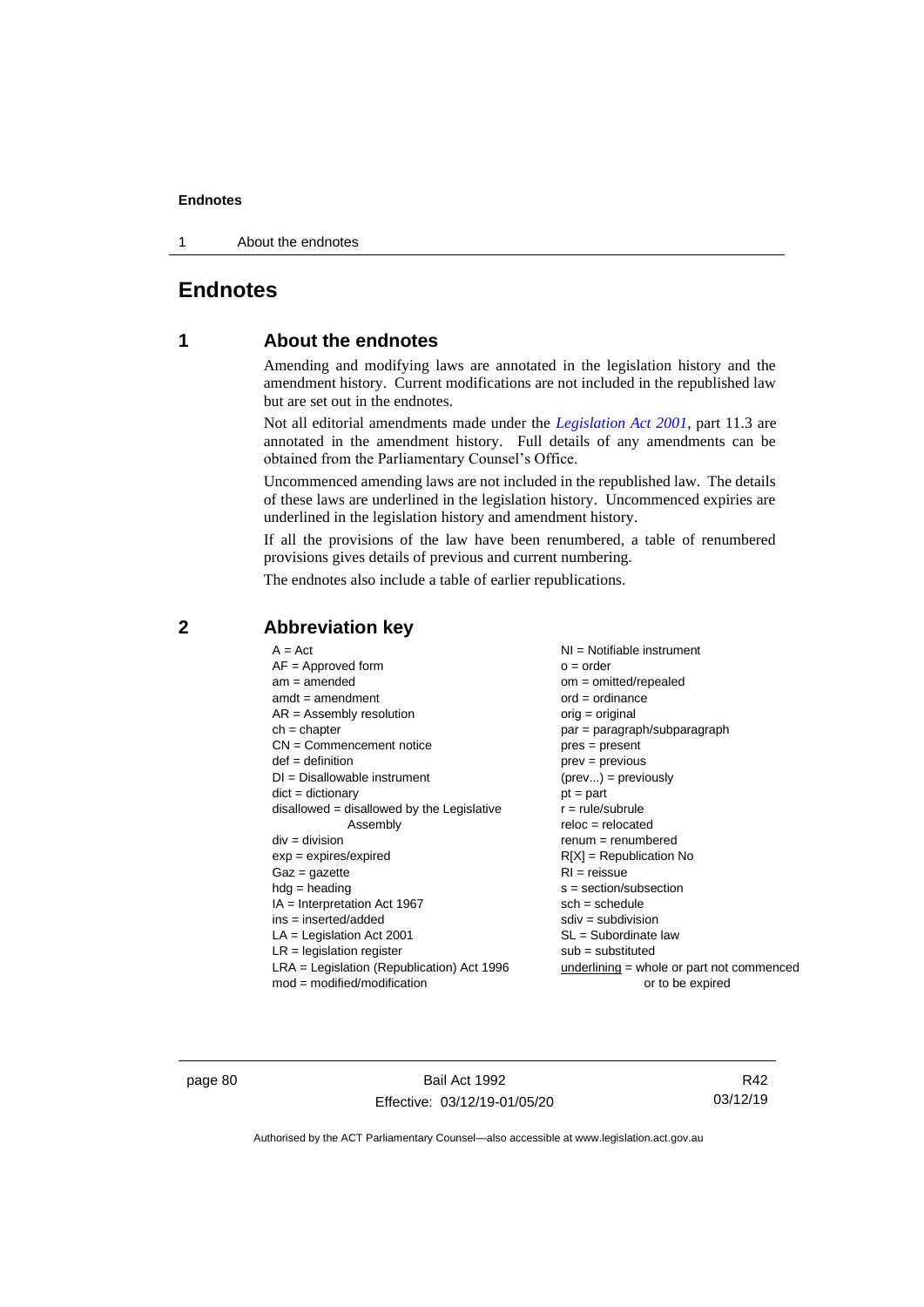# **3 Legislation history**

## **Bail Act 1992 A1992-8**

notified 28 May 1992 (Gaz 1992 No S59) s 1, s 2 commenced 28 May 1992 (s 2 (1)) remainder commenced 28 November 1992 (s 2(3))

as amended by

#### **[Bail \(Amendment\) Act 1992](http://www.legislation.act.gov.au/a/1992-75) A1992-75**

notified 18 December 1992 (Gaz 1992 No S233) commenced 18 December 1992 (s 2)

#### **[Bail \(Amendment\) Act 1994](http://www.legislation.act.gov.au/a/1994-73) A1994-73**

notified 1 November 1994 (Gaz 1994 No S229) ss 1-3 commenced 1 November 1994 (s 2 (1)) remainder commenced 1 May 1995 (s 2 (3))

#### **[Crimes \(Amendment\) Act \(No 2\) 1994](http://www.legislation.act.gov.au/a/1994-75) A1994-75 sch 3**

notified 23 November 1994 (Gaz 1994 No S247) ss 1-3 commenced 23 November 1994 (s 2 (1)) sch 3 commenced 1 December 1994 (Gaz 1994 No S270)

## **[Statute Law Revision \(Penalties\) Act 1994](http://www.legislation.act.gov.au/a/1994-81) A1994-81 sch**

notified 29 November 1994 (Gaz 1994 No S253) s 1, s 2 commenced 29 November 1994 (s 2 (1)) sch commenced 29 November 1994 (Gaz 1994 No S269)

#### **[Acts Revision \(Victims of Crime\) Act 1994](http://www.legislation.act.gov.au/a/1994-84) A1994-84 pt 2**

notified 15 December 1994 (Gaz 1994 No S280) s 1, s 2 commenced 15 December 1994 (s 2 (1)) pt 2 commenced 15 June 1995 (s 2 (3))

# **[Remand Centres \(Amendment\) Act \(No 2\) 1996](http://www.legislation.act.gov.au/a/1996-81) A1996-81 s 7**

notified 20 December 1996 (Gaz 1996 No S328) ss 1-3 commenced 20 December 1996 (s 2 (1)) s 7 commenced 1 January 1997 (s 2 (2) and Gaz 1996 No S353)

# **[Bail \(Amendment\) Act 1997](http://www.legislation.act.gov.au/a/1997-22) A1997-22**

notified 29 May 1997 (Gaz 1997 No S136) ss 1-3 commenced 29 May 1997 (s 2 (1)) remainder commenced 30 May 1997 (s 2 (2) and Gaz 1997 No S149)

| R42      | Bail Act 1992                | page 81 |
|----------|------------------------------|---------|
| 03/12/19 | Effective: 03/12/19-01/05/20 |         |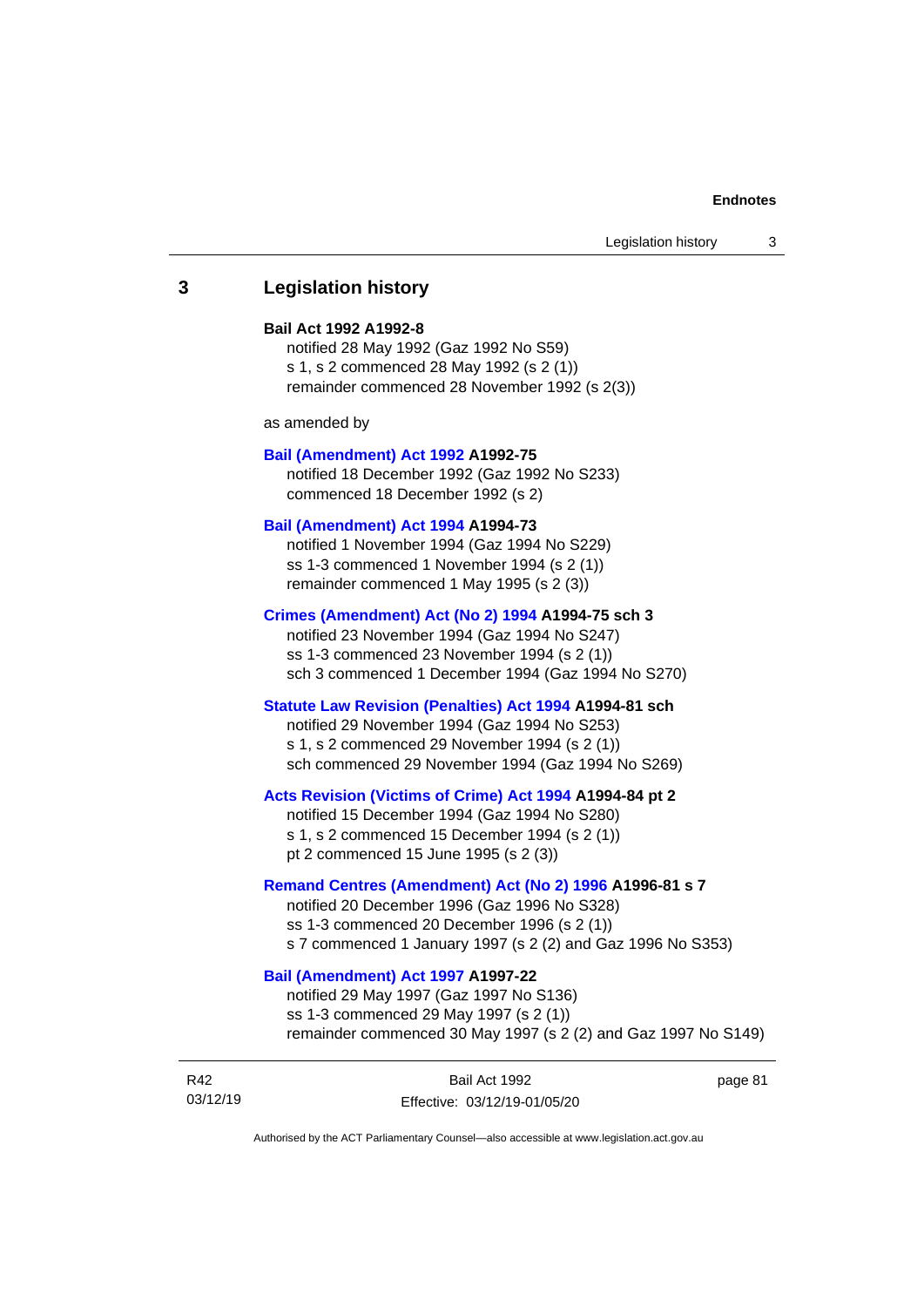| Legislation history<br>-3 |
|---------------------------|
|---------------------------|

# **[Legal Practitioners \(Consequential Amendments\) Act 1997](http://www.legislation.act.gov.au/a/1997-96) A1997-96 sch 1**

notified 1 December 1997 (Gaz 1997 No S380) s 1, s 2 commenced 1 December 1997 (s 2 (1)) sch 1 commenced 1 June 1998 (s 2 (2))

# **[Bail \(Amendment\) Act 1998](http://www.legislation.act.gov.au/a/1998-39) A1998-39**

notified 14 October 1998 (Gaz 1998 No 41) ss 1-3 commenced 14 October 1998 (s 2 (1)) remainder commenced 19 October 1998 (Gaz 1998 No 41)

# **[Children and Young People \(Consequential Amendments\) Act 1999](http://www.legislation.act.gov.au/a/1999-64)**

# **A1999-64 sch 2**

notified 10 November 1999 (Gaz 1999 No 45) s 1, s 2 commenced 10 November 1999 (s 2 (1)) remainder commenced 10 May 2000 (s 2 (2))

## **[Road Transport Legislation Amendment Act 1999](http://www.legislation.act.gov.au/a/1999-79) A1999-79**

notified 1 March 2000 (Gaz 1999 No S65) commenced 1 March 2000 (s 2 and Gaz 2000 No S5)

# **[Bail Amendment Act 2001](http://www.legislation.act.gov.au/a/2001-25) A2001-25 pt 2**

notified 24 May 2001 (Gaz 2001 No 21) commenced 24 May 2001 (s 2)

# **[Legislation \(Consequential Amendments\) Act 2001](http://www.legislation.act.gov.au/a/2001-44) A2001-44 pt 30**

notified 26 July 2001 (Gaz 2001 No 30) s 1, s 2 commenced 26 July 2001 (IA s 10B) pt 30 commenced 12 September 2001 (s 2 and see Gaz 2001 No S65)

# **[Supreme Court Amendment Act 2001 \(No 2\)](http://www.legislation.act.gov.au/a/2001-54) A2001-54 sch 2 pt 2.2**

notified 15 August 2001 (Gaz 2001 No S57) commenced 15 August 2001 (s 2 (1))

# **[Bail Amendment Act 2001 \(No 2\)](http://www.legislation.act.gov.au/a/2001-60) A2001-60**

notified 10 September 2001 (Gaz 2001 No S66) s 1, s 2 commenced 10 September 2001 (IA s 10B) remainder commenced 24 September 2001 (s 2)

page 82 Bail Act 1992 Effective: 03/12/19-01/05/20

R42 03/12/19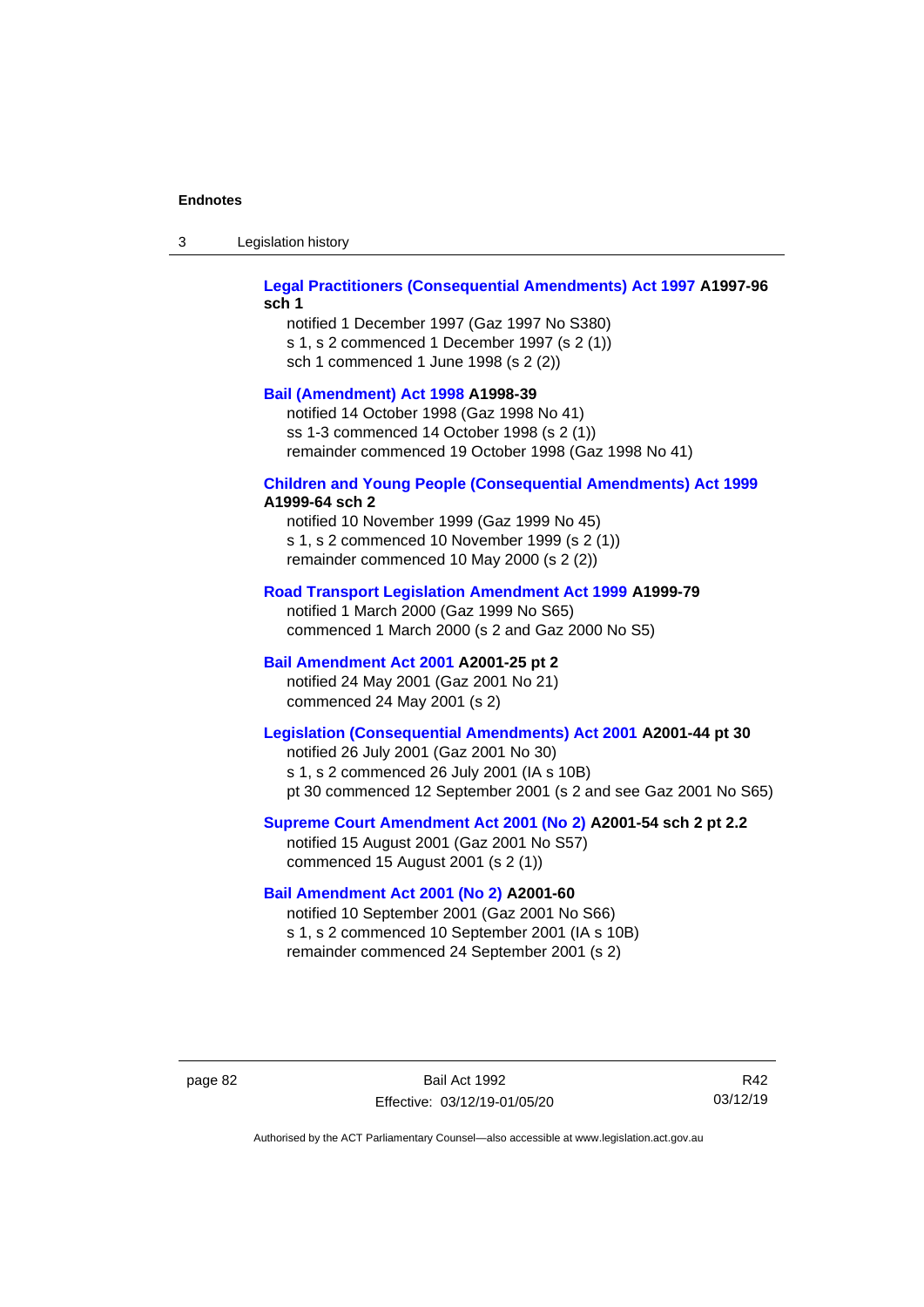# **[Protection Orders \(Consequential Amendments\) Act 2001](http://www.legislation.act.gov.au/a/2001-90) A2001-90 sch 1 pt 1**

notified LR 27 September 2001

s 1, s 2 commenced 27 September 2001 (LA s 75)

sch 1 pt 1 commenced 27 March 2002 (s 2 and see the Protection [Orders Act 2001,](http://www.legislation.act.gov.au/a/2001-89) s 3 and LA s 79)

## **[Legislation Amendment Act 2002](http://www.legislation.act.gov.au/a/2002-11) A2002-11 amdt 2.5, amdt 2.6**

notified LR 27 May 2002 s 1, s 2 commenced 27 May 2002 (LA s 75) amdt 2.5, amdt 2.6 commenced 28 May 2002 (s 2 (2))

# **[Criminal Code 2002](http://www.legislation.act.gov.au/a/2002-51) A2002-51 pt 1.1**

notified LR 20 December 2002 s 1, s 2 commenced 20 December 2002 (LA s 75) pt 1.1 commenced 1 January 2003 (s 2 (1))

#### **[Legislation \(Gay, Lesbian and Transgender\) Amendment Act 2003](http://www.legislation.act.gov.au/a/2003-14) A2003-14 sch 1 pt 1.2**

notified LR 27 March 2003 s 1, s 2 commenced 27 March 2003 (LA s 75) sch 1 pt 1.1 commenced 28 March 2003 (s 2)

# **[Bail Amendment Act 2004](http://www.legislation.act.gov.au/a/2004-14) A2004-14**

notified LR 26 March 2004 s 1, s 2 commenced 26 March 2004 (LA s 75 (1)) s 44 commenced 26 June 2004 (s 2 (2) (a)) remainder commenced 26 June 2004 (s 2 (1))

### **[Criminal Code \(Theft, Fraud, Bribery and Related Offences\)](http://www.legislation.act.gov.au/a/2004-15)  [Amendment Act 2004](http://www.legislation.act.gov.au/a/2004-15) A2004-15 sch 3 pt 3.1**

notified LR 26 March 2004 s 1, s 2 commenced 26 March 2004 (LA s 75 (1)) sch 3 pt 3.1 commenced 26 June 2004 (s 2 (2) and see [Bail](http://www.legislation.act.gov.au/a/2004-14)  [Amendment Act 2004](http://www.legislation.act.gov.au/a/2004-14) A2004-14 s 2)

## **[Criminal Code \(Serious Drug Offences\) Amendment Act 2004](http://www.legislation.act.gov.au/a/2004-56) A2004-56 sch 1 pt 1.1**

notified LR 6 September 2004 s 1, s 2 commenced 6 September 2004 (LA s 75 (1)) sch 1 pt 1.1 commenced 6 March 2005 (s 2 and LA s 79)

R42 03/12/19 page 83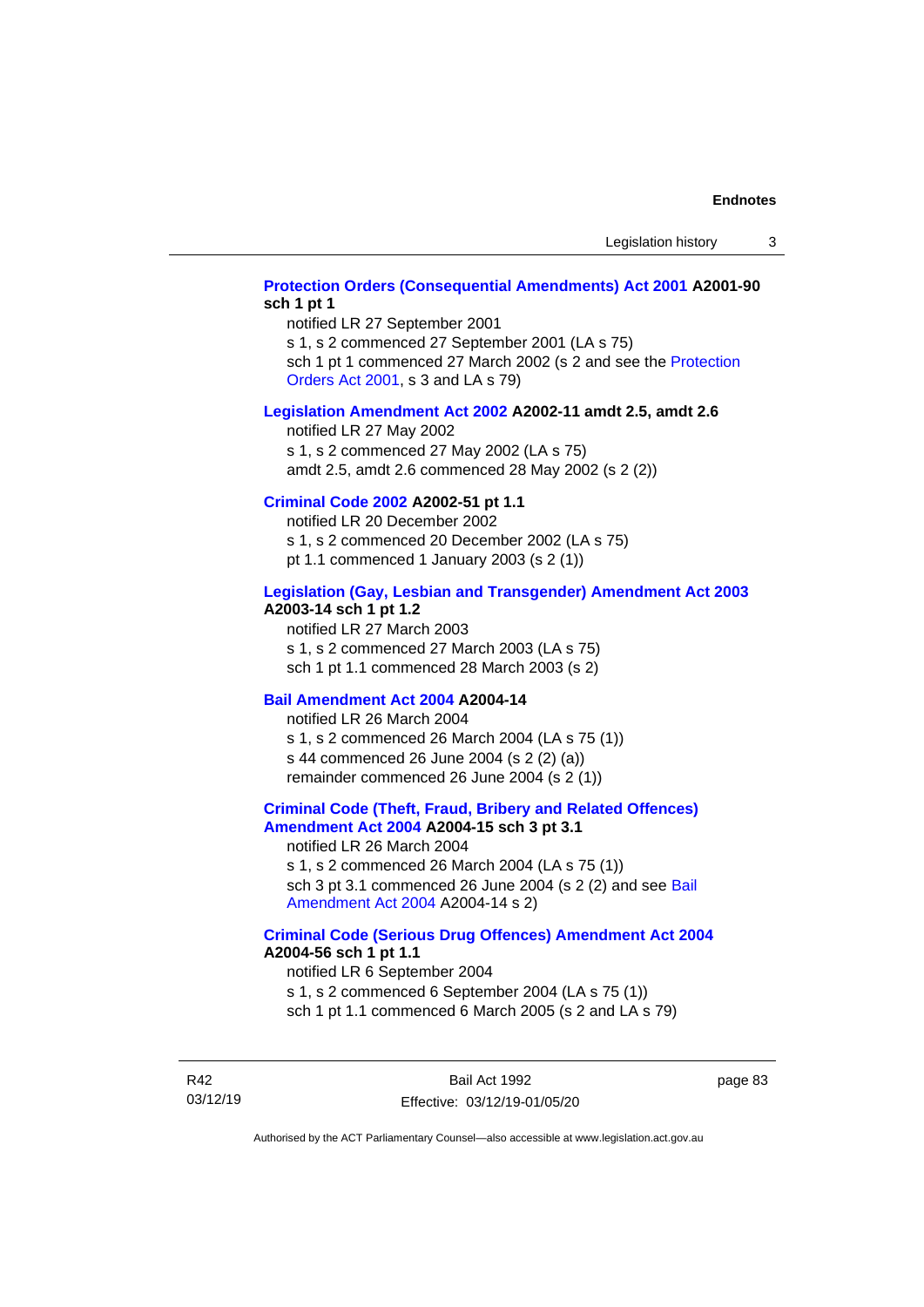3 Legislation history

# **[Court Procedures \(Consequential Amendments\) Act 2004](http://www.legislation.act.gov.au/a/2004-60) A2004-60 sch 1 pt 1.5**

notified LR 2 September 2004

s 1, s 2 commenced 2 September 2004 (LA s 75 (1)) sch 1 pt 1.5 commenced 10 January 2005 (s 2 and see [Court](http://www.legislation.act.gov.au/a/2004-59)  [Procedures Act](http://www.legislation.act.gov.au/a/2004-59) 2004 A2004-59, s 2 and [CN2004-29\)](http://www.legislation.act.gov.au/cn/2004-29/default.asp)

## **[Justice and Community Safety Legislation Amendment Act 2005](http://www.legislation.act.gov.au/a/2005-5) A2005-5 pt 3**

notified LR 23 February 2005 s 1, s 2 commenced 23 February 2005 (LA s 75 (1)) pt 3 commenced 24 February 2005 (s 2 (2))

#### **[Domestic Violence and Protection Orders Amendment Act 2005](http://www.legislation.act.gov.au/a/2005-13) A2005-13 sch 1 pt 1.1**

notified LR 24 March 2005 s 1, s 2 commenced 24 March 2005 (LA s 75 (1)) sch 1 pt 1.1 commenced 25 March 2005 (s 2)

# **[Statute Law Amendment Act 2005](http://www.legislation.act.gov.au/a/2005-20) A2005-20 sch 3 pt 3.4**

notified LR 12 May 2005

s 1, s 2 taken to have commenced 8 March 2005 (LA s 75 (2)) sch 3 pt 3.4 commenced 2 June 2005 (s 2 (1))

# **[Criminal Code Harmonisation Act 2005](http://www.legislation.act.gov.au/a/2005-54) A2005-54 sch 1 pt 1.7**

notified LR 27 October 2005 s 1, s 2 commenced 27 October 2005 (LA s 75 (1)) sch 1 pt 1.7 commenced 24 November 2005 (s 2)

# **[Sentencing Legislation Amendment](http://www.legislation.act.gov.au/a/2006-23) Act 2006 A2006-23 sch 1 pt 1.2**

notified LR 18 May 2006 s 1, s 2 commenced 18 May 2006 (LA s 75 (1)) sch 1 pt 1.2 commenced 2 June 2006 (s 2 (1) and see [Crimes](http://www.legislation.act.gov.au/a/2005-59)  [\(Sentence Administration\) Act 2005](http://www.legislation.act.gov.au/a/2005-59) A2005-59 s 2, [Crimes](http://www.legislation.act.gov.au/a/2005-58)  [\(Sentencing\) Act 2005](http://www.legislation.act.gov.au/a/2005-58) A2005-58, s 2 and LA s 79)

# **[Justice and Community Safety Legislation Amendment Act](http://www.legislation.act.gov.au/a/2006-40) 2006 A2006-40 sch 2 pt 2.6**

notified LR 28 September 2006 s 1, s 2 commenced 28 September 2006 (LA s 75 (1)) sch 2 pt 2.6 commenced 29 September 2006 (s 2 (1))

page 84 Bail Act 1992 Effective: 03/12/19-01/05/20

R42 03/12/19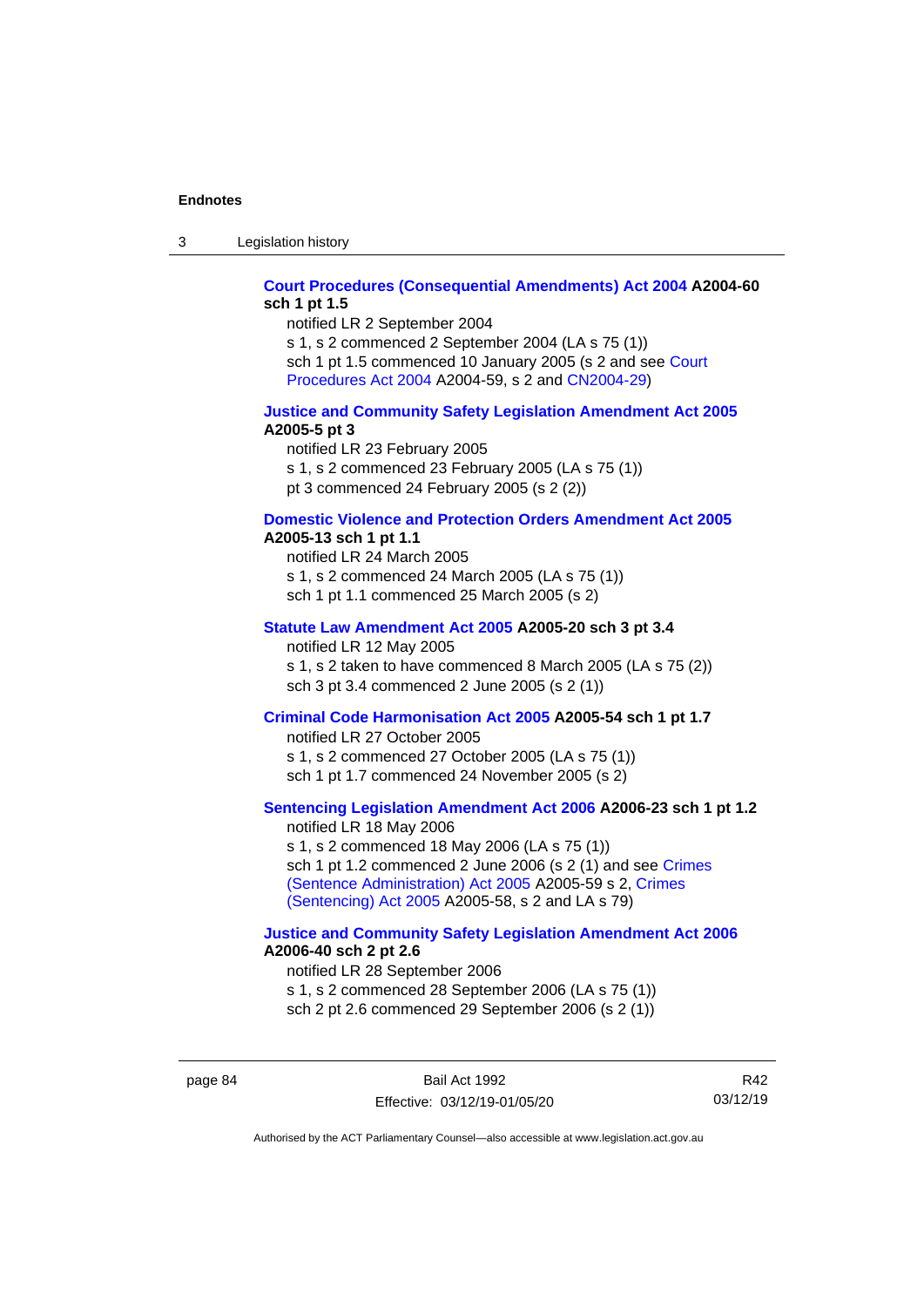# **[Justice and Community Safety Legislation Amendment Act 2008](http://www.legislation.act.gov.au/a/2008-7) A2008-7 sch 1 pt 1.3**

notified LR 16 April 2008

s 1, s 2 commenced 16 April 2008 (LA s 75 (1))

sch 1 pt 1.3 commenced 7 May 2008 (s 2)

#### **Children and [Young People \(Consequential Amendments\) Act 2008](http://www.legislation.act.gov.au/a/2008-20) A2008-20 sch 2 pt 2.1, sch 3 pt 3.2, sch 4 pt 4.1**

notified LR 17 July 2008

s 1, s 2 commenced 17 July 2008 (LA s 75 (1))

s 3 commenced 18 July 2008 (s 2 (1))

sch 2 pt 2.1 commenced 9 September 2008 (s 2 (3) and see Children [and Young People Act 2008](http://www.legislation.act.gov.au/a/2008-19) A2008-19, s 2 and [CN2008-13\)](http://www.legislation.act.gov.au/cn/2008-13/default.asp) sch 3 pt 3.2 commenced 27 October 2008 (s 2 (4) and see Children [and Young People Act 2008](http://www.legislation.act.gov.au/a/2008-19) A2008-19, s 2 and [CN2008-13\)](http://www.legislation.act.gov.au/cn/2008-13/default.asp) sch 4 pt 4.1 commenced 27 February 2009 (s 2 (5) and see [Children](http://www.legislation.act.gov.au/a/2008-19)  [and Young People Act 2008](http://www.legislation.act.gov.au/a/2008-19) A2008-19, s 2 and [CN2008-17 \(](http://www.legislation.act.gov.au/cn/2008-17/default.asp)and see [CN2008-13\)](http://www.legislation.act.gov.au/cn/2008-13/default.asp))

# **[Medicines, Poisons and Therapeutic Goods Act](http://www.legislation.act.gov.au/a/2008-26#history) 2008 A2008-26 sch 2 pt 2.2**

notified LR 14 August 2008 s 1, s 2 commenced 14 August 2008 (LA s 75 (1)) sch 2 pt 2.2 commenced 14 February 2009 (s 2 and LA s 79)

#### **[ACT Civil and Administrative Tribunal Legislation Amendment](http://www.legislation.act.gov.au/a/2008-36)  Act [2008](http://www.legislation.act.gov.au/a/2008-36) A2008-36 sch 1 pt 1.6**

notified LR 4 September 2008

s 1, s 2 commenced 4 September 2008 (LA s 75 (1)) sch 1 pt 1.6 commenced 2 February 2009 (s 2 (1) and see [ACT Civil](http://www.legislation.act.gov.au/a/2008-35)  [and Administrative Tribunal Act 2008](http://www.legislation.act.gov.au/a/2008-35) A2008-35, s 2 (1) and [CN2009-2\)](http://www.legislation.act.gov.au/cn/2009-2/default.asp)

# **[Domestic Violence and Protection Orders Act 2008](http://www.legislation.act.gov.au/a/2008-46#history) A2008-46 sch 3 pt 3.1**

notified LR 10 September 2008

s 1, s 2 commenced 10 September 2008 (LA s 75 (1))

sch 3 pt 3.1 commenced 30 March 2009 (s 2)

page 85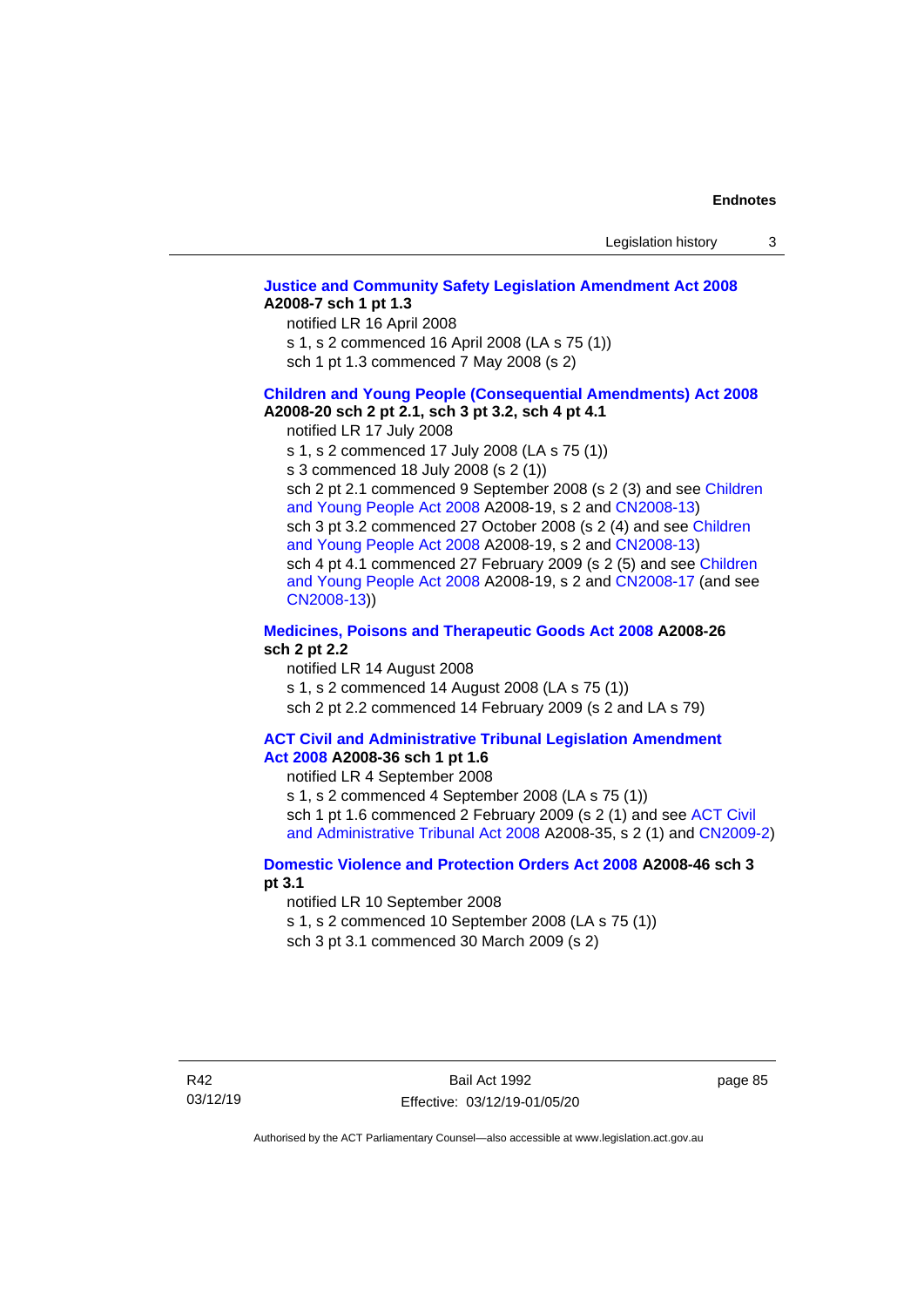3 Legislation history

# **[Justice and Community Safety Legislation Amendment](http://www.legislation.act.gov.au/a/2009-7)  Act [2009](http://www.legislation.act.gov.au/a/2009-7) A2009-7 sch 1 pt 1.1**

notified LR 5 March 2009

s 1, s 2 commenced 5 March 2009 (LA s 75 (1)) sch 1 pt 1.1 commenced 30 March 2009 (s 2 (2) and see [Domestic](http://www.legislation.act.gov.au/a/2008-46)  [Violence and Protection Orders Act 2008](http://www.legislation.act.gov.au/a/2008-46) A2008-46 s 2)

## **[Crimes Legislation Amendment Act 2009](http://www.legislation.act.gov.au/a/2009-24) A2009-24 sch 1 pt 1.1**

notified LR 3 September 2009

s 1, s 2 commenced 3 September 2009 (LA s 75 (1))

sch 1 pt 1.1 commenced 4 September 2009 (s 2)

# **[Crimes \(Sentence Administration\) Amendment Act 2010](http://www.legislation.act.gov.au/a/2010-21) A2010-21**

**sch 1 pt 1.1**

notified LR 30 June 2010 s 1, s 2 commenced 30 June 2010 (LA s 75 (1)) sch 1 pt 1.1 commenced 1 July 2010 (s 2)

## **[Bail Amendment Act 2011](http://www.legislation.act.gov.au/a/2011-2) A2011-2**

notified LR 22 February 2011 s 1, s 2 commenced 22 February 2011 (LA s 75 (1)) remainder commenced 16 May 2011 (s 2 and [CN2011-6\)](http://www.legislation.act.gov.au/cn/2011-6/default.asp)

## **[Statute Law Amendment Act 2011](http://www.legislation.act.gov.au/a/2011-3) A2011-3 sch 3 pt 3.3**

notified LR 22 February 2011 s 1, s 2 commenced 22 February 2011 (LA s 75 (1)) sch 3 pt 3.3 commenced 1 March 2011 (s 2)

# **[Courts Legislation Amendment Act 2011](http://www.legislation.act.gov.au/a/2011-13) A2011-13 sch 1 pt 1.1**

notified LR 11 May 2011 s 1, s 2 commenced 11 May 2011 (LA s 75 (1)) sch 1 pt 1.1 commenced 25 July 2011 (s 2 and [CN2011-8\)](http://www.legislation.act.gov.au/cn/2011-8/default.asp)

# **[Administrative \(One ACT Public Service Miscellaneous Amendments\)](http://www.legislation.act.gov.au/a/2011-22)  Act [2011](http://www.legislation.act.gov.au/a/2011-22) A2011-22 sch 1 pt 1.16**

notified LR 30 June 2011 s 1, s 2 commenced 30 June 2011 (LA s 75 (1)) sch 1 pt 1.16 commenced 1 July 2011 (s 2 (1))

page 86 Bail Act 1992 Effective: 03/12/19-01/05/20

R42 03/12/19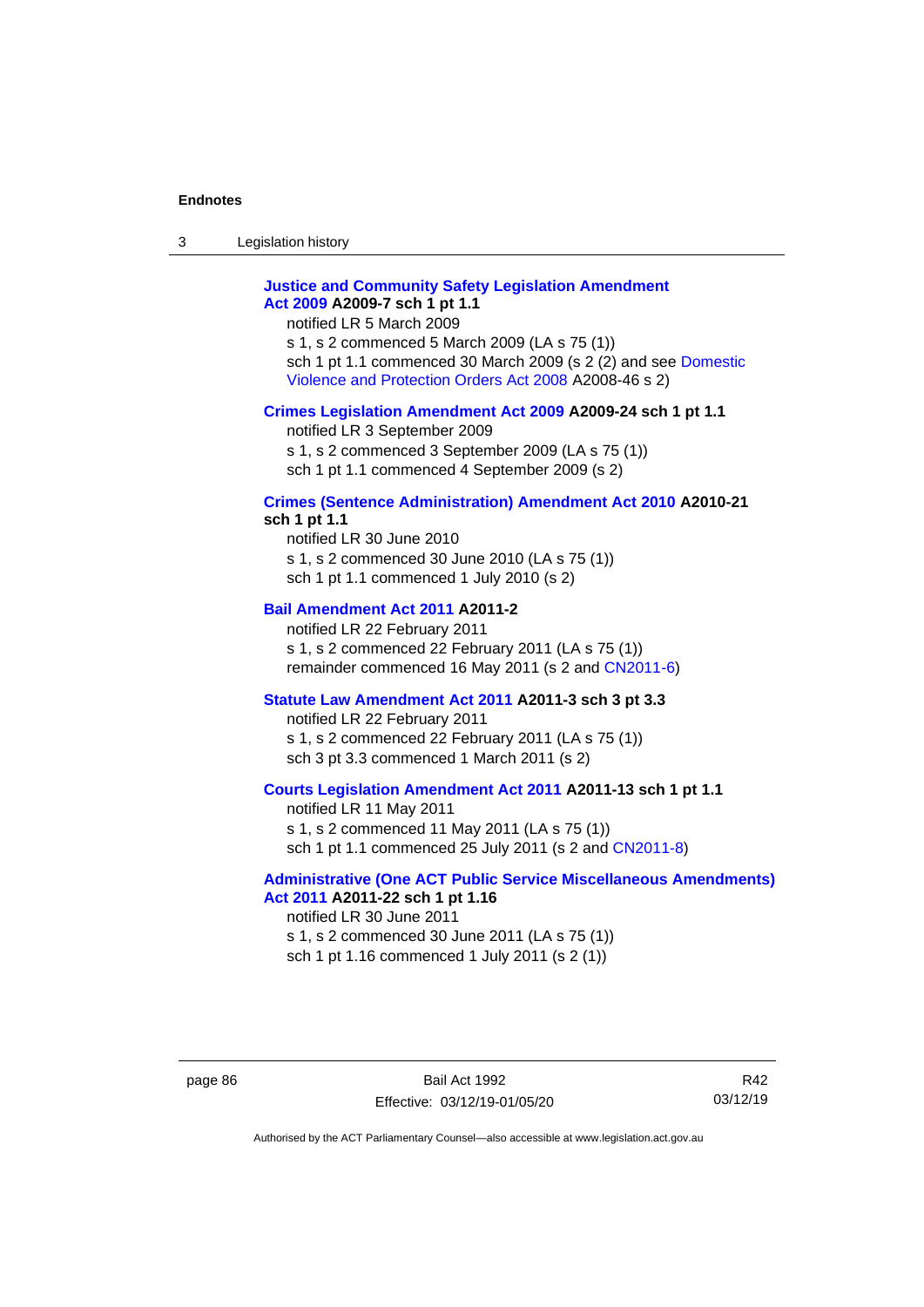# **[Crimes Legislation Amendment Act 2013 \(No 2\)](http://www.legislation.act.gov.au/a/2013-50) A2013-50 pt 2**

notified LR 9 December 2013

s 1, s 2 commenced 9 December 2013 (LA s 75)

pt 2 commenced 10 December 2013 (s 2 (2))

# **[Crimes Legislation Amendment Act 2015 \(No 2\)](http://www.legislation.act.gov.au/a/2015-36) A2015-36 pt 2**

notified LR 1 October 2015

s 1, s 2 commenced 1 October 2015 (LA s 75)

pt 2 commenced 2 October 2015 (s 2)

# **[Mental Health Act 2015](http://www.legislation.act.gov.au/a/2015-38#history) A2015-38 sch 2 pt 2.4 div 2.4.1**

notified LR 7 October 2015 s 1, s 2 commenced 7 October 2015 (LA s 75 (1)) sch 2 pt 2.4 div 2.4.1 commenced 1 March 2016 (s 2 (1) and see [Mental Health \(Treatment and Care\) Amendment Act 2014](http://www.legislation.act.gov.au/a/2014-51/default.asp) A2014-51, s 2 (as am by [A2015-38](http://www.legislation.act.gov.au/a/2015-38) amdt 2.54))

# **[Crimes \(Sentencing and Restorative Justice\) Amendment Act 2016](http://www.legislation.act.gov.au/a/2016-4/default.asp) A2016-4 sch 1 pt 1.2**

notified LR 24 February 2016 s 1, s 2 commenced 24 February 2016 (LA s 75 (1)) sch 1 pt 1.2 commenced 2 March 2016 (s 2 (1))

#### **[Protection of Rights \(Services\) Legislation Amendment Act 2016](http://www.legislation.act.gov.au/a/2016-13)  [\(No](http://www.legislation.act.gov.au/a/2016-13) 2) A2016-13 sch 1 pt 1.4**

notified LR 16 March 2016

s 1, s 2 commenced 16 March 2016 (LA s 75 (1)) sch 1 pt 1.4 commenced 1 April 2016 (s 2 and see [Protection of Rights](http://www.legislation.act.gov.au/a/2016-1/default.asp)  [\(Services\) Legislation Amendment Act 2016](http://www.legislation.act.gov.au/a/2016-1/default.asp) A2016-1 s 2)

# **[Family Violence Act 2016](http://www.legislation.act.gov.au/a/2016-42#history) A2016-42 sch 2 pt 2.1, sch 3 pt 3.1 (as am by [A2017-10](http://www.legislation.act.gov.au/a/2017-10/default.asp) s 7)**

notified LR 18 August 2016 s 1, s 2 commenced 18 August 2016 (LA s 75 (1)) sch 2 pt 2.1, sch 3 pt 3.1 commenced 1 May 2017 (s 2 (2) as am by [A2017-10](http://www.legislation.act.gov.au/a/2017-10/default.asp) s 7)

page 87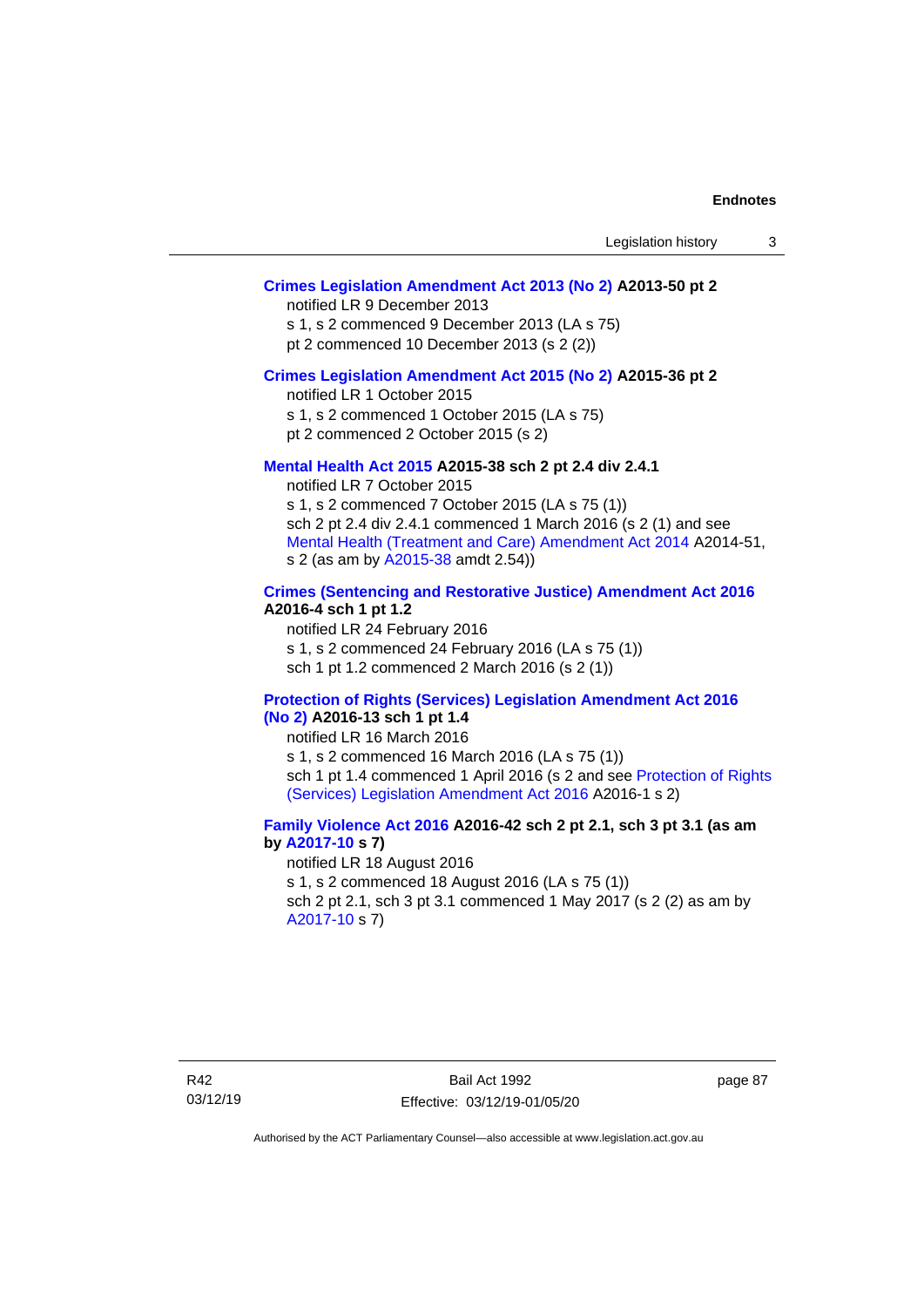3 Legislation history

# **[Crimes \(Serious and Organised Crime\) Legislation Amendment](http://www.legislation.act.gov.au/a/2016-48/default.asp)  Act [2016](http://www.legislation.act.gov.au/a/2016-48/default.asp) A2016-48 pt 2**

notified LR 23 August 2016

- s 1, s 2 commenced 23 August 2016 (LA s 75 (1))
- s 8, s 9 commenced 1 May 2017 (s 2 (3))
- pt 2 remainder commenced 1 May 2017 (s 2 (2))

# **[Family and Personal Violence Legislation Amendment Act 2017](http://www.legislation.act.gov.au/a/2017-10/default.asp) A2017-10 s 7**

- notified LR 6 April 2017
- s 1, s 2 commenced 6 April 2017 (LA s 75 (1))
- s 7 commenced 30 April 2017 (s 2 (1))
- *Note* This Act only amends the Family Violence Act 2016 [A2016-42.](http://www.legislation.act.gov.au/a/2016-42/default.asp)

# **[Crimes Legislation Amendment Act 2019](http://www.legislation.act.gov.au/a/2019-23) A2019-23 pt 2**

- notified LR 8 August 2019
- s 1, s 2 commenced 8 August 2019 (LA s 75 (1))
- pt 2 commenced 8 November 2019 (s 2 (3))

# **[Sentencing \(Drug and Alcohol Treatment Orders\) Legislation](http://www.legislation.act.gov.au/a/2019-31)  [Amendment Act 2019](http://www.legislation.act.gov.au/a/2019-31) A2019-31 pt 2**

- notified LR 9 October 2019
- s 1, s 2 commenced 9 October 2019 (LA s 75 (1))
- pt 2 commenced 3 December 2019 (s 2 (1) and [CN2019-19\)](https://www.legislation.act.gov.au/cn/2019-19/)

page 88 Bail Act 1992 Effective: 03/12/19-01/05/20

R42 03/12/19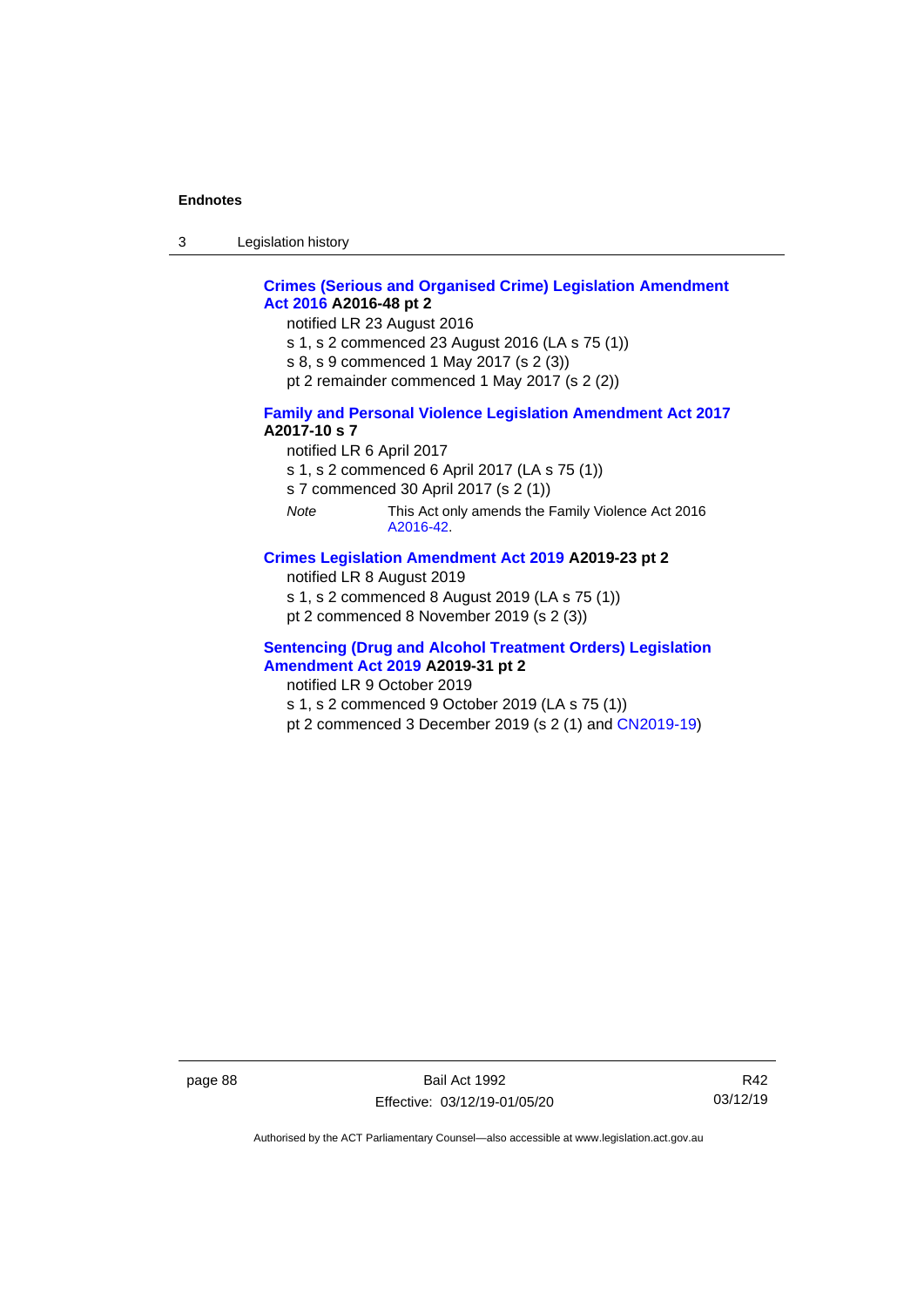# **4 Amendment history**

| Name of Act       |                                                                                              |
|-------------------|----------------------------------------------------------------------------------------------|
| s 1               | sub A2004-14 amdt 1.1                                                                        |
| <b>Dictionary</b> |                                                                                              |
| s 2               | om A2001-44 amdt 1.316                                                                       |
|                   | ins A2004-14 amdt 1.1                                                                        |
|                   | am A2005-13 amdt 1.1; A2006-23 amdt 1.4; A2015-38                                            |
|                   | amdt 2.56                                                                                    |
| <b>Notes</b>      |                                                                                              |
| s 3               | (prev s 3) am A1994-73 s 4; s (2) pars renum R6 LA;<br>A2004-14 s 4                          |
|                   | def <i>appeal</i> om A2004-14 amdt 1.1                                                       |
|                   | def applicable bail criteria ins A2001-25 s 4                                                |
|                   | am A2001-60 s 4                                                                              |
|                   | om A2004-14 amdt 1.1                                                                         |
|                   | def <b>authorised officer</b> sub A2001-25 s 5                                               |
|                   | om A2004-14 amdt 1.1                                                                         |
|                   | def bail om A2004-14 amdt 1.1                                                                |
|                   | def bail condition om A2004-14 amdt 1.1                                                      |
|                   | def bail undertaking om A1994-73 s 4                                                         |
|                   | def <i>child</i> sub A1997-22 s 4                                                            |
|                   | om A2004-14 amdt 1.1                                                                         |
|                   | def <i>clerk</i> om A2004-14 amdt 1.1                                                        |
|                   | def <i>court</i> om A2004-14 amdt 1.1                                                        |
|                   | def <i>Crimes Act</i> om R3 LRA                                                              |
|                   | def de facto spouse ins A1997-22 s 4                                                         |
|                   | om A2003-14 amdt 1.4                                                                         |
|                   | def domestic violence offence sub A1997-22 s 4; A1998-39                                     |
|                   | s 4                                                                                          |
|                   | am A1999-79 sch 3                                                                            |
|                   | sub A2001-90 amdt 1.1                                                                        |
|                   | par (e) exp 27 March 2002 (see s 60)<br>am A2002-11 amdt 2.5; pars renum R7 LA (see A2002-11 |
|                   | amdt 2.6); A2002-51 amdt 1.1                                                                 |
|                   | om A2004-14 amdt 1.1                                                                         |
|                   | def <i><b>harm</b></i> ins A1994-84 s 4                                                      |
|                   | om A2004-14 amdt 1.1                                                                         |
|                   | def <i>household member</i> ins A1997-22 s 4                                                 |
|                   | om A2001-90 amdt 1.2                                                                         |
|                   | def <i>judge</i> om A2004-14 amdt 1.1                                                        |
|                   | def <b>offence</b> sub A1994-73 s 4                                                          |
|                   | om A2004-14 amdt 1.1                                                                         |
|                   | def outstanding ins A2001-60 s 5                                                             |
|                   | om A2004-14 amdt 1.1                                                                         |
|                   |                                                                                              |

R42 03/12/19

Bail Act 1992 Effective: 03/12/19-01/05/20 page 89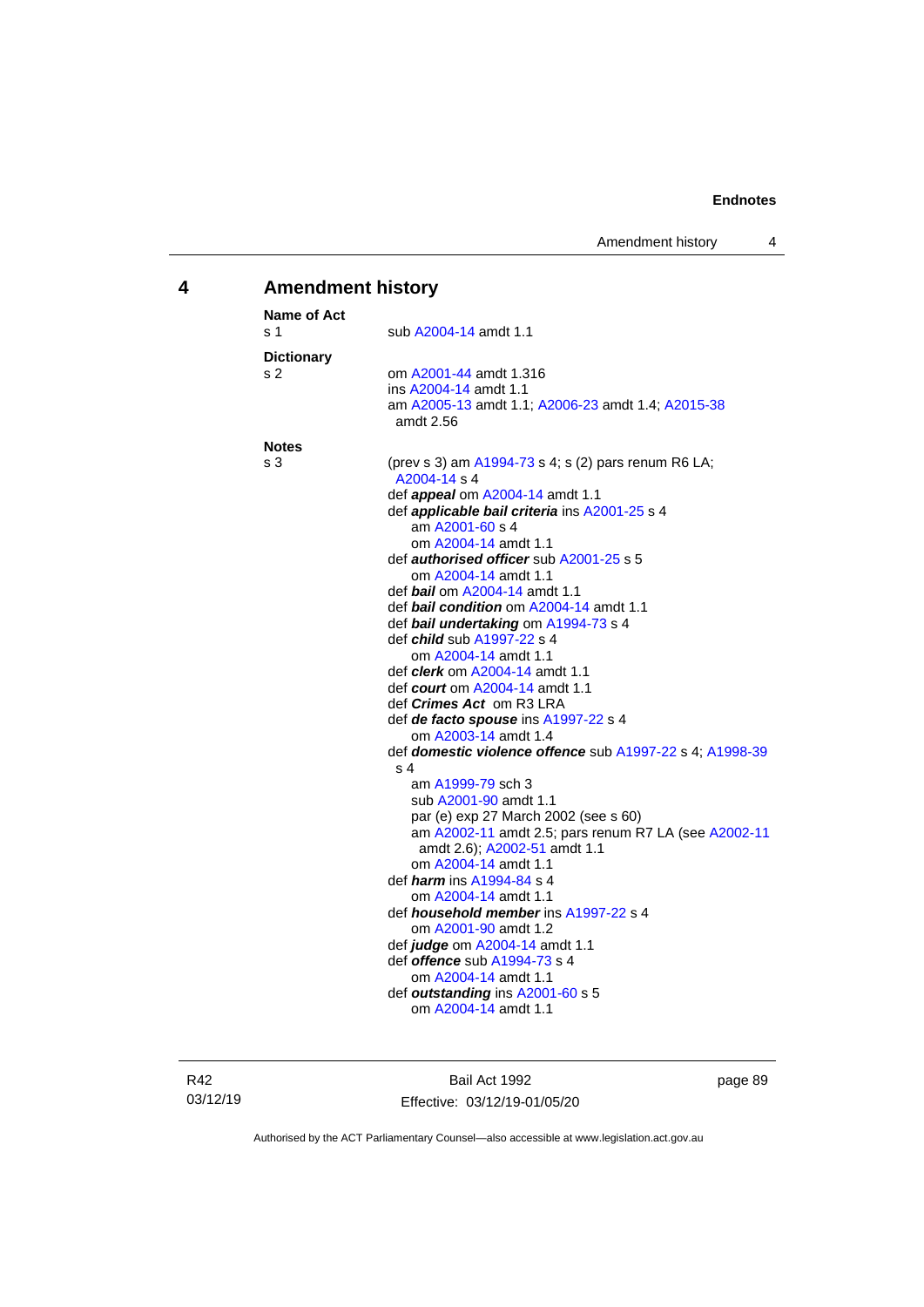4 Amendment history

```
def pending ins A2001-60 s 5
                    om A2004-14 amdt 1.1
                 def relative ins A1997-22 s 4
                    sub A2001-90 amdt 1.3
                    am A2003-14 amdt 1.5
                    om A2004-14 amdt 1.1
                 def relevant person ins A2001-90 amdt 1.4
                    am A2003-14 amdt 1.6, amdt 1.7
                    om A2004-14 amdt 1.1
                 def remand centre om A2004-14 amdt 1.1
                 def serious offence ins A2001-25 s 6
                    sub A2001-60 s 6
                    om A2004-14 amdt 1.1
                 def spouse ins A1997-22 s 4 (b)
                    om A2003-14 amdt 1.8
                 def undertaking to appear om A2004-14 amdt 1.1
                 def victim ins A1994-84 s 4
                    om A2004-14 amdt 1.1
                 pres s 3 sub A2004-14 amdt 1.1
Offences against Act—application of Criminal Code etc
s 3A  A2005-54 amdt 1.44
Act applies to children
s 4 am R3 LRA
                 sub A2004-14 amdt 1.2
Availability of bail
 A2004-14 s 5
When bail may be granted and rights following
div 2.1 hdg ins A2004-14 s 5When may bail be granted?
s 5 am A2001-25 s 7
                 sub A2004-14 s 5
Rights following grant of bail
s 6 sub A2004-14 s 5
                 am A2019-23 s 4
Presumption for bail<br>div 2.2 hdg ins
                  A2004-14 s 5
Div 2.2 subject to div 2.3 and div 2.4
s 7 am A1992-75 s 4; A1994-73 s 5; A1997-22 s 5; A1998-39 s 5; 
                  A2001-90 amdt 1.5
                 sub A2004-14 s 5
```
page 90 Bail Act 1992 Effective: 03/12/19-01/05/20

R42 03/12/19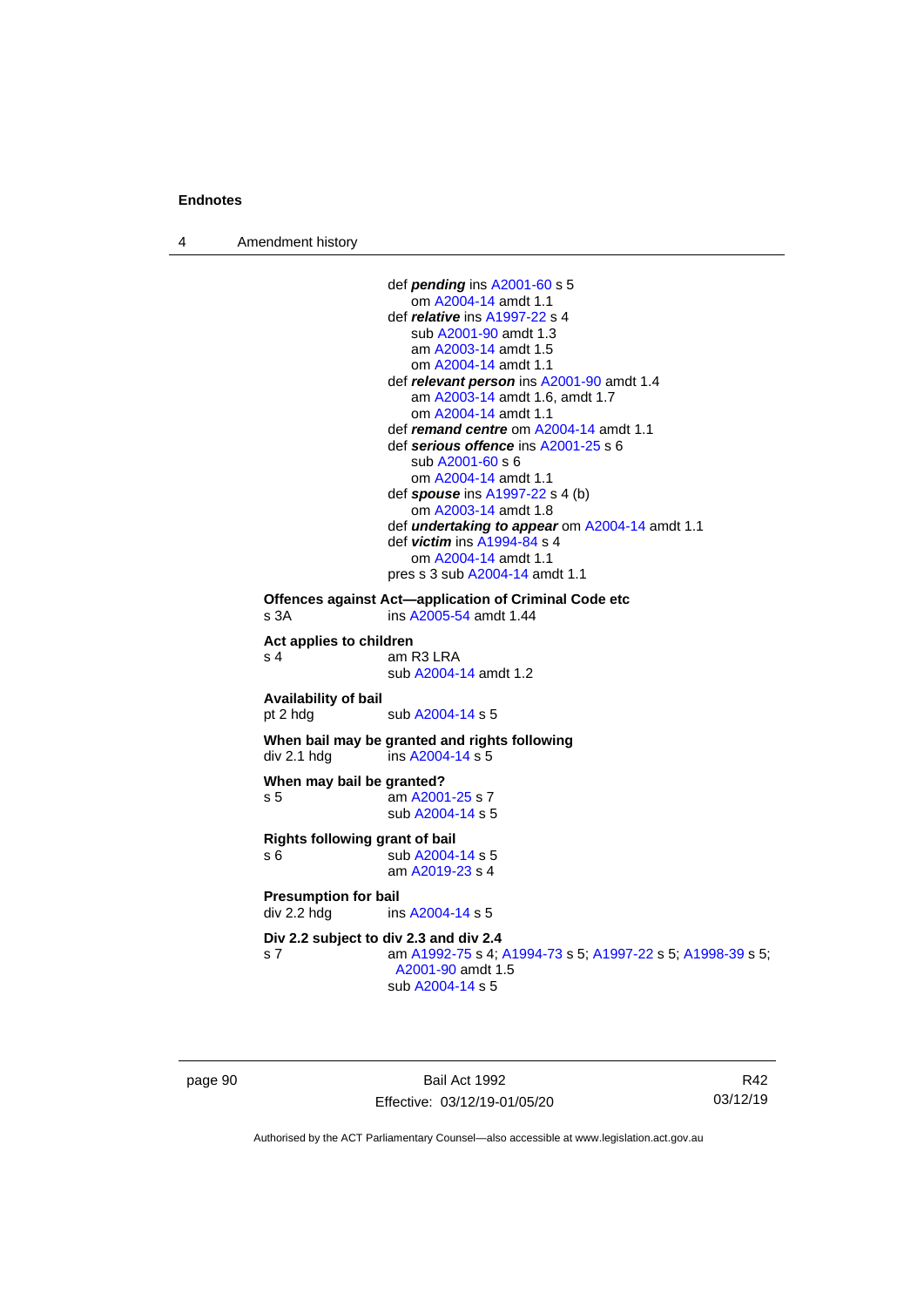| s 7A                                                 | Bail following arrest for breach of peace<br>ins A1994-73 s 6<br>sub A2001-90 amdt 1.6<br>om A2004-14 s 5                                                                                                                                                                                              |
|------------------------------------------------------|--------------------------------------------------------------------------------------------------------------------------------------------------------------------------------------------------------------------------------------------------------------------------------------------------------|
| s <sub>8</sub>                                       | Entitlement to bail-certain minor offences etc<br>sub A1994-73 s 6<br>am A1997-22 s 6; A2001-25 s 8, s 9; A2001-60 s 7<br>sub A2001-90 amdt 1.6; A2004-14 s 5<br>am A2006-40 amdt 2.59                                                                                                                 |
| s 8A                                                 | Entitlement to bail—breach of sentence obligations<br>ins A1997-22 s 7<br>am A1998-39 s 6; A2001-25 s 1<br>sub A2001-90 amdt 1.6; A2004-14 s 5; A2006-23 amdt 1.5<br>(3)-(5) exp 2 June 2009 (s 8A (5) (LA s 88 declaration<br>applies)); A2016-4 amdts 1.4-1.6;<br>am A2019-31 s 4; pars renum R42 LA |
| hearings<br>$s$ 8B                                   | Entitlement to bail-custody relating to sentence administration board<br>ins A2006-23 amdt 1.5                                                                                                                                                                                                         |
| Limitations on entitlement to bail<br>s 9 hdg<br>s 9 | sub A2001-25 s 11<br>sub A2001-54 amdt 2.2; A2004-14 s 5                                                                                                                                                                                                                                               |
| s 9A hdg<br>s 9A                                     | Entitlement to bail-offences other than minor offences<br>sub A2001-60 s 8<br>ins A2001-25 s 12                                                                                                                                                                                                        |

| s 9A hda | sub A2001-60 s 8                                                                       |
|----------|----------------------------------------------------------------------------------------|
| s 9A     | ins A2001-25 s 12                                                                      |
|          | am A2001-60 s 9, s 10<br>(7), (8) exp 24 September 2003 (s 9A (8))<br>sub A2004-14 s 5 |
|          |                                                                                        |

**No presumption for bail**<br>div 2.3 hdg ins A2

ins [A2004-14](http://www.legislation.act.gov.au/a/2004-14) s 5

# **Div 2.2 not to apply to certain offences**

s 9B ins [A2004-14](http://www.legislation.act.gov.au/a/2004-14) s 5

am [A2005-13](http://www.legislation.act.gov.au/a/2005-13) amdt 1.2[; A2008-46](http://www.legislation.act.gov.au/a/2008-46) amdt 3.1; [A2016-42](http://www.legislation.act.gov.au/a/2016-42/default.asp) amdt 3.1

# **Presumption against bail**<br>div 2.4 hdg ins A20

ins [A2004-14](http://www.legislation.act.gov.au/a/2004-14) s 5

# **Bail for murder and certain serious drug offences**<br>s 9C hdg sub A2004-56 amdt 1.1

s 9C hdg sub [A2004-56](http://www.legislation.act.gov.au/a/2004-56) amdt 1.1<br>s 9C ins A2004-14 s 5 ins [A2004-14](http://www.legislation.act.gov.au/a/2004-14) s 5 am [A2004-56](http://www.legislation.act.gov.au/a/2004-56) amdt 1.2

R42 03/12/19

Bail Act 1992 Effective: 03/12/19-01/05/20 page 91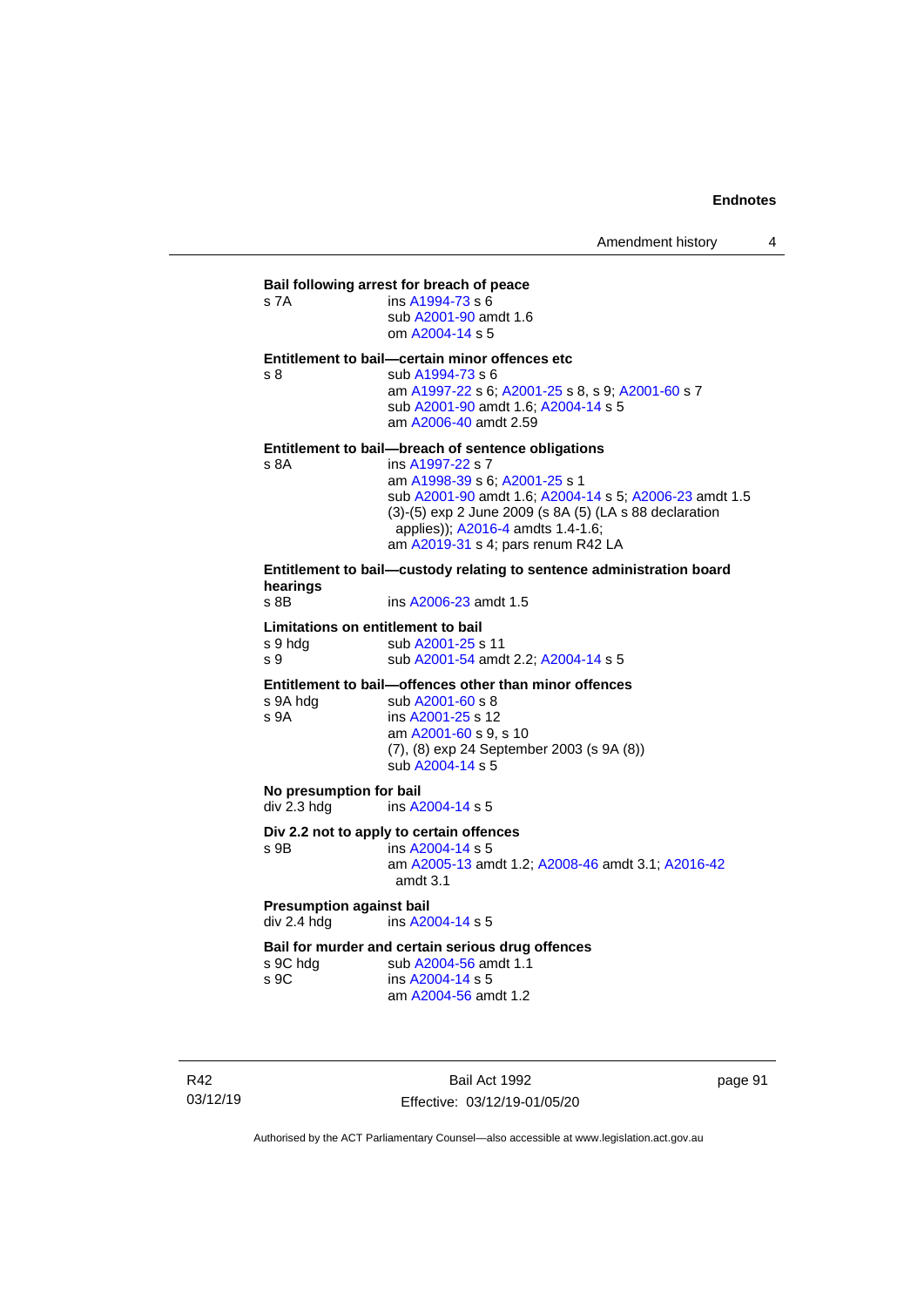4 Amendment history

**Bail for serious offence committed while charge for another pending or outstanding** s 9D ins [A2004-14](http://www.legislation.act.gov.au/a/2004-14) s 5 am [A2004-15](http://www.legislation.act.gov.au/a/2004-15) amdt 3.1[; A2006-23](http://www.legislation.act.gov.au/a/2006-23) amdt 1.6; [A2008-20](http://www.legislation.act.gov.au/a/2008-20) amdt 4.1; [A2011-13](http://www.legislation.act.gov.au/a/2011-13) amdt 1.1[; A2016-42](http://www.legislation.act.gov.au/a/2016-42/default.asp) amdt 3.2, amdt 3.3 **Bail for person sentenced to imprisonment** s 9E ins [A2004-14](http://www.legislation.act.gov.au/a/2004-14) s 5 **Family violence offence—bail by authorised officer**<br>s 9F hdg sub A2016-42 amdt 3.4 sub [A2016-42](http://www.legislation.act.gov.au/a/2016-42/default.asp) amdt 3.4 s 9F ins [A2004-14](http://www.legislation.act.gov.au/a/2004-14) s 5 am [A2005-13](http://www.legislation.act.gov.au/a/2005-13) amdt 1.3[; A2008-46](http://www.legislation.act.gov.au/a/2008-46) amdt 3.2; [A2009-7](http://www.legislation.act.gov.au/a/2009-7) amdt 1.1; [A2016-42](http://www.legislation.act.gov.au/a/2016-42/default.asp) amdt 3.5, amdt 3.6 **Special or exceptional circumstances** s 9G ins [A2004-14](http://www.legislation.act.gov.au/a/2004-14) s 5 am [A2004-15](http://www.legislation.act.gov.au/a/2004-15) amdt 3.2 **Dispensing with bail** s 10 am [A1994-73](http://www.legislation.act.gov.au/a/1994-73) s 7[; A2001-25](http://www.legislation.act.gov.au/a/2001-25) s 13; [A2001-60](http://www.legislation.act.gov.au/a/2001-60) s 11[; A2004-14](http://www.legislation.act.gov.au/a/2004-14) s 6 **Meaning of** *bail order* **and** *bail review application***—pt 4** ins [A2011-2](http://www.legislation.act.gov.au/a/2011-2) s 4 **When is a proceeding** *before the Supreme Court***?—pt 4** s 12B ins [A2011-2](http://www.legislation.act.gov.au/a/2011-2) s 4 **Applications for bail—repeat application provisions** ins [A2011-2](http://www.legislation.act.gov.au/a/2011-2) s 4 exp 16 May 2014 (s 12C (2)) **Deciding bail after charge laid** s 13 am [A1994-73](http://www.legislation.act.gov.au/a/1994-73) s 8[; A1997-22](http://www.legislation.act.gov.au/a/1997-22) s 8; [A2001-25](http://www.legislation.act.gov.au/a/2001-25) s 14[; A2005-20](http://www.legislation.act.gov.au/a/2005-20) amdt 3.14; [A2011-3](http://www.legislation.act.gov.au/a/2011-3) amdts 3.25-3.34 **Grant of bail by authorised officers** s 14 am [A2004-14](http://www.legislation.act.gov.au/a/2004-14) s 7[; A2016-42](http://www.legislation.act.gov.au/a/2016-42/default.asp) amdt 3.7 **Deciding of questions of bail by authorised officers** s 15 am [A1997-22](http://www.legislation.act.gov.au/a/1997-22) s 9[; A2001-25](http://www.legislation.act.gov.au/a/2001-25) s 15; [A2004-14](http://www.legislation.act.gov.au/a/2004-14) s 8[; A2011-3](http://www.legislation.act.gov.au/a/2011-3) amdt 3.35 **Notification of decision of authorised officer**<br>s 16 am A1994-73 s 9: A1997-22 am [A1994-73](http://www.legislation.act.gov.au/a/1994-73) s 9[; A1997-22](http://www.legislation.act.gov.au/a/1997-22) s 10; [A2001-90](http://www.legislation.act.gov.au/a/2001-90) amdt 1.7; ss renum R6 LA (see also [A2001-90](http://www.legislation.act.gov.au/a/2001-90) amdt 1.8)[; A2005-13](http://www.legislation.act.gov.au/a/2005-13) amdt 1.4; [A2011-3](http://www.legislation.act.gov.au/a/2011-3) amdts 3.35-3.37[; A2016-42](http://www.legislation.act.gov.au/a/2016-42/default.asp) amdt 2.1, amdt 3.8 **Charged people in custody to be brought before court** s 17 am [A2011-3](http://www.legislation.act.gov.au/a/2011-3) amdt 3.38

page 92 Bail Act 1992 Effective: 03/12/19-01/05/20

R42 03/12/19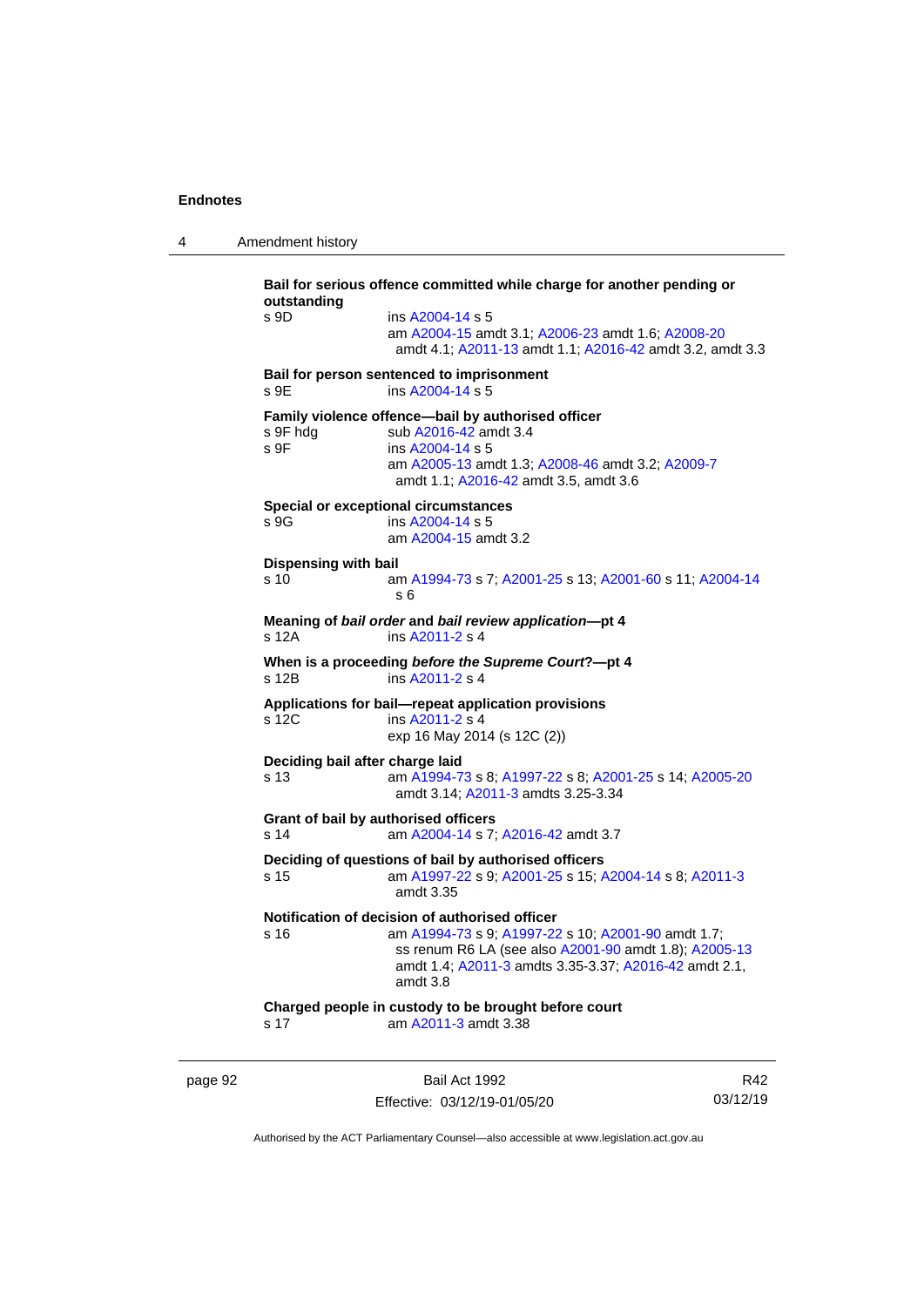**Facilities to be provided to accused people** s 18 am [A2011-3](http://www.legislation.act.gov.au/a/2011-3) amdt 3.39 **Court bail—general** s 19 **am [A1997-22](http://www.legislation.act.gov.au/a/1997-22) sch 2; am [A1997-96](http://www.legislation.act.gov.au/a/1997-96) sch 1; [A2004-14](http://www.legislation.act.gov.au/a/2004-14) s 9;** [A2011-3](http://www.legislation.act.gov.au/a/2011-3) amdt 3.40 sub [A2011-2](http://www.legislation.act.gov.au/a/2011-2) s 5 **Power in relation to bail—Magistrates Court** s 20 sub [A2004-14](http://www.legislation.act.gov.au/a/2004-14) s 10[; A2011-2](http://www.legislation.act.gov.au/a/2011-2) s 5 am [A2019-23](http://www.legislation.act.gov.au/a/2019-23/default.asp) s 5 **Repeat application for bail—Magistrates Court** s 20A ins [A2011-2](http://www.legislation.act.gov.au/a/2011-2) s 5 **Power in relation to bail—Supreme Court** s 20B ins [A2011-2](http://www.legislation.act.gov.au/a/2011-2) s 5 **Repeat application for bail—Supreme Court** s 20C ins [A2011-2](http://www.legislation.act.gov.au/a/2011-2) s 5 **Bail in relation to several offences** s 21 am [A1997-22](http://www.legislation.act.gov.au/a/1997-22) s 11 and sch 2; [A2011-3](http://www.legislation.act.gov.au/a/2011-3) amdt 3.41, amdt 3.42 **Criteria for granting bail to adults** s 22 am [A1994-84](http://www.legislation.act.gov.au/a/1994-84) s 5[; A1997-22](http://www.legislation.act.gov.au/a/1997-22) s 11 sub [A2004-14](http://www.legislation.act.gov.au/a/2004-14) s 11 **Criteria for granting bail to children** s 23 am [A1997-22](http://www.legislation.act.gov.au/a/1997-22) s 12[; A1999-64](http://www.legislation.act.gov.au/a/1999-64) sch 2 sub [A2004-14](http://www.legislation.act.gov.au/a/2004-14) s 11 am [A2008-20](http://www.legislation.act.gov.au/a/2008-20) amdt 2.1, amdt 4.2 **Victim's concern about need for protection** s 23A ins [A1994-84](http://www.legislation.act.gov.au/a/1994-84) s 6 am [A1997-22](http://www.legislation.act.gov.au/a/1997-22) s 13 sub [A2004-14](http://www.legislation.act.gov.au/a/2004-14) s 11 am [A2016-42](http://www.legislation.act.gov.au/a/2016-42/default.asp) amdt 3.9 **Bail conditions and undertakings to appear** pt 5 hdg sub  $A1994-73$  s 10 **Conditions on which bail may be granted to adults** s 25 am [A1994-73](http://www.legislation.act.gov.au/a/1994-73) s 11; a[m A1994-84](http://www.legislation.act.gov.au/a/1994-84) s 7; [A2001-44](http://www.legislation.act.gov.au/a/2001-44) amdt 1.317; [A2001-90](http://www.legislation.act.gov.au/a/2001-90) amdt 1.9; ss renum R6 LA; [A2004-14](http://www.legislation.act.gov.au/a/2004-14) s 12, s 13, s 15, s 16; pars renum R11 LA (see [A2004-14](http://www.legislation.act.gov.au/a/2004-14) s 14); ss renum R11 LA (see [A2004-14](http://www.legislation.act.gov.au/a/2004-14) s 17); [A2006-23](http://www.legislation.act.gov.au/a/2006-23) amdt 1.7; [A2008-36](http://www.legislation.act.gov.au/a/2008-36) amdt 1.58[; A2009-24](http://www.legislation.act.gov.au/a/2009-24) amdt 1.1; [A2011-3](http://www.legislation.act.gov.au/a/2011-3) amdt 3.43; [A2011-22](http://www.legislation.act.gov.au/a/2011-22) amdt 1.58, amdt 1.61[; A2016-42](http://www.legislation.act.gov.au/a/2016-42/default.asp)

amdt 3.10, amdt 3.11

R42 03/12/19

Bail Act 1992 Effective: 03/12/19-01/05/20 page 93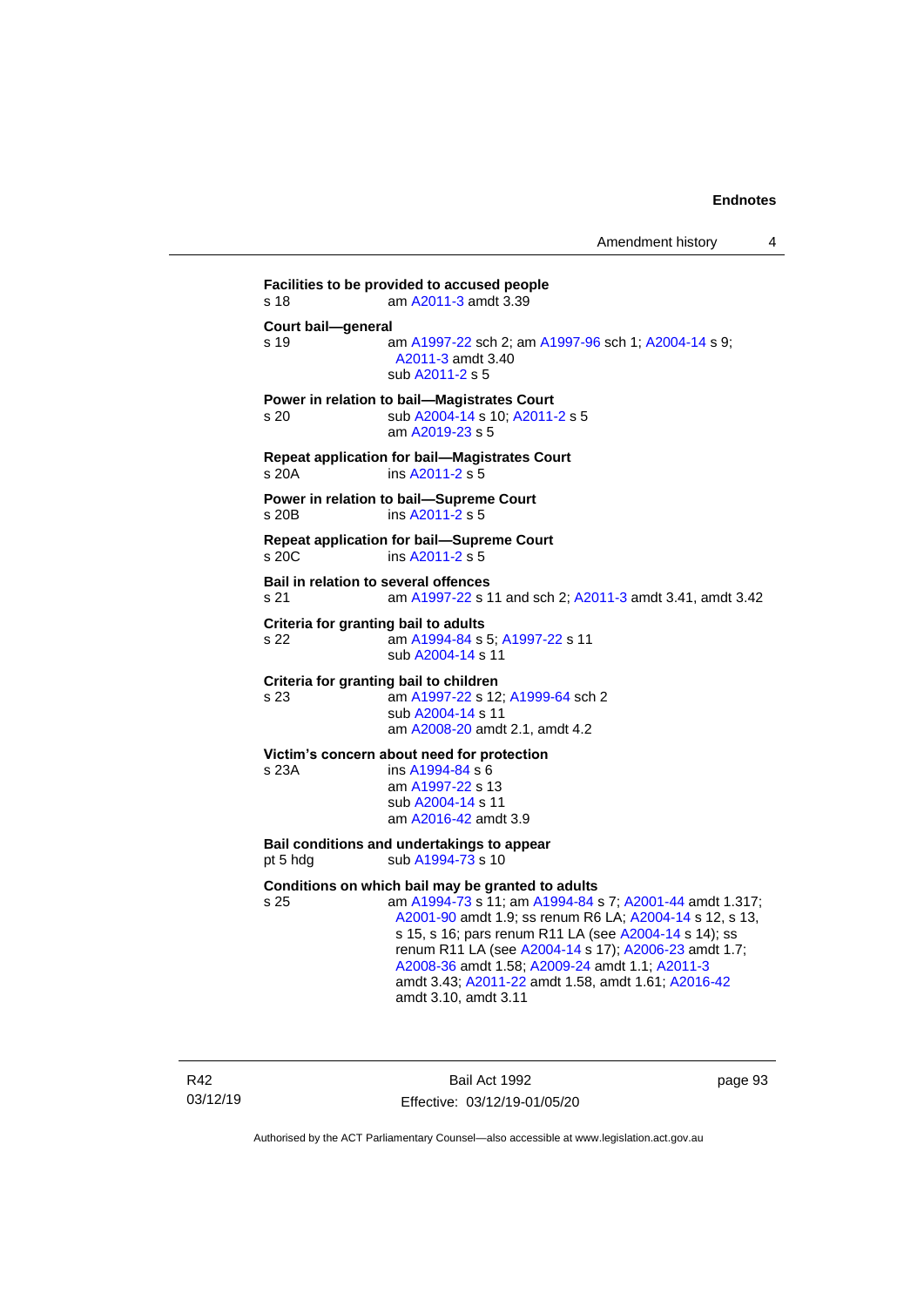| 4 | Amendment history |  |
|---|-------------------|--|
|---|-------------------|--|

**Supervision condition when offence committed as young person** s 25A ins [A2008-20](http://www.legislation.act.gov.au/a/2008-20) amdt 4.3 am [A2009-24](http://www.legislation.act.gov.au/a/2009-24) amdt 1.2[; A2011-22](http://www.legislation.act.gov.au/a/2011-22) amdt 1.61 **Conditions on which bail may be granted to children** s 26 am [A1999-64](http://www.legislation.act.gov.au/a/1999-64) sch 2; [A2004-14](http://www.legislation.act.gov.au/a/2004-14) s 18, s 19; ss renum R11 LA (see [A2004-14](http://www.legislation.act.gov.au/a/2004-14) s 20)[; A2008-20](http://www.legislation.act.gov.au/a/2008-20) amdt 2.2, amdt 2.3, amdt 4.4; [A2008-36](http://www.legislation.act.gov.au/a/2008-36) amdt 1.58[; A2011-3](http://www.legislation.act.gov.au/a/2011-3) amdt 3.43; [A2011-22](http://www.legislation.act.gov.au/a/2011-22) amdt 1.61 **Recording of certain bail decisions** s 27 am [A1997-22](http://www.legislation.act.gov.au/a/1997-22) sch 2; [A2011-3](http://www.legislation.act.gov.au/a/2011-3) amdt 3.43 **Notice to victim of bail decisions** s 27A ins [A1994-84](http://www.legislation.act.gov.au/a/1994-84) s 8 om [A2004-14](http://www.legislation.act.gov.au/a/2004-14) s 21 **Undertakings to appear** s 28 am [A2001-44](http://www.legislation.act.gov.au/a/2001-44) amdt 1.318 sub [A2004-14](http://www.legislation.act.gov.au/a/2004-14) s 22 **Undertakings in respect of more than 1 offence** s 29 om [A1994-73](http://www.legislation.act.gov.au/a/1994-73) s 12 **Accused person may be excused from attendance before court** s 30 am [A1997-96](http://www.legislation.act.gov.au/a/1997-96) sch 1; [A2001-44](http://www.legislation.act.gov.au/a/2001-44) amdt 1.319[; A2004-14](http://www.legislation.act.gov.au/a/2004-14) amdt 1.3, amdt 1.4; ss renum R11 LA (se[e A2004-14](http://www.legislation.act.gov.au/a/2004-14) amdt 1.5); [A2011-3](http://www.legislation.act.gov.au/a/2011-3) amdt 3.43, amdt 3.44 **Bail requirements** am [A1994-73](http://www.legislation.act.gov.au/a/1994-73) s 13 sub [A2004-14](http://www.legislation.act.gov.au/a/2004-14) s 23 am [A2006-23](http://www.legislation.act.gov.au/a/2006-23) amdt 1.8[; A2008-7](http://www.legislation.act.gov.au/a/2008-7) amdt 1.21 **Acceptable people and security for bail** s 32 am [A1994-73](http://www.legislation.act.gov.au/a/1994-73) s 14; ss renum R6 LA sub [A2004-14](http://www.legislation.act.gov.au/a/2004-14) s 23 **Continuation of bail and undertakings** s 33 am [A1994-73](http://www.legislation.act.gov.au/a/1994-73) s 15[; A1997-22](http://www.legislation.act.gov.au/a/1997-22) sch 2; ss renum R6 LA; [A2004-14](http://www.legislation.act.gov.au/a/2004-14) s 24, s 25 **Written notice of conditions of bail** s 34 am [A1997-22](http://www.legislation.act.gov.au/a/1997-22) sch 2; [A2001-44](http://www.legislation.act.gov.au/a/2001-44) amdt 1.320[; A2011-3](http://www.legislation.act.gov.au/a/2011-3) amdt 3.45, amdt 3.46 **Warning to person making acknowledgment** s 35 om [A2004-14](http://www.legislation.act.gov.au/a/2004-14) s 26 **Discharge of surety** s 36 am [A1994-73](http://www.legislation.act.gov.au/a/1994-73) s 16 sub [A2004-14](http://www.legislation.act.gov.au/a/2004-14) s 27

page 94 Bail Act 1992 Effective: 03/12/19-01/05/20

R42 03/12/19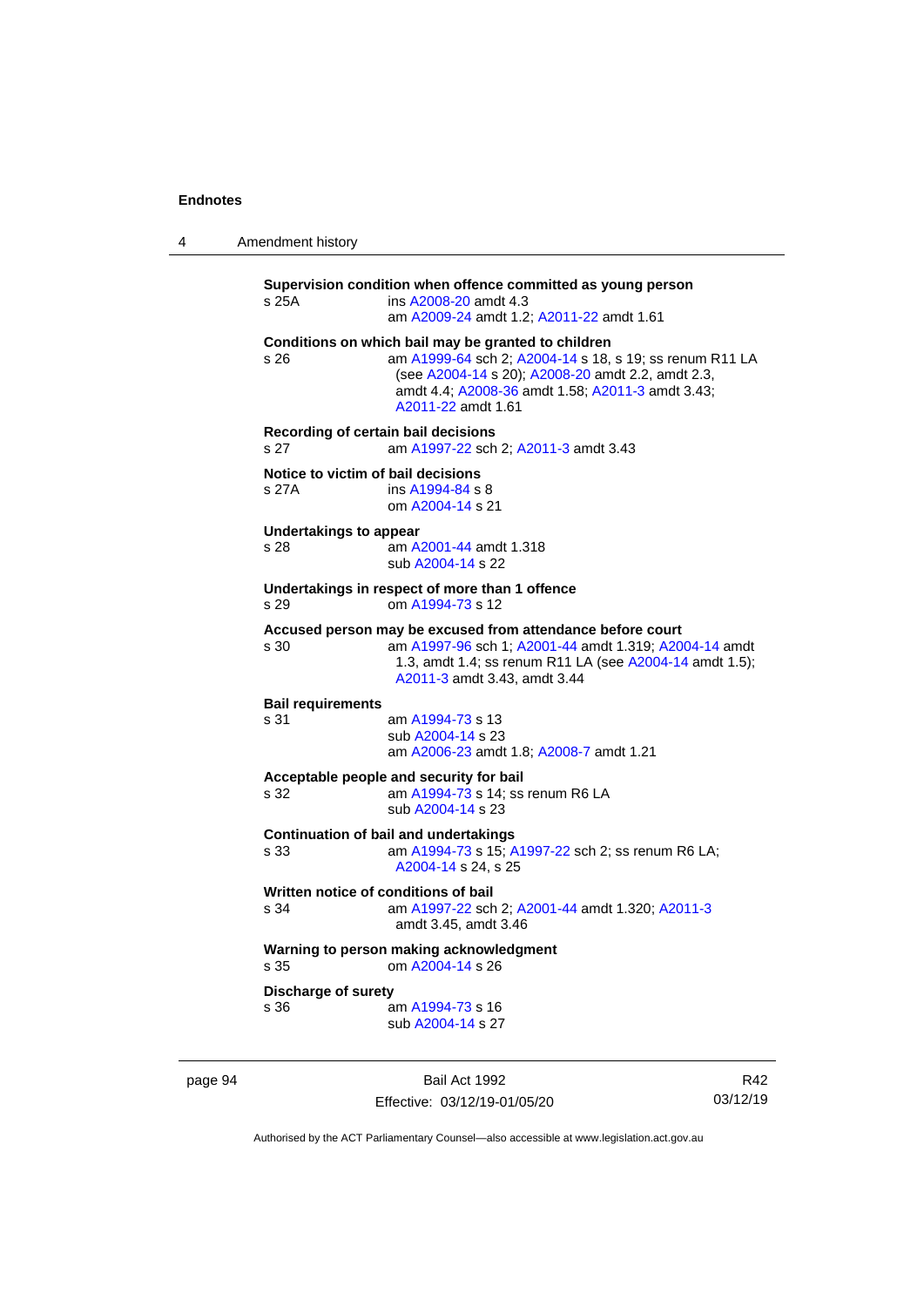Amendment history 4

| s 37                                                  | sub A2004-14 s 28<br>am A2004-60 amdt 1.16; A2010-21 amdt 1.1, amdt 1.2                                                                                                        |
|-------------------------------------------------------|--------------------------------------------------------------------------------------------------------------------------------------------------------------------------------|
| div 6.1 hdg                                           | Review of decisions by authorised officers<br>(prev pt 6 div 1 hdg) renum R4                                                                                                   |
| s 38                                                  | <b>Review by authorised officers</b><br>am A1997-22 sch 2; A2011-3 amdt 3.47                                                                                                   |
| div 6.2 hdg                                           | Review of decisions by courts<br>(prev pt 6 div 2 hdg) renum R4 LA                                                                                                             |
| s 41A                                                 | Court may review on its own initiative<br>ins A2004-14 s 29                                                                                                                    |
| s 42.                                                 | Power of Magistrates Court to review-decision of authorised officer<br>sub A2004-14 s 30; A2005-5 s 6; A2011-2 s 6<br>am A2016-48 s 5                                          |
| s 42A                                                 | Power of Magistrates Court to review—decision of Magistrates Court<br>ins A2011-2 s 6<br>am A2016-48 s 5                                                                       |
| s 43                                                  | Power of Supreme Court to review-decision of authorised officer<br>am A2004-14 s 31, s 32; ss renum R11 LA; A2005-5 s 8 (and<br>see s 7)<br>sub A2011-2 s 6<br>am A2016-48 s 5 |
| <b>Supreme Court</b>                                  | Power of Supreme Court to review-decision of Magistrates Court or                                                                                                              |
| s 43A                                                 | ins A2011-2 s 6<br>am A2016-48 s 5                                                                                                                                             |
| s 44                                                  | Right of review of bail decisions-prosecution<br>om A2004-14 s 33<br>ins A2016-48 s 6<br>am A2016-48 s 8, s 9                                                                  |
| Review of s 44<br>s 44A                               | ins A2016-48 s 7<br>exp 1 May 2020 (s 44A (3))                                                                                                                                 |
| <b>Exercise of power to review</b><br>s <sub>45</sub> | am A2011-3 amdt 3.47                                                                                                                                                           |
| <b>Miscellaneous</b><br>div 6.3 hdg                   | orig pt 6 div 3 hdg ins $A1994-84$ s 9<br>(prev pt 6 div 3 hdg) renum R4 LA<br>om A2004-14 s 34                                                                                |

R42 03/12/19

Bail Act 1992 Effective: 03/12/19-01/05/20 page 95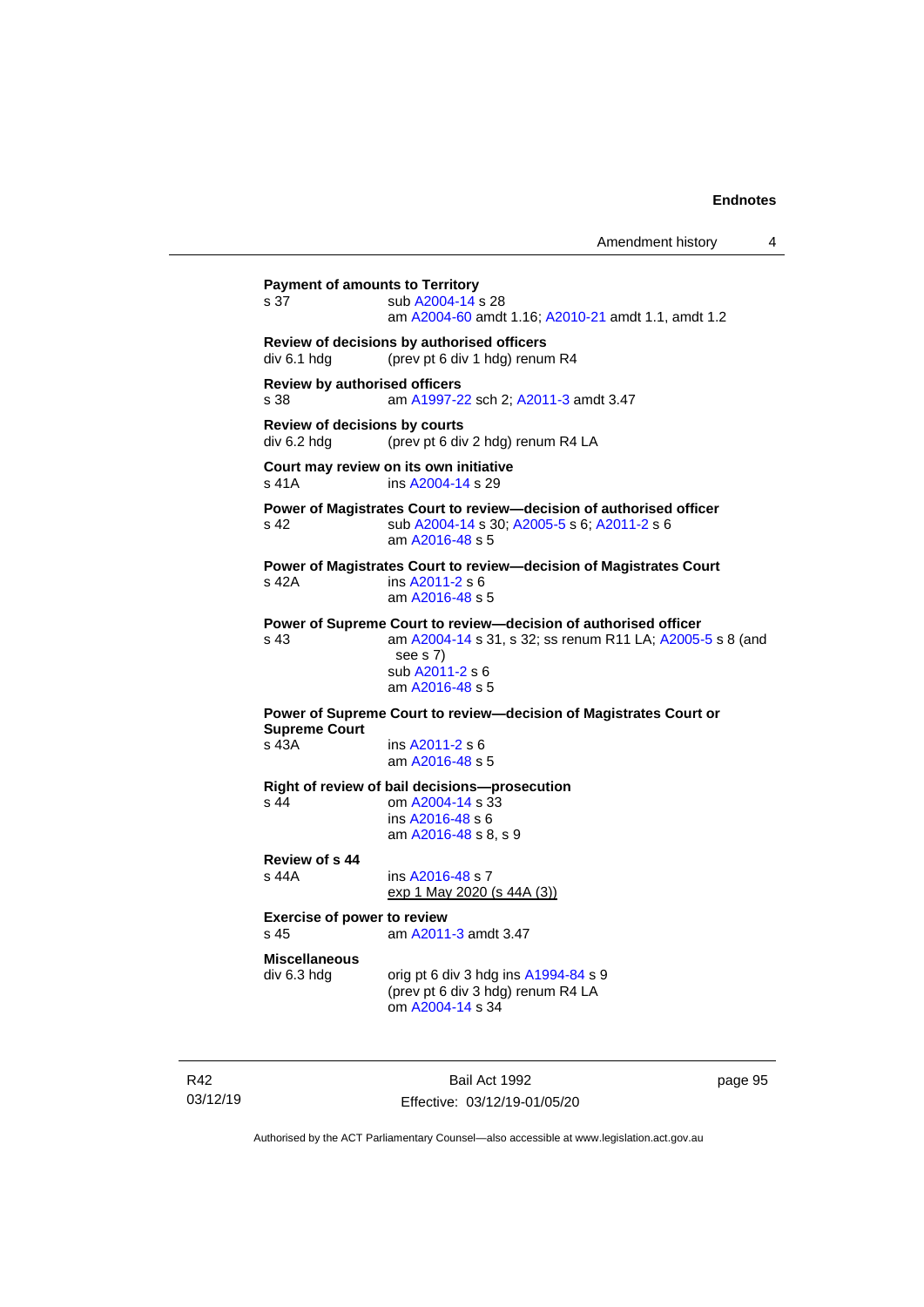|  |  | . |  |                             |
|--|--|---|--|-----------------------------|
|  |  |   |  |                             |
|  |  |   |  |                             |
|  |  |   |  |                             |
|  |  |   |  | Review limited to bail cone |
|  |  |   |  |                             |

4 Amendment history

```
Review limited to bail conditions<br>s 46 am A2011-3 and
                 A2011-3; A2011-2 A2016-48 s 10
Notice to victim of bail decisions
 A1994-84 s 9
                om A2004-14 s 34
Giving information relating to bail
s 47 am A1994-73 s 17; A2001-44 amdt 1.321; A2011-3 amdt 3.47
Notice to victim of bail decisions
s 47A ins A2004-14 s 35; ss renum R11 LA
                am A2005-13 amdt 1.5
Notification to court that bail condition not satisfied
s 48 am A1994-73 s 18; A2001-44 amdt 1.322; A2006-23 amdt 1.9
Failure to answer bail
s 49 am A1994-73 s 19; A1994-81 sch
                sub A2001-25 s 16; A2005-54 amdt 1.45
False statements in acknowledgments
s 50 am A1994-81 sch
                om A2004-14 s 36
Indemnification of sureties<br>s 51 am A199
                 A1994-81 sch
                sub A2005-54 amdt 1.46
Contravention of Act by police officers
s 52 am A2013-50 s 4
Apprehension of person admitted to bail
s 53 om A1994-75 sch 3
Power of court where person apprehended
s 54 om A1994-75 sch 3
No right of surety to arrest
 A1994-73 s 20
                sub A2004-14 s 37
Arrest for failure to comply with bail condition
s 56A ins A2004-14 s 28
                sub A2019-23 s 6
Police power to enter premises to arrest
56AA ins A2019-23 s 6
Police officer must announce entry before entering
56AB ins A2019-23 s 6
Police powers on arrest for failure to comply with bail condition
56AC ins A2019-23 s 6
```
page 96 Bail Act 1992 Effective: 03/12/19-01/05/20

R42 03/12/19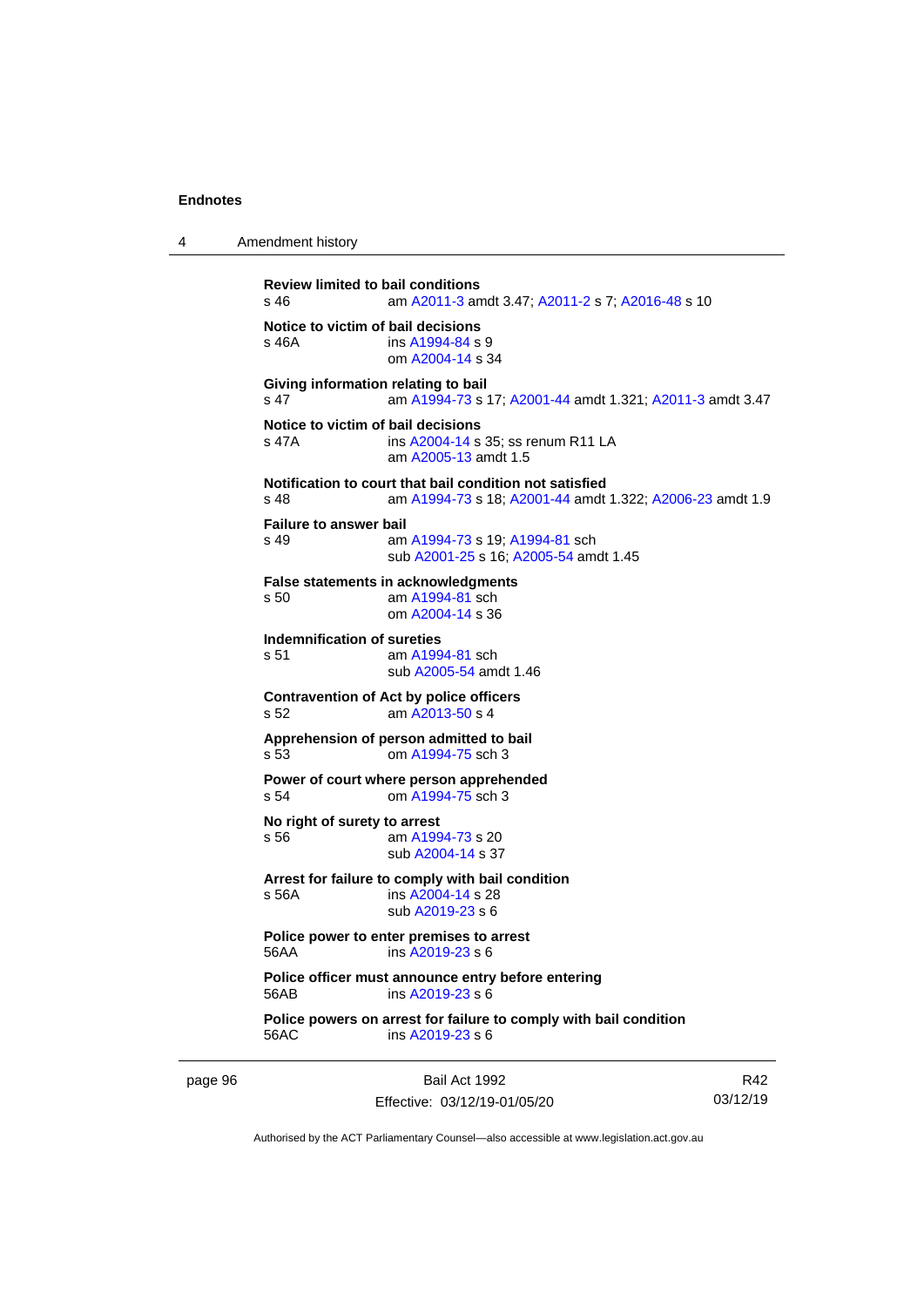**Arrested person to be brought before court** ins  $A2019-23 s 6$ **Arrest for breach of condition by person outside ACT** s 56B ins [A2004-14](http://www.legislation.act.gov.au/a/2004-14) s 28 **Act to prevail** am [A2004-14](http://www.legislation.act.gov.au/a/2004-14) amdt 1.6, amdt 1.7 **Abolition of inherent power of bail** s 57AA ins [A1996-81](http://www.legislation.act.gov.au/a/1996-81) s 7 **Form of certain instruments**<br>s 57A **ins** A1994 ins [A1994-73](http://www.legislation.act.gov.au/a/1994-73) s 21 om [A2001-44](http://www.legislation.act.gov.au/a/2001-44) amdt 1.323 **Approved forms** s 58 sub [A2001-44](http://www.legislation.act.gov.au/a/2001-44) amdt 1.323 am [A2004-14](http://www.legislation.act.gov.au/a/2004-14) s 39[; A2011-3](http://www.legislation.act.gov.au/a/2011-3) amdt 3.48 **Regulation-making power** s 59 **orig s 59** renum as s 60 **pres s 59** ins [A2001-44](http://www.legislation.act.gov.au/a/2001-44) amdt 1.323 am [A2004-14](http://www.legislation.act.gov.au/a/2004-14) s 40, s 41 **Transitional** pt 8 hdg ins [A1999-79](http://www.legislation.act.gov.au/a/1999-79) sch 3 om R6 LA **Expiry—Motor Traffic Act reference**<br>s 60 (prev s 39) ins A19 (prev s 39) in[s A1999-79](http://www.legislation.act.gov.au/a/1999-79) sch 3 sub [A2001-90](http://www.legislation.act.gov.au/a/2001-90) amdt 1.10 as s 59 renum as s 60 R5 LA exp 27 March 2002 (see s 60)

R42 03/12/19 page 97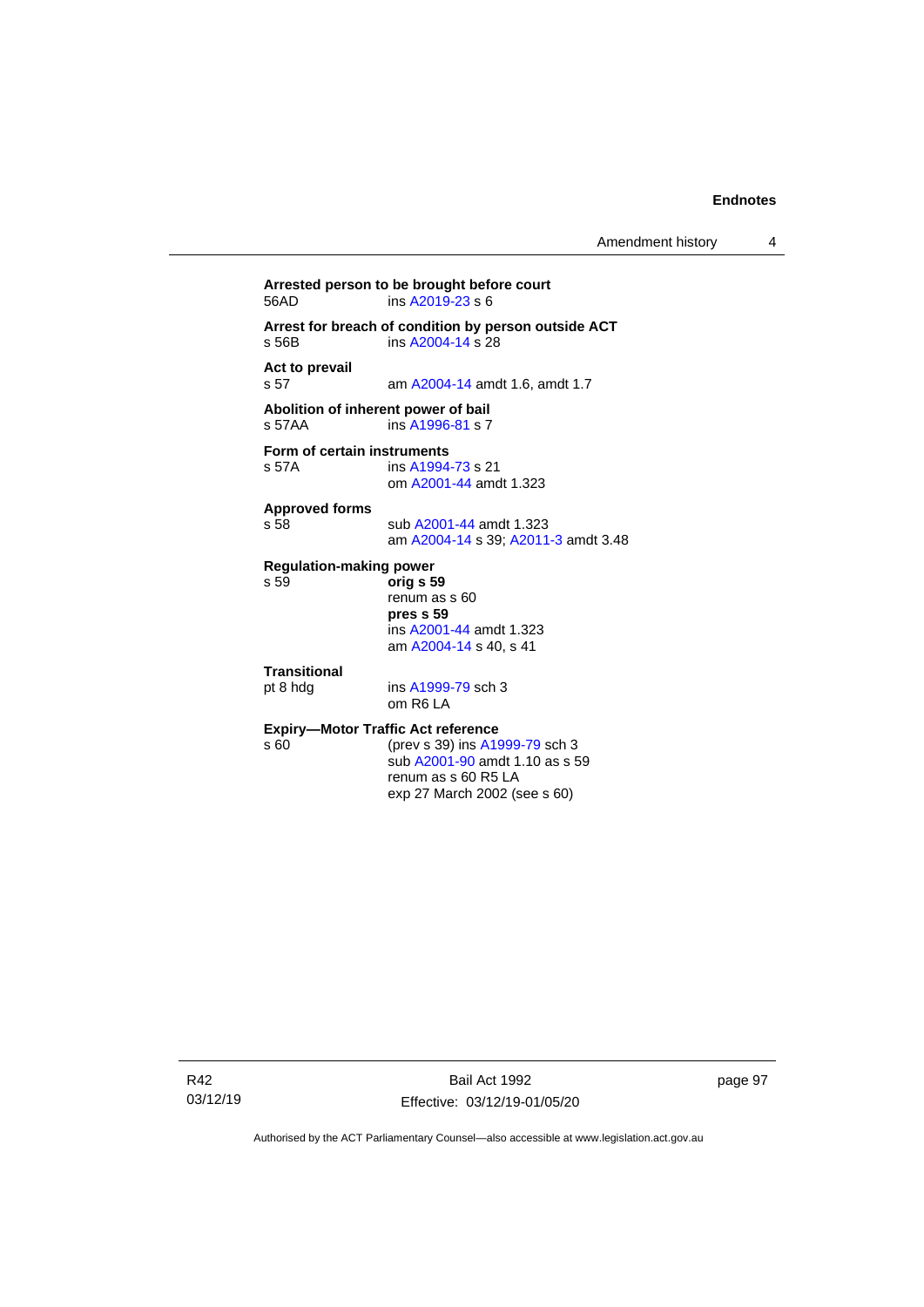4 Amendment history

| sch 1             | ins A1997-22 s 14                                                                                                                                                                                                                           |
|-------------------|---------------------------------------------------------------------------------------------------------------------------------------------------------------------------------------------------------------------------------------------|
|                   | am A1998-39 s 7                                                                                                                                                                                                                             |
|                   | sub A2001-90 amdt 1.11                                                                                                                                                                                                                      |
|                   | am A2002-51 amdt 1.2                                                                                                                                                                                                                        |
|                   | sub A2004-14 s 43                                                                                                                                                                                                                           |
|                   | am A2004-14 s 44; A2004-15 amdt 3.3, amdt 3.4; pts renum<br>R11 LA (see A2004-15 amdt 3.5); items renum R11 LA;<br>A2004-56 amdt 1.3, amdt 1.4; items renum R14 LA;<br>A2008-26 amdt 2.2; pts renum A2008-26 amdt 2.3; A2015-36<br>s 4, s 5 |
| <b>Dictionary</b> |                                                                                                                                                                                                                                             |
| dict              | ins A2004-14 amdt 1.8                                                                                                                                                                                                                       |
|                   | am A2006-23 amdts 1.10-1.12; A2008-36 amdt 1.59,                                                                                                                                                                                            |
|                   | amdt 1.60; A2011-22 amdt 1.59, amdt 1.60; A2016-13<br>amdt $1.7$                                                                                                                                                                            |
|                   | def accused person ins A2004-14 s 42                                                                                                                                                                                                        |
|                   | am A2006-23 amdt 1.13                                                                                                                                                                                                                       |
|                   | def <i>appeal</i> ins A2004-14 amdt 1.8                                                                                                                                                                                                     |
|                   | def <i>applicable bail criteria</i> ins A2004-14 amdt 1.8<br>am A2016-42 amdt 3.12                                                                                                                                                          |
|                   | def <b>authorised officer</b> ins A2004-14 amdt 1.8                                                                                                                                                                                         |
|                   | def bail ins A2004-14 amdt 1.8                                                                                                                                                                                                              |
|                   | def <b>bail condition</b> ins A2004-14 amdt 1.8                                                                                                                                                                                             |
|                   | def bail order ins A2011-2 s 8                                                                                                                                                                                                              |
|                   | def bail review application ins A2011-2 s 8                                                                                                                                                                                                 |
|                   | def <i>child</i> ins A2004-14 amdt 1.8<br>def <i>court</i> ins A2004-14 amdt 1.8                                                                                                                                                            |
|                   | def domestic violence offence ins A2004-14 amdt 1.8                                                                                                                                                                                         |
|                   | sub A2005-13 amdt 1.6                                                                                                                                                                                                                       |
|                   | am A2008-46 amdt 3.3                                                                                                                                                                                                                        |
|                   | om A2016-42 amdt 3.13                                                                                                                                                                                                                       |
|                   | def family violence offence ins A2016-42 amdt 3.14                                                                                                                                                                                          |
|                   | def grant ins A2004-14 amdt 1.8                                                                                                                                                                                                             |
|                   | def <i>offence</i> ins A2004-14 amdt 1.8                                                                                                                                                                                                    |
|                   | am A2006-23 amdt 1.14                                                                                                                                                                                                                       |
|                   | def parental responsibility ins A2005-13 amdt 1.7<br>sub A2006-23 amdt 1.15; A2008-20 amdt 3.3                                                                                                                                              |
|                   | def relevant person ins A2004-14 amdt 1.8<br>om A2005-13 amdt 1.8                                                                                                                                                                           |
|                   | def surety ins A2004-14 amdt 1.8                                                                                                                                                                                                            |
|                   | def <i>undertaking to appear</i> ins A2004-14 amdt 1.8<br>def <i>victim</i> ins A2004-14 amdt 1.8                                                                                                                                           |

page 98 Bail Act 1992 Effective: 03/12/19-01/05/20

R42 03/12/19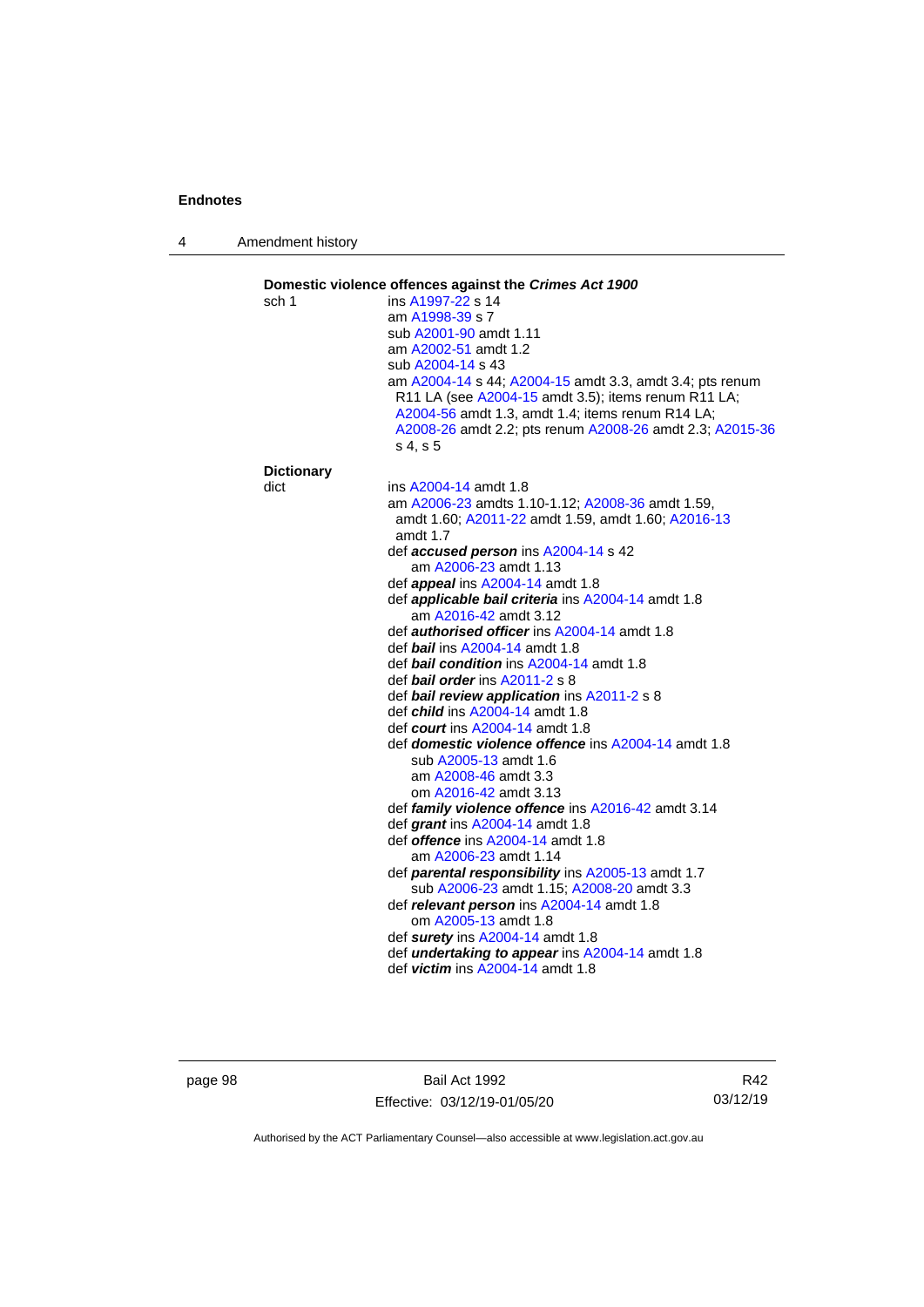# **5 Earlier republications**

Some earlier republications were not numbered. The number in column 1 refers to the publication order.

Since 12 September 2001 every authorised republication has been published in electronic pdf format on the ACT legislation register. A selection of authorised republications have also been published in printed format. These republications are marked with an asterisk (\*) in column 1. Electronic and printed versions of an authorised republication are identical.

| <b>Republication No</b> | <b>Amendments to</b> | <b>Republication date</b> |
|-------------------------|----------------------|---------------------------|
| 1                       | A1994-84             | 29 February 1996          |
| 2                       | A1996-81             | 1 January 1997            |
| 3                       | A1998-39             | 31 January 1999           |
| 4                       | A2001-54             | 12 September 2001         |
| 5                       | A2001-90             | 12 October 2001           |
| 6                       | A2001-90             | 27 March 2002             |
| $7^*$                   | A2002-11             | 28 May 2002               |
| 8                       | A2002-51             | 1 January 2003            |
| 9                       | A2003-14             | 28 March 2003             |
| 10                      | A2003-14             | 25 September 2003         |
| 11                      | A2004-15             | 26 June 2004              |
| 12                      | A2004-60             | 10 January 2005           |
| 13                      | A2005-5              | 24 February 2005          |
| 14                      | A2005-5              | 6 March 2005              |
| 15                      | A2005-13             | 25 March 2005             |
| $16*$                   | A2005-20             | 2 June 2005               |
| 17                      | A2005-54             | 24 November 2005          |
| 18                      | A2006-23             | 2 June 2006               |
| 19                      | A2006-40             | 29 September 2006         |
| 20                      | A2008-7              | 7 May 2008                |
| 21                      | A2008-36             | 9 September 2008          |
| 22                      | A2008-46             | 27 October 2008           |
|                         |                      |                           |

R42 03/12/19

Bail Act 1992 Effective: 03/12/19-01/05/20 page 99